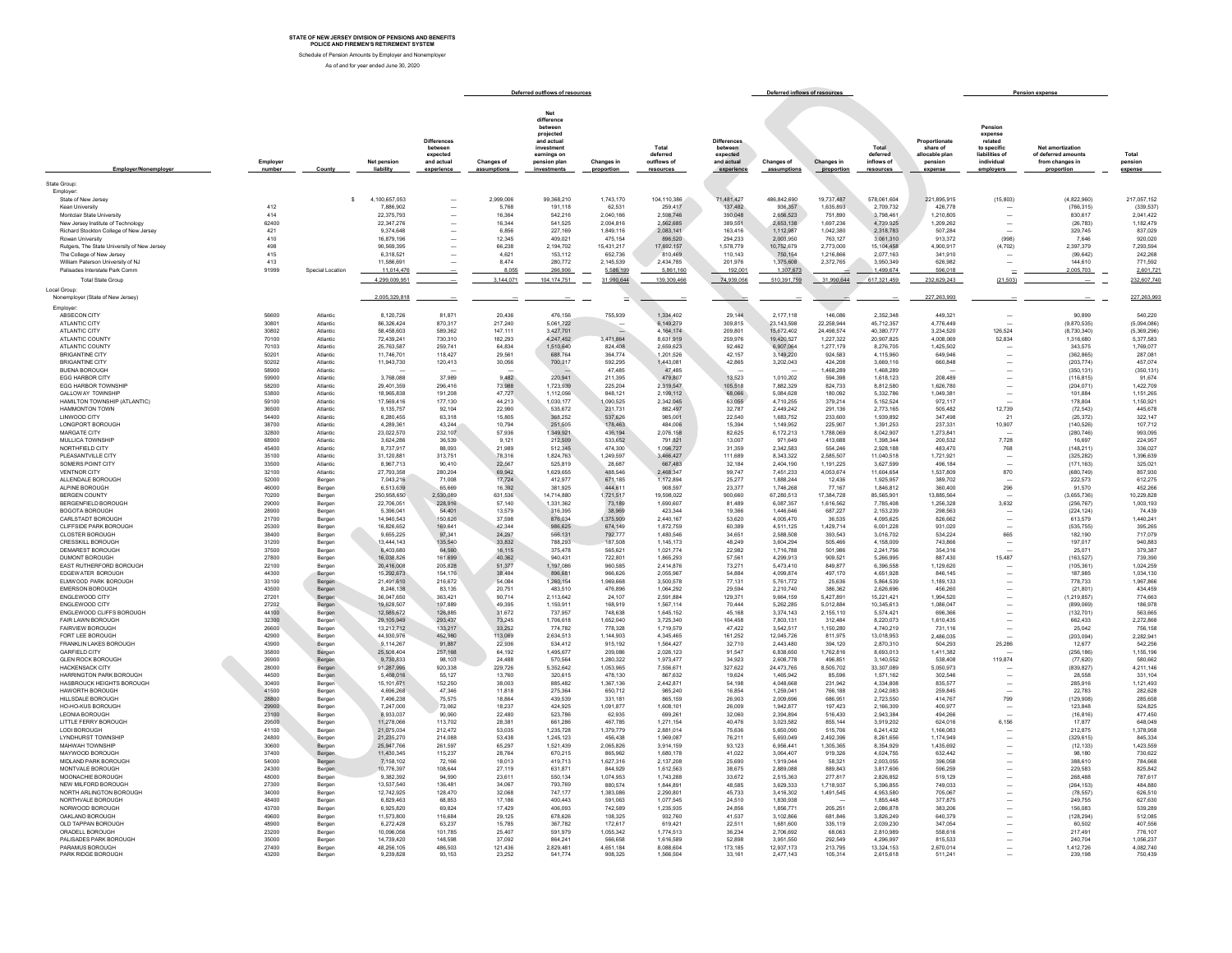### **POLICE AND FIREMEN'S RETIREMENT SYSTEM** Schedule of Pension Amounts by Employer and Nonemployer

As of and for year ended June 30, 2020

| Employer       |                                 | Net pension<br>liability                      | <b>Differences</b><br>between<br>expected<br>and actual | <b>Changes of</b>                   | between<br>projected<br>and actual<br>investment<br>earnings on<br>pension plan | <b>Changes in</b>                     | Total<br>deferred<br>outflows of             | <b>Differences</b><br>between<br>expected<br>and actual | Changes of                             | <b>Changes in</b>                          | Total<br>deferred<br>inflows of        | Proportionate<br>share of<br>allocable plan<br>pension | Pension<br>expense<br>related<br>to specific<br>liabilities of<br>individual | <b>Net amortization</b><br>of deferred amounts<br>from changes in | Total<br>pension         |
|----------------|---------------------------------|-----------------------------------------------|---------------------------------------------------------|-------------------------------------|---------------------------------------------------------------------------------|---------------------------------------|----------------------------------------------|---------------------------------------------------------|----------------------------------------|--------------------------------------------|----------------------------------------|--------------------------------------------------------|------------------------------------------------------------------------------|-------------------------------------------------------------------|--------------------------|
| number         | County                          |                                               | experience                                              | assumptions                         | investments                                                                     | proportion                            | resources                                    | experience                                              | assumptions                            | proportion                                 | resources                              | expense                                                | employers                                                                    | proportion                                                        | expense                  |
| 36800<br>27500 | Bergen<br>Bergen                | 15,928,567<br>- \$<br>13,811,020              | 160,587<br>139,239                                      | 40,084<br>34,755                    | 933,966<br>809,805                                                              | 1,570,191<br>1,695,111                | 2,704,828<br>2,678,910                       | 57,166<br>49,566                                        | 4,270,353<br>3,702,652                 | <u>—</u><br>188,251                        | 4,327,519<br>3,940,469                 | 881,329<br>764,165                                     |                                                                              | 509,712<br>122,669                                                | 1,391,041<br>886,834     |
| 35200          | Bergen                          | 13,372,688                                    | 134,819                                                 | 33,652                              | 784,103                                                                         | 1,307,995                             | 2,260,569                                    | 47,993                                                  | 3,585,138                              | 926,778                                    | 4,559,909                              | 739,912                                                |                                                                              | 201,597                                                           | 941,509                  |
| 32000          | Bergen                          | 38,106,336                                    | 384,177                                                 | 95,894                              | 2,234,353                                                                       | 488,212                               | 3,202,636                                    | 136,759                                                 | 10,216,081                             | 936,496                                    | 11,289,336                             | 2,108,427                                              |                                                                              | (271,966)                                                         | 1,836,461                |
| 20100          | Bergen                          | 10,106,026                                    | 101,886                                                 | 25,432                              | 592,564                                                                         | 905,640                               | 1,625,522                                    | 36,269                                                  | 2,709,365                              | 246,179                                    | 2,991,813                              | 559,167                                                |                                                                              | 140,194                                                           | 699,36                   |
| 48300<br>42800 | Bergen<br>Bergen                | 9,328,228<br>9,707,504                        | 94,044<br>97,868                                        | 23,474<br>24,429                    | 546,958<br>569,196                                                              | 96,365<br>961,072                     | 760,841<br>1,652,565                         | 33,478<br>34,839                                        | 2,500,842<br>2,602,524                 | 1,479,464<br>426,218                       | 4,013,784<br>3,063,581                 | 516,132<br>537,117                                     |                                                                              | (249, 714)<br>(8,953)                                             | 266,418<br>528,164       |
| 31600          | Bergen                          | 18,015,046                                    | 181,622                                                 | 45,335                              | 1,056,306                                                                       | 1,056,405                             | 2,339,668                                    | 64,654                                                  | 4,829,726                              | 197,555                                    | 5,091,935                              | 996,774                                                |                                                                              | 374,057                                                           | 1,370,831                |
| 24400          | Bergen                          | 15,902,994                                    | 160,329                                                 | 40,020                              | 932,467                                                                         | 1,758,859                             | 2,891,675                                    | 57,074                                                  | 4,263,498                              | 270,332                                    | 4,590,904                              | 879,914                                                | 35,854                                                                       | 410,351                                                           | 1,326,119                |
| 50400          | Bergen                          | 8,998,964                                     | 90,725                                                  | 22,646                              | 527,651                                                                         | 64,996                                | 706,018                                      | 32,296                                                  | 2,412,568                              | 1,073,092                                  | 3,517,956                              | 497,913                                                | $\hspace{0.1mm}-\hspace{0.1mm}$                                              | (238, 193)                                                        | 259,720                  |
| 50600<br>21500 | Bergen<br>Bergen                | 7,959,830<br>74,760,212                       | 80,249<br>753,710                                       | 20,031<br>188,134                   | 466,722<br>4,383,541                                                            | 954,334<br>524,287                    | 1,521,336<br>5,849,672                       | 28,567<br>268,305                                       | 2,133,983<br>20,042,766                | 258,123<br>2,867,582                       | 2,420,673<br>23,178,653                | 440,418<br>4,136,489                                   | 23,516                                                                       | 248,832<br>(177, 176)                                             | 712,766<br>3,959,313     |
| 31400          | Bergen                          | 16,952,595                                    | 170,911                                                 | 42,661                              | 994,010                                                                         | 725,804                               | 1,933,386                                    | 60,841                                                  | 4,544,889                              | 630,378                                    | 5,236,108                              | 937,989                                                |                                                                              | 132,837                                                           | 1,070,826                |
| 48800          | Bergen                          | 9,080,806                                     | 91,550                                                  | 22,852                              | 532,450                                                                         | 575,370                               | 1,222,222                                    | 32,590                                                  | 2,434,510                              | 203,443                                    | 2,670,543                              | 502,442                                                |                                                                              | 115,996                                                           | 618,438                  |
| 49001<br>34600 | Bergen                          | 6,529,253                                     | 65,826                                                  | 16,431                              | 382,841                                                                         | 625,525<br>577,480                    | 1,090,623                                    | 23,433                                                  | 1,750,454                              | 1,506,034<br>324,661                       | 3,279,921                              | 361,264                                                |                                                                              | (234, 675)                                                        | 126,589                  |
| 46900          | Bergen<br>Bergen                | 10,064,353<br>9,052,411                       | 101,466<br>91,264                                       | 25,327<br>22,780                    | 590,120<br>530,785                                                              | 474,046                               | 1,294,393<br>1,118,875                       | 36,120<br>32,488                                        | 2,698,193<br>2,426,897                 | 1,051,769                                  | 3,058,974<br>3,511,154                 | 556,862<br>500,871                                     |                                                                              | 76,258<br>10,657                                                  | 633,120<br>511,528       |
| 40200          | Bergen                          | 11,070,373                                    | 111,608                                                 | 27,859                              | 649,108                                                                         | 412,459                               | 1,201,034                                    | 39,730                                                  | 2,967,901                              | 940,844                                    | 3,948,475                              | 612,525                                                |                                                                              | (315, 553)                                                        | 296,972                  |
| 47000          | Bergen                          | 7,904,105                                     | 79,687                                                  | 19,891                              | 463,455                                                                         | 366,083                               | 929,116                                      | 28,367                                                  | 2,119,043                              | 263,555                                    | 2,410,965                              | 437,335                                                |                                                                              | (117, 639)                                                        | 319,696                  |
| 33300<br>47200 | Bergen<br>Bergen                | 12,348,498<br>10,737,882                      | 124,494<br>108,256                                      | 31,075<br>27,022                    | 724,050<br>629,612                                                              | 826,579<br>199,938                    | 1,706,198<br>964,828                         | 44,317<br>38,537                                        | 3,310,558<br>2,878,762                 | 827,529<br>163,378                         | 4,182,404<br>3,080,677                 | 683,243<br>594,128                                     |                                                                              | 177,938<br>(101, 257)                                             | 861,181<br>492,87        |
| 36600          | Burlington                      | 2,261,244                                     | 22,797                                                  | 5,690                               | 132,587                                                                         | 512,944                               | 674,018                                      | 8,115                                                   | 606,226                                | $\overline{\phantom{m}}$                   | 614,341                                | 125,115                                                |                                                                              | 173,774                                                           | 298,889                  |
| 37900          | Burlington                      | 3,803,156                                     | 38,342                                                  | 9,571                               | 222,997                                                                         | 560,803                               | 831,713                                      | 13,649                                                  | 1,019,603                              | 17,256                                     | 1,050,508                              | 210,429                                                | 1,214                                                                        | 84,896                                                            | 296,539                  |
| 63800          | Burlington                      | 1,658,580                                     | 16,721                                                  | 4,174                               | 97,250                                                                          | 451,438                               | 569,583                                      | 5,952                                                   | 444,655                                | $\overline{\phantom{m}}$                   | 450,607                                | 91,769                                                 |                                                                              | 139,792                                                           | 231,561                  |
| 52200<br>63700 | Burlington<br>Burlington        | 9,000,676<br>3,413,737                        | 90,742<br>34,416                                        | 22,650<br>8,591                     | 527,752<br>200,163                                                              | 1,707,054<br>1,037,498                | 2,348,198<br>1,280,668                       | 32,302<br>12,251                                        | 2,413,027<br>915,202                   | 422,176<br>151,319                         | 2,867,505<br>1,078,772                 | 498,008<br>188,882                                     | -                                                                            | 419,250<br>188,856                                                | 917,258<br>377,738       |
| 41300          | Burlington                      | 10,882,250                                    | 109,712                                                 | 27,385                              | 638,077                                                                         | 847,973                               | 1,623,147                                    | 39,055                                                  | 2,917,466                              | 1,028,834                                  | 3,985,355                              | 602,116                                                | -                                                                            | (135,046)                                                         | 467,070                  |
| 70300          | Burlington                      | 46,659,033                                    | 470,402                                                 | 117,417                             | 2,735,837                                                                       | 513,096                               | 3,836,752                                    | 167,454                                                 | 12,509,008                             | 6,309,196                                  | 18,985,658                             | 2,581,648                                              | $\hspace{0.1mm}-\hspace{0.1mm}$                                              | (3,017,042)                                                       | (435, 394)               |
| 70303          | Burlington                      | 13,370,421                                    | 134,797                                                 | 33,647                              | 783,970                                                                         | 1,760,035                             | 2,712,449                                    | 47,985                                                  | 3,584,530                              | 710,637                                    | 4,343,152                              | 739,787                                                | 110,082                                                                      | 172,089                                                           | 1,021,958                |
| 54500<br>76000 | Burlington<br>Burlington        | 16,277,042<br>2,908,309                       | 164,100<br>29,321                                       | 40,961<br>7,319                     | 954,399<br>170,528                                                              | 1,224,356<br>567,343                  | 2,383,816<br>774,511                         | 58,416<br>10,438                                        | 4,363,778<br>779,700                   | 162,776<br>$\overline{\phantom{0}}$        | 4,584,970<br>790,138                   | 900,610<br>160,917                                     |                                                                              | 238,046<br>162,040                                                | 1,138,656<br>322,957     |
| 85202          | Burlington                      | 1,000,006                                     | 10,082                                                  | 2,517                               | 58,635                                                                          | 408,532                               | 479,766                                      | 3,589                                                   | 268,096                                | $\overline{\phantom{a}}$                   | 271,685                                | 55,330                                                 |                                                                              | 116,040                                                           | 171,370                  |
| 29200          | Burlington                      | 9,479,189                                     | 95,566                                                  | 23,854                              | 555,809                                                                         | 786,646                               | 1,461,875                                    | 34,020                                                  | 2,541,314                              | 142,612                                    | 2,717,946                              | 524,484                                                | -                                                                            | 149,119                                                           | 673,603                  |
| 64200          | Burlington                      | 4,678,791                                     | 47,170                                                  | 11,774                              | 274,339                                                                         | 649,693                               | 982,976                                      | 16,792                                                  | 1,254,356                              | 293,333                                    | 1,564,481                              | 258,878                                                |                                                                              | 147,590                                                           | 406,468                  |
| 45300<br>61700 | Burlington<br>Burlington        | 4,382,075<br>10,666,369                       | 44,179<br>107,535                                       | 11,027<br>26,842                    | 256,942<br>625,419                                                              | 971,464<br>27,835                     | 1,283,612<br>787,631                         | 15,727<br>38,280                                        | 1,174,808<br>2,859,590                 | 179,030<br>524,099                         | 1,369,565<br>3,421,969                 | 242,461<br>590,171                                     | 82,051                                                                       | 268,873<br>(181, 262)                                             | 511,334<br>490,960       |
| 59000          | Burlington                      | 4,853,625                                     | 48,933                                                  | 12,214                              | 284,591                                                                         | 190,596                               | 536,334                                      | 17,419                                                  | 1,301,228                              | 333,743                                    | 1,652,390                              | 268,551                                                |                                                                              | 43,703                                                            | 312,254                  |
| 61800          | Burlington                      | 4,210,561                                     | 42,450                                                  | 10,596                              | 246,885                                                                         | 739,173                               | 1,039,104                                    | 15,111                                                  | 1,128,826                              |                                            | 1,143,937                              | 232,971                                                |                                                                              | 277,585                                                           | 510,556                  |
| 55200          | Burlington                      | 41,203,566<br>10,291,026                      | 415,402                                                 | 103,689                             | 2,415,958                                                                       | 1,913,802<br>1,419,298                | 4,848,851                                    | 147,875<br>36,933                                       | 11,046,430<br>2,758,962                | 1,164,895                                  | 12,359,200                             | 2,279,797                                              |                                                                              | 255,122                                                           | 2,534,919                |
| 36300<br>77600 | Burlington<br>Burlington        | 1,302,968                                     | 103,751<br>13,136                                       | 25,897<br>3,279                     | 603,411<br>76,399                                                               | 394,259                               | 2,152,357<br>487,073                         | 4,676                                                   | 349,318                                | $\hspace{0.1mm}-\hspace{0.1mm}$<br>465,596 | 2,795,895<br>819,590                   | 569,403<br>72,093                                      | 502                                                                          | 469,953<br>92,956                                                 | 1,039,858<br>165,049     |
| 61400          | Burlington                      | 6,005,783                                     | 60,548                                                  | 15,114                              | 352,147                                                                         | 441,356                               | 869,165                                      | 21,554                                                  | 1,610,114                              | 313,511                                    | 1,945,179                              | 332,300                                                | 88                                                                           | 177,088                                                           | 509,476                  |
| 68300          | Burlington                      | 4,130,778                                     | 41,645                                                  | 10,395                              | 242,207                                                                         | 702,019                               | 996,266                                      | 14,825                                                  | 1,107,437                              | 265,047                                    | 1,387,309                              | 228,556                                                |                                                                              | 71,809                                                            | 300,365                  |
| 29300<br>62900 | Burlington                      | 11,812,316<br>2,524,407                       | 119,088<br>25,450                                       | 29,726<br>6,353                     | 692,611<br>148,018                                                              | 584,679<br>327,708                    | 1,426,104<br>507,529                         | 42,393<br>9,060                                         | 3,166,811<br>676,778                   | 587,445<br>$\overline{\phantom{a}}$        | 3,796,649<br>685,838                   | 653,576<br>139,676                                     |                                                                              | (104, 307)<br>113,210                                             | 549,269<br>252,886       |
| 49500          | Burlington<br>Burlington        | 15, 167, 239                                  | 152,911                                                 | 38,168                              | 889,326                                                                         | 1,642,610                             | 2,723,015                                    | 54,433                                                  | 4,066,246                              | 121,295                                    | 4,241,974                              | 839,205                                                | $\overline{\phantom{0}}$                                                     | 462,335                                                           | 1,301,540                |
| 39600          | Burlington                      | 12,862,206                                    | 129,673                                                 | 32,368                              | 754,171                                                                         | 437,797                               | 1,354,009                                    | 46,161                                                  | 3,448,281                              | 686,324                                    | 4,180,766                              | 711,667                                                | 9,691                                                                        | (172, 961)                                                        | 548,397                  |
| 79700          | Burlington                      | 399,459                                       | 4,027                                                   | 1,005                               | 23,422                                                                          | 408,581                               | 437,035                                      | 1,434                                                   | 107,092                                | $\overline{\phantom{a}}$                   | 108,526                                | 22,102                                                 | $\hspace{0.1mm}-\hspace{0.1mm}$                                              | 83,384                                                            | 105,486                  |
| 39800<br>75300 | Burlington<br>Burlington        | 7,133,548<br>15,295,230                       | 71,918<br>154,202                                       | 17,952<br>38,490                    | 418,273<br>896,831                                                              | 519,602<br>1,055,655                  | 1,027,745<br>2,145,178                       | 25,601<br>54,893                                        | 1,912,461<br>4,100,560                 | 615,897<br>118,769                         | 2,553,959<br>4,274,222                 | 394,700<br>846,286                                     |                                                                              | 22,395<br>426,291                                                 | 417,095<br>1,272,577     |
| 49900          | Burlington                      | 24,924,732                                    | 251,284                                                 | 62,723                              | 1,461,454                                                                       | 1,259,956                             | 3,035,417                                    | 89,452                                                  | 6,682,171                              | 609,149                                    | 7,380,772                              | 1,379,088                                              |                                                                              | 241,486                                                           | 1,620,574                |
| 69200          | Burlington                      | 480,352                                       | 4,843                                                   | 1,209                               | 28,165                                                                          | 346,898                               | 381,115                                      | 1,724                                                   | 128,780                                | 166,627                                    | 297,131                                | 26,578                                                 |                                                                              | 59,025                                                            | 85,603                   |
| 69300          | Burlington                      | 1,958,397                                     | 19,744                                                  | 4,928                               | 114,830                                                                         | 560,321                               | 699,823                                      | 7,028                                                   | 525,034                                | 95,780                                     | 627,842                                | 108,358                                                | 542                                                                          | 5,984                                                             | 114,884                  |
| 38300<br>69700 | Burlington<br><b>Burlington</b> | 5,036,948<br>1,214,164                        | 50,781<br>12,241                                        | 12,675<br>3,055                     | 295,340<br>71,192                                                               | 495,933<br>95,238                     | 854,729<br>181,726                           | 18,077<br>4,357                                         | 1,350,376<br>325,510                   | 335,670<br>194,142                         | 1,704,123<br>524,009                   | 278,695<br>67,180                                      | $\hspace{0.1mm}-\hspace{0.1mm}$                                              | 109,057<br>52,034                                                 | 387,752<br>119,214       |
| 62800          | <b>Burlington</b>               | 13,857,458                                    | 139,707                                                 | 34,872                              | 812,528                                                                         | 266,552                               | 1,253,659                                    | 49,733                                                  | 3,715,102                              | 1,392,608                                  | 5,157,443                              | 766,734                                                | 21,932                                                                       | (618, 130)                                                        | 170,536                  |
| 25100          | <b>Burlington</b>               | 5,077,452                                     | 51,189                                                  | 12,777                              | 297,715                                                                         | 485,998                               | 847,679                                      | 18,222                                                  | 1,361,235                              | 413,287                                    | 1,792,744                              | 280,936                                                | $\overline{\phantom{m}}$                                                     | (129, 621)                                                        | 151,315                  |
| 37100<br>72800 | Burlington<br>Burlington        | 1,628,716<br>2,635,650                        | 16,420<br>26,572                                        | 4,099<br>6,633                      | 95,499<br>154,540                                                               | 451,012<br>301,183                    | 567,030<br>488,928                           | 5,845<br>9,459                                          | 436,649<br>706,602                     | 119,336<br>$\hspace{0.1mm}-\hspace{0.1mm}$ | 561,830<br>716,061                     | 90,117<br>145,831                                      | 226<br>1,247                                                                 | 23,880<br>124,708                                                 | 114,223<br>271,786       |
| 62200          | Burlington                      | 10,805,521                                    | 108,938                                                 | 27,192                              | 633,578                                                                         | 542,114                               | 1,311,822                                    | 38,780                                                  | 2,896,896                              | 220,427                                    | 3,156,103                              | 597,870                                                | 16,819                                                                       | 275,578                                                           | 890,267                  |
| 49100          | Burlington                      | 32,063,588                                    | 323,255                                                 | 80,688                              | 1,880,038                                                                       | 2,222,551                             | 4,506,532                                    | 115,072                                                 | 8,596,056                              | 580,620                                    | 9,291,748                              | 1,774,081                                              | $\hspace{0.1mm}-\hspace{0.1mm}$                                              | 309,648                                                           | 2,083,729                |
| 23400          | Camden                          | 5,834,523                                     | 58,822                                                  | 14,683                              | 342,105                                                                         | 349,011                               | 764,621                                      | 20,939                                                  | 1,564,201                              | 154,142                                    | 1,739,282                              | 322,825                                                | 442                                                                          | 65,057                                                            | 388,324                  |
| 48100<br>37300 | Camden<br>Camden                | 4,798,454<br>7,781,215                        | 48,377<br>78,448                                        | 12,075<br>19,581                    | 281,356<br>456,249                                                              | 242,568<br>850,499                    | 584,376<br>1,404,777                         | 17,221<br>27,926                                        | 1,286,437<br>2,086,097                 | 162,246<br>383,836                         | 1,465,904<br>2,497,859                 | 265,499<br>430,535                                     | $\overline{\phantom{0}}$<br>13,872                                           | (21, 356)<br>182,487                                              | 244,143<br>626,894       |
| 52800          | Camden                          | 5,446,272                                     | 54,908                                                  | 13,706                              | 319,340                                                                         | 360,957                               | 748,911                                      | 19,546                                                  | 1,460,113                              | 328,809                                    | 1,808,468                              | 301,343                                                |                                                                              | 68,277                                                            | 369,620                  |
| 52300          | Camden                          | 5,421,810                                     | 54,661                                                  | 13,644                              | 317,906                                                                         | 111,797                               | 498,008                                      | 19,458                                                  | 1,453,555                              | 370,225                                    | 1,843,238                              | 299,989                                                |                                                                              | (45, 219)                                                         | 254,770                  |
| 47300          | Camden                          | 1,699,443                                     | 17,133                                                  | 4,277                               | 99,646                                                                          | 230,424                               | 351,480                                      | 6,099                                                   | 455,610                                | 340,889                                    | 802,598                                | 94,030                                                 |                                                                              | (54, 916)                                                         | 39,114                   |
| 21201<br>21202 | Camden<br>Camden                | $\hspace{0.1mm}-\hspace{0.1mm}$<br>62,308,822 | $\overline{\phantom{m}}$<br>628,179                     | $\overline{\phantom{a}}$<br>156,800 | $\hspace{0.1mm}-\hspace{0.1mm}$<br>3,653,458                                    | $\overline{\phantom{m}}$<br>2,020,243 | $\hspace{0.1mm}-\hspace{0.1mm}$<br>6,458,680 | 223,619                                                 | $\overline{\phantom{a}}$<br>16,704,622 | $\overline{\phantom{a}}$<br>4,488,478      | $\overline{\phantom{m}}$<br>21,416,719 | $\overline{\phantom{0}}$<br>3,447,553                  | $\hspace{0.1mm}-\hspace{0.1mm}$<br>143,770                                   | (3,663,207)<br>(1, 299, 465)                                      | (3,663,207)<br>2,291,858 |
| 70401          | Camden                          | 120,929,467                                   | 1,219,174                                               | 304,318                             | 7,090,660                                                                       | 5,376,253                             | 13,990,405                                   | 434,001                                                 | 32,420,467                             | 3,324,379                                  | 36,178,847                             | 6,691,038                                              |                                                                              | (872, 246)                                                        | 5,818,792                |
| 70403          | Camden                          | 33,055,440                                    | 333,255                                                 | 83,184                              | 1,938,195                                                                       | 2,308,186                             | 4,662,820                                    | 118,632                                                 | 8,861,966                              | 1,012,665                                  | 9,993,263                              | 1,828,960                                              | 14,742                                                                       | 336,598                                                           | 2,180,300                |
| 70402          | Camden                          | 275,019                                       | 2,773                                                   | 692                                 | 16,126                                                                          | 4,428                                 | 24,019                                       | 987                                                     | 73,731                                 | 42,545                                     | 117,263                                | 15,217                                                 | $\overline{\phantom{m}}$                                                     | (4, 256)                                                          | 10,961                   |
| 70404<br>75800 | Camden<br>Camden                | 81,513,905<br>33,413,503                      | 821,798<br>336,865                                      | 205,129<br>84,085                   | 4,779,542<br>1,959,190                                                          | 5,995,204<br>751,515                  | 11,801,673<br>3,131,655                      | 292,544<br>119,917                                      | 21,853,390<br>8,957,960                | 7,615,352<br>2,354,500                     | 29,761,286<br>11,432,377               | 4,510,171<br>1,848,772                                 | 163,530                                                                      | 5,132,508<br>(312,040)                                            | 9,806,209<br>1,536,732   |
| 33000          | Camden                          | 50,850,788                                    | 512,662                                                 | 127,966                             | 2,981,620                                                                       | 1,451,561                             | 5,073,809                                    | 182,497                                                 | 13,632,792                             | 892,457                                    | 14,707,746                             | 2,813,579                                              |                                                                              | 144,246                                                           | 2,957,825                |
| 59800          | Camden                          | 2,123,005                                     | 21,403                                                  | 5,343                               | 124,482                                                                         | 345,654                               | 496,882                                      | 7,619                                                   | 569,165                                | 32,781                                     | 609,565                                | 117,466                                                |                                                                              | 39,971                                                            | 157,437                  |
| 64400<br>25801 | Camden                          | 3,087,179<br>6,940,440                        | 31,124<br>69,971                                        | 7,769<br>17,466                     | 181,016<br>406,950                                                              | 293,891<br>481,906                    | 513,800<br>976,293                           | 11,080<br>24,908                                        | 827,654<br>1,860,690                   | 659,449<br>270,329                         | 1,498,183<br>2,155,927                 | 170,814<br>384,015                                     | 5,031                                                                        | (41,000)<br>(2,726)                                               | 129,814<br>386,320       |
| 25802          | Camden<br>Camden                | 4,718,752                                     | 47,573                                                  | 11,875                              | 276,683                                                                         | 116,900                               | 453,031                                      | 16,935                                                  | 1,265,069                              | 138,056                                    | 1,420,060                              | 261,089                                                |                                                                              | 79,888                                                            | 340,977                  |
| 65600          | Camden                          | 1,120,594                                     | 11,297                                                  | 2,820                               | 65,706                                                                          | 212,233                               | 292,056                                      | 4,022                                                   | 300,425                                | 513,769                                    | 818,216                                | 62,003                                                 |                                                                              | 42,560                                                            | 104,563                  |
| 32200          | Camden                          | 16,674,407                                    | 168,106                                                 | 41,961                              | 977,698                                                                         | 258,420                               | 1,446,185                                    | 59,842                                                  | 4,470,309                              | 598,155                                    | 5,128,306                              | 922,596                                                | -                                                                            | (31, 719)                                                         | 890,877                  |
| 48600<br>75900 | Camden<br>Camden                | 49,874,805<br>1,975,734                       | 502,823<br>19,919                                       | 125,510<br>4,972                    | 2,924,393<br>115,847                                                            | 2,048,847<br>542,352                  | 5,601,573<br>683,090                         | 178,995<br>7,091                                        | 13,371,137<br>529,683                  | 745,092<br>36,620                          | 14,295,224<br>573,394                  | 2,759,577<br>109,318                                   | 237,572                                                                      | 1,263,280<br>120,938                                              | 4,260,429<br>230,256     |
| 65700          | Camden                          | 1,742,006                                     | 17,562                                                  | 4,384                               | 102,142                                                                         | 700,565                               | 824,653                                      | 6,252                                                   | 467,021                                | $\overline{\phantom{0}}$                   | 473,273                                | 96,385                                                 | $\overline{\phantom{m}}$                                                     | 229,437                                                           | 325,822                  |
| 77000          | Camden                          | 1,523,719                                     | 15,362                                                  | 3,834                               | 89,343                                                                          | 161,826                               | 270,365                                      | 5,468                                                   | 408,500                                | 31,403                                     | 445,371                                | 84,308                                                 | $\overline{\phantom{m}}$                                                     | (11, 795)                                                         | 72,513                   |
| 76100<br>40500 | Camden<br>Camden                | 1,072,305<br>5,277,511                        | 10,811<br>53,206                                        | 2,698<br>13,281                     | 62,874<br>309,445                                                               | 458,440<br>428,061                    | 534,823<br>803,993                           | 3,848<br>18,940                                         | 287,479<br>1,414,869                   | 188,766<br>308,693                         | 480,093<br>1,742,502                   | 59,331<br>292,005                                      | $\hspace{0.1mm}-\hspace{0.1mm}$<br>2,632                                     | 35,385<br>58,094                                                  | 94,716<br>352,731        |
|                |                                 |                                               |                                                         |                                     |                                                                                 |                                       |                                              |                                                         |                                        |                                            |                                        |                                                        |                                                                              |                                                                   |                          |

| Employer/Nonemployeı                                                           | Employer<br><u>number</u> | <b>County</b>                   | <b>Net pension</b><br>liability | <b>Differences</b><br>between<br>expected<br>and actual<br>experience | <b>Changes of</b><br>assumptions         | <b>Net</b><br>difference<br>between<br>projected<br>and actual<br>investment<br>earnings on<br>pension plan<br>investments | <b>Changes in</b><br><u>proportion</u>     | Total<br>deferred<br>outflows of<br><u>resources</u> | <b>Differences</b><br>between<br>expected<br>and actual<br>experience | <b>Changes of</b><br><u>assumptions</u>    | <b>Changes in</b><br><i>proportion</i>     | Total<br>deferred<br>inflows of<br><u>resources</u> | Proportionate<br>share of<br>allocable plan<br>pension<br>expense | Pension<br>expense<br>related<br>to specific<br>liabilities of<br>individual<br>employers | <b>Net amortization</b><br>of deferred amounts<br>from changes in<br><u>proportion</u> | Total<br>pension<br>expense |
|--------------------------------------------------------------------------------|---------------------------|---------------------------------|---------------------------------|-----------------------------------------------------------------------|------------------------------------------|----------------------------------------------------------------------------------------------------------------------------|--------------------------------------------|------------------------------------------------------|-----------------------------------------------------------------------|--------------------------------------------|--------------------------------------------|-----------------------------------------------------|-------------------------------------------------------------------|-------------------------------------------------------------------------------------------|----------------------------------------------------------------------------------------|-----------------------------|
| RAMSEY BOROUGH                                                                 | 36800                     | Bergen                          | 15,928,567                      | 160,587                                                               | 40,084                                   | 933,966                                                                                                                    | 1,570,191                                  | 2,704,828                                            | 57,166                                                                | 4,270,353                                  | <u>—</u>                                   | 4,327,519                                           | 881,329                                                           | $\overline{\phantom{a}}$                                                                  | 509,712                                                                                | 1,391,04                    |
| <b>RIDGEFIELD BOROUGH</b><br>RIDGEFIELD PARK VILLAGE                           | 27500<br>35200            | Bergen                          | 13,811,020<br>13,372,688        | 139,239<br>134,819                                                    | 34,755<br>33,652                         | 809,805<br>784,103                                                                                                         | 1,695,111<br>1,307,995                     | 2,678,910<br>2,260,569                               | 49,566<br>47,993                                                      | 3,702,652<br>3,585,138                     | 188,251<br>926,778                         | 3,940,469<br>4,559,909                              | 764,165<br>739,912                                                |                                                                                           | 122,669<br>201,597                                                                     | 886,834<br>941,509          |
| RIDGEWOOD VILLAGE                                                              | 32000                     | Bergen<br>Bergen                | 38,106,336                      | 384,177                                                               | 95,894                                   | 2,234,353                                                                                                                  | 488,212                                    | 3,202,636                                            | 136,759                                                               | 10,216,081                                 | 936,496                                    | 11,289,336                                          | 2,108,427                                                         | $\hspace{0.1mm}-\hspace{0.1mm}$<br>$\overline{\phantom{0}}$                               | (271,966)                                                                              | 1,836,461                   |
| <b>RIVER EDGE BOROUGH</b>                                                      | 20100                     | Bergen                          | 10,106,026                      | 101,886                                                               | 25,432                                   | 592,564                                                                                                                    | 905,640                                    | 1,625,522                                            | 36,269                                                                | 2,709,365                                  | 246,179                                    | 2,991,813                                           | 559,167                                                           | $\overline{\phantom{m}}$                                                                  | 140,194                                                                                | 699,36                      |
| <b>RIVER VALE TOWNSHIP</b><br>ROCHELLE PARK TOWNSHIP                           | 48300<br>42800            | Bergen<br>Bergen                | 9,328,228<br>9,707,504          | 94,044<br>97,868                                                      | 23,474<br>24,429                         | 546,958<br>569,196                                                                                                         | 96,365<br>961,072                          | 760,841<br>1,652,565                                 | 33,478<br>34,839                                                      | 2,500,842<br>2,602,524                     | 1,479,464<br>426,218                       | 4,013,784<br>3,063,581                              | 516,132<br>537,117                                                | $\hspace{0.1mm}-\hspace{0.1mm}$<br>$\overline{\phantom{a}}$                               | (249, 714)<br>(8,953)                                                                  | 266,418<br>528,164          |
| RUTHERFORD BOROUGH                                                             | 31600                     | Bergen                          | 18,015,046                      | 181,622                                                               | 45,335                                   | 1,056,306                                                                                                                  | 1,056,405                                  | 2,339,668                                            | 64,654                                                                | 4,829,726                                  | 197,555                                    | 5,091,935                                           | 996,774                                                           | $\overline{\phantom{a}}$                                                                  | 374,057                                                                                | 1,370,831                   |
| SADDLE BROOK TOWNSHIP<br>SADDLE RIVER BOROUGH                                  | 24400<br>50400            | Bergen<br>Bergen                | 15,902,994<br>8,998,964         | 160,329<br>90,725                                                     | 40,020<br>22,646                         | 932,467<br>527,651                                                                                                         | 1,758,859<br>64,996                        | 2,891,675<br>706,018                                 | 57,074<br>32,296                                                      | 4,263,498<br>2,412,568                     | 270,332<br>1,073,092                       | 4,590,904<br>3,517,956                              | 879,914<br>497,913                                                | 35,854<br>$\hspace{0.1mm}-\hspace{0.1mm}$                                                 | 410,351<br>(238, 193)                                                                  | 1,326,119<br>259,720        |
| SOUTH HACKENSACK TOWNSHIP                                                      | 50600                     | Bergen                          | 7,959,830                       | 80,249                                                                | 20,031                                   | 466,722                                                                                                                    | 954,334                                    | 1,521,336                                            | 28,567                                                                | 2,133,983                                  | 258,123                                    | 2,420,673                                           | 440,418                                                           | 23,516                                                                                    | 248,832                                                                                | 712,766                     |
| <b>TEANECK TOWNSHIP</b><br><b>TENAFLY BOROUGH</b>                              | 21500<br>31400            | Bergen<br>Bergen                | 74,760,212<br>16,952,595        | 753,710<br>170,911                                                    | 188,134<br>42,661                        | 4,383,541<br>994,010                                                                                                       | 524,287<br>725,804                         | 5,849,672<br>1,933,386                               | 268,305<br>60,841                                                     | 20,042,766<br>4,544,889                    | 2,867,582<br>630,378                       | 23,178,653<br>5,236,108                             | 4,136,489<br>937,989                                              | $\overline{\phantom{a}}$<br>$\hspace{0.1mm}-\hspace{0.1mm}$                               | (177, 176)<br>132,837                                                                  | 3,959,313<br>1,070,826      |
| UPPER SADDLE RIVER BORO                                                        | 48800                     | Bergen                          | 9,080,806                       | 91,550                                                                | 22,852                                   | 532,450                                                                                                                    | 575,370                                    | 1,222,222                                            | 32,590                                                                | 2,434,510                                  | 203,443                                    | 2,670,543                                           | 502,442                                                           |                                                                                           | 115,996                                                                                | 618,438                     |
| <b>WALDWICK BOROUGH</b>                                                        | 49001                     | Bergen                          | 6,529,253                       | 65,826                                                                | 16,431                                   | 382,841                                                                                                                    | 625,525                                    | 1,090,623                                            | 23,433                                                                | 1,750,454                                  | 1,506,034                                  | 3,279,921                                           | 361,264                                                           | $\hspace{0.1mm}-\hspace{0.1mm}$                                                           | (234, 675)                                                                             | 126,589                     |
| <b>WALLINGTON BOROUGH</b><br>WASHINGTON TOWNSHIP (BERGEN)                      | 34600<br>46900            | Bergen<br>Bergen                | 10,064,353<br>9,052,411         | 101,466<br>91,264                                                     | 25,327<br>22,780                         | 590,120<br>530,785                                                                                                         | 577,480<br>474,046                         | 1,294,393<br>1,118,875                               | 36,120<br>32,488                                                      | 2,698,193<br>2,426,897                     | 324,661<br>1,051,769                       | 3,058,974<br>3,511,154                              | 556,862<br>500,871                                                | -<br>$\hspace{0.1mm}-\hspace{0.1mm}$                                                      | 76,258<br>10,657                                                                       | 633,120<br>511,528          |
| WESTWOOD BOROUGH                                                               | 40200                     | Bergen                          | 11,070,373                      | 111,608                                                               | 27,859                                   | 649,108                                                                                                                    | 412,459                                    | 1,201,034                                            | 39,730                                                                | 2,967,901                                  | 940,844                                    | 3,948,475                                           | 612,525                                                           | $\overline{\phantom{0}}$                                                                  | (315, 553)                                                                             | 296,972                     |
| WOODCLIFF LAKE BOROUGH<br>WOOD-RIDGE BOROUGH                                   | 47000<br>33300            | Bergen<br>Bergen                | 7,904,105<br>12,348,498         | 79,687<br>124,494                                                     | 19,891<br>31,075                         | 463,455<br>724,050                                                                                                         | 366,083<br>826,579                         | 929,116<br>1,706,198                                 | 28,367<br>44,317                                                      | 2,119,043<br>3,310,558                     | 263,555<br>827,529                         | 2,410,965<br>4,182,404                              | 437,335<br>683,243                                                | $\overline{\phantom{m}}$<br>$\overline{\phantom{m}}$                                      | (117, 639)<br>177,938                                                                  | 319,696<br>861,181          |
| WYCKOFF TOWNSHIP                                                               | 47200                     | Bergen                          | 10,737,882                      | 108,256                                                               | 27,022                                   | 629,612                                                                                                                    | 199,938                                    | 964,828                                              | 38,537                                                                | 2,878,762                                  | 163,378                                    | 3,080,677                                           | 594,128                                                           | $\overline{\phantom{m}}$                                                                  | (101, 257)                                                                             | 492,87                      |
| BEVERLY CITY MUNICIPAL BLDG<br><b>BORDENTOWN CITY</b>                          | 36600<br>37900            | Burlington<br>Burlington        | 2,261,244<br>3,803,156          | 22,797<br>38,342                                                      | 5,690<br>9,571                           | 132,587<br>222,997                                                                                                         | 512,944<br>560,803                         | 674,018<br>831,713                                   | 8,115<br>13,649                                                       | 606,226<br>1,019,603                       | $\hspace{0.1mm}-\hspace{0.1mm}$<br>17,256  | 614,341<br>1,050,508                                | 125,115<br>210,429                                                | $\hspace{0.1mm}-\hspace{0.1mm}$<br>1,214                                                  | 173,774<br>84,896                                                                      | 298,889<br>296,539          |
| BORDENTOWN FIRE DISTRICT                                                       | 63800                     | Burlington                      | 1,658,580                       | 16,721                                                                | 4,174                                    | 97,250                                                                                                                     | 451,438                                    | 569,583                                              | 5,952                                                                 | 444,655                                    |                                            | 450,607                                             | 91,769                                                            |                                                                                           | 139,792                                                                                | 231,56'                     |
| <b>BORDENTOWN TWP</b>                                                          | 52200                     | Burlington                      | 9,000,676                       | 90,742                                                                | 22,650                                   | 527,752                                                                                                                    | 1,707,054                                  | 2,348,198                                            | 32,302                                                                | 2,413,027                                  | 422,176                                    | 2,867,505                                           | 498,008                                                           | $\hspace{0.1mm}-\hspace{0.1mm}$                                                           | 419,250                                                                                | 917,258                     |
| BORDENTOWN TWP FIRE DISTRICT 2<br><b>BURLINGTON CITY</b>                       | 63700<br>41300            | Burlington<br>Burlington        | 3,413,737<br>10,882,250         | 34,416<br>109,712                                                     | 8,591<br>27,385                          | 200,163<br>638,077                                                                                                         | 1,037,498<br>847,973                       | 1,280,668<br>1,623,147                               | 12,251<br>39,055                                                      | 915,202<br>2,917,466                       | 151,319<br>1,028,834                       | 1,078,772<br>3,985,355                              | 188,882<br>602,116                                                | $\hspace{0.1mm}-\hspace{0.1mm}$<br>$\overline{\phantom{m}}$                               | 188,856<br>(135,046)                                                                   | 377,738<br>467,070          |
| BURLINGTON COUNTY/PAYROLL DEPT                                                 | 70300                     | Burlington                      | 46,659,033                      | 470,402                                                               | 117,417                                  | 2,735,837                                                                                                                  | 513,096                                    | 3,836,752                                            | 167,454                                                               | 12,509,008                                 | 6,309,196                                  | 18,985,658                                          | 2,581,648                                                         | $\overline{\phantom{0}}$                                                                  | (3,017,042)                                                                            | (435, 394)                  |
| BURLINGTON COUNTY/PAYROLL DEPT<br><b>BURLINGTON TOWNSHIP</b>                   | 70303<br>54500            | Burlington<br>Burlington        | 13,370,421<br>16,277,042        | 134,797<br>164,100                                                    | 33,647<br>40,961                         | 783,970<br>954,399                                                                                                         | 1,760,035<br>1,224,356                     | 2,712,449<br>2,383,816                               | 47,985<br>58,416                                                      | 3,584,530<br>4,363,778                     | 710,637<br>162,776                         | 4,343,152<br>4,584,970                              | 739,787<br>900,610                                                | 110,082                                                                                   | 172,089<br>238,046                                                                     | 1,021,958<br>1,138,656      |
| CHESTERFIELD TOWNSHIP                                                          | 76000                     | Burlington                      | 2,908,309                       | 29,321                                                                | 7,319                                    | 170,528                                                                                                                    | 567,343                                    | 774,511                                              | 10,438                                                                | 779,700                                    | $\overline{\phantom{a}}$                   | 790,138                                             | 160,917                                                           |                                                                                           | 162,040                                                                                | 322,957                     |
| CHESTERFIELD-HAM, FIRE DIST, 1                                                 | 85202                     | Burlington                      | 1,000,006                       | 10,082                                                                | 2,517                                    | 58,635                                                                                                                     | 408,532                                    | 479,766                                              | 3,589                                                                 | 268,096                                    | $\overline{\phantom{a}}$                   | 271,685                                             | 55,330                                                            | $\overline{\phantom{m}}$                                                                  | 116,040                                                                                | 171,370                     |
| <b>CINNAMINSON TOWNSHIP</b><br><b>CINNAMINSON TWP FIRE DIST 1</b>              | 29200<br>64200            | Burlington<br>Burlington        | 9,479,189<br>4,678,791          | 95,566<br>47,170                                                      | 23,854<br>11,774                         | 555,809<br>274,339                                                                                                         | 786,646<br>649,693                         | 1,461,875<br>982,976                                 | 34,020<br>16,792                                                      | 2,541,314<br>1,254,356                     | 142,612<br>293,333                         | 2,717,946<br>1,564,481                              | 524,484<br>258,878                                                | —<br>$\overline{\phantom{m}}$                                                             | 149,119<br>147,590                                                                     | 673,603<br>406,468          |
| <b>DELANCO TOWNSHIP</b>                                                        | 45300                     | Burlington                      | 4,382,075                       | 44,179                                                                | 11,027                                   | 256,942                                                                                                                    | 971,464                                    | 1,283,612                                            | 15,727                                                                | 1,174,808                                  | 179,030                                    | 1,369,565                                           | 242,461                                                           | $\overline{\phantom{a}}$                                                                  | 268,873                                                                                | 511,334                     |
| <b>DELRAN TOWNSHIP</b><br><b>EASTAMPTON TOWNSHIP</b>                           | 61700<br>59000            | Burlington<br>Burlington        | 10,666,369<br>4,853,625         | 107,535<br>48,933                                                     | 26,842<br>12,214                         | 625.419<br>284,591                                                                                                         | 27.835<br>190,596                          | 787,631<br>536,334                                   | 38,280<br>17,419                                                      | 2,859,590<br>1,301,228                     | 524.099<br>333,743                         | 3,421,969<br>1,652,390                              | 590.171<br>268,551                                                | 82,051<br>-                                                                               | (181, 262)<br>43,703                                                                   | 490,960<br>312,254          |
| EDGEW ATER PARK TOWNSHIP                                                       | 61800                     | Burlington                      | 4,210,561                       | 42,450                                                                | 10,596                                   | 246,885                                                                                                                    | 739,173                                    | 1,039,104                                            | 15,111                                                                | 1,128,826                                  | $\hspace{0.1mm}-\hspace{0.1mm}$            | 1,143,937                                           | 232,971                                                           | $\overline{\phantom{a}}$                                                                  | 277,585                                                                                | 510,556                     |
| <b>EVESHAM TOWNSHIP</b><br><b>FLORENCE TOWNSHIP</b>                            | 55200<br>36300            | Burlington                      | 41,203,566                      | 415,402<br>103,751                                                    | 103,689                                  | 2,415,958                                                                                                                  | 1,913,802                                  | 4,848,851                                            | 147,875<br>36,933                                                     | 11,046,430                                 | 1,164,895                                  | 12,359,200<br>2,795,895                             | 2,279,797                                                         | $\hspace{0.1mm}-\hspace{0.1mm}$<br>502                                                    | 255,122<br>469,953                                                                     | 2,534,919<br>1,039,858      |
| FLORENCE TWP. FIRE DIST. 1                                                     | 77600                     | Burlington<br>Burlington        | 10,291,026<br>1,302,968         | 13,136                                                                | 25,897<br>3,279                          | 603,411<br>76,399                                                                                                          | 1,419,298<br>394,259                       | 2,152,357<br>487,073                                 | 4,676                                                                 | 2,758,962<br>349,318                       | $\hspace{0.1mm}$<br>465,596                | 819,590                                             | 569,403<br>72,093                                                 | $\overline{\phantom{a}}$                                                                  | 92,956                                                                                 | 165,049                     |
| <b>LUMBERTON TOWNSHIP</b>                                                      | 61400                     | Burlington                      | 6,005,783                       | 60,548                                                                | 15,114                                   | 352,147                                                                                                                    | 441,356                                    | 869,165                                              | 21,554                                                                | 1,610,114                                  | 313,511                                    | 1,945,179                                           | 332,300                                                           | 88                                                                                        | 177,088                                                                                | 509,476                     |
| MANSFIELD TOWNSHIP (BURLINGTON)<br>MAPLE SHADE TOWNSHIP                        | 68300<br>29300            | Burlington<br>Burlington        | 4,130,778<br>11,812,316         | 41,645<br>119,088                                                     | 10,395<br>29,726                         | 242,207<br>692,611                                                                                                         | 702,019<br>584,679                         | 996,266<br>1,426,104                                 | 14,825<br>42,393                                                      | 1,107,437<br>3,166,811                     | 265,047<br>587,445                         | 1,387,309<br>3,796,649                              | 228,556<br>653,576                                                | $\hspace{0.1mm}-\hspace{0.1mm}$<br>$\overline{\phantom{m}}$                               | 71,809<br>(104, 307)                                                                   | 300,365<br>549,269          |
| MEDFORD LAKES BOROUGH                                                          | 62900                     | Burlington                      | 2,524,407                       | 25,450                                                                | 6,353                                    | 148,018                                                                                                                    | 327,708                                    | 507,529                                              | 9,060                                                                 | 676,778                                    | $\overline{\phantom{a}}$                   | 685,838                                             | 139,676                                                           | $\overline{\phantom{m}}$                                                                  | 113,210                                                                                | 252,886                     |
| <b>MEDFORD TOWNSHIP</b><br>MOORESTOWN TOWNSHIP                                 | 49500<br>39600            | Burlington<br>Burlington        | 15, 167, 239<br>12,862,206      | 152,911<br>129,673                                                    | 38,168<br>32,368                         | 889,326<br>754,171                                                                                                         | 1,642,610<br>437,797                       | 2,723,015<br>1,354,009                               | 54,433<br>46,161                                                      | 4,066,246<br>3,448,281                     | 121,295<br>686,324                         | 4,241,974<br>4,180,766                              | 839,205<br>711,667                                                | $\overline{\phantom{a}}$<br>9,691                                                         | 462,335<br>(172, 961)                                                                  | 1,301,540<br>548,397        |
| <b>MOORESTOWN TWP FIRE DISTRICT 2</b>                                          | 79700                     | Burlington                      | 399,459                         | 4,027                                                                 | 1,005                                    | 23,422                                                                                                                     | 408,581                                    | 437,035                                              | 1,434                                                                 | 107,092                                    | $\hspace{0.1mm}-\hspace{0.1mm}$            | 108,526                                             | 22,102                                                            |                                                                                           | 83,384                                                                                 | 105,486                     |
| MOUNT HOLLY TOWNSHIP                                                           | 39800                     | Burlington                      | 7,133,548                       | 71,918                                                                | 17,952                                   | 418,273                                                                                                                    | 519,602                                    | 1,027,745                                            | 25,601                                                                | 1,912,461                                  | 615,897                                    | 2,553,959                                           | 394,700                                                           | $\overline{\phantom{m}}$                                                                  | 22,395                                                                                 | 417,095                     |
| MOUNT LAUREL FIRE DISTRICT<br>MOUNT LAUREL TOWNSHIP                            | 75300<br>49900            | Burlington<br>Burlington        | 15,295,230<br>24,924,732        | 154,202<br>251,284                                                    | 38,490<br>62,723                         | 896,831<br>1,461,454                                                                                                       | 1,055,655<br>1,259,956                     | 2,145,178<br>3,035,417                               | 54,893<br>89,452                                                      | 4,100,560<br>6,682,171                     | 118,769<br>609,149                         | 4,274,222<br>7,380,772                              | 846,286<br>1,379,088                                              | $\hspace{0.1mm}-\hspace{0.1mm}$<br>$\overline{\phantom{0}}$                               | 426,291<br>241,486                                                                     | 1,272,577<br>1,620,574      |
| NEW HANOVER TOWNSHIP                                                           | 69200                     | Burlington                      | 480,352                         | 4,843                                                                 | 1,209                                    | 28,165                                                                                                                     | 346,898                                    | 381,115                                              | 1,724                                                                 | 128,780                                    | 166,627                                    | 297,131                                             | 26,578                                                            | $\overline{\phantom{m}}$                                                                  | 59,025                                                                                 | 85,603                      |
| NORTH HANOVER TOWNSHIP<br>PALMYRA BOROUGH                                      | 69300<br>38300            | Burlington<br><b>Burlington</b> | 1,958,397<br>5,036,948          | 19,744<br>50,781                                                      | 4,928<br>12,675                          | 114,830<br>295,340                                                                                                         | 560,321<br>495,933                         | 699,823<br>854,729                                   | 7,028<br>18,077                                                       | 525,034<br>1,350,376                       | 95,780<br>335,670                          | 627,842<br>1,704,123                                | 108,358<br>278,695                                                | 542<br>$\overline{\phantom{a}}$                                                           | 5,984<br>109,057                                                                       | 114,884<br>387,752          |
| PEMBERTON BOROUGH                                                              | 69700                     | Burlington                      | 1,214,164                       | 12,241                                                                | 3,055                                    | 71,192                                                                                                                     | 95,238                                     | 181,726                                              | 4,357                                                                 | 325,510                                    | 194,142                                    | 524,009                                             | 67,180                                                            | $\overline{\phantom{a}}$                                                                  | 52,034                                                                                 | 119,214                     |
| PEMBERTON TOWNSHIP                                                             | 62800                     | Burlington                      | 13,857,458                      | 139,707                                                               | 34,872                                   | 812,528                                                                                                                    | 266,552                                    | 1,253,659                                            | 49,733                                                                | 3,715,102                                  | 1,392,608                                  | 5,157,443                                           | 766,734                                                           | 21,932                                                                                    | (618, 130)                                                                             | 170,536                     |
| <b>RIVERSIDE TOWNSHIP</b><br><b>RIVERTON BOROUGH</b>                           | 25100<br>37100            | Burlington<br>Burlington        | 5,077,452<br>1,628,716          | 51,189<br>16,420                                                      | 12,777<br>4,099                          | 297,715<br>95,499                                                                                                          | 485,998<br>451,012                         | 847,679<br>567,030                                   | 18,222<br>5,845                                                       | 1,361,235<br>436,649                       | 413,287<br>119,336                         | 1,792,744<br>561,830                                | 280,936<br>90,117                                                 | $\hspace{0.1mm}-\hspace{0.1mm}$<br>226                                                    | (129, 621)<br>23,880                                                                   | 151,315<br>114,223          |
| SPRINGFIELD TOWNSHIP (BURL)                                                    | 72800                     | Burlington                      | 2,635,650                       | 26,572                                                                | 6,633                                    | 154,540                                                                                                                    | 301,183                                    | 488,928                                              | 9,459                                                                 | 706,602                                    | $\hspace{0.1mm}-\hspace{0.1mm}$            | 716,061                                             | 145,831                                                           | 1,247                                                                                     | 124,708                                                                                | 271,786                     |
| <b>WESTAMPTON TOWNSHIP</b><br>WILLINGBORO TOWNSHIP                             | 62200<br>49100            | Burlington<br>Burlington        | 10,805,521<br>32,063,588        | 108,938<br>323,255                                                    | 27,192<br>80,688                         | 633,578<br>1,880,038                                                                                                       | 542,114<br>2,222,551                       | 1,311,822<br>4,506,532                               | 38,780<br>115,072                                                     | 2,896,896<br>8,596,056                     | 220,427<br>580,620                         | 3,156,103<br>9,291,748                              | 597,870<br>1,774,081                                              | 16,819<br>$\hspace{0.1mm}-\hspace{0.1mm}$                                                 | 275,578<br>309,648                                                                     | 890,267<br>2,083,729        |
| AUDUBON BOROUGH                                                                | 23400                     | Camden                          | 5,834,523                       | 58,822                                                                | 14,683                                   | 342,105                                                                                                                    | 349,011                                    | 764,621                                              | 20,939                                                                | 1,564,201                                  | 154,142                                    | 1,739,282                                           | 322,825                                                           | 442                                                                                       | 65,057                                                                                 | 388,324                     |
| <b>BARRINGTON BOROUGH</b><br><b>BELLMAWR BOROUGH</b>                           | 48100<br>37300            | Camden<br>Camden                | 4,798,454<br>7,781,215          | 48,377<br>78,448                                                      | 12,075<br>19,581                         | 281,356<br>456,249                                                                                                         | 242,568<br>850,499                         | 584,376<br>1,404,777                                 | 17,221<br>27,926                                                      | 1,286,437<br>2,086,097                     | 162,246<br>383,836                         | 1,465,904<br>2,497,859                              | 265,499<br>430,535                                                | $\overline{\phantom{a}}$<br>13,872                                                        | (21, 356)<br>182,487                                                                   | 244,143<br>626,894          |
| <b>BERLIN BOROUGH</b>                                                          | 52800                     | Camden                          | 5,446,272                       | 54,908                                                                | 13,706                                   | 319,340                                                                                                                    | 360,957                                    | 748,911                                              | 19,546                                                                | 1,460,113                                  | 328,809                                    | 1,808,468                                           | 301,343                                                           | $\overline{\phantom{m}}$                                                                  | 68,277                                                                                 | 369,620                     |
| <b>BERLIN TOWNSHIP</b>                                                         | 52300                     | Camden                          | 5,421,810                       | 54,661                                                                | 13,644                                   | 317,906                                                                                                                    | 111,797                                    | 498,008                                              | 19,458                                                                | 1,453,555                                  | 370,225                                    | 1,843,238                                           | 299,989                                                           | $\hspace{0.1mm}-\hspace{0.1mm}$                                                           | (45, 219)                                                                              | 254,770                     |
| <b>BROOKLAWN BOROUGH</b><br><b>CAMDEN CITY</b>                                 | 47300<br>21201            | Camden<br>Camden                | 1,699,443                       | 17,133<br>$\overline{\phantom{a}}$                                    | 4,277<br>$\hspace{0.1mm}-\hspace{0.1mm}$ | 99,646                                                                                                                     | 230,424<br>$\hspace{0.1mm}-\hspace{0.1mm}$ | 351,480<br>$\overline{\phantom{a}}$                  | 6,099<br>$\hspace{0.1mm}-\hspace{0.1mm}$                              | 455,610<br>$\hspace{0.1mm}-\hspace{0.1mm}$ | 340,889<br>$\hspace{0.1mm}-\hspace{0.1mm}$ | 802,598<br>$\hspace{0.1mm}-\hspace{0.1mm}$          | 94,030<br>$\overline{\phantom{a}}$                                | $\overline{\phantom{0}}$<br>$\hspace{0.1mm}-\hspace{0.1mm}$                               | (54, 916)<br>(3,663,207)                                                               | 39,114<br>(3,663,207)       |
| <b>CAMDEN CITY</b>                                                             | 21202                     | Camden                          | 62,308,822                      | 628,179                                                               | 156,800                                  | 3,653,458                                                                                                                  | 2,020,243                                  | 6,458,680                                            | 223,619                                                               | 16,704,622                                 | 4,488,478                                  | 21,416,719                                          | 3,447,553                                                         | 143,770                                                                                   | (1, 299, 465)                                                                          | 2,291,858                   |
| CAMDEN CO BD OF CHOSEN FRHLDRS<br>CAMDEN CO BD OF CHOSEN FRHLDRS               | 70401<br>70403            | Camden<br>Camden                | 120,929,467<br>33,055,440       | 1,219,174<br>333,255                                                  | 304,318<br>83,184                        | 7,090,660<br>1,938,195                                                                                                     | 5,376,253<br>2,308,186                     | 13,990,405<br>4,662,820                              | 434,001<br>118,632                                                    | 32,420,467<br>8,861,966                    | 3,324,379<br>1,012,665                     | 36,178,847<br>9,993,263                             | 6,691,038<br>1,828,960                                            | $\hspace{0.1mm}-\hspace{0.1mm}$<br>14,742                                                 | (872, 246)<br>336,598                                                                  | 5,818,792<br>2,180,300      |
| CAMDEN CO BD. OF CH FREEHOLDERS                                                | 70402                     | Camden                          | 275,019                         | 2,773                                                                 | 692                                      | 16,126                                                                                                                     | 4,428                                      | 24,019                                               | 987                                                                   | 73,731                                     | 42,545                                     | 117,263                                             | 15,217                                                            | $\overline{\phantom{0}}$                                                                  | (4,256)                                                                                | 10,961                      |
| CAMDEN COUNTY REGIONAL POLICE                                                  | 70404                     | Camden                          | 81,513,905                      | 821,798                                                               | 205,129                                  | 4,779,542                                                                                                                  | 5,995,204                                  | 11,801,673                                           | 292,544                                                               | 21,853,390                                 | 7,615,352                                  | 29,761,286                                          | 4,510,171                                                         | 163,530                                                                                   | 5,132,508                                                                              | 9,806,209                   |
| CHERRY HILL FIRE DIST 13<br>CHERRY HILL TOWNSHIP                               | 75800<br>33000            | Camden<br>Camden                | 33,413,503<br>50,850,788        | 336,865<br>512,662                                                    | 84,085<br>127,966                        | 1,959,190<br>2,981,620                                                                                                     | 751,515<br>1,451,561                       | 3,131,655<br>5,073,809                               | 119,917<br>182,497                                                    | 8,957,960<br>13,632,792                    | 2,354,500<br>892,457                       | 11,432,377<br>14,707,746                            | 1,848,772<br>2,813,579                                            | $\overline{\phantom{a}}$<br>$\overline{\phantom{a}}$                                      | (312,040)<br>144,246                                                                   | 1,536,732<br>2,957,825      |
| CHESILHURST BOROUGH                                                            | 59800                     | Camden                          | 2,123,005                       | 21,403                                                                | 5,343                                    | 124,482                                                                                                                    | 345,654                                    | 496,882                                              | 7,619                                                                 | 569,165                                    | 32,781                                     | 609,565                                             | 117,466                                                           | $\hspace{0.1mm}-\hspace{0.1mm}$                                                           | 39,971                                                                                 | 157,437                     |
| <b>CLEMENTON BOROUGH</b><br>COLLINGSWOOD BOROUGH                               | 64400<br>25801            | Camden<br>Camden                | 3,087,179<br>6,940,440          | 31,124<br>69,971                                                      | 7,769<br>17,466                          | 181,016<br>406,950                                                                                                         | 293,891<br>481,906                         | 513,800<br>976,293                                   | 11,080<br>24,908                                                      | 827,654<br>1,860,690                       | 659,449<br>270,329                         | 1,498,183<br>2,155,927                              | 170,814<br>384,015                                                | $\overline{\phantom{a}}$<br>5,031                                                         | (41,000)<br>(2,726)                                                                    | 129,814<br>386,320          |
| COLLINGSWOOD BOROUGH                                                           | 25802                     | Camden                          | 4,718,752                       | 47,573                                                                | 11,875                                   | 276,683                                                                                                                    | 116,900                                    | 453,031                                              | 16,935                                                                | 1,265,069                                  | 138,056                                    | 1,420,060                                           | 261,089                                                           | $\overline{\phantom{m}}$                                                                  | 79,888                                                                                 | 340,977                     |
| GIBBSBORO BOROUGH                                                              | 65600                     | Camden                          | 1,120,594                       | 11,297                                                                | 2,820                                    | 65,706                                                                                                                     | 212,233                                    | 292,056                                              | 4,022                                                                 | 300,425                                    | 513,769                                    | 818,216                                             | 62,003                                                            | $\overline{\phantom{m}}$                                                                  | 42,560                                                                                 | 104,563                     |
| <b>GLOUCESTER CITY</b><br><b>GLOUCESTER TOWNSHIP</b>                           | 32200<br>48600            | Camden<br>Camden                | 16,674,407<br>49,874,805        | 168,106<br>502,823                                                    | 41,961<br>125,510                        | 977,698<br>2,924,393                                                                                                       | 258,420<br>2,048,847                       | 1,446,185<br>5,601,573                               | 59,842<br>178,995                                                     | 4,470,309<br>13,371,137                    | 598,155<br>745,092                         | 5,128,306<br>14,295,224                             | 922,596<br>2,759,577                                              | $\overline{\phantom{0}}$<br>237,572                                                       | (31, 719)<br>1,263,280                                                                 | 890,877<br>4,260,429        |
| <b>GLOUCESTER TWP FIRE DISTRICT 2</b>                                          | 75900                     | Camden                          | 1,975,734                       | 19,919                                                                | 4,972                                    | 115,847                                                                                                                    | 542,352                                    | 683,090                                              | 7,091                                                                 | 529,683                                    | 36,620                                     | 573,394                                             | 109,318                                                           | $\hspace{0.1mm}-\hspace{0.1mm}$                                                           | 120,938                                                                                | 230,256                     |
| <b>GLOUCESTER TWP FIRE DISTRICT 4</b><br><b>GLOUCESTER TWP FIRE DISTRICT 5</b> | 65700<br>77000            | Camden<br>Camden                | 1,742,006<br>1,523,719          | 17,562<br>15,362                                                      | 4,384<br>3,834                           | 102,142<br>89,343                                                                                                          | 700,565<br>161,826                         | 824,653<br>270,365                                   | 6,252<br>5,468                                                        | 467,021<br>408,500                         | $\hspace{0.1mm}-\hspace{0.1mm}$<br>31,403  | 473,273<br>445,371                                  | 96,385<br>84,308                                                  | $\hspace{0.1mm}-\hspace{0.1mm}$<br>$\hspace{0.1mm}-\hspace{0.1mm}$                        | 229,437<br>(11, 795)                                                                   | 325,822<br>72,513           |
| <b>GLOUCESTER TWP FIRE DISTRICT 6</b>                                          | 76100                     | Camden                          | 1,072,305                       | 10,811                                                                | 2,698                                    | 62,874                                                                                                                     | 458,440                                    | 534,823                                              | 3,848                                                                 | 287,479                                    | 188,766                                    | 480,093                                             | 59,331                                                            | $\overline{\phantom{a}}$                                                                  | 35,385                                                                                 | 94,716                      |
| <b>HADDON HEIGHTS BOROUGH</b>                                                  | 40500                     | Camden                          | 5,277,511                       | 53,206                                                                | 13,281                                   | 309,445                                                                                                                    | 428,061                                    | 803,993                                              | 18,940                                                                | 1,414,869                                  | 308,693                                    | 1,742,502                                           | 292,005                                                           | 2,632                                                                                     | 58,094                                                                                 | 352,731                     |

### **Deferred outflows** of resources **Pension** expense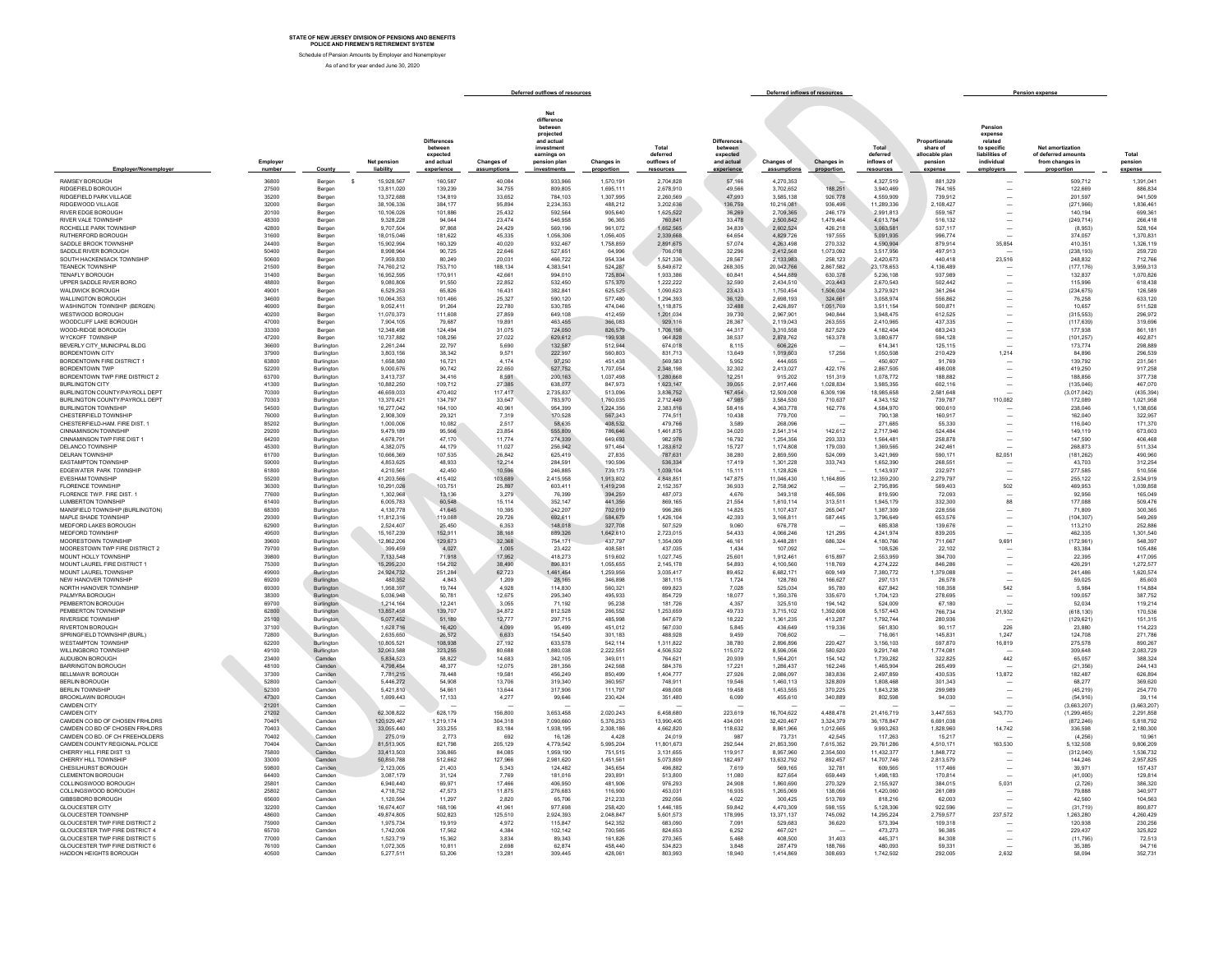**POLICE AND FIREMEN'S RETIREMENT SYSTEM** Schedule of Pension Amounts by Employer and Nonemployer

As of and for year ended June 30, 2020

|                    |                          |                                              | <b>Differences</b><br>between<br>expected |                                           | between<br>projected<br>and actual<br>investment<br>earnings on |                          | <b>Total</b><br>deferred | <b>Differences</b><br>between<br>expected |                                              |                                            | <b>Total</b><br>deferred              | Proportionate<br>share of<br>allocable plan | Pension<br>expense<br>related<br>to specific<br>liabilities of | <b>Net amortization</b><br>of deferred amounts | Total                     |
|--------------------|--------------------------|----------------------------------------------|-------------------------------------------|-------------------------------------------|-----------------------------------------------------------------|--------------------------|--------------------------|-------------------------------------------|----------------------------------------------|--------------------------------------------|---------------------------------------|---------------------------------------------|----------------------------------------------------------------|------------------------------------------------|---------------------------|
| Employer<br>number | County                   | Net pension<br>liability                     | and actual<br>experience                  | Changes of<br>assumptions                 | pension plan<br>investments                                     | Changes in<br>proportion | outflows of<br>resources | and actual<br>experience                  | Changes of<br><u>assumptions</u>             | <b>Changes in</b><br>proportion            | inflows of<br>resources               | pension<br>expense                          | individual<br>employers                                        | from changes in<br>proportion                  | pension<br>expense        |
| 22200              | Camden                   | 9,055,245<br>-\$                             | 91,292                                    | 22,787                                    | 530,951                                                         | 306,893                  | 951,923                  | 32,498                                    | 2,427,657                                    | 583,154                                    | 3,043,309                             | 501,027                                     | 851                                                            | 82,595                                         | 584,473                   |
| 85102              | Camden                   | 459,151                                      | 4,629<br>71,735                           | 1,155<br>17,906                           | 26,922<br>417,209                                               | 69,450                   | 102,156                  | 1,648                                     | 123,096                                      | 23,590                                     | 148,334                               | 25,405<br>393,696                           | 17,400                                                         | 45,736<br>27,725                               | 88,541                    |
| 38600<br>77100     | Camden<br>Camden         | 7,115,400<br>276,511                         | 2,788                                     | 696                                       | 16,213                                                          | 330,853<br>220,529       | 837,703<br>240,226       | 25,536<br>992                             | 1,907,596<br>74,131                          | 523,726                                    | 2,456,858<br>75,123                   | 15,299                                      | $\overline{\phantom{m}}$<br>84                                 | 57,939                                         | 421,421<br>73,322         |
| 67800              | Camden                   | 2,174,660                                    | 21,924                                    | 5,473                                     | 127,510                                                         | 217,757                  | 372,664                  | 7,805                                     | 583,013                                      | 11,197                                     | 602,015                               | 120,324                                     | $\overline{\phantom{m}}$                                       | 106,788                                        | 227,112                   |
| 68000              | Camden                   | 1,716,954                                    | 17,310                                    | 4,321                                     | 100,673                                                         | 526,826                  | 649,130                  | 6,162                                     | 460,305                                      | 407,504                                    | 873,971                               | 94,999                                      | $\overline{\phantom{m}}$                                       | 91,224                                         | 186,223                   |
| 55300              | Camden                   | 13,895,835                                   | 140,094                                   | 34,969                                    | 814,778                                                         | 432,541                  | 1,422,382                | 49,870                                    | 3,725,390                                    | 174,257                                    | 3,949,517                             | 768,858                                     |                                                                | 245,062                                        | 1,013,920                 |
| 76200<br>60800     | Camden<br>Camden         | $\hspace{0.1mm}-\hspace{0.1mm}$<br>3,551,616 | 35,806                                    | 8,938                                     | $\hspace{0.1mm}-\hspace{0.1mm}$<br>208,248                      | 178,537                  | 431,529                  | $\overline{\phantom{m}}$<br>12,746        | $\hspace{0.1mm}-\hspace{0.1mm}$<br>952,167   | $\overline{\phantom{a}}$<br>88,856         | $\overline{\phantom{a}}$<br>1,053,769 | $\overline{\phantom{0}}$<br>196,511         | $\overline{\phantom{0}}$<br>$\overline{\phantom{m}}$           | (4, 532)<br>36,486                             | (4, 532)<br>232,997       |
| 38900              | Camden                   | 4,252,731                                    | 42,875                                    | 10,702                                    | 249,357                                                         | 346,585                  | 649,519                  | 15,263                                    | 1,140,132                                    | 566,156                                    | 1,721,551                             | 235,304                                     | 444                                                            | (110, 078)                                     | 125,670                   |
| 37200              | Camden                   | 3,750,392                                    | 37,810                                    | 9,438                                     | 219,903                                                         | 347,295                  | 614,446                  | 13,460                                    | 1,005,458                                    | 449,270                                    | 1,468,188                             | 207,509                                     | $\hspace{0.1mm}-\hspace{0.1mm}$                                | (60, 193)                                      | 147,316                   |
| 33600              | Camden                   | 3,565,149                                    | 35,943                                    | 8,972                                     | 209,041                                                         | 296,342                  | 550,298                  | 12,795                                    | 955,795                                      | 179,130                                    | 1,147,720                             | 197,260                                     | $\overline{\phantom{m}}$                                       | 8,189                                          | 205,449                   |
| 20900<br>55100     | Camden<br>Camden         | 32,973,586<br>6,846,488                      | 332,430<br>69,024                         | 82,978<br>17,229                          | 1,933,396<br>401,442                                            | 495,535<br>494,632       | 2,844,339<br>982,327     | 118,338<br>24,571                         | 8,840,021<br>1,835,503                       | 2,107,502<br>114,442                       | 11,065,861<br>1,974,516               | 1,824,431<br>378,817                        | 22,620                                                         | (698, 169)<br>142,615                          | 1,148,882<br>521,432      |
| 77200              | Camden                   | 411,268                                      | 4,146                                     | 1,035                                     | 24,115                                                          | 131,503                  | 160,799                  | 1,476                                     | 110,258                                      | 1,156                                      | 112,890                               | 22,755                                      | $\overline{\phantom{m}}$<br>$\overline{\phantom{a}}$           | 28,224                                         | 50,979                    |
| 70000              | Camden                   |                                              | $\hspace{0.1mm}-\hspace{0.1mm}$           |                                           | $\overline{\phantom{m}}$                                        | 4,082                    | 4,082                    | $\overline{\phantom{a}}$                  | $\overline{\phantom{a}}$                     | 175,659                                    | 175,659                               | $\overline{\phantom{a}}$                    | $\hspace{0.1mm}-\hspace{0.1mm}$                                | (52, 291)                                      | (52, 291)                 |
| 38500              | Camden                   | 5,853,226                                    | 59,010                                    | 14,730                                    | 343,202                                                         | 493,983                  | 910,925                  | 21,007                                    | 1,569,215                                    | 26,040                                     | 1,616,262                             | 323,859                                     | 6,485                                                          | 74,329                                         | 404,673                   |
| 61000              | Camden                   | 4,555,462                                    | 45,927                                    | 11,464                                    | 267,108                                                         | 112,201                  | 436,700                  | 16,349                                    | 1,221,292                                    | 249,991                                    | 1,487,632                             | 252,054                                     | $\overline{\phantom{m}}$                                       | 59,893                                         | 311,947                   |
| 61500<br>76300     | Camden<br>Camden         | 4,884,171<br>$\hspace{0.1mm}-\hspace{0.1mm}$ | 49,241                                    | 12,291<br>$\hspace{0.1mm}-\hspace{0.1mm}$ | 286,382<br>$\hspace{0.1mm}-\hspace{0.1mm}$                      | 270,301<br>1,556,919     | 618,215<br>1,556,919     | 17,529<br>$\overline{\phantom{m}}$        | 1,309,417<br>$\hspace{0.1mm}-\hspace{0.1mm}$ | 372,737<br>8,978,442                       | 1,699,683<br>8,978,442                | 270,242<br>$\overline{\phantom{a}}$         | $\overline{\phantom{m}}$<br>$\overline{\phantom{m}}$           | 13,489<br>(1,457,453)                          | 283,731<br>(1, 457, 453)  |
| 53100              | Camden                   | 27,873,534                                   | 281,013                                   | 70,144                                    | 1,634,356                                                       | 11,032,454               | 13,017,967               | 100,035                                   | 7,472,728                                    | 80,255                                     | 7,653,018                             | 1,542,245                                   |                                                                | 2,293,944                                      | 3,836,189                 |
| 53200              | Camden                   | 7,139,377                                    | 71,977                                    | 17,966                                    | 418,615                                                         | 736,374                  | 1,244,932                | 25,622                                    | 1,914,024                                    | 186,755                                    | 2,126,401                             | 395,022                                     | $\overline{\phantom{m}}$                                       | 64,944                                         | 459,966                   |
| 53500              | Camden                   | 29,102,930                                   | 293,407                                   | 73,237                                    | 1,706,441                                                       | 1,098,201                | 3,171,286                | 104,447                                   | 7,802,322                                    | 354,690                                    | 8,261,459                             | 1,610,268                                   | $\overline{\phantom{m}}$                                       | 399,293                                        | 2,009,561                 |
| 79902<br>51400     | Camden                   | 6,462,563<br>1,022,328                       | 65,154<br>10,307                          | 16,263<br>2,573                           | 378,930<br>59,944                                               | 1,893,309                | 2,353,656<br>381,486     | 23,193<br>3,669                           | 1,732,574<br>274,080                         | 82,154<br>165,824                          | 1,837,921<br>443,573                  | 357,574<br>56,566                           | $\overline{\phantom{a}}$                                       | 557,902<br>57,869                              | 915,476<br>114,435        |
| 57400              | Camden<br>Cape May       | 5,681,203                                    | 57,276                                    | 14,297                                    | 333,116                                                         | 308,662<br>730,392       | 1,135,081                | 20,389                                    | 1,523,097                                    | 883,592                                    | 2,427,078                             | 314,341                                     | 2,784                                                          | (23, 486)                                      | 293,639                   |
| 44400              | Cape May                 | 11,191,355                                   | 112,828                                   | 28,163                                    | 656,201                                                         | 266,355                  | 1,063,547                | 40,164                                    | 3,000,335                                    | 752,617                                    | 3,793,116                             | 619,219                                     | 4,056                                                          | (157, 484)                                     | 465,791                   |
| 70500              | Cape May                 | 43,619,911                                   | 439,763                                   | 109,769                                   | 2,557,639                                                       | 2,808,153                | 5,915,324                | 156,547                                   | 11,694,237                                   | 1,089,921                                  | 12,940,705                            | 2,413,493                                   | $\hspace{0.1mm}-\hspace{0.1mm}$                                | 948,741                                        | 3,362,234                 |
| 57600              | Cape May                 | 14,998,235                                   | 151,208                                   | 37,743                                    | 879,417                                                         | 673,850                  | 1,742,218                | 53,827                                    | 4,020,937                                    | 13,665                                     | 4,088,429                             | 829,854                                     | $\overline{\phantom{a}}$                                       | 142,782                                        | 972,636                   |
| 57900<br>26000     | Cape May<br>Cape May     | 16,980,342<br>11,699,986                     | 171,191<br>117,956                        | 42,731<br>29,443                          | 995,637<br>686,025                                              | 1,079,859<br>653,456     | 2,289,418<br>1,486,880   | 60,940<br>41,990                          | 4,552,328<br>3,136,696                       | 448,758<br>305,778                         | 5,062,026<br>3,484,464                | 939,524<br>647,361                          | $\hspace{0.1mm}-\hspace{0.1mm}$<br>39,072                      | 326,257<br>226,389                             | 1,265,781<br>912,822      |
| 20700              | Cape May                 | 46,302,369                                   | 466,806                                   | 116,520                                   | 2,714,925                                                       | 493,530                  | 3,791,781                | 166,174                                   | 12,413,388                                   | 1,485,798                                  | 14,065,360                            | 2,561,914                                   | 9,688                                                          | (183, 828)                                     | 2,387,774                 |
| 57700              | Cape May                 | 8,077,608                                    | 81,436                                    | 20,327                                    | 473,628                                                         | 658,893                  | 1,234,284                | 28,990                                    | 2,165,558                                    | 487,602                                    | 2,682,150                             | 446,935                                     |                                                                | 94,750                                         | 541,685                   |
| 57500              | Cape May                 | 4,136,098                                    | 41,699                                    | 10,408                                    | 242,519                                                         | 640,387                  | 935,013                  | 14,844                                    | 1,108,863                                    | 1,079,388                                  | 2,203,095                             | 228,851                                     | $\overline{\phantom{a}}$                                       | (112, 924)                                     | 115,927                   |
| 59200<br>34900     | Cape May                 | 910,692<br>20,907,545                        | 9,181<br>210,784                          | 2,292<br>52,614                           | 53,398<br>1,225,907                                             | 318,291<br>1,906,981     | 383,162<br>3,396,286     | 3,268<br>75,035                           | 244,151<br>5,605,188                         | 144,038                                    | 391,457<br>5,680,223                  | 50,389<br>1,156,816                         | $\overline{\phantom{a}}$                                       | 104,792<br>927,422                             | 155,181<br>2,084,238      |
| 53700              | Cape May<br>Cape May     | 6,017,996                                    | 60,672                                    | 15,144                                    | 352,863                                                         | 651,904                  | 1,080,583                | 21,598                                    | 1,613,389                                    | $\hspace{0.1mm}-\hspace{0.1mm}$<br>102,012 | 1,736,999                             | 332,976                                     | $\hspace{0.1mm}-\hspace{0.1mm}$<br>13,554                      | (29,980)                                       | 316,550                   |
| 36200              | Cumberland               | 24,186,444                                   | 243,840                                   | 60,865                                    | 1,418,164                                                       | 1,434,529                | 3,157,398                | 86,802                                    | 6,484,241                                    | 1,886,173                                  | 8,457,216                             | 1,338,238                                   | -                                                              | (400, 581)                                     | 937,657                   |
| 70600              | Cumberland               | 38,444,460                                   | 387,585                                   | 96,745                                    | 2,254,179                                                       | 383,075                  | 3,121,584                | 137,973                                   | 10,306,730                                   | 2,826,638                                  | 13,271,341                            | 2,127,135                                   | $\hspace{0.1mm}-\hspace{0.1mm}$                                | 192,714                                        | 2,319,849                 |
| 70603              | Cumberland               | 11,085,027                                   | 111,756                                   | 27,895                                    | 649,967                                                         | 551,605                  | 1,341,223                | 39,783                                    | 2,971,830                                    | 306,170                                    | 3,317,783                             | 613,336                                     | 4,532                                                          | (43, 499)                                      | 574,369                   |
| 22600<br>26500     | Cumberland<br>Cumberland | 23,089,977<br>53,742,107                     | 232,786<br>541,812                        | 58,106<br>135,242                         | 1,353,873<br>3, 151, 151                                        | 1,269,260<br>3,983,561   | 2,914,025<br>7,811,766   | 82,867<br>192,874                         | 6,190,285<br>14,407,937                      | 1,218,977<br>2,491,556                     | 7,492,129<br>17,092,367               | 1,277,570<br>2,973,555                      | $\overline{\phantom{m}}$<br>21,753                             | (405, 705)<br>12,141                           | 871,865<br>3,007,449      |
| 35400              | Essex                    | 66,091,911                                   | 666,319                                   | 166,320                                   | 3,875,278                                                       | 1,674,234                | 6,382,151                | 237,196                                   | 17,718,846                                   | 3,907,183                                  | 21,863,225                            | 3,656,871                                   | 240,902                                                        | 676,321                                        | 4,574,094                 |
| 32700              | Essex                    | 78,918,285                                   | 795,630                                   | 198,598                                   | 4,627,348                                                       | 7,549,623                | 13,171,199               | 283,228                                   | 21,157,520                                   | 2,943,881                                  | 24,384,629                            | 4,366,556                                   | $\overline{\phantom{m}}$                                       | 334,523                                        | 4,701,079                 |
| 40800              | Essex                    | 9,183,259                                    | 92,583                                    | 23,110                                    | 538,457                                                         | 784,701                  | 1,438,851                | 32,958                                    | 2,461,977                                    | 155,487                                    | 2,650,422                             | 508,110                                     | 9,201                                                          | 269,164                                        | 786,475                   |
| 28700              | Essex                    | 13,852,161<br>119,649,527                    | 139,653<br>1,206,270                      | 34,859<br>301,097                         | 812,217<br>7,015,611                                            | 1,213,573<br>4,261,369   | 2,200,302<br>12,784,347  | 49,714<br>429,408                         | 3,713,681<br>32,077,322                      | 1,037,831<br>8,667,379                     | 4,801,226<br>41,174,109               | 766,441<br>6,620,219                        | $\overline{\phantom{m}}$                                       | 59,084                                         | 825,525<br>4,867,345      |
| 23800<br>70700     | Essex<br>Essex           | 342,078,671                                  | 3,448,733                                 | 860,839                                   | 20,057,673                                                      | 11,894,290               | 36,261,535               | 1,227,679                                 | 91,709,245                                   | 15,703,789                                 | 108,640,713                           | 18,927,243                                  | 125,756<br>133,727                                             | (1,878,630)<br>1,717,477                       | 20,778,447                |
| 62700              | Essex                    | 1,775,490                                    | 17,900                                    | 4,468                                     | 104,105                                                         | 407,278                  | 533,751                  | 6,372                                     | 475,998                                      | 221,201                                    | 703,571                               | 98,238                                      | 6,590                                                          | 73,683                                         | 178,511                   |
| 27900              | Essex                    | 5,787,854                                    | 58,351                                    | 14,565                                    | 339,369                                                         | 594,806                  | 1,007,091                | 20,772                                    | 1,551,689                                    | 214,096                                    | 1,786,557                             | 320,242                                     | $\overline{\phantom{0}}$                                       | 89,829                                         | 410,071                   |
| 36700              | Essex                    | 14,511,209                                   | 146,298<br>84,385                         | 36,517                                    | 850,860<br>490,780                                              | 839,471<br>560,264       | 1,873,146                | 52,079                                    | 3,890,368                                    | 382,506                                    | 4,324,953                             | 802,906                                     |                                                                | 189,598                                        | 992,504                   |
| 25500<br>29100     | Essex<br>Essex           | 8,370,126<br>98,909,899                      | 997,180                                   | 21,063<br>248,906                         | 5,799,550                                                       | 1,307,884                | 1,156,492<br>8,353,520   | 30,039<br>354,976                         | 2,243,981<br>26,517,152                      | 306,841<br>3,256,998                       | 2,580,861<br>30,129,126               | 463,120<br>5,472,693                        | $\hspace{0.1mm}-\hspace{0.1mm}$<br>107,417                     | 10,758<br>(528, 639)                           | 473,878<br>5,051,471      |
| 36000              | Essex                    | 32,758,977                                   | 330,266                                   | 82,438                                    | 1,920,812                                                       | 3,104,267                | 5,437,783                | 117,568                                   | 8,782,486                                    | 1,131,190                                  | 10,031,244                            | 1,812,557                                   | 824                                                            | 389,631                                        | 2,203,012                 |
| 23900              | Essex                    | 40,322,032                                   | 406,514                                   | 101,470                                   | 2,364,269                                                       | 876,819                  | 3,749,072                | 144,711                                   | 10,810,096                                   | 676,892                                    | 11,631,699                            | 2,231,022                                   | 1,062                                                          | 304,006                                        | 2,536,090                 |
| 26300              | Essex                    | 41,282,158                                   | 416,194                                   | 103,886                                   | 2,420,566                                                       | 1,920,005                | 4,860,651                | 148,157                                   | 11,067,500                                   | 2,400,504                                  | 13,616,161                            | 2,284,145                                   | $\overline{\phantom{m}}$                                       | (114, 928)                                     | 2,169,217                 |
| 28300<br>21101     | Essex<br>Essex           | 78,806,453<br>385,500,577                    | 794,503<br>3,886,498                      | 198,316<br>970,111                        | 4,620,791<br>22,603,710                                         | 2,924,831<br>16,650,210  | 8,538,441<br>44,110,529  | 282,827<br>1,383,502                      | 21,127,539<br>103,350,402                    | 549,833<br>23,523,047                      | 21,960,199<br>128,256,951             | 4,360,368<br>21,329,787                     | 33,430<br>254,814                                              | 926,364<br>(7, 423, 174)                       | 5,320,162<br>14, 161, 427 |
| 21102              | Essex                    | 240,949,259                                  | 2,429,177                                 | 606,348                                   | 14,127,982                                                      | 9,892,588                | 27,056,095               | 864,738                                   | 64,597,055                                   | 10,713,877                                 | 76,175,670                            | 13,331,743                                  | 76,520                                                         | 540,623                                        | 13,948,886                |
| 38000              | Essex                    | 6,755,903                                    | 68,111                                    | 17,001                                    | 396,130                                                         | 354,771                  | 836,013                  | 24,246                                    | 1,811,217                                    | 140,469                                    | 1,975,932                             | 373,805                                     | $\overline{\phantom{0}}$                                       | 145,039                                        | 518,844                   |
| 32500              | Essex                    | 41,464,544                                   | 418,033                                   | 104,345                                   | 2,431,260                                                       | 1,505,371                | 4,459,009                | 148,811                                   | 11,116,396                                   | 210,959                                    | 11,476,166                            | 2,294,237                                   | $\overline{\phantom{m}}$                                       | 669,380                                        | 2,963,617                 |
| 24900<br>43600     | Essex<br>Essex           | 67,521,008<br>11,059,998                     | 680,726<br>111,504                        | 169,916<br>27,832                         | 3,959,073<br>648,499                                            | 8,537,445<br>730,964     | 13,347,160<br>1,518,799  | 242,325<br>39,693                         | 18,101,978<br>2,965,119                      | 580,517<br>31,077                          | 18,924,820<br>3,035,889               | 3,735,943<br>611,951                        | 21,868<br>$\overline{\phantom{m}}$                             | 2,082,216<br>175,169                           | 5,840,027<br>787,120      |
| 35600              | Essex                    | 29,429,638                                   | 296,701                                   | 74,060                                    | 1,725,597                                                       | 1,794,044                | 3,890,402                | 105,619                                   | 7,889,910                                    | 4,860,237                                  | 12,855,766                            | 1,628,344                                   |                                                                | (979, 836)                                     | 648,508                   |
| 34200              | Essex                    | 13,686,719                                   | 137,985                                   | 34,443                                    | 802,516                                                         | 2,136,670                | 3,111,614                | 49,120                                    | 3,669,328                                    | 84,281                                     | 3,802,729                             | 757,287                                     | $\hspace{0.1mm}-\hspace{0.1mm}$                                | 339,225                                        | 1,096,512                 |
| 36100              | Essex                    | 11,242,199                                   | 113,340                                   | 28,291                                    | 659,183                                                         | 925,430                  | 1,726,244                | 40,347                                    | 3,013,966                                    | 883,934                                    | 3,938,247                             | 622,032                                     | 992                                                            | (143, 290)                                     | 479,734                   |
| 24700              | Essex                    | 70,723,767                                   | 713,016                                   | 177,976                                   | 4,146,865                                                       | 1,510,351                | 6,548,208                | 253,819                                   | 18,960,619                                   | 1,460,211                                  | 20,674,649                            | 3,913,152                                   | 8,907                                                          | 717,172                                        | 4,639,231                 |
| 64300              | Gloucester<br>Gloucester | 4,258,826<br>20,496,080                      | 42,936<br>206,635                         | 10,717<br>51,578                          | 249,715<br>1,201,781                                            | 59,384<br>1,304,768      | 362,752<br>2,764,762     | 15,284<br>73,558                          | 1,141,766<br>5,494,877                       | 648,324<br>2,202,370                       | 1,805,374<br>7,770,805                | 235,641<br>1,134,050                        | $\overline{\phantom{m}}$<br>1,270                              | (166, 573)<br>76,332                           | 69,068<br>1,211,652       |
| 63000<br>64900     | Gloucester               | 4,326,025                                    | 43,614                                    | 10,886                                    | 253,655                                                         | 167,434                  | 475,589                  | 15,526                                    | 1,159,781                                    | 117,851                                    | 1,293,158                             | 239,359                                     | $\overline{\phantom{a}}$                                       | 38,319                                         | 277,678                   |
| 59300              | Gloucester               | 5,167,957                                    | 52,102                                    | 13,005                                    | 303,021                                                         | 148,461                  | 516,589                  | 18,547                                    | 1,385,498                                    | 293,144                                    | 1,697,189                             | 285,944                                     | $\hspace{0.1mm}-\hspace{0.1mm}$                                | (166, 928)                                     | 119,016                   |
| 60900              | Gloucester               | 3,135,051                                    | 31,607                                    | 7,889                                     | 183,823                                                         | 240,917                  | 464,236                  | 11,251                                    | 840,489                                      | 405,217                                    | 1,256,957                             | 173,463                                     | 2,705                                                          | (39, 486)                                      | 136,682                   |
| 56500              | Gloucester               | 9,562,430                                    | 96,406                                    | 24,064                                    | 560,690                                                         | 2,534,193                | 3,215,353                | 34,318                                    | 2,563,630                                    | 76,271                                     | 2,674,219                             | 529,090                                     | $\overline{\phantom{a}}$                                       | 580,139                                        | 1,109,229                 |
| 45201<br>45202     | Gloucester<br>Gloucester | 16,436,296<br>2,091,060                      | 165,706<br>21,081                         | 41,362<br>5,262                           | 963,737<br>122,609                                              | 930,482<br>723,851       | 2,101,287<br>872,803     | 58,988<br>7,505                           | 4,406,473<br>560,601                         | 241,288<br>133,777                         | 4,706,749<br>701,883                  | 909,422<br>115,699                          | $\overline{\phantom{a}}$<br>131                                | (12, 192)<br>211,477                           | 897,230<br>327,307        |
| 70800              | Gloucester               | 39,371,136                                   | 396,928                                   | 99,077                                    | 2,308,514                                                       | 904,683                  | 3,709,202                | 141,298                                   | 10,555,166                                   | 1,989,243                                  | 12,685,707                            | 2,178,408                                   |                                                                | (1,638,556)                                    | 539,852                   |
| 70803              | Gloucester               | 14,150,428                                   | 142,660                                   | 35,609                                    | 829,706                                                         | 1,215,409                | 2,223,384                | 50,784                                    | 3,793,645                                    | 99,258                                     | 3,943,687                             | 782,944                                     | $\overline{\phantom{a}}$                                       | 378,571                                        | 1,161,515                 |
| 45000              | Gloucester               | 5,822,356                                    | 58,699                                    | 14,652                                    | 341,392                                                         | 485,034                  | 899,777                  | 20,896                                    | 1,560,939                                    | 591,959                                    | 2,173,794                             | 322,151                                     | -                                                              | (64, 388)                                      | 257,763                   |
| 60000              | Gloucester               | 7,153,626                                    | 72,121                                    | 18,002                                    | 419,451                                                         | 1,601,603                | 2,111,177                | 25,673                                    | 1,917,844                                    | 48,528                                     | 1,992,045                             | 395,811                                     |                                                                | 422,700                                        | 818,511                   |
| 57000<br>68400     | Gloucester<br>Gloucester | 6,549,378<br>10,696,025                      | 66,029<br>107,834                         | 16,481<br>26,916                          | 384,021<br>627,158                                              | 187,123<br>1,214,593     | 653,654<br>1,976,501     | 23,505<br>38,387                          | 1,755,849<br>2,867,540                       | 524,765<br>$\overline{\phantom{m}}$        | 2,304,119<br>2,905,927                | 362,378<br>591,812                          | 1,177<br>1,470                                                 | (81, 330)<br>418,583                           | 282,225<br>1,011,865      |
| 45100              | Gloucester               | 22,743,919                                   | 229,297                                   | 57,235                                    | 1,333,582                                                       | 688,896                  | 2,309,010                | 81,625                                    | 6,097,509                                    | 2,048,912                                  | 8,228,046                             | 1,258,423                                   | 1,221                                                          | 167,985                                        | 1,427,629                 |
| 74700              | Gloucester               |                                              |                                           |                                           |                                                                 | 8,256                    | 8,256                    |                                           | $\overline{\phantom{0}}$                     | 1,204,265                                  | 1,204,265                             |                                             |                                                                | (292, 388)                                     | (292, 388)                |
| 39100              | Gloucester               | 5,372,434                                    | 54,163                                    | 13,520                                    | 315,011                                                         | 755,177                  | 1,137,871                | 19,281                                    | 1,440,317                                    | 623,350                                    | 2,082,948                             | 297,257                                     | $\overline{\phantom{m}}$                                       | 14,171                                         | 311,428                   |
| 41200<br>72600     | Gloucester<br>Gloucester | 5,383,387<br>1,195,785                       | 54,274<br>12,056                          | 13,547<br>3,009                           | 315,653<br>70,114                                               | 1,110,426<br>233,407     | 1,493,900<br>318,586     | 19,320<br>4,292                           | 1,443,254<br>320,583                         | 448,822<br>175,154                         | 1,911,396<br>500,029                  | 297,863<br>66,163                           | $\qquad \qquad -$<br>$\hspace{0.1mm}-\hspace{0.1mm}$           | 185,247<br>29,865                              | 483,110<br>96,028         |
| 49400              | Gloucester               | 27,127,879                                   | 273,495                                   | 68,267                                    | 1,590,634                                                       | 2,273,486                | 4,205,882                | 97,359                                    | 7,272,822                                    | 1,600,292                                  | 8,970,473                             | 1,500,988                                   | $\overline{\phantom{m}}$                                       | 83,196                                         | 1,584,184                 |

| Employer/Nonemployer                                       | <b>Employer</b><br><u>number</u> | <b>County</b>            | Net pension<br>liability                      | <b>Differences</b><br>between<br>expected<br>and actual<br>experience | <b>Changes of</b><br>assumptions | Net<br>difference<br>betweer<br>projected<br>and actual<br>investment<br>earnings on<br>pension plan<br><b>investments</b> | <b>Changes in</b><br><u>proportion</u> | Total<br>deferred<br>outflows of<br>resources | <b>Differences</b><br>between<br>expected<br>and actual<br>experience | <b>Changes of</b><br><u>assumptions</u> | <b>Changes in</b><br>proportion     | Total<br>deferred<br>inflows of<br><u>resources</u> | Proportionate<br>share of<br>allocable plan<br>pension<br>expense | Pension<br>expense<br>related<br>to specific<br>liabilities of<br>individual<br>employers | <b>Net amortization</b><br>of deferred amounts<br>from changes in<br>proportion | Total<br>pension<br><u>expense_</u> |
|------------------------------------------------------------|----------------------------------|--------------------------|-----------------------------------------------|-----------------------------------------------------------------------|----------------------------------|----------------------------------------------------------------------------------------------------------------------------|----------------------------------------|-----------------------------------------------|-----------------------------------------------------------------------|-----------------------------------------|-------------------------------------|-----------------------------------------------------|-------------------------------------------------------------------|-------------------------------------------------------------------------------------------|---------------------------------------------------------------------------------|-------------------------------------|
| <b>HADDON TOWNSHIP</b>                                     | 22200                            | Camden                   | 9,055,245                                     | 91,292                                                                | 22,787                           | 530,951                                                                                                                    | 306,893                                | 951,923                                       | 32,498                                                                | 2,427,657                               | 583,154                             | 3,043,309                                           | 501,027                                                           | 851                                                                                       | 82,595                                                                          | 584,473                             |
| <b>HADDON TWP FIRE DISTRICT 1</b>                          | 85102                            | Camden                   | 459,151                                       | 4,629                                                                 | 1,155                            | 26,922                                                                                                                     | 69,450                                 | 102,156                                       | 1,648                                                                 | 123,096                                 | 23,590                              | 148,334                                             | 25,405                                                            | 17,400                                                                                    | 45,736                                                                          | 88,541                              |
| <b>HADDONFIELD BOROUGH</b><br><b>HI-NELLA BOROUGH</b>      | 38600<br>77100                   | Camden<br>Camden         | 7,115,400<br>276,511                          | 71,735<br>2,788                                                       | 17,906<br>696                    | 417,209<br>16,213                                                                                                          | 330,853<br>220,529                     | 837,703<br>240,226                            | 25,536<br>992                                                         | 1,907,596<br>74,131                     | 523,726<br>—                        | 2,456,858<br>75,123                                 | 393,696<br>15,299                                                 | $\hspace{0.1mm}-\hspace{0.1mm}$<br>84                                                     | 27,725<br>57,939                                                                | 421,421<br>73,322                   |
| LAUREL SPRINGS BOROUGH                                     | 67800                            | Camden                   | 2,174,660                                     | 21,924                                                                | 5,473                            | 127,510                                                                                                                    | 217,757                                | 372,664                                       | 7,805                                                                 | 583,013                                 | 11,197                              | 602,015                                             | 120,324                                                           | $\overline{\phantom{0}}$                                                                  | 106,788                                                                         | 227,112                             |
| LAW NSIDE BOROUGH                                          | 68000<br>55300                   | Camden                   | 1,716,954                                     | 17,310                                                                | 4,321<br>34,969                  | 100,673                                                                                                                    | 526,826                                | 649,130                                       | 6,162<br>49,870                                                       | 460,305                                 | 407,504                             | 873,971                                             | 94,999                                                            | $\overline{\phantom{m}}$                                                                  | 91,224                                                                          | 186,223<br>1,013,920                |
| LINDENWOLD BOROUGH<br>LOWER CAMDEN CO REG HS DIST 1        | 76200                            | Camden<br>Camden         | 13,895,835<br>$\hspace{0.1mm}-\hspace{0.1mm}$ | 140,094<br>$\overline{\phantom{m}}$                                   | $\overline{\phantom{a}}$         | 814,778<br>$\hspace{0.1mm}-\hspace{0.1mm}$                                                                                 | 432,541                                | 1,422,382                                     | $\hspace{0.1mm}-\hspace{0.1mm}$                                       | 3,725,390<br>$\overline{\phantom{a}}$   | 174,257<br>$\overline{\phantom{0}}$ | 3,949,517<br>$\hspace{0.1mm}-\hspace{0.1mm}$        | 768,858<br>$\overline{\phantom{a}}$                               | $\overline{\phantom{m}}$                                                                  | 245,062<br>(4, 532)                                                             | (4, 532)                            |
| <b>MAGNOLIA BOROUGH</b>                                    | 60800                            | Camden                   | 3,551,616                                     | 35,806                                                                | 8,938                            | 208,248                                                                                                                    | 178,537                                | 431,529                                       | 12,746                                                                | 952,167                                 | 88,856                              | 1,053,769                                           | 196,511                                                           | $\hspace{0.1mm}-\hspace{0.1mm}$                                                           | 36,486                                                                          | 232,997                             |
| MERCHANTVILLE BOROUGH<br>MOUNT EPHRAIM BOROUGH             | 38900<br>37200                   | Camden<br>Camden         | 4,252,731<br>3,750,392                        | 42,875<br>37,810                                                      | 10,702<br>9,438                  | 249,357<br>219,903                                                                                                         | 346,585<br>347,295                     | 649,519<br>614,446                            | 15,263<br>13,460                                                      | 1,140,132<br>1,005,458                  | 566,156<br>449,270                  | 1,721,551<br>1,468,188                              | 235,304<br>207,509                                                | 444<br>$\hspace{0.1mm}-\hspace{0.1mm}$                                                    | (110, 078)<br>(60, 193)                                                         | 125,670<br>147,316                  |
| OAKLYN BOROUGH                                             | 33600                            | Camden                   | 3,565,149                                     | 35,943                                                                | 8,972                            | 209,041                                                                                                                    | 296,342                                | 550,298                                       | 12,795                                                                | 955,795                                 | 179,130                             | 1,147,720                                           | 197,260                                                           | $\overline{\phantom{a}}$                                                                  | 8,189                                                                           | 205,449                             |
| PENNSAUKEN TOWNSHIP                                        | 20900                            | Camden                   | 32,973,586                                    | 332,430                                                               | 82,978                           | 1,933,396                                                                                                                  | 495,535                                | 2,844,339                                     | 118,338                                                               | 8,840,021                               | 2,107,502                           | 11,065,861                                          | 1,824,431                                                         | 22,620                                                                                    | (698,169)                                                                       | 1,148,882                           |
| PINE HILL BOROUGH<br>PINE HILL FIRE DISTRICT               | 55100<br>77200                   | Camden<br>Camden         | 6,846,488<br>411,268                          | 69,024<br>4,146                                                       | 17,229<br>1,035                  | 401,442<br>24,115                                                                                                          | 494,632<br>131,503                     | 982,327<br>160,799                            | 24,571<br>1,476                                                       | 1,835,503<br>110,258                    | 114,442<br>1,156                    | 1,974,516<br>112,890                                | 378,817<br>22,755                                                 | $\overline{\phantom{a}}$<br>$\overline{\phantom{a}}$                                      | 142,615<br>28,224                                                               | 521,432<br>50,979                   |
| PINE VALLEY BOROUGH                                        | 70000                            | Camden                   | $\hspace{0.1mm}-\hspace{0.1mm}$               |                                                                       | $\hspace{0.1mm}-\hspace{0.1mm}$  | $\overline{\phantom{0}}$                                                                                                   | 4,082                                  | 4,082                                         | $\overline{\phantom{0}}$                                              | $\hspace{0.1mm}-\hspace{0.1mm}$         | 175,659                             | 175,659                                             | $\hspace{0.1mm}-\hspace{0.1mm}$                                   | $\overline{\phantom{a}}$                                                                  | (52, 291)                                                                       | (52, 291)                           |
| RUNNEMEDE BOROUGH<br>SOMERDALE BOROUGH                     | 38500                            | Camden                   | 5,853,226                                     | 59,010                                                                | 14,730                           | 343,202                                                                                                                    | 493,983                                | 910,925<br>436,700                            | 21,007                                                                | 1,569,215                               | 26,040                              | 1,616,262<br>1,487,632                              | 323,859                                                           | 6,485                                                                                     | 74,329                                                                          | 404,673                             |
| STRATFORD BOROUGH                                          | 61000<br>61500                   | Camden<br>Camden         | 4,555,462<br>4,884,171                        | 45,927<br>49,241                                                      | 11,464<br>12,291                 | 267,108<br>286,382                                                                                                         | 112,201<br>270,301                     | 618,215                                       | 16,349<br>17,529                                                      | 1,221,292<br>1,309,417                  | 249,991<br>372,737                  | 1,699,683                                           | 252,054<br>270,242                                                | $\overline{\phantom{m}}$<br>$\overline{\phantom{0}}$                                      | 59,893<br>13,489                                                                | 311,947<br>283,731                  |
| <b>VOORHEES FIRE DISTRICT #3</b>                           | 76300                            | Camden                   |                                               |                                                                       | $\overline{\phantom{a}}$         |                                                                                                                            | 1,556,919                              | 1,556,919                                     | $\hspace{0.1mm}-\hspace{0.1mm}$                                       | $\hspace{0.1mm}-\hspace{0.1mm}$         | 8,978,442                           | 8,978,442                                           | $\overline{\phantom{a}}$                                          | $\overline{\phantom{m}}$                                                                  | (1,457,453)                                                                     | (1, 457, 453)                       |
| <b>VOORHEES TOWNSHIP</b><br>WATERFORD TOWNSHIP             | 53100<br>53200                   | Camden<br>Camden         | 27,873,534<br>7,139,377                       | 281,013<br>71,977                                                     | 70,144<br>17,966                 | 1,634,356<br>418,615                                                                                                       | 11,032,454<br>736,374                  | 13,017,967<br>1,244,932                       | 100,035<br>25,622                                                     | 7,472,728<br>1,914,024                  | 80,255<br>186,755                   | 7,653,018<br>2,126,401                              | 1,542,245<br>395,022                                              | $\overline{\phantom{m}}$<br>$\overline{\phantom{0}}$                                      | 2,293,944<br>64,944                                                             | 3,836,189<br>459,966                |
| <b>WINSLOW TOWNSHIP</b>                                    | 53500                            | Camden                   | 29,102,930                                    | 293,407                                                               | 73,237                           | 1,706,441                                                                                                                  | 1,098,201                              | 3,171,286                                     | 104,447                                                               | 7,802,322                               | 354,690                             | 8,261,459                                           | 1,610,268                                                         |                                                                                           | 399,293                                                                         | 2,009,561                           |
| WINSLOW TWP FIRE DISTRICT                                  | 79902                            | Camden                   | 6,462,563                                     | 65,154                                                                | 16,263                           | 378,930                                                                                                                    | 1,893,309                              | 2,353,656                                     | 23,193                                                                | 1,732,574                               | 82,154                              | 1,837,921                                           | 357,574                                                           | $\overline{\phantom{m}}$                                                                  | 557,902                                                                         | 915,476                             |
| WOODLYNNE BOROUGH<br><b>AVALON BOROUGH</b>                 | 51400<br>57400                   | Camden<br>Cape May       | 1,022,328<br>5,681,203                        | 10,307<br>57,276                                                      | 2,573<br>14,297                  | 59,944<br>333,116                                                                                                          | 308,662<br>730,392                     | 381,486<br>1,135,081                          | 3,669<br>20,389                                                       | 274,080<br>1,523,097                    | 165,824<br>883,592                  | 443,573<br>2,427,078                                | 56,566<br>314,341                                                 | $\overline{\phantom{a}}$<br>2,784                                                         | 57,869<br>(23, 486)                                                             | 114,435<br>293,639                  |
| CAPE MAY CITY                                              | 44400                            | Cape May                 | 11,191,355                                    | 112,828                                                               | 28,163                           | 656,201                                                                                                                    | 266,355                                | 1,063,547                                     | 40,164                                                                | 3,000,335                               | 752,617                             | 3,793,116                                           | 619,219                                                           | 4,056                                                                                     | (157, 484)                                                                      | 465,791                             |
| CAPE MAY COUNTY                                            | 70500                            | Cape May                 | 43,619,911                                    | 439,763                                                               | 109,769                          | 2,557,639                                                                                                                  | 2,808,153                              | 5,915,324                                     | 156,547                                                               | 11,694,237                              | 1,089,921                           | 12,940,705                                          | 2,413,493                                                         | $\hspace{0.1mm}-\hspace{0.1mm}$                                                           | 948,741                                                                         | 3,362,234                           |
| <b>LOWER TOWNSHIP</b><br>MIDDLE TOWNSHIP                   | 57600<br>57900                   | Cape May<br>Cape May     | 14,998,235<br>16,980,342                      | 151,208<br>171,191                                                    | 37,743<br>42,731                 | 879,417<br>995,637                                                                                                         | 673,850<br>1,079,859                   | 1,742,218<br>2,289,418                        | 53,827<br>60,940                                                      | 4,020,937<br>4,552,328                  | 13,665<br>448,758                   | 4,088,429<br>5,062,026                              | 829,854<br>939,524                                                | $\overline{\phantom{0}}$<br>$\overline{\phantom{a}}$                                      | 142,782<br>326,257                                                              | 972,636<br>1,265,781                |
| NORTH WILDWOOD CITY                                        | 26000                            | Cape May                 | 11,699,986                                    | 117,956                                                               | 29,443                           | 686,025                                                                                                                    | 653,456                                | 1,486,880                                     | 41,990                                                                | 3,136,696                               | 305,778                             | 3,484,464                                           | 647,361                                                           | 39,072                                                                                    | 226,389                                                                         | 912,822                             |
| <b>OCEAN CITY</b><br>SEA ISLE CITY                         | 20700<br>57700                   | Cape May                 | 46,302,369<br>8,077,608                       | 466,806<br>81,436                                                     | 116,520<br>20,327                | 2,714,925<br>473,628                                                                                                       | 493,530<br>658,893                     | 3,791,781<br>1,234,284                        | 166,174<br>28,990                                                     | 12,413,388<br>2,165,558                 | 1,485,798<br>487,602                | 14,065,360<br>2,682,150                             | 2,561,914<br>446,935                                              | 9,688                                                                                     | (183, 828)<br>94,750                                                            | 2,387,774<br>541,685                |
| STONE HARBOR BOROUGH                                       | 57500                            | Cape May<br>Cape May     | 4,136,098                                     | 41,699                                                                | 10,408                           | 242,519                                                                                                                    | 640,387                                | 935,013                                       | 14,844                                                                | 1,108,863                               | 1,079,388                           | 2,203,095                                           | 228,851                                                           |                                                                                           | (112, 924)                                                                      | 115,927                             |
| WEST WILDWOOD BOROUGH                                      | 59200                            | Cape May                 | 910,692                                       | 9,181                                                                 | 2,292                            | 53,398                                                                                                                     | 318,291                                | 383,162                                       | 3,268                                                                 | 244,151                                 | 144,038                             | 391,457                                             | 50,389                                                            |                                                                                           | 104,792                                                                         | 155,181                             |
| WILDWOOD CITY<br>WILDWOOD CREST BOROUGH                    | 34900<br>53700                   | Cape May<br>Cape May     | 20,907,545<br>6,017,996                       | 210,784<br>60,672                                                     | 52,614<br>15,144                 | 1,225,907<br>352,863                                                                                                       | 1,906,981<br>651,904                   | 3,396,286<br>1,080,583                        | 75,035<br>21,598                                                      | 5,605,188<br>1,613,389                  | 102,012                             | 5,680,223<br>1,736,999                              | 1,156,816<br>332,976                                              | 13,554                                                                                    | 927,422<br>(29,980)                                                             | 2,084,238<br>316,550                |
| <b>BRIDGETON CITY</b>                                      | 36200                            | Cumberland               | 24,186,444                                    | 243,840                                                               | 60,865                           | 1,418,164                                                                                                                  | 1,434,529                              | 3,157,398                                     | 86,802                                                                | 6,484,241                               | 1,886,173                           | 8,457,216                                           | 1,338,238                                                         | $\hspace{0.1mm}-\hspace{0.1mm}$                                                           | (400, 581)                                                                      | 937,657                             |
| <b>CUMBERLAND COUNTY</b>                                   | 70600                            | Cumberland               | 38,444,460                                    | 387,585                                                               | 96,745                           | 2,254,179                                                                                                                  | 383,075                                | 3,121,584                                     | 137,973                                                               | 10,306,730                              | 2,826,638                           | 13,271,341                                          | 2,127,135                                                         | $\hspace{0.1mm}-\hspace{0.1mm}$                                                           | 192,714                                                                         | 2,319,849                           |
| <b>CUMBERLAND COUNTY</b><br><b>MILLVILLE CITY</b>          | 70603<br>22600                   | Cumberland<br>Cumberland | 11,085,027<br>23,089,977                      | 111,756<br>232,786                                                    | 27,895<br>58,106                 | 649,967<br>1,353,873                                                                                                       | 551,605<br>1,269,260                   | 1,341,223<br>2,914,025                        | 39,783<br>82,867                                                      | 2,971,830<br>6,190,285                  | 306,170<br>1,218,977                | 3,317,783<br>7,492,129                              | 613,336<br>1,277,570                                              | 4,532<br>$\hspace{0.1mm}-\hspace{0.1mm}$                                                  | (43, 499)<br>(405, 705)                                                         | 574,369<br>871,865                  |
| <b>VINELAND CITY</b>                                       | 26500                            | Cumberland               | 53,742,107                                    | 541,812                                                               | 135,242                          | 3, 151, 151                                                                                                                | 3,983,561                              | 7,811,766                                     | 192,874                                                               | 14,407,937                              | 2,491,556                           | 17,092,367                                          | 2,973,555                                                         | 21,753                                                                                    | 12,141                                                                          | 3,007,449                           |
| <b>BELLEVILLE TOWNSHIP</b>                                 | 35400<br>32700                   | Essex                    | 66,091,911                                    | 666,319                                                               | 166,320<br>198,598               | 3,875,278<br>4,627,348                                                                                                     | 1,674,234<br>7,549,623                 | 6,382,151                                     | 237,196                                                               | 17,718,846                              | 3,907,183                           | 21,863,225                                          | 3,656,871                                                         | 240,902                                                                                   | 676,321                                                                         | 4,574,094<br>4,701,079              |
| <b>BLOOMFIELD TOWNSHIP</b><br>CALDWELL BOROUGH             | 40800                            | Essex<br>Essex           | 78,918,285<br>9,183,259                       | 795,630<br>92,583                                                     | 23,110                           | 538,457                                                                                                                    | 784,701                                | 13,171,199<br>1,438,851                       | 283,228<br>32,958                                                     | 21,157,520<br>2,461,977                 | 2,943,881<br>155,487                | 24,384,629<br>2,650,422                             | 4,366,556<br>508,110                                              | $\hspace{0.1mm}-\hspace{0.1mm}$<br>9,201                                                  | 334,523<br>269,164                                                              | 786,475                             |
| <b>CEDAR GROVE TOWNSHIP</b>                                | 28700                            | Essex                    | 13,852,161                                    | 139,653                                                               | 34,859                           | 812,217                                                                                                                    | 1,213,573                              | 2,200,302                                     | 49,714                                                                | 3,713,681                               | 1,037,831                           | 4,801,226                                           | 766,441                                                           | $\hspace{0.1mm}$                                                                          | 59,084                                                                          | 825,525                             |
| <b>EAST ORANGE CITY</b><br><b>ESSEX COUNTY</b>             | 23800<br>70700                   | Essex<br>Essex           | 119,649,527<br>342,078,671                    | 1,206,270<br>3,448,733                                                | 301,097<br>860,839               | 7,015,611<br>20,057,673                                                                                                    | 4,261,369<br>11,894,290                | 12,784,347<br>36,261,535                      | 429,408<br>1,227,679                                                  | 32,077,322<br>91,709,245                | 8,667,379<br>15,703,789             | 41,174,109<br>108,640,713                           | 6,620,219<br>18,927,243                                           | 125,756<br>133,727                                                                        | (1,878,630)<br>1,717,477                                                        | 4,867,345<br>20,778,447             |
| <b>ESSEX COUNTY COLLEGE</b>                                | 62700                            | Essex                    | 1,775,490                                     | 17,900                                                                | 4,468                            | 104,105                                                                                                                    | 407,278                                | 533,751                                       | 6,372                                                                 | 475,998                                 | 221,201                             | 703,571                                             | 98,238                                                            | 6,590                                                                                     | 73,683                                                                          | 178,511                             |
| <b>ESSEX FELLS BOROUGH</b>                                 | 27900                            | Essex                    | 5,787,854                                     | 58,351                                                                | 14,565                           | 339,369                                                                                                                    | 594,806                                | 1,007,091                                     | 20,772                                                                | 1,551,689                               | 214,096                             | 1,786,557                                           | 320,242                                                           | $\hspace{0.1mm}-\hspace{0.1mm}$                                                           | 89,829                                                                          | 410,071                             |
| FAIRFIELD TOWNSHIP (ESSEX)<br><b>GLEN RIDGE BOROUGH</b>    | 36700<br>25500                   | Essex<br>Essex           | 14,511,209<br>8,370,126                       | 146,298<br>84,385                                                     | 36,517<br>21,063                 | 850,860<br>490,780                                                                                                         | 839,471<br>560,264                     | 1,873,146<br>1,156,492                        | 52,079<br>30,039                                                      | 3,890,368<br>2,243,981                  | 382,506<br>306,841                  | 4,324,953<br>2,580,861                              | 802,906<br>463,120                                                | $\overline{\phantom{a}}$<br>$\hspace{0.1mm}-\hspace{0.1mm}$                               | 189,598<br>10,758                                                               | 992,504<br>473,878                  |
| <b>IRVINGTON TOWNSHIP</b>                                  | 29100                            | Essex                    | 98,909,899                                    | 997,180                                                               | 248,906                          | 5,799,550                                                                                                                  | 1,307,884                              | 8,353,520                                     | 354,976                                                               | 26,517,152                              | 3,256,998                           | 30,129,126                                          | 5,472,693                                                         | 107,417                                                                                   | (528, 639)                                                                      | 5,051,471                           |
| <b>LIVINGSTON TOWNSHIP</b><br>MAPLEW OOD TOWNSHIP          | 36000<br>23900                   | Essex<br>Essex           | 32,758,977<br>40,322,032                      | 330,266<br>406,514                                                    | 82,438<br>101,470                | 1,920,812<br>2,364,269                                                                                                     | 3,104,267<br>876,819                   | 5,437,783<br>3,749,072                        | 117,568<br>144,711                                                    | 8,782,486<br>10,810,096                 | 1,131,190<br>676,892                | 10,031,244<br>11,631,699                            | 1,812,557<br>2,231,022                                            | 824<br>1,062                                                                              | 389,631<br>304,006                                                              | 2,203,012<br>2,536,090              |
| <b>MILLBURN TOWNSHIP</b>                                   | 26300                            | Essex                    | 41,282,158                                    | 416,194                                                               | 103,886                          | 2,420,566                                                                                                                  | 1,920,005                              | 4,860,651                                     | 148,157                                                               | 11,067,500                              | 2,400,504                           | 13,616,161                                          | 2,284,145                                                         | $\hspace{0.1mm}-\hspace{0.1mm}$                                                           | (114, 928)                                                                      | 2,169,217                           |
| MONTCLAIR TOWNSHIP                                         | 28300                            | Essex                    | 78,806,453                                    | 794,503                                                               | 198,316                          | 4,620,791                                                                                                                  | 2,924,831                              | 8,538,441                                     | 282,827                                                               | 21,127,539                              | 549,833                             | 21,960,199                                          | 4,360,368                                                         | 33,430                                                                                    | 926,364                                                                         | 5,320,162                           |
| <b>NEWARK CITY</b><br><b>NEWARK CITY</b>                   | 21101<br>21102                   | Essex<br>Essex           | 385,500,577<br>240,949,259                    | 3,886,498<br>2,429,177                                                | 970,111<br>606,348               | 22,603,710<br>14,127,982                                                                                                   | 16,650,210<br>9,892,588                | 44,110,529<br>27,056,095                      | 1,383,502<br>864,738                                                  | 103,350,402<br>64,597,055               | 23,523,047<br>10,713,877            | 128,256,951<br>76,175,670                           | 21,329,787<br>13,331,743                                          | 254,814<br>76,520                                                                         | (7, 423, 174)<br>540,623                                                        | 14, 161, 427<br>13,948,886          |
| NORTH CALDWELL BOROUGH                                     | 38000                            | Essex                    | 6,755,903                                     | 68,111                                                                | 17,001                           | 396,130                                                                                                                    | 354,771                                | 836,013                                       | 24,246                                                                | 1,811,217                               | 140,469                             | 1,975,932                                           | 373,805                                                           | $\hspace{0.1mm}-\hspace{0.1mm}$                                                           | 145,039                                                                         | 518,844                             |
| NUTLEY TOWNSHIP<br>ORANGE CITY                             | 32500<br>24900                   | Essex<br><b>Essex</b>    | 41,464,544<br>67,521,008                      | 418,033<br>680,726                                                    | 104,345<br>169,916               | 2,431,260<br>3,959,073                                                                                                     | 1,505,371<br>8,537,445                 | 4,459,009<br>13,347,160                       | 148,811<br>242,325                                                    | 11,116,396<br>18,101,978                | 210,959<br>580,517                  | 11,476,166<br>18,924,820                            | 2,294,237<br>3,735,943                                            | $\overline{\phantom{a}}$<br>21,868                                                        | 669,380<br>2,082,216                                                            | 2,963,617<br>5,840,027              |
| ROSELAND BOROUGH                                           | 43600                            | Essex                    | 11,059,998                                    | 111,504                                                               | 27,832                           | 648,499                                                                                                                    | 730,964                                | 1,518,799                                     | 39,693                                                                | 2,965,119                               | 31,077                              | 3,035,889                                           | 611,951                                                           | $\overline{\phantom{a}}$                                                                  | 175,169                                                                         | 787,120                             |
| SOUTH ORANGE VILLAGE                                       | 35600                            | Essex                    | 29,429,638                                    | 296,701                                                               | 74,060                           | 1,725,597                                                                                                                  | 1,794,044                              | 3,890,402                                     | 105,619                                                               | 7,889,910                               | 4,860,237                           | 12,855,766                                          | 1,628,344                                                         | $\overline{\phantom{a}}$                                                                  | (979, 836)                                                                      | 648,508                             |
| <b>VERONA TOWNSHIP</b><br>WEST CALDWELL TOWNSHIP           | 34200<br>36100                   | <b>Essex</b><br>Essex    | 13,686,719<br>11,242,199                      | 137,985<br>113,340                                                    | 34,443<br>28,291                 | 802,516<br>659,183                                                                                                         | 2,136,670<br>925,430                   | 3,111,614<br>1,726,244                        | 49,120<br>40,347                                                      | 3,669,328<br>3,013,966                  | 84,281<br>883,934                   | 3,802,729<br>3,938,247                              | 757,287<br>622,032                                                | $\hspace{0.1mm}-\hspace{0.1mm}$<br>992                                                    | 339,225<br>(143, 290)                                                           | 1,096,512<br>479,734                |
| WEST ORANGE TOWNSHIP                                       | 24700                            | Essex                    | 70,723,767                                    | 713,016                                                               | 177,976                          | 4,146,865                                                                                                                  | 1,510,351                              | 6,548,208                                     | 253,819                                                               | 18,960,619                              | 1,460,211                           | 20,674,649                                          | 3,913,152                                                         | 8,907                                                                                     | 717,172                                                                         | 4,639,231                           |
| <b>CLAYTON BOROUGH</b>                                     | 64300                            | Gloucester               | 4,258,826                                     | 42,936                                                                | 10,717                           | 249,715                                                                                                                    | 59,384                                 | 362,752                                       | 15,284                                                                | 1,141,766                               | 648,324                             | 1,805,374                                           | 235,641                                                           | $\hspace{0.1mm}-\hspace{0.1mm}$                                                           | (166, 573)                                                                      | 69,068                              |
| DEPTFORD TOWNSHIP<br>DEPTFORD TWP FIRE DISTRICT            | 63000<br>64900                   | Gloucester<br>Gloucester | 20,496,080<br>4,326,025                       | 206,635<br>43,614                                                     | 51,578<br>10,886                 | 1,201,781<br>253,655                                                                                                       | 1,304,768<br>167,434                   | 2,764,762<br>475,589                          | 73,558<br>15,526                                                      | 5,494,877<br>1,159,781                  | 2,202,370<br>117,851                | 7,770,805<br>1,293,158                              | 1,134,050<br>239,359                                              | 1,270<br>$\hspace{0.1mm}-\hspace{0.1mm}$                                                  | 76,332<br>38,319                                                                | 1,211,652<br>277,678                |
| EAST GREENWICH TOWNSHIP                                    | 59300                            | Gloucester               | 5,167,957                                     | 52,102                                                                | 13,005                           | 303,021                                                                                                                    | 148,461                                | 516,589                                       | 18,547                                                                | 1,385,498                               | 293,144                             | 1,697,189                                           | 285,944                                                           | $\hspace{0.1mm}-\hspace{0.1mm}$                                                           | (166, 928)                                                                      | 119,016                             |
| <b>ELK TOWNSHIP</b>                                        | 60900<br>56500                   | Gloucester               | 3,135,051                                     | 31,607                                                                | 7,889                            | 183,823                                                                                                                    | 240,917                                | 464,236                                       | 11,251                                                                | 840,489                                 | 405,217                             | 1,256,957                                           | 173,463                                                           | 2,705                                                                                     | (39, 486)                                                                       | 136,682                             |
| FRANKLIN TOWNSHIP (GLOUCESTER)<br><b>GLASSBORO BOROUGH</b> | 45201                            | Gloucester<br>Gloucester | 9,562,430<br>16,436,296                       | 96,406<br>165,706                                                     | 24,064<br>41,362                 | 560,690<br>963,737                                                                                                         | 2,534,193<br>930,482                   | 3,215,353<br>2,101,287                        | 34,318<br>58,988                                                      | 2,563,630<br>4,406,473                  | 76,271<br>241,288                   | 2,674,219<br>4,706,749                              | 529,090<br>909,422                                                | $\overline{\phantom{m}}$<br>$\hspace{0.1mm}-\hspace{0.1mm}$                               | 580,139<br>(12, 192)                                                            | 1,109,229<br>897,230                |
| <b>GLASSBORO BOROUGH</b>                                   | 45202                            | Gloucester               | 2,091,060                                     | 21,081                                                                | 5,262                            | 122,609                                                                                                                    | 723,851                                | 872,803                                       | 7,505                                                                 | 560,601                                 | 133,777                             | 701,883                                             | 115,699                                                           | 131                                                                                       | 211,477                                                                         | 327,307                             |
| <b>GLOUCESTER COUNTY</b><br><b>GLOUCESTER COUNTY</b>       | 70800<br>70803                   | Gloucester<br>Gloucester | 39,371,136<br>14,150,428                      | 396,928<br>142,660                                                    | 99,077<br>35,609                 | 2,308,514<br>829,706                                                                                                       | 904,683<br>1,215,409                   | 3,709,202<br>2,223,384                        | 141,298<br>50,784                                                     | 10,555,166<br>3,793,645                 | 1,989,243<br>99,258                 | 12,685,707<br>3,943,687                             | 2,178,408<br>782,944                                              | $\hspace{0.1mm}-\hspace{0.1mm}$<br>$\overline{\phantom{a}}$                               | (1,638,556)<br>378,571                                                          | 539,852<br>1,161,515                |
| <b>GREENWICH TOWNSHIP (GLOUCESTER</b>                      | 45000                            | Gloucester               | 5,822,356                                     | 58,699                                                                | 14,652                           | 341,392                                                                                                                    | 485,034                                | 899,777                                       | 20,896                                                                | 1,560,939                               | 591,959                             | 2,173,794                                           | 322,151                                                           | $\overline{\phantom{m}}$                                                                  | (64, 388)                                                                       | 257,763                             |
| <b>HARRISON TOWNSHIP (GLOUCESTER)</b>                      | 60000                            | Gloucester               | 7,153,626                                     | 72,121                                                                | 18,002                           | 419,451                                                                                                                    | 1,601,603                              | 2,111,177                                     | 25,673                                                                | 1,917,844                               | 48,528                              | 1,992,045                                           | 395,811                                                           | $\hspace{0.1mm}-\hspace{0.1mm}$                                                           | 422,700                                                                         | 818,511                             |
| <b>LOGAN TOWNSHIP</b><br><b>MANTUA TOWNSHIP</b>            | 57000<br>68400                   | Gloucester<br>Gloucester | 6,549,378<br>10,696,025                       | 66,029<br>107,834                                                     | 16,481<br>26,916                 | 384,021<br>627,158                                                                                                         | 187,123<br>1,214,593                   | 653,654<br>1,976,501                          | 23,505<br>38,387                                                      | 1,755,849<br>2,867,540                  | 524,765                             | 2,304,119<br>2,905,927                              | 362,378<br>591,812                                                | 1,177<br>1,470                                                                            | (81, 330)<br>418,583                                                            | 282,225<br>1,011,865                |
| MONROE TOWNSHIP (GLOUCESTER)                               | 45100                            | Gloucester               | 22,743,919                                    | 229,297                                                               | 57,235                           | 1,333,582                                                                                                                  | 688,896                                | 2,309,010                                     | 81,625                                                                | 6,097,509                               | 2,048,912                           | 8,228,046                                           | 1,258,423                                                         | 1,221                                                                                     | 167,985                                                                         | 1,427,629                           |
| NEWFIELD BOROUGH                                           | 74700                            | Gloucester               | $\hspace{0.1mm}-\hspace{0.1mm}$               | $\overline{\phantom{0}}$                                              | $\hspace{0.1mm}-\hspace{0.1mm}$  | $\overline{\phantom{0}}$                                                                                                   | 8,256                                  | 8,256                                         | $\overline{\phantom{0}}$                                              | $\hspace{0.1mm}-\hspace{0.1mm}$         | 1,204,265                           | 1,204,265                                           | $\hspace{0.1mm}-\hspace{0.1mm}$                                   | $\hspace{0.1mm}-\hspace{0.1mm}$                                                           | (292, 388)                                                                      | (292, 388)                          |
| PAULSBORO BOROUGH<br>PITMAN BOROUGH                        | 39100<br>41200                   | Gloucester<br>Gloucester | 5,372,434<br>5,383,387                        | 54,163<br>54,274                                                      | 13,520<br>13,547                 | 315,011<br>315,653                                                                                                         | 755,177<br>1,110,426                   | 1,137,871<br>1,493,900                        | 19,281<br>19,320                                                      | 1,440,317<br>1,443,254                  | 623,350<br>448,822                  | 2,082,948<br>1,911,396                              | 297,257<br>297,863                                                | $\overline{\phantom{m}}$<br>$\overline{\phantom{0}}$                                      | 14,171<br>185,247                                                               | 311,428<br>483,110                  |
| SOUTH HARRISON TOWNSHIP                                    | 72600                            | Gloucester               | 1,195,785                                     | 12,056                                                                | 3,009                            | 70,114                                                                                                                     | 233,407                                | 318,586                                       | 4,292                                                                 | 320,583                                 | 175,154                             | 500,029                                             | 66,163                                                            | $\overline{\phantom{0}}$                                                                  | 29,865                                                                          | 96,028                              |
| WASHINGTON TWP (GLOUCESTER)                                | 49400                            | Gloucester               | 27,127,879                                    | 273,495                                                               | 68,267                           | 1,590,634                                                                                                                  | 2,273,486                              | 4,205,882                                     | 97,359                                                                | 7,272,822                               | 1,600,292                           | 8,970,473                                           | 1,500,988                                                         | $\hspace{0.1mm}-\hspace{0.1mm}$                                                           | 83,196                                                                          | 1,584,184                           |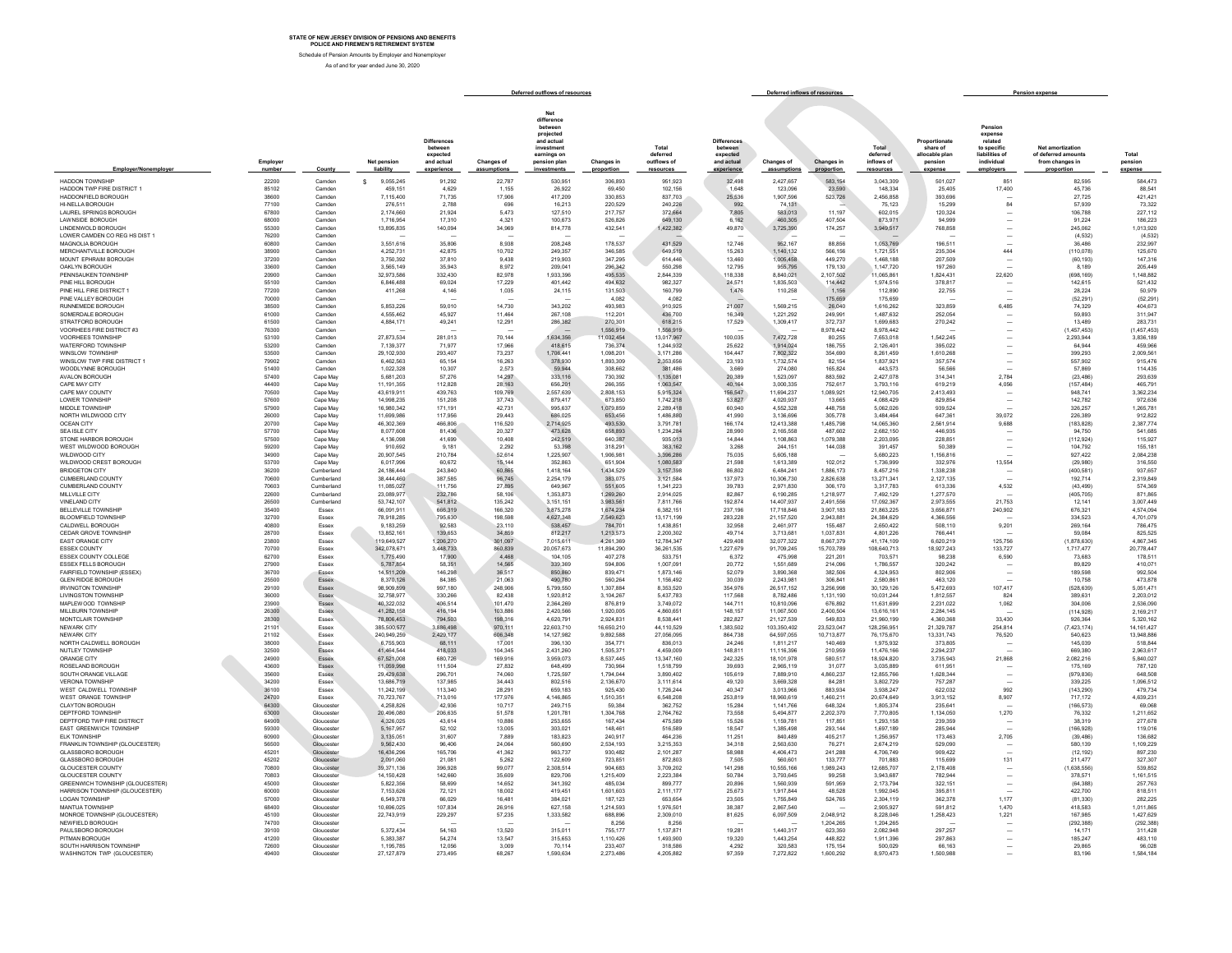**POLICE AND FIREMEN'S RETIREMENT SYSTEM** Schedule of Pension Amounts by Employer and Nonemployer

As of and for year ended June 30, 2020

| Employer/Nonemployer<br>County<br>liability<br>experience<br>assumptions<br>employers<br>number<br><u>investments</u><br>proportion<br><u>resources</u><br>experience<br>assumptions<br>resources<br>expense<br>proportion<br>expense<br><u>proportion</u><br>WASHINGTON TWP BD OF FIRE COMM<br>78700<br>S.<br>7,184,855<br>72,436<br>18,081<br>421,282<br>89,993<br>1,228,211<br>1,740,010<br>25,786<br>1,926,217<br>397,539<br>293,531<br>691,070<br>2,041,996<br>Gloucester<br>$\overline{\phantom{0}}$<br><b>WENONAH BOROUGH</b><br>73900<br>111,134<br>111,134<br>1,472,171<br>1,472,171<br>(282, 246)<br>(282,246)<br>Gloucester<br>$\overline{\phantom{a}}$<br>$\hspace{0.1mm}-\hspace{0.1mm}$<br>$\hspace{0.1mm}-\hspace{0.1mm}$<br>$\hspace{0.1mm}-\hspace{0.1mm}$<br>$\hspace{0.1mm}-\hspace{0.1mm}$<br>$\overline{\phantom{0}}$<br>$\hspace{0.1mm}-\hspace{0.1mm}$<br>WEST DEPTFORD TOWNSHIP<br>47900<br>146,290<br>36,516<br>850,816<br>448,538<br>1,482,160<br>3,890,167<br>905,336<br>14,510,458<br>52,076<br>641,925<br>4,584,168<br>802,865<br>102,471<br>Gloucester<br>$\hspace{0.1mm}-\hspace{0.1mm}$<br>WESTVILLE BOROUGH<br>22700<br>8,256<br>192,361<br>321,059<br>11,774<br>879,528<br>531,957<br>181,520<br>3,280,669<br>33,075<br>554,751<br>1,423,259<br>(92, 406)<br>89,114<br>Gloucester<br>—<br>WOODBURY CITY<br>24000<br>102,276<br>25,529<br>594,831<br>302,190<br>36,408<br>2,719,731<br>561,307<br>400,134<br>10,144,691<br>1,024,826<br>661,485<br>3,417,624<br>(161, 173)<br>Gloucester<br>$\overline{\phantom{m}}$<br>111,923<br>WOODBURY HEIGHTS BOROUGH<br>60100<br>2,136,792<br>21,542<br>5,377<br>125,290<br>125,468<br>277,677<br>7,669<br>572,861<br>235,013<br>118,229<br>815,543<br>(6,306)<br>Gloucester<br>$\hspace{0.1mm}-\hspace{0.1mm}$<br>74200<br>2,147,943<br>946,732<br>7,778,659<br>19,575<br>456,099<br>1,593,847<br>27,917<br>2,085,412<br>2,113,329<br>430,394<br>516,338<br><b>WOOLWICH TOWNSHIP</b><br>78,422<br>Gloucester<br>$\overline{\phantom{0}}$<br>20300<br>541,103<br>9,394,378<br>25,579<br><b>BAYONNE CITY</b><br>150,772,270<br>1,520,040<br>379,418<br>8,840,483<br>6,417,105<br>17,157,046<br>40,421,143<br>50,356,624<br>8,342,243<br>(541, 876)<br>7,825,946<br>Hudson<br>34700<br>2,258,502<br>22,770<br>5,684<br>132,427<br>197,568<br>358,449<br>8,105<br>605,491<br>57,249<br>670,845<br>65,427<br>190,390<br>EAST NEW ARK BOROUGH<br>124,963<br>Hudson<br>$\hspace{0.1mm}-\hspace{0.1mm}$<br>453,187<br>2,072,097<br>15,270<br>518,208<br><b>GUTTENBERG TOWN</b><br>25600<br>7,728,994<br>77,921<br>19,450<br>1,403,913<br>27,738<br>1,136,900<br>3,236,735<br>427,646<br>75,292<br>Hudson<br>1,954,471<br>31800<br>2,115,199<br><b>HARRISON TOWN (HUDSON)</b><br>29,646,029<br>298,882<br>74,604<br>1,738,285<br>2,816,302<br>4,928,073<br>106,396<br>7,947,923<br>297,144<br>8,351,463<br>1,640,317<br>20,270<br>454,612<br>Hudson<br><b>HOBOKEN CITY</b><br>23301<br>55,835,503<br>562,917<br>140,510<br>3,273,897<br>3,583,685<br>7,561,009<br>200,387<br>14,969,164<br>1,015,087<br>16,184,638<br>3,089,383<br>184,928<br>3,274,311<br>Hudson<br>$\hspace{0.1mm}-\hspace{0.1mm}$<br><b>HOBOKEN CITY</b><br>23302<br>53,675,648<br>135,075<br>3,147,254<br>4,812,534<br>14,390,120<br>14,582,755<br>2,969,878<br>6,312<br>4,691,219<br>541,142<br>8,636,005<br>192,635<br>1,715,029<br>Hudson<br>70900<br>437,225<br>10,187,395<br><b>HUDSON COUNTY</b><br>173,743,520<br>1,751,629<br>12,718,591<br>25,094,840<br>623,544<br>46,579,598<br>51,277,566<br>5,902<br>(607, 582)<br>9,011,564<br>Hudson<br>4,074,424<br>9,613,244<br><b>HUDSON COUNTY</b><br>70903<br>30,807,116<br>310,588<br>77,526<br>1,806,365<br>2,724,902<br>4,919,381<br>110,563<br>8,259,203<br>345,870<br>8,715,636<br>1,704,560<br>25,189<br>734,216<br>2,463,965<br>Hudson<br>1,146,246<br><b>JERSEY CITY</b><br>38101<br>319,388,210<br>3,219,975<br>803,739<br>18,727,225<br>4,310,860<br>27,061,799<br>85,626,068<br>17,819,122<br>104,591,436<br>17,671,777<br>51,503<br>(1,424,810)<br>16,298,470<br>Hudson<br>JERSEY CITY FIRE DEPT<br>16,667,098<br>38102<br>2,305,667<br>575,518<br>13,409,652<br>5,972,713<br>820,771<br>12,653,898<br>(1,688,719)<br>10,965,179<br>Hudson<br>228,698,322<br>22,263,550<br>61,312,652<br>78,800,521<br>$\overline{\phantom{0}}$<br>31900<br>2,263,769<br><b>KEARNY TOWN</b><br>76,399,129<br>770,233<br>192,258<br>4,479,638<br>2,342,595<br>7,784,724<br>274,187<br>20,482,149<br>4,046,529<br>24,802,865<br>4,227,170<br>(1,963,401)<br>Hudson<br>$\overline{\phantom{0}}$<br>743<br>LAMBERTVILLE CITY FIRE DIST 1<br>86102<br>295,341<br>2,978<br>17,317<br>188,945<br>209,983<br>1,060<br>79,179<br>Hudson<br>98,730<br>178,969<br>16,341<br>58,868<br>75,209<br>$\overline{\phantom{m}}$<br>23701<br>NORTH BERGEN TOWNSHIP<br>41,014,044<br>103,212<br>2,404,845<br>1,567,692<br>4,489,240<br>147,194<br>2,421,403<br>2,269,311<br>89,104<br>2,426,540<br>Hudson<br>413,491<br>10,995,620<br>13,564,217<br>68,125<br>NORTH HUDSON REG FIRE & RESCUE<br>281,070<br>6,548,979<br>79000<br>111,691,223<br>1,126,037<br>7,547,144<br>15,503,230<br>400,846<br>29,943,749<br>5,423,177<br>35,767,772<br>6,179,885<br>826,678<br>7,006,563<br>Hudson<br>$\overline{\phantom{0}}$<br>24600<br>27,933,967<br>281,622<br>70,296<br>1,637,899<br>2,759,077<br>4,748,894<br>100,252<br>7,488,929<br>303,458<br>7,892,639<br>944<br>543,750<br>2,090,283<br><b>SECAUCUS TOWN</b><br>1,545,589<br>Hudson<br>22400<br>72,279,062<br>181,890<br>4,238,059<br>4,410,761<br>9,559,406<br>259,401<br>19,377,584<br>706,231<br>3,999,207<br>1,410,665<br>5,409,872<br><b>UNION CITY</b><br>728,696<br>20,343,216<br>Hudson<br>$\hspace{0.1mm}-\hspace{0.1mm}$<br>27700<br>1,535,421<br>WEEHAWKEN TOWNSHIP<br>21,238,081<br>53,446<br>1,245,288<br>1,372,028<br>2,884,878<br>76,221<br>5,693,802<br>360,584<br>6,130,607<br>360,316<br>Hudson<br>214,116<br>1,175,105<br>$\hspace{0.1mm}-\hspace{0.1mm}$<br>WEST NEW YORK TOWN<br>23000<br>46,867,975<br>472,509<br>117,943<br>2,748,089<br>2,836,705<br>6,175,246<br>168,203<br>12,565,024<br>70,207<br>12,803,434<br>2,593,209<br>1,030,119<br>3,623,328<br>Hudson<br>$\overline{\phantom{0}}$<br>64500<br>9,108<br>212,227<br>670,768<br>12,990<br>970,360<br>159,193<br>56,841<br>257,107<br><b>CLINTON TOWN</b><br>3,619,475<br>36,490<br>412,943<br>1,142,543<br>200,266<br>Hunterdon<br>$\overline{\phantom{m}}$<br>64600<br>20,996<br>29,944<br>600<br><b>CLINTON TOWNSHIP</b><br>8,343,501<br>84,117<br>489,219<br>132,971<br>727,303<br>2,236,843<br>459,769<br>461,647<br>(52, 818)<br>409,429<br>2,726,556<br>Hunterdon<br>64800<br>99,726<br>269,203<br>8,539<br>169,385<br>DELAWARE TOWNSHIP<br>2,379,206<br>23,986<br>5,987<br>139,504<br>637,851<br>646,390<br>131,642<br>37,743<br>Hunterdon<br>$\overline{\phantom{m}}$<br>$\overline{\phantom{0}}$<br>65300<br>18,892<br><b>FLEMINGTON BOROUGH</b><br>5,263,979<br>53,070<br>13,247<br>308,652<br>968,012<br>1,342,981<br>1,411,241<br>243,820<br>291,256<br>250,772<br>542,028<br>1,673,953<br>Hunterdon<br>$\overline{\phantom{m}}$<br>FRANKLIN TOWNSHIP (HUNTERDON)<br>75500<br>4,516<br>481,130<br>22,366<br>121,663<br>1,794,632<br>18,093<br>105,228<br>122,403<br>250,240<br>6,441<br>38,656<br>526,227<br>99,297<br>Hunterdon<br>$\overline{\phantom{0}}$<br>65500<br>10,319<br>16,757<br>632<br><b>FRENCHTOWN BOROUGH</b><br>175,990<br>1,774<br>443<br>29,293<br>47,182<br>424,809<br>472,623<br>9,738<br>(69, 481)<br>(59, 743)<br>Hunterdon<br>$\overline{\phantom{0}}$<br><b>HIGH BRIDGE BOROUGH</b><br>67000<br>2,718,197<br>27,404<br>6,840<br>159,381<br>23,654<br>217,279<br>9,755<br>728,732<br>6,252<br>150,398<br>48,747<br>199,145<br>744,739<br>Hunterdon<br>$\overline{\phantom{m}}$<br>67100<br>4,620<br>6,588<br><b>HOLLAND TOWNSHIP</b><br>1,835,761<br>18,508<br>107,639<br>81,600<br>212,367<br>492,157<br>116,637<br>615,382<br>101,573<br>2,328<br>103,901<br>Hunterdon<br>$\overline{\phantom{m}}$<br>423,889<br>71000<br>18,193<br>1,772,467<br>2,287,433<br>25,945<br>708,970<br>933<br>(68, 331)<br>332,601<br><b>HUNTERDON COUNTY</b><br>7,229,326<br>72,884<br>1,938,139<br>2,673,054<br>399,999<br>Hunterdon<br>71003<br>315,238<br><b>HUNTERDON COUNTY</b><br>5,131,454<br>51.734<br>12.913<br>300,881<br>329.123<br>694,651<br>18.416<br>1,375,712<br>1,009,320<br>2,403,448<br>283,924<br>31,314<br>Hunterdon<br>$\overline{\phantom{m}}$<br><b>LAMBERTVILLE CITY</b><br>67700<br>2,532,885<br>25,536<br>6.374<br>148,515<br>80.276<br>260,701<br>9,090<br>679,051<br>33,294<br>140.145<br>140.175<br>Hunterdon<br>721,435<br>٩N<br>54300<br>11,730<br>876,256<br>231,659<br>(20, 662)<br>160,183<br><b>LEBANON TOWNSHIP</b><br>3,268,466<br>32,952<br>8,225<br>191,645<br>353,712<br>586,534<br>1,119,645<br>180,845<br>Hunterdon<br>RARITAN TOWNSHIP<br>61200<br>43,363<br>12,082,616<br>121,813<br>30,406<br>708,460<br>436,964<br>1,297,643<br>3,239,277<br>1,005,423<br>4,288,063<br>668,532<br>(31, 676)<br>636,856<br>Hunterdon<br>$\overline{\phantom{0}}$<br>853,635<br><b>READINGTON TOWNSHIP</b><br>72400<br>9,779,769<br>98,597<br>24,611<br>573,434<br>692,581<br>1,389,223<br>35,098<br>2,621,898<br>4,125<br>2,661,121<br>541,115<br>6,980<br>305,540<br>Hunterdon<br>7,607<br>TEW KSBURY TOWNSHIP<br>73300<br>177,240<br>403,526<br>618,848<br>10,848<br>810,392<br>167,251<br>104,662<br>271,913<br>3,022,791<br>30,475<br>291,844<br>1,113,084<br>Hunterdon<br>$\overline{\phantom{0}}$<br>74000<br>4,607<br>107,351<br>68,436<br>198,852<br>6,571<br>490,839<br>146,844<br>644,254<br>101,301<br>23,982<br>125,283<br>WEST AMWELL TOWNSHIP<br>1,830,846<br>18,458<br>Hunterdon<br>$\overline{\phantom{a}}$<br>215,784<br><b>EAST WINDSOR TOWNSHIP</b><br>50800<br>16,081,713<br>162,131<br>40,470<br>942,946<br>1,361,331<br>57,715<br>4,311,411<br>1,680,849<br>6,049,975<br>889,803<br>89,486<br>(449, 161)<br>530,128<br>Mercer<br>358,270<br>5,670,097<br>127,537<br>9,527,166<br><b>EWING TOWNSHIP</b><br>43100<br>35,536,659<br>89,428<br>2,083,681<br>3,138,718<br>1,164,502<br>10,819,205<br>1,966,246<br>367,335<br>2,333,581<br>Mercer<br>$\hspace{0.1mm}-\hspace{0.1mm}$<br>4,185,488<br>1,109,981<br>37,648<br>33900<br>719,656<br>179,634<br>6,194,759<br>256,183<br>19,137,213<br>2,560,511<br>3,949,598<br>3,676,013<br>HAMILTON TOWNSHIP (MERCER)<br>Mercer<br>71,382,469<br>21,953,907<br>(311, 233)<br><b>HAMILTON TWP FIRE DISTRICT 2</b><br>74400<br>6,013,833<br>60,630<br>15,134<br>352,619<br>587,567<br>1,015,950<br>21,583<br>1,612,273<br>513,290<br>2,147,146<br>332,746<br>15,431<br>93,456<br>441,633<br>Mercer<br>70,545<br><b>HAMILTON TWP FIRE DISTRICT 3</b><br>66100<br>6,997,368<br>17,609<br>410,288<br>664,473<br>1,162,915<br>25,113<br>1,875,953<br>387,165<br>276,940<br>664,105<br>Mercer<br>1,901,066<br>$\hspace{0.1mm}-\hspace{0.1mm}$<br>$\overline{\phantom{a}}$<br>66200<br>5,323,729<br>53,672<br>13,397<br>1,314,540<br>1,693,764<br>19,106<br>432,583<br><b>HAMILTON TWP FIRE DISTRICT 4</b><br>312,155<br>1,427,260<br>51,145<br>1,497,511<br>294,562<br>727,145<br>Mercer<br>$\overline{\phantom{0}}$<br>31,485<br>7,859<br><b>HAMILTON TWP FIRE DISTRICT 5</b><br>66300<br>183,114<br>1,313,776<br>1,536,234<br>11,208<br>837,248<br>86,152<br>934,608<br>172,794<br>352,243<br>525,037<br>Mercer<br>3,122,965<br>$\overline{\phantom{m}}$<br>649,646<br><b>HAMILTON TWP FIRE DISTRICT 6</b><br>74600<br>4,865,064<br>49,048<br>12,243<br>285,261<br>1,273,014<br>1,619,566<br>17,460<br>1,304,294<br>85,900<br>1,407,654<br>269,184<br>380,462<br>Mercer<br>$\hspace{0.1mm}-\hspace{0.1mm}$<br>HAMILTON TWP FIRE DISTRICT 7<br>6,391,871<br>16,085<br>374,785<br>718,851<br>66400<br>64,441<br>1,174,162<br>22,940<br>1,713,622<br>Mercer<br>266,187<br>619,850<br>1,736,562<br>353,663<br>$\hspace{0.1mm}-\hspace{0.1mm}$<br>74300<br>7,838<br>182,633<br>8,332<br>HAMILTON TWP FIRE DISTRICT 8<br>3,114,753<br>31,402<br>1,520,243<br>1,742,116<br>11,178<br>835,047<br>854,557<br>172,340<br>397,081<br>569,421<br>Mercer<br>$\overline{\phantom{m}}$<br>343,116<br><b>HAMILTON TWP FIRE DISTRICT 9</b><br>74500<br>5,851,757<br>58,996<br>14,726<br>1,076,453<br>1,493,291<br>21,001<br>1,568,821<br>1,589,822<br>323,778<br>309,538<br>633,316<br>Mercer<br>$\hspace{0.1mm}-\hspace{0.1mm}$<br>$\overline{\phantom{m}}$<br>11,027<br>326,050<br><b>HIGHTSTOWN BOROUGH</b><br>24100<br>4,381,924<br>44,177<br>256,933<br>723,261<br>1,035,398<br>15,726<br>1,174,768<br>387,147<br>1,577,641<br>242,452<br>83,598<br>Mercer<br>666,289<br>67200<br>114,562<br>28,596<br>168,221<br>977,668<br>40,782<br>3,046,460<br>535,155<br>3,622,397<br>628,738<br>43,473<br>672,211<br>HOPEW ELL TOWNSHIP (MERCER)<br>Mercer<br>11,363,401<br>$\overline{\phantom{m}}$<br>HOPEWELL TWP FIRE DISTRICT<br>77500<br>3,730,290<br>37,608<br>9,387<br>218,724<br>675,610<br>941,329<br>13,388<br>1,000,068<br>1,013,456<br>206,397<br>289,686<br>496,083<br>Mercer<br>$\hspace{0.1mm}-\hspace{0.1mm}$<br>$\overline{\phantom{0}}$<br>LAWRENCE TOWNSHIP (MERCER)<br>58,781<br>1,369,595<br>913,998<br>22900<br>23,358,102<br>235,489<br>2,577,863<br>83,829<br>6,262,168<br>1,511,484<br>7,857,481<br>1,292,406<br>(411, 872)<br>880,534<br>Mercer<br>$\overline{\phantom{m}}$<br>71100<br>240,002<br>16,472<br>2,250,428<br><b>MERCER COUNTY</b><br>95,371,560<br>961,507<br>5,592,081<br>5,230,568<br>12,024,158<br>342,277<br>25,568,545<br>10,833,644<br>36,744,466<br>5,276,917<br>(3,042,961)<br>Mercer<br><b>MERCER COUNTY</b><br>50,871<br>1,185,312<br>142,019<br>1,260,528<br>71103<br>20,215,198<br>203,803<br>1,865,666<br>3,305,652<br>72,550<br>5,419,574<br>1,925,927<br>7,418,051<br>Mercer<br>1,118,509<br>$\overline{\phantom{0}}$<br>2,951<br>68,766<br>103,023<br>PENNINGTON BOROUGH<br>69800<br>1,172,780<br>11,824<br>134,579<br>218,120<br>4,209<br>314,415<br>19,503<br>338,127<br>64,890<br>38,133<br>Mercer<br>$\overline{\phantom{m}}$<br>60,367<br>1,406,556<br>1,247,783<br>86,092<br><b>PRINCETON</b><br>86001<br>23,988,467<br>241,844<br>2,956,550<br>6,431,164<br>1,049,317<br>7,566,573<br>1,327,284<br>533,363<br>1,860,647<br>Mercer<br>$\hspace{0.1mm}-\hspace{0.1mm}$<br>PRINCETON BOROUGH<br>20500<br>(381, 863)<br>(381, 863)<br>Mercer<br>$\hspace{0.1mm}-\hspace{0.1mm}$<br>$\overline{\phantom{0}}$<br>$\hspace{0.1mm}-\hspace{0.1mm}$<br>$\overline{\phantom{0}}$<br>$\hspace{0.1mm}-\hspace{0.1mm}$<br>$\overline{\phantom{0}}$<br>$\overline{\phantom{0}}$<br>$\overline{\phantom{0}}$<br>$\overline{\phantom{0}}$<br>(349, 260)<br>PRINCETON TOWNSHIP<br>25200<br>Mercer<br>(349, 260)<br>$\hspace{0.1mm}-\hspace{0.1mm}$<br>$\overline{\phantom{0}}$<br>$\overline{\phantom{a}}$<br>$\overline{\phantom{a}}$<br>$\overline{\phantom{m}}$<br>$\overline{\phantom{0}}$<br>$\overline{\phantom{0}}$<br>$\overline{\phantom{0}}$<br>73700<br>39,791<br>927,145<br>56,748<br>4,239,166<br>4,665<br>1,493,040<br>ROBBINSVILLE TOWNSHIP<br>15,812,235<br>159,414<br>1,187,918<br>2,314,268<br>4,295,914<br>874,892<br>613,483<br>Mercer<br>$\hspace{0.1mm}-\hspace{0.1mm}$<br>237,834<br>5,541,565<br>4,346,840<br>25,337,572<br>7,264,012<br><b>TRENTON CITY</b><br>33401<br>94,510,024<br>952,821<br>11,079,060<br>339,185<br>3,014,437<br>28,691,194<br>5,229,248<br>52,547<br>1,982,217<br>Mercer<br><b>TRENTON CITY</b><br>33402<br>77,347,596<br>779,795<br>194,645<br>4,535,251<br>1,202,705<br>6,712,396<br>277,591<br>20,736,428<br>9,945,239<br>30,959,258<br>4,279,649<br>(1,489,284)<br>2,790,365<br>Mercer<br>$\hspace{0.1mm}-\hspace{0.1mm}$<br><b>WEST WINDSOR TOWNSHIP</b><br>49700<br>24,061,206<br>242,578<br>60,550<br>1,410,821<br>1,404,689<br>3,118,638<br>86,353<br>6,450,665<br>661,498<br>7,198,516<br>1,331,309<br>239,852<br>1,571,161<br>Mercer<br>$\overline{\phantom{a}}$<br>21400<br><b>CARTERET BOROUGH</b><br>31,058,355<br>1,821,097<br>1,987,687<br>4,200,063<br>111,465<br>8,326,559<br>1,718,461<br>340,627<br>2,059,088<br>Middlesex<br>313,121<br>78,158<br>374,245<br>8,812,269<br>$\overline{\phantom{a}}$<br>64700<br>775,766<br>25,971<br>253,578<br>653,969<br><b>CRANBURY TOWNSHIP</b><br>7,236,405<br>72,955<br>18,210<br>424,304<br>1,291,235<br>1,940,037<br>34,168<br>2,000,176<br>400,391<br>Middlesex<br>$\overline{\phantom{0}}$<br>56,341<br>14,063<br>327,679<br>151,219<br>549,302<br>10,405<br><b>DUNELLEN BOROUGH</b><br>26100<br>5,588,489<br>20,056<br>1,498,240<br>332,860<br>1,851,156<br>309,212<br>(15,902)<br>303,715<br>Middlesex<br>EAST BRUNSWICK TOWNSHIP<br>56700<br>2,360,586<br>1,904,282<br>3,358<br>589,223<br>2,913,925<br>40,259,217<br>405,881<br>101,312<br>4,772,061<br>144,485<br>10,793,255<br>10,941,098<br>2,227,546<br>97,156<br>Middlesex<br>4,990,775<br>4,622,392<br><b>EDISON TOWNSHIP</b><br>31701<br>85,116,436<br>858,118<br>214,195<br>4,214,157<br>10,277,245<br>305,473<br>22,819,207<br>2,960,867<br>26,085,547<br>4,709,500<br>41,967<br>(129, 075)<br>Middlesex<br>31702<br>139,085<br>3,240,704<br>198,355<br>1,462,621<br>2,762,152<br><b>EDISON TOWNSHIP</b><br>55,269,411<br>557,209<br>1,201,061<br>5,138,059<br>14,817,398<br>16,478,374<br>3,058,061<br>(295, 909)<br>Middlesex<br>$\overline{\phantom{a}}$<br><b>HELMETTA BOROUGH</b><br>66900<br>1,247,427<br>1,247,427<br>(212, 248)<br>(212, 248)<br>Middlesex<br>102,416<br>102,416<br>$\hspace{0.1mm}-\hspace{0.1mm}$<br>$\hspace{0.1mm}-\hspace{0.1mm}$<br>$\hspace{0.1mm}-\hspace{0.1mm}$<br>$\hspace{0.1mm}-\hspace{0.1mm}$<br>$\hspace{0.1mm}-\hspace{0.1mm}$<br>21900<br>97,903<br>24,438<br>569,397<br>28,697<br>34,851<br>2,603,442<br>537,306<br>246,301<br><b>HIGHLAND PARK BOROUGH</b><br><b>Middlesex</b><br>9,710,928<br>720,435<br>1,522,223<br>4,160,516<br>(291,005)<br>$\overline{\phantom{0}}$<br><b>JAMESBURG BOROUGH</b><br>53600<br><b>Middlesex</b><br>5,763,796<br>58,109<br>14,505<br>337,958<br>512,710<br>923,282<br>425,036<br>38,523<br>20,686<br>1,545,239<br>1,990,961<br>318,911<br>357,434<br>$\overline{\phantom{0}}$<br>843,575<br><b>METUCHEN BOROUGH</b><br>22800<br>10,760,899<br>108,488<br>27,080<br>630,962<br>1,610,105<br>38,620<br>2,884,933<br>121,835<br>3,045,388<br>595,401<br>272,632<br>868,033<br>Middlesex<br>$\hspace{0.1mm}-\hspace{0.1mm}$<br>1,208,329<br>36900<br>124,249<br>31,014<br>722,627<br>1,891,047<br>44,230<br>3,304,050<br>3,430,285<br>681,900<br>MIDDLESEX BOROUGH<br>Middlesex<br>12,324,220<br>2,768,937<br>82,005<br>526,429<br>$\hspace{0.1mm}-\hspace{0.1mm}$<br>MIDDLESEX COUNTY<br>71200<br>7,219,160<br>5,573,081<br>441,866<br>33,008,004<br>483,817<br>33,933,687<br>4,673<br>8,546,282<br>Middlesex<br>123,121,001<br>1,241,269<br>309,833<br>14,343,343<br>6,812,296<br>1,729,313<br>MIDDLESEX COUNTY<br>71203<br>19,435,873<br>195,947<br>48,910<br>1,139,616<br>3,308,351<br>4,692,824<br>69,753<br>5,210,641<br>1,508,265<br>6,788,659<br>1,075,389<br>71,203<br>(143,069)<br>1,003,523<br>Middlesex<br>75700<br>MIDDLESEX COUNTY COLLEGE<br>3,697,858<br>37,281<br>9,306<br>216,823<br>455,203<br>718,613<br>13,271<br>991,374<br>430,221<br>1,434,866<br>204,603<br>195,561<br>Middlesex<br>(9,042)<br>$\overline{\phantom{a}}$<br>MILLTOWN BOROUGH<br>58500<br>Middlesex<br>6,394,624<br>64,469<br>16,092<br>374,947<br>615,237<br>1,070,745<br>22,950<br>1,714,360<br>54,173<br>1,791,483<br>353,815<br>231,442<br>585,257<br>MONROE TOWNSHIP (MIDDLESEX)<br>62600<br>29,607,375<br>74,507<br>1,736,019<br>4,943,103<br>7,052,122<br>106,257<br>7,937,560<br>8,043,817<br>1,638,179<br>1,735,682<br>3,373,861<br>Middlesex<br>298,493<br>$\overline{\phantom{a}}$<br>MONROE TWP FIRE DISTRICT 1<br>33,938<br>407,039<br>2,077<br>157,251<br>32,025<br>92,719<br>247,190<br>78400<br>Middlesex<br>578,803<br>5,835<br>1,457<br>365,809<br>155,174<br>122,446<br>57,975<br>337,181<br>1,015,816<br>20,638<br>1,562,324<br>604,249<br>MONROE TWP FIRE DISTRICT 2<br>68600<br>5,750,542<br>14,471<br>1,425,443<br>1,541,686<br>318,178<br>286,071<br>Middlesex<br>$\overline{\phantom{m}}$<br>MONROE TWP FIRE DISTRICT 3<br>76,975<br>19,214<br>447,683<br>569,316<br>1,113,188<br>27,402<br>2,046,931<br>183,020<br>2,257,353<br>422,452<br>150,389<br>572,841<br>75100<br>Middlesex<br>7,635,123<br>$\overline{\phantom{a}}$<br>8,241,167<br><b>NEW BRUNSWICK CITY</b><br>33700<br>105,751,124<br>1,066,151<br>266,122<br>6,200,683<br>4,358,107<br>11,891,063<br>379,528<br>28,351,244<br>822,947<br>29,553,719<br>5,851,219<br>2,389,948<br>Middlesex<br>$\overline{\phantom{a}}$<br>NORTH BRUNSWICK TOWNSHIP<br>59400<br>41,557,559<br>418,971<br>104,579<br>2,436,714<br>3,574,007<br>6,534,271<br>109,811<br>11,400,289<br>2,299,383<br>2,283<br>1,065,542<br>3,367,208<br>Middlesex<br>149,145<br>11,141,333 | Employer | Net pension | <b>Differences</b><br>between<br>expected<br>and actual | <b>Changes of</b> | <b>Net</b><br>difference<br>between<br>projected<br>and actual<br>investment<br>earnings on<br>pension plan | Changes in | Total<br>deferred<br>outflows of | <b>Differences</b><br>between<br>expected<br>and actual | Changes of | <b>Changes in</b> | Total<br>deferred<br>inflows of | Proportionate<br>share of<br>allocable plan<br>pension | Pension<br>expense<br>related<br>to specific<br>liabilities of<br>individual | <b>Net amortization</b><br>of deferred amounts<br>from changes in | Total<br>pension |
|----------------------------------------------------------------------------------------------------------------------------------------------------------------------------------------------------------------------------------------------------------------------------------------------------------------------------------------------------------------------------------------------------------------------------------------------------------------------------------------------------------------------------------------------------------------------------------------------------------------------------------------------------------------------------------------------------------------------------------------------------------------------------------------------------------------------------------------------------------------------------------------------------------------------------------------------------------------------------------------------------------------------------------------------------------------------------------------------------------------------------------------------------------------------------------------------------------------------------------------------------------------------------------------------------------------------------------------------------------------------------------------------------------------------------------------------------------------------------------------------------------------------------------------------------------------------------------------------------------------------------------------------------------------------------------------------------------------------------------------------------------------------------------------------------------------------------------------------------------------------------------------------------------------------------------------------------------------------------------------------------------------------------------------------------------------------------------------------------------------------------------------------------------------------------------------------------------------------------------------------------------------------------------------------------------------------------------------------------------------------------------------------------------------------------------------------------------------------------------------------------------------------------------------------------------------------------------------------------------------------------------------------------------------------------------------------------------------------------------------------------------------------------------------------------------------------------------------------------------------------------------------------------------------------------------------------------------------------------------------------------------------------------------------------------------------------------------------------------------------------------------------------------------------------------------------------------------------------------------------------------------------------------------------------------------------------------------------------------------------------------------------------------------------------------------------------------------------------------------------------------------------------------------------------------------------------------------------------------------------------------------------------------------------------------------------------------------------------------------------------------------------------------------------------------------------------------------------------------------------------------------------------------------------------------------------------------------------------------------------------------------------------------------------------------------------------------------------------------------------------------------------------------------------------------------------------------------------------------------------------------------------------------------------------------------------------------------------------------------------------------------------------------------------------------------------------------------------------------------------------------------------------------------------------------------------------------------------------------------------------------------------------------------------------------------------------------------------------------------------------------------------------------------------------------------------------------------------------------------------------------------------------------------------------------------------------------------------------------------------------------------------------------------------------------------------------------------------------------------------------------------------------------------------------------------------------------------------------------------------------------------------------------------------------------------------------------------------------------------------------------------------------------------------------------------------------------------------------------------------------------------------------------------------------------------------------------------------------------------------------------------------------------------------------------------------------------------------------------------------------------------------------------------------------------------------------------------------------------------------------------------------------------------------------------------------------------------------------------------------------------------------------------------------------------------------------------------------------------------------------------------------------------------------------------------------------------------------------------------------------------------------------------------------------------------------------------------------------------------------------------------------------------------------------------------------------------------------------------------------------------------------------------------------------------------------------------------------------------------------------------------------------------------------------------------------------------------------------------------------------------------------------------------------------------------------------------------------------------------------------------------------------------------------------------------------------------------------------------------------------------------------------------------------------------------------------------------------------------------------------------------------------------------------------------------------------------------------------------------------------------------------------------------------------------------------------------------------------------------------------------------------------------------------------------------------------------------------------------------------------------------------------------------------------------------------------------------------------------------------------------------------------------------------------------------------------------------------------------------------------------------------------------------------------------------------------------------------------------------------------------------------------------------------------------------------------------------------------------------------------------------------------------------------------------------------------------------------------------------------------------------------------------------------------------------------------------------------------------------------------------------------------------------------------------------------------------------------------------------------------------------------------------------------------------------------------------------------------------------------------------------------------------------------------------------------------------------------------------------------------------------------------------------------------------------------------------------------------------------------------------------------------------------------------------------------------------------------------------------------------------------------------------------------------------------------------------------------------------------------------------------------------------------------------------------------------------------------------------------------------------------------------------------------------------------------------------------------------------------------------------------------------------------------------------------------------------------------------------------------------------------------------------------------------------------------------------------------------------------------------------------------------------------------------------------------------------------------------------------------------------------------------------------------------------------------------------------------------------------------------------------------------------------------------------------------------------------------------------------------------------------------------------------------------------------------------------------------------------------------------------------------------------------------------------------------------------------------------------------------------------------------------------------------------------------------------------------------------------------------------------------------------------------------------------------------------------------------------------------------------------------------------------------------------------------------------------------------------------------------------------------------------------------------------------------------------------------------------------------------------------------------------------------------------------------------------------------------------------------------------------------------------------------------------------------------------------------------------------------------------------------------------------------------------------------------------------------------------------------------------------------------------------------------------------------------------------------------------------------------------------------------------------------------------------------------------------------------------------------------------------------------------------------------------------------------------------------------------------------------------------------------------------------------------------------------------------------------------------------------------------------------------------------------------------------------------------------------------------------------------------------------------------------------------------------------------------------------------------------------------------------------------------------------------------------------------------------------------------------------------------------------------------------------------------------------------------------------------------------------------------------------------------------------------------------------------------------------------------------------------------------------------------------------------------------------------------------------------------------------------------------------------------------------------------------------------------------------------------------------------------------------------------------------------------------------------------------------------------------------------------------------------------------------------------------------------------------------------------------------------------------------------------------------------------------------------------------------------------------------------------------------------------------------------------------------------------------------------------------------------------------------------------------------------------------------------------------------------------------------------------------------------------------------------------------------------------------------------------------------------------------------------------------------------------------------------------------------------------------------------------------------------------------------------------------------------------------------------------------------------------------------------------------------------------------------------------------------------------------------------------------------------------------------------------------------------------------------------------------------------------------------------------------------------------------------------------------------------------------------------------------------------------------------------------------------------------------------------------------------------------------------------------------------------------------------------------------------------------------------------------------------------------------------------------------------------------------------------------------------------------------------------------------------------------------------------------------------------------------------------------------------------------------------------------------------------------------------------------------------------------------------------------------------------------------------------------------------------------------------------------------------------------------------------------------------------------------------------------------------------------------------------------------------------------------------------------------------------------------------------------------------------------------------------------------------------------------------------------------------------------------------------------------------------------------------------------------------------------------------------------------------------------------------------------------------------------------------------------------------------------------------------------------------------------------------------------------------------------------------------------------------------------------------------------------------------------------------------------------------------------------------------------------------------------------------------------------------------------------------------------------------------------------------------------------------------------------------------------------------------------------------------------------------------------------------------------------------------------------------------------------------------------------------------------------------------------------------------------------------------------------------------------------------------------------------------------------------------------------------------------------------------------------------------------------------------------------------------------------------------------------------------------------------------------------------------------------------------------------------------------------------------------------------------------------------------------------------------------------------------------------------------------------------------------------------------------------------------------------------------------------------------------------------------------------------------------------------------------------------------------------------------------------------------------------------------------------------------------------------------------------------------------------------------------------------------------------------------------------------------------------------------------------------------------------------------------------------------------------------------------------------------------------------------------------------------------------------------------------------------------------------------------------------------------------------------------------------------------------------------------------------------------------------------------------------------------------------------------------------------------------------------------------------------------------------------------------------------------------------------------------------------------------------------------------------------------------------------------------------------------------------------------------------------------------------------------------------------------------------------------------------------------------------------------------------------------------------------------------------------------------------------------------------------------------------------------------------------------------------------------------------------------------------------------------------------------------------------------------------------------------------------------------------------------------------------------------------------------------------------------------------------------------------------------------------------------------------------------------------------------------------------------------------------------------------------------------------------------------------------------------------------------------------------------------------------------------------------------------------------------------------------------------------------------------------------------------------------------------------------------------------------------------------------------------------------------------------------------------------------------------------------------------------------------------------------------------------------------------------------------------------------------------------------------------------------------------------------------------------------------------------------------------------------------------------------------------------------------------------------------------------------------------------------------------------------------------------------------------------------------------------------------------------------------------------------------------------------------------------------------------------------------------------------------------------------------------------------------------------------------------------------------------------------------------------------------------------------------------------------------------------------------------------------------------------------------------------------------------------------------------------------------------------------------------------------------------------------------------------------------------------------------------------------------------------------------------------------------------------------------------------------------------------------------------------------------------------------------------------------------------------------------------------------------------------------------------------------------------------------------------------------------------------------------------------------------------------------------------------------------------------------------------------------------------------------------------------------------------------------------------------------------------------------------------------------------------------------------------------------------------------------------------------------------------------------------------------------------------------------------------------------------------------------------|----------|-------------|---------------------------------------------------------|-------------------|-------------------------------------------------------------------------------------------------------------|------------|----------------------------------|---------------------------------------------------------|------------|-------------------|---------------------------------|--------------------------------------------------------|------------------------------------------------------------------------------|-------------------------------------------------------------------|------------------|
|                                                                                                                                                                                                                                                                                                                                                                                                                                                                                                                                                                                                                                                                                                                                                                                                                                                                                                                                                                                                                                                                                                                                                                                                                                                                                                                                                                                                                                                                                                                                                                                                                                                                                                                                                                                                                                                                                                                                                                                                                                                                                                                                                                                                                                                                                                                                                                                                                                                                                                                                                                                                                                                                                                                                                                                                                                                                                                                                                                                                                                                                                                                                                                                                                                                                                                                                                                                                                                                                                                                                                                                                                                                                                                                                                                                                                                                                                                                                                                                                                                                                                                                                                                                                                                                                                                                                                                                                                                                                                                                                                                                                                                                                                                                                                                                                                                                                                                                                                                                                                                                                                                                                                                                                                                                                                                                                                                                                                                                                                                                                                                                                                                                                                                                                                                                                                                                                                                                                                                                                                                                                                                                                                                                                                                                                                                                                                                                                                                                                                                                                                                                                                                                                                                                                                                                                                                                                                                                                                                                                                                                                                                                                                                                                                                                                                                                                                                                                                                                                                                                                                                                                                                                                                                                                                                                                                                                                                                                                                                                                                                                                                                                                                                                                                                                                                                                                                                                                                                                                                                                                                                                                                                                                                                                                                                                                                                                                                                                                                                                                                                                                                                                                                                                                                                                                                                                                                                                                                                                                                                                                                                                                                                                                                                                                                                                                                                                                                                                                                                                                                                                                                                                                                                                                                                                                                                                                                                                                                                                                                                                                                                                                                                                                                                                                                                                                                                                                                                                                                                                                                                                                                                                                                                                                                                                                                                                                                                                                                                                                                                                                                                                                                                                                                                                                                                                                                                                                                                                                                                                                                                                                                                                                                                                                                                                                                                                                                                                                                                                                                                                                                                                                                                                                                                                                                                                                                                                                                                                                                                                                                                                                                                                                                                                                                                                                                                                                                                                                                                                                                                                                                                                                                                                                                                                                                                                                                                                                                                                                                                                                                                                                                                                                                                                                                                                                                                                                                                                                                                                                                                                                                                                                                                                                                                                                                                                                                                                                                                                                                                                                                                                                                                                                                                                                                                                                                                                                                                                                                                                                                                                                                                                                                                                                                                                                                                                                                                                                                                                                                                                                                                                                                                                                                                                                                                                                                                                                                                                                                                                                                                                                                                                                                                                                                                                                                                                                                                                                                                                                                                                                                                                                                                                                                                                                                                                                                                                                                                                                                                                                                                                                                                                                                                                                                                                                                                                                                                                                                                                                                                                                                                                                                                                                                                                                                                                                                                                                                                                                                                                                                                                                                                                                                                                                                                                                                                                                                                                                                                                                                                                                                                                                                                                                                                                                                                                                                                                                                                                                                                                                                                                                                                                                                                                                                                                                                                                                                                                                                                                                                                                                                                                                                                                                                                                                                                                                                                                                                                                                                                                                                                                                                                                                                                                                                                                                                                                                                                                                                                                            |          |             |                                                         |                   |                                                                                                             |            |                                  |                                                         |            |                   |                                 |                                                        |                                                                              |                                                                   |                  |
|                                                                                                                                                                                                                                                                                                                                                                                                                                                                                                                                                                                                                                                                                                                                                                                                                                                                                                                                                                                                                                                                                                                                                                                                                                                                                                                                                                                                                                                                                                                                                                                                                                                                                                                                                                                                                                                                                                                                                                                                                                                                                                                                                                                                                                                                                                                                                                                                                                                                                                                                                                                                                                                                                                                                                                                                                                                                                                                                                                                                                                                                                                                                                                                                                                                                                                                                                                                                                                                                                                                                                                                                                                                                                                                                                                                                                                                                                                                                                                                                                                                                                                                                                                                                                                                                                                                                                                                                                                                                                                                                                                                                                                                                                                                                                                                                                                                                                                                                                                                                                                                                                                                                                                                                                                                                                                                                                                                                                                                                                                                                                                                                                                                                                                                                                                                                                                                                                                                                                                                                                                                                                                                                                                                                                                                                                                                                                                                                                                                                                                                                                                                                                                                                                                                                                                                                                                                                                                                                                                                                                                                                                                                                                                                                                                                                                                                                                                                                                                                                                                                                                                                                                                                                                                                                                                                                                                                                                                                                                                                                                                                                                                                                                                                                                                                                                                                                                                                                                                                                                                                                                                                                                                                                                                                                                                                                                                                                                                                                                                                                                                                                                                                                                                                                                                                                                                                                                                                                                                                                                                                                                                                                                                                                                                                                                                                                                                                                                                                                                                                                                                                                                                                                                                                                                                                                                                                                                                                                                                                                                                                                                                                                                                                                                                                                                                                                                                                                                                                                                                                                                                                                                                                                                                                                                                                                                                                                                                                                                                                                                                                                                                                                                                                                                                                                                                                                                                                                                                                                                                                                                                                                                                                                                                                                                                                                                                                                                                                                                                                                                                                                                                                                                                                                                                                                                                                                                                                                                                                                                                                                                                                                                                                                                                                                                                                                                                                                                                                                                                                                                                                                                                                                                                                                                                                                                                                                                                                                                                                                                                                                                                                                                                                                                                                                                                                                                                                                                                                                                                                                                                                                                                                                                                                                                                                                                                                                                                                                                                                                                                                                                                                                                                                                                                                                                                                                                                                                                                                                                                                                                                                                                                                                                                                                                                                                                                                                                                                                                                                                                                                                                                                                                                                                                                                                                                                                                                                                                                                                                                                                                                                                                                                                                                                                                                                                                                                                                                                                                                                                                                                                                                                                                                                                                                                                                                                                                                                                                                                                                                                                                                                                                                                                                                                                                                                                                                                                                                                                                                                                                                                                                                                                                                                                                                                                                                                                                                                                                                                                                                                                                                                                                                                                                                                                                                                                                                                                                                                                                                                                                                                                                                                                                                                                                                                                                                                                                                                                                                                                                                                                                                                                                                                                                                                                                                                                                                                                                                                                                                                                                                                                                                                                                                                                                                                                                                                                                                                                                                                                                                                                                                                                                                                                                                                                                                                                                                                                                                                                                                                            |          |             |                                                         |                   |                                                                                                             |            |                                  |                                                         |            |                   |                                 |                                                        |                                                                              |                                                                   |                  |
|                                                                                                                                                                                                                                                                                                                                                                                                                                                                                                                                                                                                                                                                                                                                                                                                                                                                                                                                                                                                                                                                                                                                                                                                                                                                                                                                                                                                                                                                                                                                                                                                                                                                                                                                                                                                                                                                                                                                                                                                                                                                                                                                                                                                                                                                                                                                                                                                                                                                                                                                                                                                                                                                                                                                                                                                                                                                                                                                                                                                                                                                                                                                                                                                                                                                                                                                                                                                                                                                                                                                                                                                                                                                                                                                                                                                                                                                                                                                                                                                                                                                                                                                                                                                                                                                                                                                                                                                                                                                                                                                                                                                                                                                                                                                                                                                                                                                                                                                                                                                                                                                                                                                                                                                                                                                                                                                                                                                                                                                                                                                                                                                                                                                                                                                                                                                                                                                                                                                                                                                                                                                                                                                                                                                                                                                                                                                                                                                                                                                                                                                                                                                                                                                                                                                                                                                                                                                                                                                                                                                                                                                                                                                                                                                                                                                                                                                                                                                                                                                                                                                                                                                                                                                                                                                                                                                                                                                                                                                                                                                                                                                                                                                                                                                                                                                                                                                                                                                                                                                                                                                                                                                                                                                                                                                                                                                                                                                                                                                                                                                                                                                                                                                                                                                                                                                                                                                                                                                                                                                                                                                                                                                                                                                                                                                                                                                                                                                                                                                                                                                                                                                                                                                                                                                                                                                                                                                                                                                                                                                                                                                                                                                                                                                                                                                                                                                                                                                                                                                                                                                                                                                                                                                                                                                                                                                                                                                                                                                                                                                                                                                                                                                                                                                                                                                                                                                                                                                                                                                                                                                                                                                                                                                                                                                                                                                                                                                                                                                                                                                                                                                                                                                                                                                                                                                                                                                                                                                                                                                                                                                                                                                                                                                                                                                                                                                                                                                                                                                                                                                                                                                                                                                                                                                                                                                                                                                                                                                                                                                                                                                                                                                                                                                                                                                                                                                                                                                                                                                                                                                                                                                                                                                                                                                                                                                                                                                                                                                                                                                                                                                                                                                                                                                                                                                                                                                                                                                                                                                                                                                                                                                                                                                                                                                                                                                                                                                                                                                                                                                                                                                                                                                                                                                                                                                                                                                                                                                                                                                                                                                                                                                                                                                                                                                                                                                                                                                                                                                                                                                                                                                                                                                                                                                                                                                                                                                                                                                                                                                                                                                                                                                                                                                                                                                                                                                                                                                                                                                                                                                                                                                                                                                                                                                                                                                                                                                                                                                                                                                                                                                                                                                                                                                                                                                                                                                                                                                                                                                                                                                                                                                                                                                                                                                                                                                                                                                                                                                                                                                                                                                                                                                                                                                                                                                                                                                                                                                                                                                                                                                                                                                                                                                                                                                                                                                                                                                                                                                                                                                                                                                                                                                                                                                                                                                                                                                                                                                                                                                                                                            |          |             |                                                         |                   |                                                                                                             |            |                                  |                                                         |            |                   |                                 |                                                        |                                                                              |                                                                   |                  |
|                                                                                                                                                                                                                                                                                                                                                                                                                                                                                                                                                                                                                                                                                                                                                                                                                                                                                                                                                                                                                                                                                                                                                                                                                                                                                                                                                                                                                                                                                                                                                                                                                                                                                                                                                                                                                                                                                                                                                                                                                                                                                                                                                                                                                                                                                                                                                                                                                                                                                                                                                                                                                                                                                                                                                                                                                                                                                                                                                                                                                                                                                                                                                                                                                                                                                                                                                                                                                                                                                                                                                                                                                                                                                                                                                                                                                                                                                                                                                                                                                                                                                                                                                                                                                                                                                                                                                                                                                                                                                                                                                                                                                                                                                                                                                                                                                                                                                                                                                                                                                                                                                                                                                                                                                                                                                                                                                                                                                                                                                                                                                                                                                                                                                                                                                                                                                                                                                                                                                                                                                                                                                                                                                                                                                                                                                                                                                                                                                                                                                                                                                                                                                                                                                                                                                                                                                                                                                                                                                                                                                                                                                                                                                                                                                                                                                                                                                                                                                                                                                                                                                                                                                                                                                                                                                                                                                                                                                                                                                                                                                                                                                                                                                                                                                                                                                                                                                                                                                                                                                                                                                                                                                                                                                                                                                                                                                                                                                                                                                                                                                                                                                                                                                                                                                                                                                                                                                                                                                                                                                                                                                                                                                                                                                                                                                                                                                                                                                                                                                                                                                                                                                                                                                                                                                                                                                                                                                                                                                                                                                                                                                                                                                                                                                                                                                                                                                                                                                                                                                                                                                                                                                                                                                                                                                                                                                                                                                                                                                                                                                                                                                                                                                                                                                                                                                                                                                                                                                                                                                                                                                                                                                                                                                                                                                                                                                                                                                                                                                                                                                                                                                                                                                                                                                                                                                                                                                                                                                                                                                                                                                                                                                                                                                                                                                                                                                                                                                                                                                                                                                                                                                                                                                                                                                                                                                                                                                                                                                                                                                                                                                                                                                                                                                                                                                                                                                                                                                                                                                                                                                                                                                                                                                                                                                                                                                                                                                                                                                                                                                                                                                                                                                                                                                                                                                                                                                                                                                                                                                                                                                                                                                                                                                                                                                                                                                                                                                                                                                                                                                                                                                                                                                                                                                                                                                                                                                                                                                                                                                                                                                                                                                                                                                                                                                                                                                                                                                                                                                                                                                                                                                                                                                                                                                                                                                                                                                                                                                                                                                                                                                                                                                                                                                                                                                                                                                                                                                                                                                                                                                                                                                                                                                                                                                                                                                                                                                                                                                                                                                                                                                                                                                                                                                                                                                                                                                                                                                                                                                                                                                                                                                                                                                                                                                                                                                                                                                                                                                                                                                                                                                                                                                                                                                                                                                                                                                                                                                                                                                                                                                                                                                                                                                                                                                                                                                                                                                                                                                                                                                                                                                                                                                                                                                                                                                                                                                                                                                                                                                                                            |          |             |                                                         |                   |                                                                                                             |            |                                  |                                                         |            |                   |                                 |                                                        |                                                                              |                                                                   |                  |
|                                                                                                                                                                                                                                                                                                                                                                                                                                                                                                                                                                                                                                                                                                                                                                                                                                                                                                                                                                                                                                                                                                                                                                                                                                                                                                                                                                                                                                                                                                                                                                                                                                                                                                                                                                                                                                                                                                                                                                                                                                                                                                                                                                                                                                                                                                                                                                                                                                                                                                                                                                                                                                                                                                                                                                                                                                                                                                                                                                                                                                                                                                                                                                                                                                                                                                                                                                                                                                                                                                                                                                                                                                                                                                                                                                                                                                                                                                                                                                                                                                                                                                                                                                                                                                                                                                                                                                                                                                                                                                                                                                                                                                                                                                                                                                                                                                                                                                                                                                                                                                                                                                                                                                                                                                                                                                                                                                                                                                                                                                                                                                                                                                                                                                                                                                                                                                                                                                                                                                                                                                                                                                                                                                                                                                                                                                                                                                                                                                                                                                                                                                                                                                                                                                                                                                                                                                                                                                                                                                                                                                                                                                                                                                                                                                                                                                                                                                                                                                                                                                                                                                                                                                                                                                                                                                                                                                                                                                                                                                                                                                                                                                                                                                                                                                                                                                                                                                                                                                                                                                                                                                                                                                                                                                                                                                                                                                                                                                                                                                                                                                                                                                                                                                                                                                                                                                                                                                                                                                                                                                                                                                                                                                                                                                                                                                                                                                                                                                                                                                                                                                                                                                                                                                                                                                                                                                                                                                                                                                                                                                                                                                                                                                                                                                                                                                                                                                                                                                                                                                                                                                                                                                                                                                                                                                                                                                                                                                                                                                                                                                                                                                                                                                                                                                                                                                                                                                                                                                                                                                                                                                                                                                                                                                                                                                                                                                                                                                                                                                                                                                                                                                                                                                                                                                                                                                                                                                                                                                                                                                                                                                                                                                                                                                                                                                                                                                                                                                                                                                                                                                                                                                                                                                                                                                                                                                                                                                                                                                                                                                                                                                                                                                                                                                                                                                                                                                                                                                                                                                                                                                                                                                                                                                                                                                                                                                                                                                                                                                                                                                                                                                                                                                                                                                                                                                                                                                                                                                                                                                                                                                                                                                                                                                                                                                                                                                                                                                                                                                                                                                                                                                                                                                                                                                                                                                                                                                                                                                                                                                                                                                                                                                                                                                                                                                                                                                                                                                                                                                                                                                                                                                                                                                                                                                                                                                                                                                                                                                                                                                                                                                                                                                                                                                                                                                                                                                                                                                                                                                                                                                                                                                                                                                                                                                                                                                                                                                                                                                                                                                                                                                                                                                                                                                                                                                                                                                                                                                                                                                                                                                                                                                                                                                                                                                                                                                                                                                                                                                                                                                                                                                                                                                                                                                                                                                                                                                                                                                                                                                                                                                                                                                                                                                                                                                                                                                                                                                                                                                                                                                                                                                                                                                                                                                                                                                                                                                                                                                                                                                                            |          |             |                                                         |                   |                                                                                                             |            |                                  |                                                         |            |                   |                                 |                                                        |                                                                              |                                                                   |                  |
|                                                                                                                                                                                                                                                                                                                                                                                                                                                                                                                                                                                                                                                                                                                                                                                                                                                                                                                                                                                                                                                                                                                                                                                                                                                                                                                                                                                                                                                                                                                                                                                                                                                                                                                                                                                                                                                                                                                                                                                                                                                                                                                                                                                                                                                                                                                                                                                                                                                                                                                                                                                                                                                                                                                                                                                                                                                                                                                                                                                                                                                                                                                                                                                                                                                                                                                                                                                                                                                                                                                                                                                                                                                                                                                                                                                                                                                                                                                                                                                                                                                                                                                                                                                                                                                                                                                                                                                                                                                                                                                                                                                                                                                                                                                                                                                                                                                                                                                                                                                                                                                                                                                                                                                                                                                                                                                                                                                                                                                                                                                                                                                                                                                                                                                                                                                                                                                                                                                                                                                                                                                                                                                                                                                                                                                                                                                                                                                                                                                                                                                                                                                                                                                                                                                                                                                                                                                                                                                                                                                                                                                                                                                                                                                                                                                                                                                                                                                                                                                                                                                                                                                                                                                                                                                                                                                                                                                                                                                                                                                                                                                                                                                                                                                                                                                                                                                                                                                                                                                                                                                                                                                                                                                                                                                                                                                                                                                                                                                                                                                                                                                                                                                                                                                                                                                                                                                                                                                                                                                                                                                                                                                                                                                                                                                                                                                                                                                                                                                                                                                                                                                                                                                                                                                                                                                                                                                                                                                                                                                                                                                                                                                                                                                                                                                                                                                                                                                                                                                                                                                                                                                                                                                                                                                                                                                                                                                                                                                                                                                                                                                                                                                                                                                                                                                                                                                                                                                                                                                                                                                                                                                                                                                                                                                                                                                                                                                                                                                                                                                                                                                                                                                                                                                                                                                                                                                                                                                                                                                                                                                                                                                                                                                                                                                                                                                                                                                                                                                                                                                                                                                                                                                                                                                                                                                                                                                                                                                                                                                                                                                                                                                                                                                                                                                                                                                                                                                                                                                                                                                                                                                                                                                                                                                                                                                                                                                                                                                                                                                                                                                                                                                                                                                                                                                                                                                                                                                                                                                                                                                                                                                                                                                                                                                                                                                                                                                                                                                                                                                                                                                                                                                                                                                                                                                                                                                                                                                                                                                                                                                                                                                                                                                                                                                                                                                                                                                                                                                                                                                                                                                                                                                                                                                                                                                                                                                                                                                                                                                                                                                                                                                                                                                                                                                                                                                                                                                                                                                                                                                                                                                                                                                                                                                                                                                                                                                                                                                                                                                                                                                                                                                                                                                                                                                                                                                                                                                                                                                                                                                                                                                                                                                                                                                                                                                                                                                                                                                                                                                                                                                                                                                                                                                                                                                                                                                                                                                                                                                                                                                                                                                                                                                                                                                                                                                                                                                                                                                                                                                                                                                                                                                                                                                                                                                                                                                                                                                                                                                                                                                            |          |             |                                                         |                   |                                                                                                             |            |                                  |                                                         |            |                   |                                 |                                                        |                                                                              |                                                                   |                  |
|                                                                                                                                                                                                                                                                                                                                                                                                                                                                                                                                                                                                                                                                                                                                                                                                                                                                                                                                                                                                                                                                                                                                                                                                                                                                                                                                                                                                                                                                                                                                                                                                                                                                                                                                                                                                                                                                                                                                                                                                                                                                                                                                                                                                                                                                                                                                                                                                                                                                                                                                                                                                                                                                                                                                                                                                                                                                                                                                                                                                                                                                                                                                                                                                                                                                                                                                                                                                                                                                                                                                                                                                                                                                                                                                                                                                                                                                                                                                                                                                                                                                                                                                                                                                                                                                                                                                                                                                                                                                                                                                                                                                                                                                                                                                                                                                                                                                                                                                                                                                                                                                                                                                                                                                                                                                                                                                                                                                                                                                                                                                                                                                                                                                                                                                                                                                                                                                                                                                                                                                                                                                                                                                                                                                                                                                                                                                                                                                                                                                                                                                                                                                                                                                                                                                                                                                                                                                                                                                                                                                                                                                                                                                                                                                                                                                                                                                                                                                                                                                                                                                                                                                                                                                                                                                                                                                                                                                                                                                                                                                                                                                                                                                                                                                                                                                                                                                                                                                                                                                                                                                                                                                                                                                                                                                                                                                                                                                                                                                                                                                                                                                                                                                                                                                                                                                                                                                                                                                                                                                                                                                                                                                                                                                                                                                                                                                                                                                                                                                                                                                                                                                                                                                                                                                                                                                                                                                                                                                                                                                                                                                                                                                                                                                                                                                                                                                                                                                                                                                                                                                                                                                                                                                                                                                                                                                                                                                                                                                                                                                                                                                                                                                                                                                                                                                                                                                                                                                                                                                                                                                                                                                                                                                                                                                                                                                                                                                                                                                                                                                                                                                                                                                                                                                                                                                                                                                                                                                                                                                                                                                                                                                                                                                                                                                                                                                                                                                                                                                                                                                                                                                                                                                                                                                                                                                                                                                                                                                                                                                                                                                                                                                                                                                                                                                                                                                                                                                                                                                                                                                                                                                                                                                                                                                                                                                                                                                                                                                                                                                                                                                                                                                                                                                                                                                                                                                                                                                                                                                                                                                                                                                                                                                                                                                                                                                                                                                                                                                                                                                                                                                                                                                                                                                                                                                                                                                                                                                                                                                                                                                                                                                                                                                                                                                                                                                                                                                                                                                                                                                                                                                                                                                                                                                                                                                                                                                                                                                                                                                                                                                                                                                                                                                                                                                                                                                                                                                                                                                                                                                                                                                                                                                                                                                                                                                                                                                                                                                                                                                                                                                                                                                                                                                                                                                                                                                                                                                                                                                                                                                                                                                                                                                                                                                                                                                                                                                                                                                                                                                                                                                                                                                                                                                                                                                                                                                                                                                                                                                                                                                                                                                                                                                                                                                                                                                                                                                                                                                                                                                                                                                                                                                                                                                                                                                                                                                                                                                                                                                                                                            |          |             |                                                         |                   |                                                                                                             |            |                                  |                                                         |            |                   |                                 |                                                        |                                                                              |                                                                   |                  |
|                                                                                                                                                                                                                                                                                                                                                                                                                                                                                                                                                                                                                                                                                                                                                                                                                                                                                                                                                                                                                                                                                                                                                                                                                                                                                                                                                                                                                                                                                                                                                                                                                                                                                                                                                                                                                                                                                                                                                                                                                                                                                                                                                                                                                                                                                                                                                                                                                                                                                                                                                                                                                                                                                                                                                                                                                                                                                                                                                                                                                                                                                                                                                                                                                                                                                                                                                                                                                                                                                                                                                                                                                                                                                                                                                                                                                                                                                                                                                                                                                                                                                                                                                                                                                                                                                                                                                                                                                                                                                                                                                                                                                                                                                                                                                                                                                                                                                                                                                                                                                                                                                                                                                                                                                                                                                                                                                                                                                                                                                                                                                                                                                                                                                                                                                                                                                                                                                                                                                                                                                                                                                                                                                                                                                                                                                                                                                                                                                                                                                                                                                                                                                                                                                                                                                                                                                                                                                                                                                                                                                                                                                                                                                                                                                                                                                                                                                                                                                                                                                                                                                                                                                                                                                                                                                                                                                                                                                                                                                                                                                                                                                                                                                                                                                                                                                                                                                                                                                                                                                                                                                                                                                                                                                                                                                                                                                                                                                                                                                                                                                                                                                                                                                                                                                                                                                                                                                                                                                                                                                                                                                                                                                                                                                                                                                                                                                                                                                                                                                                                                                                                                                                                                                                                                                                                                                                                                                                                                                                                                                                                                                                                                                                                                                                                                                                                                                                                                                                                                                                                                                                                                                                                                                                                                                                                                                                                                                                                                                                                                                                                                                                                                                                                                                                                                                                                                                                                                                                                                                                                                                                                                                                                                                                                                                                                                                                                                                                                                                                                                                                                                                                                                                                                                                                                                                                                                                                                                                                                                                                                                                                                                                                                                                                                                                                                                                                                                                                                                                                                                                                                                                                                                                                                                                                                                                                                                                                                                                                                                                                                                                                                                                                                                                                                                                                                                                                                                                                                                                                                                                                                                                                                                                                                                                                                                                                                                                                                                                                                                                                                                                                                                                                                                                                                                                                                                                                                                                                                                                                                                                                                                                                                                                                                                                                                                                                                                                                                                                                                                                                                                                                                                                                                                                                                                                                                                                                                                                                                                                                                                                                                                                                                                                                                                                                                                                                                                                                                                                                                                                                                                                                                                                                                                                                                                                                                                                                                                                                                                                                                                                                                                                                                                                                                                                                                                                                                                                                                                                                                                                                                                                                                                                                                                                                                                                                                                                                                                                                                                                                                                                                                                                                                                                                                                                                                                                                                                                                                                                                                                                                                                                                                                                                                                                                                                                                                                                                                                                                                                                                                                                                                                                                                                                                                                                                                                                                                                                                                                                                                                                                                                                                                                                                                                                                                                                                                                                                                                                                                                                                                                                                                                                                                                                                                                                                                                                                                                                                                                                                                            |          |             |                                                         |                   |                                                                                                             |            |                                  |                                                         |            |                   |                                 |                                                        |                                                                              |                                                                   |                  |
|                                                                                                                                                                                                                                                                                                                                                                                                                                                                                                                                                                                                                                                                                                                                                                                                                                                                                                                                                                                                                                                                                                                                                                                                                                                                                                                                                                                                                                                                                                                                                                                                                                                                                                                                                                                                                                                                                                                                                                                                                                                                                                                                                                                                                                                                                                                                                                                                                                                                                                                                                                                                                                                                                                                                                                                                                                                                                                                                                                                                                                                                                                                                                                                                                                                                                                                                                                                                                                                                                                                                                                                                                                                                                                                                                                                                                                                                                                                                                                                                                                                                                                                                                                                                                                                                                                                                                                                                                                                                                                                                                                                                                                                                                                                                                                                                                                                                                                                                                                                                                                                                                                                                                                                                                                                                                                                                                                                                                                                                                                                                                                                                                                                                                                                                                                                                                                                                                                                                                                                                                                                                                                                                                                                                                                                                                                                                                                                                                                                                                                                                                                                                                                                                                                                                                                                                                                                                                                                                                                                                                                                                                                                                                                                                                                                                                                                                                                                                                                                                                                                                                                                                                                                                                                                                                                                                                                                                                                                                                                                                                                                                                                                                                                                                                                                                                                                                                                                                                                                                                                                                                                                                                                                                                                                                                                                                                                                                                                                                                                                                                                                                                                                                                                                                                                                                                                                                                                                                                                                                                                                                                                                                                                                                                                                                                                                                                                                                                                                                                                                                                                                                                                                                                                                                                                                                                                                                                                                                                                                                                                                                                                                                                                                                                                                                                                                                                                                                                                                                                                                                                                                                                                                                                                                                                                                                                                                                                                                                                                                                                                                                                                                                                                                                                                                                                                                                                                                                                                                                                                                                                                                                                                                                                                                                                                                                                                                                                                                                                                                                                                                                                                                                                                                                                                                                                                                                                                                                                                                                                                                                                                                                                                                                                                                                                                                                                                                                                                                                                                                                                                                                                                                                                                                                                                                                                                                                                                                                                                                                                                                                                                                                                                                                                                                                                                                                                                                                                                                                                                                                                                                                                                                                                                                                                                                                                                                                                                                                                                                                                                                                                                                                                                                                                                                                                                                                                                                                                                                                                                                                                                                                                                                                                                                                                                                                                                                                                                                                                                                                                                                                                                                                                                                                                                                                                                                                                                                                                                                                                                                                                                                                                                                                                                                                                                                                                                                                                                                                                                                                                                                                                                                                                                                                                                                                                                                                                                                                                                                                                                                                                                                                                                                                                                                                                                                                                                                                                                                                                                                                                                                                                                                                                                                                                                                                                                                                                                                                                                                                                                                                                                                                                                                                                                                                                                                                                                                                                                                                                                                                                                                                                                                                                                                                                                                                                                                                                                                                                                                                                                                                                                                                                                                                                                                                                                                                                                                                                                                                                                                                                                                                                                                                                                                                                                                                                                                                                                                                                                                                                                                                                                                                                                                                                                                                                                                                                                                                                                                                                                                            |          |             |                                                         |                   |                                                                                                             |            |                                  |                                                         |            |                   |                                 |                                                        |                                                                              |                                                                   |                  |
|                                                                                                                                                                                                                                                                                                                                                                                                                                                                                                                                                                                                                                                                                                                                                                                                                                                                                                                                                                                                                                                                                                                                                                                                                                                                                                                                                                                                                                                                                                                                                                                                                                                                                                                                                                                                                                                                                                                                                                                                                                                                                                                                                                                                                                                                                                                                                                                                                                                                                                                                                                                                                                                                                                                                                                                                                                                                                                                                                                                                                                                                                                                                                                                                                                                                                                                                                                                                                                                                                                                                                                                                                                                                                                                                                                                                                                                                                                                                                                                                                                                                                                                                                                                                                                                                                                                                                                                                                                                                                                                                                                                                                                                                                                                                                                                                                                                                                                                                                                                                                                                                                                                                                                                                                                                                                                                                                                                                                                                                                                                                                                                                                                                                                                                                                                                                                                                                                                                                                                                                                                                                                                                                                                                                                                                                                                                                                                                                                                                                                                                                                                                                                                                                                                                                                                                                                                                                                                                                                                                                                                                                                                                                                                                                                                                                                                                                                                                                                                                                                                                                                                                                                                                                                                                                                                                                                                                                                                                                                                                                                                                                                                                                                                                                                                                                                                                                                                                                                                                                                                                                                                                                                                                                                                                                                                                                                                                                                                                                                                                                                                                                                                                                                                                                                                                                                                                                                                                                                                                                                                                                                                                                                                                                                                                                                                                                                                                                                                                                                                                                                                                                                                                                                                                                                                                                                                                                                                                                                                                                                                                                                                                                                                                                                                                                                                                                                                                                                                                                                                                                                                                                                                                                                                                                                                                                                                                                                                                                                                                                                                                                                                                                                                                                                                                                                                                                                                                                                                                                                                                                                                                                                                                                                                                                                                                                                                                                                                                                                                                                                                                                                                                                                                                                                                                                                                                                                                                                                                                                                                                                                                                                                                                                                                                                                                                                                                                                                                                                                                                                                                                                                                                                                                                                                                                                                                                                                                                                                                                                                                                                                                                                                                                                                                                                                                                                                                                                                                                                                                                                                                                                                                                                                                                                                                                                                                                                                                                                                                                                                                                                                                                                                                                                                                                                                                                                                                                                                                                                                                                                                                                                                                                                                                                                                                                                                                                                                                                                                                                                                                                                                                                                                                                                                                                                                                                                                                                                                                                                                                                                                                                                                                                                                                                                                                                                                                                                                                                                                                                                                                                                                                                                                                                                                                                                                                                                                                                                                                                                                                                                                                                                                                                                                                                                                                                                                                                                                                                                                                                                                                                                                                                                                                                                                                                                                                                                                                                                                                                                                                                                                                                                                                                                                                                                                                                                                                                                                                                                                                                                                                                                                                                                                                                                                                                                                                                                                                                                                                                                                                                                                                                                                                                                                                                                                                                                                                                                                                                                                                                                                                                                                                                                                                                                                                                                                                                                                                                                                                                                                                                                                                                                                                                                                                                                                                                                                                                                                                                                                                                            |          |             |                                                         |                   |                                                                                                             |            |                                  |                                                         |            |                   |                                 |                                                        |                                                                              |                                                                   |                  |
|                                                                                                                                                                                                                                                                                                                                                                                                                                                                                                                                                                                                                                                                                                                                                                                                                                                                                                                                                                                                                                                                                                                                                                                                                                                                                                                                                                                                                                                                                                                                                                                                                                                                                                                                                                                                                                                                                                                                                                                                                                                                                                                                                                                                                                                                                                                                                                                                                                                                                                                                                                                                                                                                                                                                                                                                                                                                                                                                                                                                                                                                                                                                                                                                                                                                                                                                                                                                                                                                                                                                                                                                                                                                                                                                                                                                                                                                                                                                                                                                                                                                                                                                                                                                                                                                                                                                                                                                                                                                                                                                                                                                                                                                                                                                                                                                                                                                                                                                                                                                                                                                                                                                                                                                                                                                                                                                                                                                                                                                                                                                                                                                                                                                                                                                                                                                                                                                                                                                                                                                                                                                                                                                                                                                                                                                                                                                                                                                                                                                                                                                                                                                                                                                                                                                                                                                                                                                                                                                                                                                                                                                                                                                                                                                                                                                                                                                                                                                                                                                                                                                                                                                                                                                                                                                                                                                                                                                                                                                                                                                                                                                                                                                                                                                                                                                                                                                                                                                                                                                                                                                                                                                                                                                                                                                                                                                                                                                                                                                                                                                                                                                                                                                                                                                                                                                                                                                                                                                                                                                                                                                                                                                                                                                                                                                                                                                                                                                                                                                                                                                                                                                                                                                                                                                                                                                                                                                                                                                                                                                                                                                                                                                                                                                                                                                                                                                                                                                                                                                                                                                                                                                                                                                                                                                                                                                                                                                                                                                                                                                                                                                                                                                                                                                                                                                                                                                                                                                                                                                                                                                                                                                                                                                                                                                                                                                                                                                                                                                                                                                                                                                                                                                                                                                                                                                                                                                                                                                                                                                                                                                                                                                                                                                                                                                                                                                                                                                                                                                                                                                                                                                                                                                                                                                                                                                                                                                                                                                                                                                                                                                                                                                                                                                                                                                                                                                                                                                                                                                                                                                                                                                                                                                                                                                                                                                                                                                                                                                                                                                                                                                                                                                                                                                                                                                                                                                                                                                                                                                                                                                                                                                                                                                                                                                                                                                                                                                                                                                                                                                                                                                                                                                                                                                                                                                                                                                                                                                                                                                                                                                                                                                                                                                                                                                                                                                                                                                                                                                                                                                                                                                                                                                                                                                                                                                                                                                                                                                                                                                                                                                                                                                                                                                                                                                                                                                                                                                                                                                                                                                                                                                                                                                                                                                                                                                                                                                                                                                                                                                                                                                                                                                                                                                                                                                                                                                                                                                                                                                                                                                                                                                                                                                                                                                                                                                                                                                                                                                                                                                                                                                                                                                                                                                                                                                                                                                                                                                                                                                                                                                                                                                                                                                                                                                                                                                                                                                                                                                                                                                                                                                                                                                                                                                                                                                                                                                                                                                                                                                                                                            |          |             |                                                         |                   |                                                                                                             |            |                                  |                                                         |            |                   |                                 |                                                        |                                                                              |                                                                   |                  |
|                                                                                                                                                                                                                                                                                                                                                                                                                                                                                                                                                                                                                                                                                                                                                                                                                                                                                                                                                                                                                                                                                                                                                                                                                                                                                                                                                                                                                                                                                                                                                                                                                                                                                                                                                                                                                                                                                                                                                                                                                                                                                                                                                                                                                                                                                                                                                                                                                                                                                                                                                                                                                                                                                                                                                                                                                                                                                                                                                                                                                                                                                                                                                                                                                                                                                                                                                                                                                                                                                                                                                                                                                                                                                                                                                                                                                                                                                                                                                                                                                                                                                                                                                                                                                                                                                                                                                                                                                                                                                                                                                                                                                                                                                                                                                                                                                                                                                                                                                                                                                                                                                                                                                                                                                                                                                                                                                                                                                                                                                                                                                                                                                                                                                                                                                                                                                                                                                                                                                                                                                                                                                                                                                                                                                                                                                                                                                                                                                                                                                                                                                                                                                                                                                                                                                                                                                                                                                                                                                                                                                                                                                                                                                                                                                                                                                                                                                                                                                                                                                                                                                                                                                                                                                                                                                                                                                                                                                                                                                                                                                                                                                                                                                                                                                                                                                                                                                                                                                                                                                                                                                                                                                                                                                                                                                                                                                                                                                                                                                                                                                                                                                                                                                                                                                                                                                                                                                                                                                                                                                                                                                                                                                                                                                                                                                                                                                                                                                                                                                                                                                                                                                                                                                                                                                                                                                                                                                                                                                                                                                                                                                                                                                                                                                                                                                                                                                                                                                                                                                                                                                                                                                                                                                                                                                                                                                                                                                                                                                                                                                                                                                                                                                                                                                                                                                                                                                                                                                                                                                                                                                                                                                                                                                                                                                                                                                                                                                                                                                                                                                                                                                                                                                                                                                                                                                                                                                                                                                                                                                                                                                                                                                                                                                                                                                                                                                                                                                                                                                                                                                                                                                                                                                                                                                                                                                                                                                                                                                                                                                                                                                                                                                                                                                                                                                                                                                                                                                                                                                                                                                                                                                                                                                                                                                                                                                                                                                                                                                                                                                                                                                                                                                                                                                                                                                                                                                                                                                                                                                                                                                                                                                                                                                                                                                                                                                                                                                                                                                                                                                                                                                                                                                                                                                                                                                                                                                                                                                                                                                                                                                                                                                                                                                                                                                                                                                                                                                                                                                                                                                                                                                                                                                                                                                                                                                                                                                                                                                                                                                                                                                                                                                                                                                                                                                                                                                                                                                                                                                                                                                                                                                                                                                                                                                                                                                                                                                                                                                                                                                                                                                                                                                                                                                                                                                                                                                                                                                                                                                                                                                                                                                                                                                                                                                                                                                                                                                                                                                                                                                                                                                                                                                                                                                                                                                                                                                                                                                                                                                                                                                                                                                                                                                                                                                                                                                                                                                                                                                                                                                                                                                                                                                                                                                                                                                                                                                                                                                                                                                                                            |          |             |                                                         |                   |                                                                                                             |            |                                  |                                                         |            |                   |                                 |                                                        |                                                                              |                                                                   |                  |
|                                                                                                                                                                                                                                                                                                                                                                                                                                                                                                                                                                                                                                                                                                                                                                                                                                                                                                                                                                                                                                                                                                                                                                                                                                                                                                                                                                                                                                                                                                                                                                                                                                                                                                                                                                                                                                                                                                                                                                                                                                                                                                                                                                                                                                                                                                                                                                                                                                                                                                                                                                                                                                                                                                                                                                                                                                                                                                                                                                                                                                                                                                                                                                                                                                                                                                                                                                                                                                                                                                                                                                                                                                                                                                                                                                                                                                                                                                                                                                                                                                                                                                                                                                                                                                                                                                                                                                                                                                                                                                                                                                                                                                                                                                                                                                                                                                                                                                                                                                                                                                                                                                                                                                                                                                                                                                                                                                                                                                                                                                                                                                                                                                                                                                                                                                                                                                                                                                                                                                                                                                                                                                                                                                                                                                                                                                                                                                                                                                                                                                                                                                                                                                                                                                                                                                                                                                                                                                                                                                                                                                                                                                                                                                                                                                                                                                                                                                                                                                                                                                                                                                                                                                                                                                                                                                                                                                                                                                                                                                                                                                                                                                                                                                                                                                                                                                                                                                                                                                                                                                                                                                                                                                                                                                                                                                                                                                                                                                                                                                                                                                                                                                                                                                                                                                                                                                                                                                                                                                                                                                                                                                                                                                                                                                                                                                                                                                                                                                                                                                                                                                                                                                                                                                                                                                                                                                                                                                                                                                                                                                                                                                                                                                                                                                                                                                                                                                                                                                                                                                                                                                                                                                                                                                                                                                                                                                                                                                                                                                                                                                                                                                                                                                                                                                                                                                                                                                                                                                                                                                                                                                                                                                                                                                                                                                                                                                                                                                                                                                                                                                                                                                                                                                                                                                                                                                                                                                                                                                                                                                                                                                                                                                                                                                                                                                                                                                                                                                                                                                                                                                                                                                                                                                                                                                                                                                                                                                                                                                                                                                                                                                                                                                                                                                                                                                                                                                                                                                                                                                                                                                                                                                                                                                                                                                                                                                                                                                                                                                                                                                                                                                                                                                                                                                                                                                                                                                                                                                                                                                                                                                                                                                                                                                                                                                                                                                                                                                                                                                                                                                                                                                                                                                                                                                                                                                                                                                                                                                                                                                                                                                                                                                                                                                                                                                                                                                                                                                                                                                                                                                                                                                                                                                                                                                                                                                                                                                                                                                                                                                                                                                                                                                                                                                                                                                                                                                                                                                                                                                                                                                                                                                                                                                                                                                                                                                                                                                                                                                                                                                                                                                                                                                                                                                                                                                                                                                                                                                                                                                                                                                                                                                                                                                                                                                                                                                                                                                                                                                                                                                                                                                                                                                                                                                                                                                                                                                                                                                                                                                                                                                                                                                                                                                                                                                                                                                                                                                                                                                                                                                                                                                                                                                                                                                                                                                                                                                                                                                                                                                                            |          |             |                                                         |                   |                                                                                                             |            |                                  |                                                         |            |                   |                                 |                                                        |                                                                              |                                                                   |                  |
|                                                                                                                                                                                                                                                                                                                                                                                                                                                                                                                                                                                                                                                                                                                                                                                                                                                                                                                                                                                                                                                                                                                                                                                                                                                                                                                                                                                                                                                                                                                                                                                                                                                                                                                                                                                                                                                                                                                                                                                                                                                                                                                                                                                                                                                                                                                                                                                                                                                                                                                                                                                                                                                                                                                                                                                                                                                                                                                                                                                                                                                                                                                                                                                                                                                                                                                                                                                                                                                                                                                                                                                                                                                                                                                                                                                                                                                                                                                                                                                                                                                                                                                                                                                                                                                                                                                                                                                                                                                                                                                                                                                                                                                                                                                                                                                                                                                                                                                                                                                                                                                                                                                                                                                                                                                                                                                                                                                                                                                                                                                                                                                                                                                                                                                                                                                                                                                                                                                                                                                                                                                                                                                                                                                                                                                                                                                                                                                                                                                                                                                                                                                                                                                                                                                                                                                                                                                                                                                                                                                                                                                                                                                                                                                                                                                                                                                                                                                                                                                                                                                                                                                                                                                                                                                                                                                                                                                                                                                                                                                                                                                                                                                                                                                                                                                                                                                                                                                                                                                                                                                                                                                                                                                                                                                                                                                                                                                                                                                                                                                                                                                                                                                                                                                                                                                                                                                                                                                                                                                                                                                                                                                                                                                                                                                                                                                                                                                                                                                                                                                                                                                                                                                                                                                                                                                                                                                                                                                                                                                                                                                                                                                                                                                                                                                                                                                                                                                                                                                                                                                                                                                                                                                                                                                                                                                                                                                                                                                                                                                                                                                                                                                                                                                                                                                                                                                                                                                                                                                                                                                                                                                                                                                                                                                                                                                                                                                                                                                                                                                                                                                                                                                                                                                                                                                                                                                                                                                                                                                                                                                                                                                                                                                                                                                                                                                                                                                                                                                                                                                                                                                                                                                                                                                                                                                                                                                                                                                                                                                                                                                                                                                                                                                                                                                                                                                                                                                                                                                                                                                                                                                                                                                                                                                                                                                                                                                                                                                                                                                                                                                                                                                                                                                                                                                                                                                                                                                                                                                                                                                                                                                                                                                                                                                                                                                                                                                                                                                                                                                                                                                                                                                                                                                                                                                                                                                                                                                                                                                                                                                                                                                                                                                                                                                                                                                                                                                                                                                                                                                                                                                                                                                                                                                                                                                                                                                                                                                                                                                                                                                                                                                                                                                                                                                                                                                                                                                                                                                                                                                                                                                                                                                                                                                                                                                                                                                                                                                                                                                                                                                                                                                                                                                                                                                                                                                                                                                                                                                                                                                                                                                                                                                                                                                                                                                                                                                                                                                                                                                                                                                                                                                                                                                                                                                                                                                                                                                                                                                                                                                                                                                                                                                                                                                                                                                                                                                                                                                                                                                                                                                                                                                                                                                                                                                                                                                                                                                                                                                                                                                            |          |             |                                                         |                   |                                                                                                             |            |                                  |                                                         |            |                   |                                 |                                                        |                                                                              |                                                                   |                  |
|                                                                                                                                                                                                                                                                                                                                                                                                                                                                                                                                                                                                                                                                                                                                                                                                                                                                                                                                                                                                                                                                                                                                                                                                                                                                                                                                                                                                                                                                                                                                                                                                                                                                                                                                                                                                                                                                                                                                                                                                                                                                                                                                                                                                                                                                                                                                                                                                                                                                                                                                                                                                                                                                                                                                                                                                                                                                                                                                                                                                                                                                                                                                                                                                                                                                                                                                                                                                                                                                                                                                                                                                                                                                                                                                                                                                                                                                                                                                                                                                                                                                                                                                                                                                                                                                                                                                                                                                                                                                                                                                                                                                                                                                                                                                                                                                                                                                                                                                                                                                                                                                                                                                                                                                                                                                                                                                                                                                                                                                                                                                                                                                                                                                                                                                                                                                                                                                                                                                                                                                                                                                                                                                                                                                                                                                                                                                                                                                                                                                                                                                                                                                                                                                                                                                                                                                                                                                                                                                                                                                                                                                                                                                                                                                                                                                                                                                                                                                                                                                                                                                                                                                                                                                                                                                                                                                                                                                                                                                                                                                                                                                                                                                                                                                                                                                                                                                                                                                                                                                                                                                                                                                                                                                                                                                                                                                                                                                                                                                                                                                                                                                                                                                                                                                                                                                                                                                                                                                                                                                                                                                                                                                                                                                                                                                                                                                                                                                                                                                                                                                                                                                                                                                                                                                                                                                                                                                                                                                                                                                                                                                                                                                                                                                                                                                                                                                                                                                                                                                                                                                                                                                                                                                                                                                                                                                                                                                                                                                                                                                                                                                                                                                                                                                                                                                                                                                                                                                                                                                                                                                                                                                                                                                                                                                                                                                                                                                                                                                                                                                                                                                                                                                                                                                                                                                                                                                                                                                                                                                                                                                                                                                                                                                                                                                                                                                                                                                                                                                                                                                                                                                                                                                                                                                                                                                                                                                                                                                                                                                                                                                                                                                                                                                                                                                                                                                                                                                                                                                                                                                                                                                                                                                                                                                                                                                                                                                                                                                                                                                                                                                                                                                                                                                                                                                                                                                                                                                                                                                                                                                                                                                                                                                                                                                                                                                                                                                                                                                                                                                                                                                                                                                                                                                                                                                                                                                                                                                                                                                                                                                                                                                                                                                                                                                                                                                                                                                                                                                                                                                                                                                                                                                                                                                                                                                                                                                                                                                                                                                                                                                                                                                                                                                                                                                                                                                                                                                                                                                                                                                                                                                                                                                                                                                                                                                                                                                                                                                                                                                                                                                                                                                                                                                                                                                                                                                                                                                                                                                                                                                                                                                                                                                                                                                                                                                                                                                                                                                                                                                                                                                                                                                                                                                                                                                                                                                                                                                                                                                                                                                                                                                                                                                                                                                                                                                                                                                                                                                                                                                                                                                                                                                                                                                                                                                                                                                                                                                                                                                                                                            |          |             |                                                         |                   |                                                                                                             |            |                                  |                                                         |            |                   |                                 |                                                        |                                                                              |                                                                   |                  |
|                                                                                                                                                                                                                                                                                                                                                                                                                                                                                                                                                                                                                                                                                                                                                                                                                                                                                                                                                                                                                                                                                                                                                                                                                                                                                                                                                                                                                                                                                                                                                                                                                                                                                                                                                                                                                                                                                                                                                                                                                                                                                                                                                                                                                                                                                                                                                                                                                                                                                                                                                                                                                                                                                                                                                                                                                                                                                                                                                                                                                                                                                                                                                                                                                                                                                                                                                                                                                                                                                                                                                                                                                                                                                                                                                                                                                                                                                                                                                                                                                                                                                                                                                                                                                                                                                                                                                                                                                                                                                                                                                                                                                                                                                                                                                                                                                                                                                                                                                                                                                                                                                                                                                                                                                                                                                                                                                                                                                                                                                                                                                                                                                                                                                                                                                                                                                                                                                                                                                                                                                                                                                                                                                                                                                                                                                                                                                                                                                                                                                                                                                                                                                                                                                                                                                                                                                                                                                                                                                                                                                                                                                                                                                                                                                                                                                                                                                                                                                                                                                                                                                                                                                                                                                                                                                                                                                                                                                                                                                                                                                                                                                                                                                                                                                                                                                                                                                                                                                                                                                                                                                                                                                                                                                                                                                                                                                                                                                                                                                                                                                                                                                                                                                                                                                                                                                                                                                                                                                                                                                                                                                                                                                                                                                                                                                                                                                                                                                                                                                                                                                                                                                                                                                                                                                                                                                                                                                                                                                                                                                                                                                                                                                                                                                                                                                                                                                                                                                                                                                                                                                                                                                                                                                                                                                                                                                                                                                                                                                                                                                                                                                                                                                                                                                                                                                                                                                                                                                                                                                                                                                                                                                                                                                                                                                                                                                                                                                                                                                                                                                                                                                                                                                                                                                                                                                                                                                                                                                                                                                                                                                                                                                                                                                                                                                                                                                                                                                                                                                                                                                                                                                                                                                                                                                                                                                                                                                                                                                                                                                                                                                                                                                                                                                                                                                                                                                                                                                                                                                                                                                                                                                                                                                                                                                                                                                                                                                                                                                                                                                                                                                                                                                                                                                                                                                                                                                                                                                                                                                                                                                                                                                                                                                                                                                                                                                                                                                                                                                                                                                                                                                                                                                                                                                                                                                                                                                                                                                                                                                                                                                                                                                                                                                                                                                                                                                                                                                                                                                                                                                                                                                                                                                                                                                                                                                                                                                                                                                                                                                                                                                                                                                                                                                                                                                                                                                                                                                                                                                                                                                                                                                                                                                                                                                                                                                                                                                                                                                                                                                                                                                                                                                                                                                                                                                                                                                                                                                                                                                                                                                                                                                                                                                                                                                                                                                                                                                                                                                                                                                                                                                                                                                                                                                                                                                                                                                                                                                                                                                                                                                                                                                                                                                                                                                                                                                                                                                                                                                                                                                                                                                                                                                                                                                                                                                                                                                                                                                                                                                                                            |          |             |                                                         |                   |                                                                                                             |            |                                  |                                                         |            |                   |                                 |                                                        |                                                                              |                                                                   |                  |
|                                                                                                                                                                                                                                                                                                                                                                                                                                                                                                                                                                                                                                                                                                                                                                                                                                                                                                                                                                                                                                                                                                                                                                                                                                                                                                                                                                                                                                                                                                                                                                                                                                                                                                                                                                                                                                                                                                                                                                                                                                                                                                                                                                                                                                                                                                                                                                                                                                                                                                                                                                                                                                                                                                                                                                                                                                                                                                                                                                                                                                                                                                                                                                                                                                                                                                                                                                                                                                                                                                                                                                                                                                                                                                                                                                                                                                                                                                                                                                                                                                                                                                                                                                                                                                                                                                                                                                                                                                                                                                                                                                                                                                                                                                                                                                                                                                                                                                                                                                                                                                                                                                                                                                                                                                                                                                                                                                                                                                                                                                                                                                                                                                                                                                                                                                                                                                                                                                                                                                                                                                                                                                                                                                                                                                                                                                                                                                                                                                                                                                                                                                                                                                                                                                                                                                                                                                                                                                                                                                                                                                                                                                                                                                                                                                                                                                                                                                                                                                                                                                                                                                                                                                                                                                                                                                                                                                                                                                                                                                                                                                                                                                                                                                                                                                                                                                                                                                                                                                                                                                                                                                                                                                                                                                                                                                                                                                                                                                                                                                                                                                                                                                                                                                                                                                                                                                                                                                                                                                                                                                                                                                                                                                                                                                                                                                                                                                                                                                                                                                                                                                                                                                                                                                                                                                                                                                                                                                                                                                                                                                                                                                                                                                                                                                                                                                                                                                                                                                                                                                                                                                                                                                                                                                                                                                                                                                                                                                                                                                                                                                                                                                                                                                                                                                                                                                                                                                                                                                                                                                                                                                                                                                                                                                                                                                                                                                                                                                                                                                                                                                                                                                                                                                                                                                                                                                                                                                                                                                                                                                                                                                                                                                                                                                                                                                                                                                                                                                                                                                                                                                                                                                                                                                                                                                                                                                                                                                                                                                                                                                                                                                                                                                                                                                                                                                                                                                                                                                                                                                                                                                                                                                                                                                                                                                                                                                                                                                                                                                                                                                                                                                                                                                                                                                                                                                                                                                                                                                                                                                                                                                                                                                                                                                                                                                                                                                                                                                                                                                                                                                                                                                                                                                                                                                                                                                                                                                                                                                                                                                                                                                                                                                                                                                                                                                                                                                                                                                                                                                                                                                                                                                                                                                                                                                                                                                                                                                                                                                                                                                                                                                                                                                                                                                                                                                                                                                                                                                                                                                                                                                                                                                                                                                                                                                                                                                                                                                                                                                                                                                                                                                                                                                                                                                                                                                                                                                                                                                                                                                                                                                                                                                                                                                                                                                                                                                                                                                                                                                                                                                                                                                                                                                                                                                                                                                                                                                                                                                                                                                                                                                                                                                                                                                                                                                                                                                                                                                                                                                                                                                                                                                                                                                                                                                                                                                                                                                                                                                                                                                                            |          |             |                                                         |                   |                                                                                                             |            |                                  |                                                         |            |                   |                                 |                                                        |                                                                              |                                                                   |                  |
|                                                                                                                                                                                                                                                                                                                                                                                                                                                                                                                                                                                                                                                                                                                                                                                                                                                                                                                                                                                                                                                                                                                                                                                                                                                                                                                                                                                                                                                                                                                                                                                                                                                                                                                                                                                                                                                                                                                                                                                                                                                                                                                                                                                                                                                                                                                                                                                                                                                                                                                                                                                                                                                                                                                                                                                                                                                                                                                                                                                                                                                                                                                                                                                                                                                                                                                                                                                                                                                                                                                                                                                                                                                                                                                                                                                                                                                                                                                                                                                                                                                                                                                                                                                                                                                                                                                                                                                                                                                                                                                                                                                                                                                                                                                                                                                                                                                                                                                                                                                                                                                                                                                                                                                                                                                                                                                                                                                                                                                                                                                                                                                                                                                                                                                                                                                                                                                                                                                                                                                                                                                                                                                                                                                                                                                                                                                                                                                                                                                                                                                                                                                                                                                                                                                                                                                                                                                                                                                                                                                                                                                                                                                                                                                                                                                                                                                                                                                                                                                                                                                                                                                                                                                                                                                                                                                                                                                                                                                                                                                                                                                                                                                                                                                                                                                                                                                                                                                                                                                                                                                                                                                                                                                                                                                                                                                                                                                                                                                                                                                                                                                                                                                                                                                                                                                                                                                                                                                                                                                                                                                                                                                                                                                                                                                                                                                                                                                                                                                                                                                                                                                                                                                                                                                                                                                                                                                                                                                                                                                                                                                                                                                                                                                                                                                                                                                                                                                                                                                                                                                                                                                                                                                                                                                                                                                                                                                                                                                                                                                                                                                                                                                                                                                                                                                                                                                                                                                                                                                                                                                                                                                                                                                                                                                                                                                                                                                                                                                                                                                                                                                                                                                                                                                                                                                                                                                                                                                                                                                                                                                                                                                                                                                                                                                                                                                                                                                                                                                                                                                                                                                                                                                                                                                                                                                                                                                                                                                                                                                                                                                                                                                                                                                                                                                                                                                                                                                                                                                                                                                                                                                                                                                                                                                                                                                                                                                                                                                                                                                                                                                                                                                                                                                                                                                                                                                                                                                                                                                                                                                                                                                                                                                                                                                                                                                                                                                                                                                                                                                                                                                                                                                                                                                                                                                                                                                                                                                                                                                                                                                                                                                                                                                                                                                                                                                                                                                                                                                                                                                                                                                                                                                                                                                                                                                                                                                                                                                                                                                                                                                                                                                                                                                                                                                                                                                                                                                                                                                                                                                                                                                                                                                                                                                                                                                                                                                                                                                                                                                                                                                                                                                                                                                                                                                                                                                                                                                                                                                                                                                                                                                                                                                                                                                                                                                                                                                                                                                                                                                                                                                                                                                                                                                                                                                                                                                                                                                                                                                                                                                                                                                                                                                                                                                                                                                                                                                                                                                                                                                                                                                                                                                                                                                                                                                                                                                                                                                                                                                                                                                            |          |             |                                                         |                   |                                                                                                             |            |                                  |                                                         |            |                   |                                 |                                                        |                                                                              |                                                                   |                  |
|                                                                                                                                                                                                                                                                                                                                                                                                                                                                                                                                                                                                                                                                                                                                                                                                                                                                                                                                                                                                                                                                                                                                                                                                                                                                                                                                                                                                                                                                                                                                                                                                                                                                                                                                                                                                                                                                                                                                                                                                                                                                                                                                                                                                                                                                                                                                                                                                                                                                                                                                                                                                                                                                                                                                                                                                                                                                                                                                                                                                                                                                                                                                                                                                                                                                                                                                                                                                                                                                                                                                                                                                                                                                                                                                                                                                                                                                                                                                                                                                                                                                                                                                                                                                                                                                                                                                                                                                                                                                                                                                                                                                                                                                                                                                                                                                                                                                                                                                                                                                                                                                                                                                                                                                                                                                                                                                                                                                                                                                                                                                                                                                                                                                                                                                                                                                                                                                                                                                                                                                                                                                                                                                                                                                                                                                                                                                                                                                                                                                                                                                                                                                                                                                                                                                                                                                                                                                                                                                                                                                                                                                                                                                                                                                                                                                                                                                                                                                                                                                                                                                                                                                                                                                                                                                                                                                                                                                                                                                                                                                                                                                                                                                                                                                                                                                                                                                                                                                                                                                                                                                                                                                                                                                                                                                                                                                                                                                                                                                                                                                                                                                                                                                                                                                                                                                                                                                                                                                                                                                                                                                                                                                                                                                                                                                                                                                                                                                                                                                                                                                                                                                                                                                                                                                                                                                                                                                                                                                                                                                                                                                                                                                                                                                                                                                                                                                                                                                                                                                                                                                                                                                                                                                                                                                                                                                                                                                                                                                                                                                                                                                                                                                                                                                                                                                                                                                                                                                                                                                                                                                                                                                                                                                                                                                                                                                                                                                                                                                                                                                                                                                                                                                                                                                                                                                                                                                                                                                                                                                                                                                                                                                                                                                                                                                                                                                                                                                                                                                                                                                                                                                                                                                                                                                                                                                                                                                                                                                                                                                                                                                                                                                                                                                                                                                                                                                                                                                                                                                                                                                                                                                                                                                                                                                                                                                                                                                                                                                                                                                                                                                                                                                                                                                                                                                                                                                                                                                                                                                                                                                                                                                                                                                                                                                                                                                                                                                                                                                                                                                                                                                                                                                                                                                                                                                                                                                                                                                                                                                                                                                                                                                                                                                                                                                                                                                                                                                                                                                                                                                                                                                                                                                                                                                                                                                                                                                                                                                                                                                                                                                                                                                                                                                                                                                                                                                                                                                                                                                                                                                                                                                                                                                                                                                                                                                                                                                                                                                                                                                                                                                                                                                                                                                                                                                                                                                                                                                                                                                                                                                                                                                                                                                                                                                                                                                                                                                                                                                                                                                                                                                                                                                                                                                                                                                                                                                                                                                                                                                                                                                                                                                                                                                                                                                                                                                                                                                                                                                                                                                                                                                                                                                                                                                                                                                                                                                                                                                                                                                                                                            |          |             |                                                         |                   |                                                                                                             |            |                                  |                                                         |            |                   |                                 |                                                        |                                                                              |                                                                   |                  |
|                                                                                                                                                                                                                                                                                                                                                                                                                                                                                                                                                                                                                                                                                                                                                                                                                                                                                                                                                                                                                                                                                                                                                                                                                                                                                                                                                                                                                                                                                                                                                                                                                                                                                                                                                                                                                                                                                                                                                                                                                                                                                                                                                                                                                                                                                                                                                                                                                                                                                                                                                                                                                                                                                                                                                                                                                                                                                                                                                                                                                                                                                                                                                                                                                                                                                                                                                                                                                                                                                                                                                                                                                                                                                                                                                                                                                                                                                                                                                                                                                                                                                                                                                                                                                                                                                                                                                                                                                                                                                                                                                                                                                                                                                                                                                                                                                                                                                                                                                                                                                                                                                                                                                                                                                                                                                                                                                                                                                                                                                                                                                                                                                                                                                                                                                                                                                                                                                                                                                                                                                                                                                                                                                                                                                                                                                                                                                                                                                                                                                                                                                                                                                                                                                                                                                                                                                                                                                                                                                                                                                                                                                                                                                                                                                                                                                                                                                                                                                                                                                                                                                                                                                                                                                                                                                                                                                                                                                                                                                                                                                                                                                                                                                                                                                                                                                                                                                                                                                                                                                                                                                                                                                                                                                                                                                                                                                                                                                                                                                                                                                                                                                                                                                                                                                                                                                                                                                                                                                                                                                                                                                                                                                                                                                                                                                                                                                                                                                                                                                                                                                                                                                                                                                                                                                                                                                                                                                                                                                                                                                                                                                                                                                                                                                                                                                                                                                                                                                                                                                                                                                                                                                                                                                                                                                                                                                                                                                                                                                                                                                                                                                                                                                                                                                                                                                                                                                                                                                                                                                                                                                                                                                                                                                                                                                                                                                                                                                                                                                                                                                                                                                                                                                                                                                                                                                                                                                                                                                                                                                                                                                                                                                                                                                                                                                                                                                                                                                                                                                                                                                                                                                                                                                                                                                                                                                                                                                                                                                                                                                                                                                                                                                                                                                                                                                                                                                                                                                                                                                                                                                                                                                                                                                                                                                                                                                                                                                                                                                                                                                                                                                                                                                                                                                                                                                                                                                                                                                                                                                                                                                                                                                                                                                                                                                                                                                                                                                                                                                                                                                                                                                                                                                                                                                                                                                                                                                                                                                                                                                                                                                                                                                                                                                                                                                                                                                                                                                                                                                                                                                                                                                                                                                                                                                                                                                                                                                                                                                                                                                                                                                                                                                                                                                                                                                                                                                                                                                                                                                                                                                                                                                                                                                                                                                                                                                                                                                                                                                                                                                                                                                                                                                                                                                                                                                                                                                                                                                                                                                                                                                                                                                                                                                                                                                                                                                                                                                                                                                                                                                                                                                                                                                                                                                                                                                                                                                                                                                                                                                                                                                                                                                                                                                                                                                                                                                                                                                                                                                                                                                                                                                                                                                                                                                                                                                                                                                                                                                                                                                                                            |          |             |                                                         |                   |                                                                                                             |            |                                  |                                                         |            |                   |                                 |                                                        |                                                                              |                                                                   |                  |
|                                                                                                                                                                                                                                                                                                                                                                                                                                                                                                                                                                                                                                                                                                                                                                                                                                                                                                                                                                                                                                                                                                                                                                                                                                                                                                                                                                                                                                                                                                                                                                                                                                                                                                                                                                                                                                                                                                                                                                                                                                                                                                                                                                                                                                                                                                                                                                                                                                                                                                                                                                                                                                                                                                                                                                                                                                                                                                                                                                                                                                                                                                                                                                                                                                                                                                                                                                                                                                                                                                                                                                                                                                                                                                                                                                                                                                                                                                                                                                                                                                                                                                                                                                                                                                                                                                                                                                                                                                                                                                                                                                                                                                                                                                                                                                                                                                                                                                                                                                                                                                                                                                                                                                                                                                                                                                                                                                                                                                                                                                                                                                                                                                                                                                                                                                                                                                                                                                                                                                                                                                                                                                                                                                                                                                                                                                                                                                                                                                                                                                                                                                                                                                                                                                                                                                                                                                                                                                                                                                                                                                                                                                                                                                                                                                                                                                                                                                                                                                                                                                                                                                                                                                                                                                                                                                                                                                                                                                                                                                                                                                                                                                                                                                                                                                                                                                                                                                                                                                                                                                                                                                                                                                                                                                                                                                                                                                                                                                                                                                                                                                                                                                                                                                                                                                                                                                                                                                                                                                                                                                                                                                                                                                                                                                                                                                                                                                                                                                                                                                                                                                                                                                                                                                                                                                                                                                                                                                                                                                                                                                                                                                                                                                                                                                                                                                                                                                                                                                                                                                                                                                                                                                                                                                                                                                                                                                                                                                                                                                                                                                                                                                                                                                                                                                                                                                                                                                                                                                                                                                                                                                                                                                                                                                                                                                                                                                                                                                                                                                                                                                                                                                                                                                                                                                                                                                                                                                                                                                                                                                                                                                                                                                                                                                                                                                                                                                                                                                                                                                                                                                                                                                                                                                                                                                                                                                                                                                                                                                                                                                                                                                                                                                                                                                                                                                                                                                                                                                                                                                                                                                                                                                                                                                                                                                                                                                                                                                                                                                                                                                                                                                                                                                                                                                                                                                                                                                                                                                                                                                                                                                                                                                                                                                                                                                                                                                                                                                                                                                                                                                                                                                                                                                                                                                                                                                                                                                                                                                                                                                                                                                                                                                                                                                                                                                                                                                                                                                                                                                                                                                                                                                                                                                                                                                                                                                                                                                                                                                                                                                                                                                                                                                                                                                                                                                                                                                                                                                                                                                                                                                                                                                                                                                                                                                                                                                                                                                                                                                                                                                                                                                                                                                                                                                                                                                                                                                                                                                                                                                                                                                                                                                                                                                                                                                                                                                                                                                                                                                                                                                                                                                                                                                                                                                                                                                                                                                                                                                                                                                                                                                                                                                                                                                                                                                                                                                                                                                                                                                                                                                                                                                                                                                                                                                                                                                                                                                                                                                                                                                                            |          |             |                                                         |                   |                                                                                                             |            |                                  |                                                         |            |                   |                                 |                                                        |                                                                              |                                                                   |                  |
|                                                                                                                                                                                                                                                                                                                                                                                                                                                                                                                                                                                                                                                                                                                                                                                                                                                                                                                                                                                                                                                                                                                                                                                                                                                                                                                                                                                                                                                                                                                                                                                                                                                                                                                                                                                                                                                                                                                                                                                                                                                                                                                                                                                                                                                                                                                                                                                                                                                                                                                                                                                                                                                                                                                                                                                                                                                                                                                                                                                                                                                                                                                                                                                                                                                                                                                                                                                                                                                                                                                                                                                                                                                                                                                                                                                                                                                                                                                                                                                                                                                                                                                                                                                                                                                                                                                                                                                                                                                                                                                                                                                                                                                                                                                                                                                                                                                                                                                                                                                                                                                                                                                                                                                                                                                                                                                                                                                                                                                                                                                                                                                                                                                                                                                                                                                                                                                                                                                                                                                                                                                                                                                                                                                                                                                                                                                                                                                                                                                                                                                                                                                                                                                                                                                                                                                                                                                                                                                                                                                                                                                                                                                                                                                                                                                                                                                                                                                                                                                                                                                                                                                                                                                                                                                                                                                                                                                                                                                                                                                                                                                                                                                                                                                                                                                                                                                                                                                                                                                                                                                                                                                                                                                                                                                                                                                                                                                                                                                                                                                                                                                                                                                                                                                                                                                                                                                                                                                                                                                                                                                                                                                                                                                                                                                                                                                                                                                                                                                                                                                                                                                                                                                                                                                                                                                                                                                                                                                                                                                                                                                                                                                                                                                                                                                                                                                                                                                                                                                                                                                                                                                                                                                                                                                                                                                                                                                                                                                                                                                                                                                                                                                                                                                                                                                                                                                                                                                                                                                                                                                                                                                                                                                                                                                                                                                                                                                                                                                                                                                                                                                                                                                                                                                                                                                                                                                                                                                                                                                                                                                                                                                                                                                                                                                                                                                                                                                                                                                                                                                                                                                                                                                                                                                                                                                                                                                                                                                                                                                                                                                                                                                                                                                                                                                                                                                                                                                                                                                                                                                                                                                                                                                                                                                                                                                                                                                                                                                                                                                                                                                                                                                                                                                                                                                                                                                                                                                                                                                                                                                                                                                                                                                                                                                                                                                                                                                                                                                                                                                                                                                                                                                                                                                                                                                                                                                                                                                                                                                                                                                                                                                                                                                                                                                                                                                                                                                                                                                                                                                                                                                                                                                                                                                                                                                                                                                                                                                                                                                                                                                                                                                                                                                                                                                                                                                                                                                                                                                                                                                                                                                                                                                                                                                                                                                                                                                                                                                                                                                                                                                                                                                                                                                                                                                                                                                                                                                                                                                                                                                                                                                                                                                                                                                                                                                                                                                                                                                                                                                                                                                                                                                                                                                                                                                                                                                                                                                                                                                                                                                                                                                                                                                                                                                                                                                                                                                                                                                                                                                                                                                                                                                                                                                                                                                                                                                                                                                                                                                                                                                            |          |             |                                                         |                   |                                                                                                             |            |                                  |                                                         |            |                   |                                 |                                                        |                                                                              |                                                                   |                  |
|                                                                                                                                                                                                                                                                                                                                                                                                                                                                                                                                                                                                                                                                                                                                                                                                                                                                                                                                                                                                                                                                                                                                                                                                                                                                                                                                                                                                                                                                                                                                                                                                                                                                                                                                                                                                                                                                                                                                                                                                                                                                                                                                                                                                                                                                                                                                                                                                                                                                                                                                                                                                                                                                                                                                                                                                                                                                                                                                                                                                                                                                                                                                                                                                                                                                                                                                                                                                                                                                                                                                                                                                                                                                                                                                                                                                                                                                                                                                                                                                                                                                                                                                                                                                                                                                                                                                                                                                                                                                                                                                                                                                                                                                                                                                                                                                                                                                                                                                                                                                                                                                                                                                                                                                                                                                                                                                                                                                                                                                                                                                                                                                                                                                                                                                                                                                                                                                                                                                                                                                                                                                                                                                                                                                                                                                                                                                                                                                                                                                                                                                                                                                                                                                                                                                                                                                                                                                                                                                                                                                                                                                                                                                                                                                                                                                                                                                                                                                                                                                                                                                                                                                                                                                                                                                                                                                                                                                                                                                                                                                                                                                                                                                                                                                                                                                                                                                                                                                                                                                                                                                                                                                                                                                                                                                                                                                                                                                                                                                                                                                                                                                                                                                                                                                                                                                                                                                                                                                                                                                                                                                                                                                                                                                                                                                                                                                                                                                                                                                                                                                                                                                                                                                                                                                                                                                                                                                                                                                                                                                                                                                                                                                                                                                                                                                                                                                                                                                                                                                                                                                                                                                                                                                                                                                                                                                                                                                                                                                                                                                                                                                                                                                                                                                                                                                                                                                                                                                                                                                                                                                                                                                                                                                                                                                                                                                                                                                                                                                                                                                                                                                                                                                                                                                                                                                                                                                                                                                                                                                                                                                                                                                                                                                                                                                                                                                                                                                                                                                                                                                                                                                                                                                                                                                                                                                                                                                                                                                                                                                                                                                                                                                                                                                                                                                                                                                                                                                                                                                                                                                                                                                                                                                                                                                                                                                                                                                                                                                                                                                                                                                                                                                                                                                                                                                                                                                                                                                                                                                                                                                                                                                                                                                                                                                                                                                                                                                                                                                                                                                                                                                                                                                                                                                                                                                                                                                                                                                                                                                                                                                                                                                                                                                                                                                                                                                                                                                                                                                                                                                                                                                                                                                                                                                                                                                                                                                                                                                                                                                                                                                                                                                                                                                                                                                                                                                                                                                                                                                                                                                                                                                                                                                                                                                                                                                                                                                                                                                                                                                                                                                                                                                                                                                                                                                                                                                                                                                                                                                                                                                                                                                                                                                                                                                                                                                                                                                                                                                                                                                                                                                                                                                                                                                                                                                                                                                                                                                                                                                                                                                                                                                                                                                                                                                                                                                                                                                                                                                                                                                                                                                                                                                                                                                                                                                                                                                                                                                                                                                                                                            |          |             |                                                         |                   |                                                                                                             |            |                                  |                                                         |            |                   |                                 |                                                        |                                                                              |                                                                   |                  |
|                                                                                                                                                                                                                                                                                                                                                                                                                                                                                                                                                                                                                                                                                                                                                                                                                                                                                                                                                                                                                                                                                                                                                                                                                                                                                                                                                                                                                                                                                                                                                                                                                                                                                                                                                                                                                                                                                                                                                                                                                                                                                                                                                                                                                                                                                                                                                                                                                                                                                                                                                                                                                                                                                                                                                                                                                                                                                                                                                                                                                                                                                                                                                                                                                                                                                                                                                                                                                                                                                                                                                                                                                                                                                                                                                                                                                                                                                                                                                                                                                                                                                                                                                                                                                                                                                                                                                                                                                                                                                                                                                                                                                                                                                                                                                                                                                                                                                                                                                                                                                                                                                                                                                                                                                                                                                                                                                                                                                                                                                                                                                                                                                                                                                                                                                                                                                                                                                                                                                                                                                                                                                                                                                                                                                                                                                                                                                                                                                                                                                                                                                                                                                                                                                                                                                                                                                                                                                                                                                                                                                                                                                                                                                                                                                                                                                                                                                                                                                                                                                                                                                                                                                                                                                                                                                                                                                                                                                                                                                                                                                                                                                                                                                                                                                                                                                                                                                                                                                                                                                                                                                                                                                                                                                                                                                                                                                                                                                                                                                                                                                                                                                                                                                                                                                                                                                                                                                                                                                                                                                                                                                                                                                                                                                                                                                                                                                                                                                                                                                                                                                                                                                                                                                                                                                                                                                                                                                                                                                                                                                                                                                                                                                                                                                                                                                                                                                                                                                                                                                                                                                                                                                                                                                                                                                                                                                                                                                                                                                                                                                                                                                                                                                                                                                                                                                                                                                                                                                                                                                                                                                                                                                                                                                                                                                                                                                                                                                                                                                                                                                                                                                                                                                                                                                                                                                                                                                                                                                                                                                                                                                                                                                                                                                                                                                                                                                                                                                                                                                                                                                                                                                                                                                                                                                                                                                                                                                                                                                                                                                                                                                                                                                                                                                                                                                                                                                                                                                                                                                                                                                                                                                                                                                                                                                                                                                                                                                                                                                                                                                                                                                                                                                                                                                                                                                                                                                                                                                                                                                                                                                                                                                                                                                                                                                                                                                                                                                                                                                                                                                                                                                                                                                                                                                                                                                                                                                                                                                                                                                                                                                                                                                                                                                                                                                                                                                                                                                                                                                                                                                                                                                                                                                                                                                                                                                                                                                                                                                                                                                                                                                                                                                                                                                                                                                                                                                                                                                                                                                                                                                                                                                                                                                                                                                                                                                                                                                                                                                                                                                                                                                                                                                                                                                                                                                                                                                                                                                                                                                                                                                                                                                                                                                                                                                                                                                                                                                                                                                                                                                                                                                                                                                                                                                                                                                                                                                                                                                                                                                                                                                                                                                                                                                                                                                                                                                                                                                                                                                                                                                                                                                                                                                                                                                                                                                                                                                                                                                                                                                                                            |          |             |                                                         |                   |                                                                                                             |            |                                  |                                                         |            |                   |                                 |                                                        |                                                                              |                                                                   |                  |
|                                                                                                                                                                                                                                                                                                                                                                                                                                                                                                                                                                                                                                                                                                                                                                                                                                                                                                                                                                                                                                                                                                                                                                                                                                                                                                                                                                                                                                                                                                                                                                                                                                                                                                                                                                                                                                                                                                                                                                                                                                                                                                                                                                                                                                                                                                                                                                                                                                                                                                                                                                                                                                                                                                                                                                                                                                                                                                                                                                                                                                                                                                                                                                                                                                                                                                                                                                                                                                                                                                                                                                                                                                                                                                                                                                                                                                                                                                                                                                                                                                                                                                                                                                                                                                                                                                                                                                                                                                                                                                                                                                                                                                                                                                                                                                                                                                                                                                                                                                                                                                                                                                                                                                                                                                                                                                                                                                                                                                                                                                                                                                                                                                                                                                                                                                                                                                                                                                                                                                                                                                                                                                                                                                                                                                                                                                                                                                                                                                                                                                                                                                                                                                                                                                                                                                                                                                                                                                                                                                                                                                                                                                                                                                                                                                                                                                                                                                                                                                                                                                                                                                                                                                                                                                                                                                                                                                                                                                                                                                                                                                                                                                                                                                                                                                                                                                                                                                                                                                                                                                                                                                                                                                                                                                                                                                                                                                                                                                                                                                                                                                                                                                                                                                                                                                                                                                                                                                                                                                                                                                                                                                                                                                                                                                                                                                                                                                                                                                                                                                                                                                                                                                                                                                                                                                                                                                                                                                                                                                                                                                                                                                                                                                                                                                                                                                                                                                                                                                                                                                                                                                                                                                                                                                                                                                                                                                                                                                                                                                                                                                                                                                                                                                                                                                                                                                                                                                                                                                                                                                                                                                                                                                                                                                                                                                                                                                                                                                                                                                                                                                                                                                                                                                                                                                                                                                                                                                                                                                                                                                                                                                                                                                                                                                                                                                                                                                                                                                                                                                                                                                                                                                                                                                                                                                                                                                                                                                                                                                                                                                                                                                                                                                                                                                                                                                                                                                                                                                                                                                                                                                                                                                                                                                                                                                                                                                                                                                                                                                                                                                                                                                                                                                                                                                                                                                                                                                                                                                                                                                                                                                                                                                                                                                                                                                                                                                                                                                                                                                                                                                                                                                                                                                                                                                                                                                                                                                                                                                                                                                                                                                                                                                                                                                                                                                                                                                                                                                                                                                                                                                                                                                                                                                                                                                                                                                                                                                                                                                                                                                                                                                                                                                                                                                                                                                                                                                                                                                                                                                                                                                                                                                                                                                                                                                                                                                                                                                                                                                                                                                                                                                                                                                                                                                                                                                                                                                                                                                                                                                                                                                                                                                                                                                                                                                                                                                                                                                                                                                                                                                                                                                                                                                                                                                                                                                                                                                                                                                                                                                                                                                                                                                                                                                                                                                                                                                                                                                                                                                                                                                                                                                                                                                                                                                                                                                                                                                                                                                                                                                                            |          |             |                                                         |                   |                                                                                                             |            |                                  |                                                         |            |                   |                                 |                                                        |                                                                              |                                                                   |                  |
|                                                                                                                                                                                                                                                                                                                                                                                                                                                                                                                                                                                                                                                                                                                                                                                                                                                                                                                                                                                                                                                                                                                                                                                                                                                                                                                                                                                                                                                                                                                                                                                                                                                                                                                                                                                                                                                                                                                                                                                                                                                                                                                                                                                                                                                                                                                                                                                                                                                                                                                                                                                                                                                                                                                                                                                                                                                                                                                                                                                                                                                                                                                                                                                                                                                                                                                                                                                                                                                                                                                                                                                                                                                                                                                                                                                                                                                                                                                                                                                                                                                                                                                                                                                                                                                                                                                                                                                                                                                                                                                                                                                                                                                                                                                                                                                                                                                                                                                                                                                                                                                                                                                                                                                                                                                                                                                                                                                                                                                                                                                                                                                                                                                                                                                                                                                                                                                                                                                                                                                                                                                                                                                                                                                                                                                                                                                                                                                                                                                                                                                                                                                                                                                                                                                                                                                                                                                                                                                                                                                                                                                                                                                                                                                                                                                                                                                                                                                                                                                                                                                                                                                                                                                                                                                                                                                                                                                                                                                                                                                                                                                                                                                                                                                                                                                                                                                                                                                                                                                                                                                                                                                                                                                                                                                                                                                                                                                                                                                                                                                                                                                                                                                                                                                                                                                                                                                                                                                                                                                                                                                                                                                                                                                                                                                                                                                                                                                                                                                                                                                                                                                                                                                                                                                                                                                                                                                                                                                                                                                                                                                                                                                                                                                                                                                                                                                                                                                                                                                                                                                                                                                                                                                                                                                                                                                                                                                                                                                                                                                                                                                                                                                                                                                                                                                                                                                                                                                                                                                                                                                                                                                                                                                                                                                                                                                                                                                                                                                                                                                                                                                                                                                                                                                                                                                                                                                                                                                                                                                                                                                                                                                                                                                                                                                                                                                                                                                                                                                                                                                                                                                                                                                                                                                                                                                                                                                                                                                                                                                                                                                                                                                                                                                                                                                                                                                                                                                                                                                                                                                                                                                                                                                                                                                                                                                                                                                                                                                                                                                                                                                                                                                                                                                                                                                                                                                                                                                                                                                                                                                                                                                                                                                                                                                                                                                                                                                                                                                                                                                                                                                                                                                                                                                                                                                                                                                                                                                                                                                                                                                                                                                                                                                                                                                                                                                                                                                                                                                                                                                                                                                                                                                                                                                                                                                                                                                                                                                                                                                                                                                                                                                                                                                                                                                                                                                                                                                                                                                                                                                                                                                                                                                                                                                                                                                                                                                                                                                                                                                                                                                                                                                                                                                                                                                                                                                                                                                                                                                                                                                                                                                                                                                                                                                                                                                                                                                                                                                                                                                                                                                                                                                                                                                                                                                                                                                                                                                                                                                                                                                                                                                                                                                                                                                                                                                                                                                                                                                                                                                                                                                                                                                                                                                                                                                                                                                                                                                                                                                                                                                            |          |             |                                                         |                   |                                                                                                             |            |                                  |                                                         |            |                   |                                 |                                                        |                                                                              |                                                                   |                  |
|                                                                                                                                                                                                                                                                                                                                                                                                                                                                                                                                                                                                                                                                                                                                                                                                                                                                                                                                                                                                                                                                                                                                                                                                                                                                                                                                                                                                                                                                                                                                                                                                                                                                                                                                                                                                                                                                                                                                                                                                                                                                                                                                                                                                                                                                                                                                                                                                                                                                                                                                                                                                                                                                                                                                                                                                                                                                                                                                                                                                                                                                                                                                                                                                                                                                                                                                                                                                                                                                                                                                                                                                                                                                                                                                                                                                                                                                                                                                                                                                                                                                                                                                                                                                                                                                                                                                                                                                                                                                                                                                                                                                                                                                                                                                                                                                                                                                                                                                                                                                                                                                                                                                                                                                                                                                                                                                                                                                                                                                                                                                                                                                                                                                                                                                                                                                                                                                                                                                                                                                                                                                                                                                                                                                                                                                                                                                                                                                                                                                                                                                                                                                                                                                                                                                                                                                                                                                                                                                                                                                                                                                                                                                                                                                                                                                                                                                                                                                                                                                                                                                                                                                                                                                                                                                                                                                                                                                                                                                                                                                                                                                                                                                                                                                                                                                                                                                                                                                                                                                                                                                                                                                                                                                                                                                                                                                                                                                                                                                                                                                                                                                                                                                                                                                                                                                                                                                                                                                                                                                                                                                                                                                                                                                                                                                                                                                                                                                                                                                                                                                                                                                                                                                                                                                                                                                                                                                                                                                                                                                                                                                                                                                                                                                                                                                                                                                                                                                                                                                                                                                                                                                                                                                                                                                                                                                                                                                                                                                                                                                                                                                                                                                                                                                                                                                                                                                                                                                                                                                                                                                                                                                                                                                                                                                                                                                                                                                                                                                                                                                                                                                                                                                                                                                                                                                                                                                                                                                                                                                                                                                                                                                                                                                                                                                                                                                                                                                                                                                                                                                                                                                                                                                                                                                                                                                                                                                                                                                                                                                                                                                                                                                                                                                                                                                                                                                                                                                                                                                                                                                                                                                                                                                                                                                                                                                                                                                                                                                                                                                                                                                                                                                                                                                                                                                                                                                                                                                                                                                                                                                                                                                                                                                                                                                                                                                                                                                                                                                                                                                                                                                                                                                                                                                                                                                                                                                                                                                                                                                                                                                                                                                                                                                                                                                                                                                                                                                                                                                                                                                                                                                                                                                                                                                                                                                                                                                                                                                                                                                                                                                                                                                                                                                                                                                                                                                                                                                                                                                                                                                                                                                                                                                                                                                                                                                                                                                                                                                                                                                                                                                                                                                                                                                                                                                                                                                                                                                                                                                                                                                                                                                                                                                                                                                                                                                                                                                                                                                                                                                                                                                                                                                                                                                                                                                                                                                                                                                                                                                                                                                                                                                                                                                                                                                                                                                                                                                                                                                                                                                                                                                                                                                                                                                                                                                                                                                                                                                                                                                                                                            |          |             |                                                         |                   |                                                                                                             |            |                                  |                                                         |            |                   |                                 |                                                        |                                                                              |                                                                   |                  |
|                                                                                                                                                                                                                                                                                                                                                                                                                                                                                                                                                                                                                                                                                                                                                                                                                                                                                                                                                                                                                                                                                                                                                                                                                                                                                                                                                                                                                                                                                                                                                                                                                                                                                                                                                                                                                                                                                                                                                                                                                                                                                                                                                                                                                                                                                                                                                                                                                                                                                                                                                                                                                                                                                                                                                                                                                                                                                                                                                                                                                                                                                                                                                                                                                                                                                                                                                                                                                                                                                                                                                                                                                                                                                                                                                                                                                                                                                                                                                                                                                                                                                                                                                                                                                                                                                                                                                                                                                                                                                                                                                                                                                                                                                                                                                                                                                                                                                                                                                                                                                                                                                                                                                                                                                                                                                                                                                                                                                                                                                                                                                                                                                                                                                                                                                                                                                                                                                                                                                                                                                                                                                                                                                                                                                                                                                                                                                                                                                                                                                                                                                                                                                                                                                                                                                                                                                                                                                                                                                                                                                                                                                                                                                                                                                                                                                                                                                                                                                                                                                                                                                                                                                                                                                                                                                                                                                                                                                                                                                                                                                                                                                                                                                                                                                                                                                                                                                                                                                                                                                                                                                                                                                                                                                                                                                                                                                                                                                                                                                                                                                                                                                                                                                                                                                                                                                                                                                                                                                                                                                                                                                                                                                                                                                                                                                                                                                                                                                                                                                                                                                                                                                                                                                                                                                                                                                                                                                                                                                                                                                                                                                                                                                                                                                                                                                                                                                                                                                                                                                                                                                                                                                                                                                                                                                                                                                                                                                                                                                                                                                                                                                                                                                                                                                                                                                                                                                                                                                                                                                                                                                                                                                                                                                                                                                                                                                                                                                                                                                                                                                                                                                                                                                                                                                                                                                                                                                                                                                                                                                                                                                                                                                                                                                                                                                                                                                                                                                                                                                                                                                                                                                                                                                                                                                                                                                                                                                                                                                                                                                                                                                                                                                                                                                                                                                                                                                                                                                                                                                                                                                                                                                                                                                                                                                                                                                                                                                                                                                                                                                                                                                                                                                                                                                                                                                                                                                                                                                                                                                                                                                                                                                                                                                                                                                                                                                                                                                                                                                                                                                                                                                                                                                                                                                                                                                                                                                                                                                                                                                                                                                                                                                                                                                                                                                                                                                                                                                                                                                                                                                                                                                                                                                                                                                                                                                                                                                                                                                                                                                                                                                                                                                                                                                                                                                                                                                                                                                                                                                                                                                                                                                                                                                                                                                                                                                                                                                                                                                                                                                                                                                                                                                                                                                                                                                                                                                                                                                                                                                                                                                                                                                                                                                                                                                                                                                                                                                                                                                                                                                                                                                                                                                                                                                                                                                                                                                                                                                                                                                                                                                                                                                                                                                                                                                                                                                                                                                                                                                                                                                                                                                                                                                                                                                                                                                                                                                                                                                                                                                                                            |          |             |                                                         |                   |                                                                                                             |            |                                  |                                                         |            |                   |                                 |                                                        |                                                                              |                                                                   |                  |
|                                                                                                                                                                                                                                                                                                                                                                                                                                                                                                                                                                                                                                                                                                                                                                                                                                                                                                                                                                                                                                                                                                                                                                                                                                                                                                                                                                                                                                                                                                                                                                                                                                                                                                                                                                                                                                                                                                                                                                                                                                                                                                                                                                                                                                                                                                                                                                                                                                                                                                                                                                                                                                                                                                                                                                                                                                                                                                                                                                                                                                                                                                                                                                                                                                                                                                                                                                                                                                                                                                                                                                                                                                                                                                                                                                                                                                                                                                                                                                                                                                                                                                                                                                                                                                                                                                                                                                                                                                                                                                                                                                                                                                                                                                                                                                                                                                                                                                                                                                                                                                                                                                                                                                                                                                                                                                                                                                                                                                                                                                                                                                                                                                                                                                                                                                                                                                                                                                                                                                                                                                                                                                                                                                                                                                                                                                                                                                                                                                                                                                                                                                                                                                                                                                                                                                                                                                                                                                                                                                                                                                                                                                                                                                                                                                                                                                                                                                                                                                                                                                                                                                                                                                                                                                                                                                                                                                                                                                                                                                                                                                                                                                                                                                                                                                                                                                                                                                                                                                                                                                                                                                                                                                                                                                                                                                                                                                                                                                                                                                                                                                                                                                                                                                                                                                                                                                                                                                                                                                                                                                                                                                                                                                                                                                                                                                                                                                                                                                                                                                                                                                                                                                                                                                                                                                                                                                                                                                                                                                                                                                                                                                                                                                                                                                                                                                                                                                                                                                                                                                                                                                                                                                                                                                                                                                                                                                                                                                                                                                                                                                                                                                                                                                                                                                                                                                                                                                                                                                                                                                                                                                                                                                                                                                                                                                                                                                                                                                                                                                                                                                                                                                                                                                                                                                                                                                                                                                                                                                                                                                                                                                                                                                                                                                                                                                                                                                                                                                                                                                                                                                                                                                                                                                                                                                                                                                                                                                                                                                                                                                                                                                                                                                                                                                                                                                                                                                                                                                                                                                                                                                                                                                                                                                                                                                                                                                                                                                                                                                                                                                                                                                                                                                                                                                                                                                                                                                                                                                                                                                                                                                                                                                                                                                                                                                                                                                                                                                                                                                                                                                                                                                                                                                                                                                                                                                                                                                                                                                                                                                                                                                                                                                                                                                                                                                                                                                                                                                                                                                                                                                                                                                                                                                                                                                                                                                                                                                                                                                                                                                                                                                                                                                                                                                                                                                                                                                                                                                                                                                                                                                                                                                                                                                                                                                                                                                                                                                                                                                                                                                                                                                                                                                                                                                                                                                                                                                                                                                                                                                                                                                                                                                                                                                                                                                                                                                                                                                                                                                                                                                                                                                                                                                                                                                                                                                                                                                                                                                                                                                                                                                                                                                                                                                                                                                                                                                                                                                                                                                                                                                                                                                                                                                                                                                                                                                                                                                                                                                                                                                                            |          |             |                                                         |                   |                                                                                                             |            |                                  |                                                         |            |                   |                                 |                                                        |                                                                              |                                                                   |                  |
|                                                                                                                                                                                                                                                                                                                                                                                                                                                                                                                                                                                                                                                                                                                                                                                                                                                                                                                                                                                                                                                                                                                                                                                                                                                                                                                                                                                                                                                                                                                                                                                                                                                                                                                                                                                                                                                                                                                                                                                                                                                                                                                                                                                                                                                                                                                                                                                                                                                                                                                                                                                                                                                                                                                                                                                                                                                                                                                                                                                                                                                                                                                                                                                                                                                                                                                                                                                                                                                                                                                                                                                                                                                                                                                                                                                                                                                                                                                                                                                                                                                                                                                                                                                                                                                                                                                                                                                                                                                                                                                                                                                                                                                                                                                                                                                                                                                                                                                                                                                                                                                                                                                                                                                                                                                                                                                                                                                                                                                                                                                                                                                                                                                                                                                                                                                                                                                                                                                                                                                                                                                                                                                                                                                                                                                                                                                                                                                                                                                                                                                                                                                                                                                                                                                                                                                                                                                                                                                                                                                                                                                                                                                                                                                                                                                                                                                                                                                                                                                                                                                                                                                                                                                                                                                                                                                                                                                                                                                                                                                                                                                                                                                                                                                                                                                                                                                                                                                                                                                                                                                                                                                                                                                                                                                                                                                                                                                                                                                                                                                                                                                                                                                                                                                                                                                                                                                                                                                                                                                                                                                                                                                                                                                                                                                                                                                                                                                                                                                                                                                                                                                                                                                                                                                                                                                                                                                                                                                                                                                                                                                                                                                                                                                                                                                                                                                                                                                                                                                                                                                                                                                                                                                                                                                                                                                                                                                                                                                                                                                                                                                                                                                                                                                                                                                                                                                                                                                                                                                                                                                                                                                                                                                                                                                                                                                                                                                                                                                                                                                                                                                                                                                                                                                                                                                                                                                                                                                                                                                                                                                                                                                                                                                                                                                                                                                                                                                                                                                                                                                                                                                                                                                                                                                                                                                                                                                                                                                                                                                                                                                                                                                                                                                                                                                                                                                                                                                                                                                                                                                                                                                                                                                                                                                                                                                                                                                                                                                                                                                                                                                                                                                                                                                                                                                                                                                                                                                                                                                                                                                                                                                                                                                                                                                                                                                                                                                                                                                                                                                                                                                                                                                                                                                                                                                                                                                                                                                                                                                                                                                                                                                                                                                                                                                                                                                                                                                                                                                                                                                                                                                                                                                                                                                                                                                                                                                                                                                                                                                                                                                                                                                                                                                                                                                                                                                                                                                                                                                                                                                                                                                                                                                                                                                                                                                                                                                                                                                                                                                                                                                                                                                                                                                                                                                                                                                                                                                                                                                                                                                                                                                                                                                                                                                                                                                                                                                                                                                                                                                                                                                                                                                                                                                                                                                                                                                                                                                                                                                                                                                                                                                                                                                                                                                                                                                                                                                                                                                                                                                                                                                                                                                                                                                                                                                                                                                                                                                                                                                                                                                            |          |             |                                                         |                   |                                                                                                             |            |                                  |                                                         |            |                   |                                 |                                                        |                                                                              |                                                                   |                  |
|                                                                                                                                                                                                                                                                                                                                                                                                                                                                                                                                                                                                                                                                                                                                                                                                                                                                                                                                                                                                                                                                                                                                                                                                                                                                                                                                                                                                                                                                                                                                                                                                                                                                                                                                                                                                                                                                                                                                                                                                                                                                                                                                                                                                                                                                                                                                                                                                                                                                                                                                                                                                                                                                                                                                                                                                                                                                                                                                                                                                                                                                                                                                                                                                                                                                                                                                                                                                                                                                                                                                                                                                                                                                                                                                                                                                                                                                                                                                                                                                                                                                                                                                                                                                                                                                                                                                                                                                                                                                                                                                                                                                                                                                                                                                                                                                                                                                                                                                                                                                                                                                                                                                                                                                                                                                                                                                                                                                                                                                                                                                                                                                                                                                                                                                                                                                                                                                                                                                                                                                                                                                                                                                                                                                                                                                                                                                                                                                                                                                                                                                                                                                                                                                                                                                                                                                                                                                                                                                                                                                                                                                                                                                                                                                                                                                                                                                                                                                                                                                                                                                                                                                                                                                                                                                                                                                                                                                                                                                                                                                                                                                                                                                                                                                                                                                                                                                                                                                                                                                                                                                                                                                                                                                                                                                                                                                                                                                                                                                                                                                                                                                                                                                                                                                                                                                                                                                                                                                                                                                                                                                                                                                                                                                                                                                                                                                                                                                                                                                                                                                                                                                                                                                                                                                                                                                                                                                                                                                                                                                                                                                                                                                                                                                                                                                                                                                                                                                                                                                                                                                                                                                                                                                                                                                                                                                                                                                                                                                                                                                                                                                                                                                                                                                                                                                                                                                                                                                                                                                                                                                                                                                                                                                                                                                                                                                                                                                                                                                                                                                                                                                                                                                                                                                                                                                                                                                                                                                                                                                                                                                                                                                                                                                                                                                                                                                                                                                                                                                                                                                                                                                                                                                                                                                                                                                                                                                                                                                                                                                                                                                                                                                                                                                                                                                                                                                                                                                                                                                                                                                                                                                                                                                                                                                                                                                                                                                                                                                                                                                                                                                                                                                                                                                                                                                                                                                                                                                                                                                                                                                                                                                                                                                                                                                                                                                                                                                                                                                                                                                                                                                                                                                                                                                                                                                                                                                                                                                                                                                                                                                                                                                                                                                                                                                                                                                                                                                                                                                                                                                                                                                                                                                                                                                                                                                                                                                                                                                                                                                                                                                                                                                                                                                                                                                                                                                                                                                                                                                                                                                                                                                                                                                                                                                                                                                                                                                                                                                                                                                                                                                                                                                                                                                                                                                                                                                                                                                                                                                                                                                                                                                                                                                                                                                                                                                                                                                                                                                                                                                                                                                                                                                                                                                                                                                                                                                                                                                                                                                                                                                                                                                                                                                                                                                                                                                                                                                                                                                                                                                                                                                                                                                                                                                                                                                                                                                                                                                                                                                                                                            |          |             |                                                         |                   |                                                                                                             |            |                                  |                                                         |            |                   |                                 |                                                        |                                                                              |                                                                   |                  |
|                                                                                                                                                                                                                                                                                                                                                                                                                                                                                                                                                                                                                                                                                                                                                                                                                                                                                                                                                                                                                                                                                                                                                                                                                                                                                                                                                                                                                                                                                                                                                                                                                                                                                                                                                                                                                                                                                                                                                                                                                                                                                                                                                                                                                                                                                                                                                                                                                                                                                                                                                                                                                                                                                                                                                                                                                                                                                                                                                                                                                                                                                                                                                                                                                                                                                                                                                                                                                                                                                                                                                                                                                                                                                                                                                                                                                                                                                                                                                                                                                                                                                                                                                                                                                                                                                                                                                                                                                                                                                                                                                                                                                                                                                                                                                                                                                                                                                                                                                                                                                                                                                                                                                                                                                                                                                                                                                                                                                                                                                                                                                                                                                                                                                                                                                                                                                                                                                                                                                                                                                                                                                                                                                                                                                                                                                                                                                                                                                                                                                                                                                                                                                                                                                                                                                                                                                                                                                                                                                                                                                                                                                                                                                                                                                                                                                                                                                                                                                                                                                                                                                                                                                                                                                                                                                                                                                                                                                                                                                                                                                                                                                                                                                                                                                                                                                                                                                                                                                                                                                                                                                                                                                                                                                                                                                                                                                                                                                                                                                                                                                                                                                                                                                                                                                                                                                                                                                                                                                                                                                                                                                                                                                                                                                                                                                                                                                                                                                                                                                                                                                                                                                                                                                                                                                                                                                                                                                                                                                                                                                                                                                                                                                                                                                                                                                                                                                                                                                                                                                                                                                                                                                                                                                                                                                                                                                                                                                                                                                                                                                                                                                                                                                                                                                                                                                                                                                                                                                                                                                                                                                                                                                                                                                                                                                                                                                                                                                                                                                                                                                                                                                                                                                                                                                                                                                                                                                                                                                                                                                                                                                                                                                                                                                                                                                                                                                                                                                                                                                                                                                                                                                                                                                                                                                                                                                                                                                                                                                                                                                                                                                                                                                                                                                                                                                                                                                                                                                                                                                                                                                                                                                                                                                                                                                                                                                                                                                                                                                                                                                                                                                                                                                                                                                                                                                                                                                                                                                                                                                                                                                                                                                                                                                                                                                                                                                                                                                                                                                                                                                                                                                                                                                                                                                                                                                                                                                                                                                                                                                                                                                                                                                                                                                                                                                                                                                                                                                                                                                                                                                                                                                                                                                                                                                                                                                                                                                                                                                                                                                                                                                                                                                                                                                                                                                                                                                                                                                                                                                                                                                                                                                                                                                                                                                                                                                                                                                                                                                                                                                                                                                                                                                                                                                                                                                                                                                                                                                                                                                                                                                                                                                                                                                                                                                                                                                                                                                                                                                                                                                                                                                                                                                                                                                                                                                                                                                                                                                                                                                                                                                                                                                                                                                                                                                                                                                                                                                                                                                                                                                                                                                                                                                                                                                                                                                                                                                                                                                                                                                                                            |          |             |                                                         |                   |                                                                                                             |            |                                  |                                                         |            |                   |                                 |                                                        |                                                                              |                                                                   |                  |
|                                                                                                                                                                                                                                                                                                                                                                                                                                                                                                                                                                                                                                                                                                                                                                                                                                                                                                                                                                                                                                                                                                                                                                                                                                                                                                                                                                                                                                                                                                                                                                                                                                                                                                                                                                                                                                                                                                                                                                                                                                                                                                                                                                                                                                                                                                                                                                                                                                                                                                                                                                                                                                                                                                                                                                                                                                                                                                                                                                                                                                                                                                                                                                                                                                                                                                                                                                                                                                                                                                                                                                                                                                                                                                                                                                                                                                                                                                                                                                                                                                                                                                                                                                                                                                                                                                                                                                                                                                                                                                                                                                                                                                                                                                                                                                                                                                                                                                                                                                                                                                                                                                                                                                                                                                                                                                                                                                                                                                                                                                                                                                                                                                                                                                                                                                                                                                                                                                                                                                                                                                                                                                                                                                                                                                                                                                                                                                                                                                                                                                                                                                                                                                                                                                                                                                                                                                                                                                                                                                                                                                                                                                                                                                                                                                                                                                                                                                                                                                                                                                                                                                                                                                                                                                                                                                                                                                                                                                                                                                                                                                                                                                                                                                                                                                                                                                                                                                                                                                                                                                                                                                                                                                                                                                                                                                                                                                                                                                                                                                                                                                                                                                                                                                                                                                                                                                                                                                                                                                                                                                                                                                                                                                                                                                                                                                                                                                                                                                                                                                                                                                                                                                                                                                                                                                                                                                                                                                                                                                                                                                                                                                                                                                                                                                                                                                                                                                                                                                                                                                                                                                                                                                                                                                                                                                                                                                                                                                                                                                                                                                                                                                                                                                                                                                                                                                                                                                                                                                                                                                                                                                                                                                                                                                                                                                                                                                                                                                                                                                                                                                                                                                                                                                                                                                                                                                                                                                                                                                                                                                                                                                                                                                                                                                                                                                                                                                                                                                                                                                                                                                                                                                                                                                                                                                                                                                                                                                                                                                                                                                                                                                                                                                                                                                                                                                                                                                                                                                                                                                                                                                                                                                                                                                                                                                                                                                                                                                                                                                                                                                                                                                                                                                                                                                                                                                                                                                                                                                                                                                                                                                                                                                                                                                                                                                                                                                                                                                                                                                                                                                                                                                                                                                                                                                                                                                                                                                                                                                                                                                                                                                                                                                                                                                                                                                                                                                                                                                                                                                                                                                                                                                                                                                                                                                                                                                                                                                                                                                                                                                                                                                                                                                                                                                                                                                                                                                                                                                                                                                                                                                                                                                                                                                                                                                                                                                                                                                                                                                                                                                                                                                                                                                                                                                                                                                                                                                                                                                                                                                                                                                                                                                                                                                                                                                                                                                                                                                                                                                                                                                                                                                                                                                                                                                                                                                                                                                                                                                                                                                                                                                                                                                                                                                                                                                                                                                                                                                                                                                                                                                                                                                                                                                                                                                                                                                                                                                                                                                                                                                                            |          |             |                                                         |                   |                                                                                                             |            |                                  |                                                         |            |                   |                                 |                                                        |                                                                              |                                                                   |                  |
|                                                                                                                                                                                                                                                                                                                                                                                                                                                                                                                                                                                                                                                                                                                                                                                                                                                                                                                                                                                                                                                                                                                                                                                                                                                                                                                                                                                                                                                                                                                                                                                                                                                                                                                                                                                                                                                                                                                                                                                                                                                                                                                                                                                                                                                                                                                                                                                                                                                                                                                                                                                                                                                                                                                                                                                                                                                                                                                                                                                                                                                                                                                                                                                                                                                                                                                                                                                                                                                                                                                                                                                                                                                                                                                                                                                                                                                                                                                                                                                                                                                                                                                                                                                                                                                                                                                                                                                                                                                                                                                                                                                                                                                                                                                                                                                                                                                                                                                                                                                                                                                                                                                                                                                                                                                                                                                                                                                                                                                                                                                                                                                                                                                                                                                                                                                                                                                                                                                                                                                                                                                                                                                                                                                                                                                                                                                                                                                                                                                                                                                                                                                                                                                                                                                                                                                                                                                                                                                                                                                                                                                                                                                                                                                                                                                                                                                                                                                                                                                                                                                                                                                                                                                                                                                                                                                                                                                                                                                                                                                                                                                                                                                                                                                                                                                                                                                                                                                                                                                                                                                                                                                                                                                                                                                                                                                                                                                                                                                                                                                                                                                                                                                                                                                                                                                                                                                                                                                                                                                                                                                                                                                                                                                                                                                                                                                                                                                                                                                                                                                                                                                                                                                                                                                                                                                                                                                                                                                                                                                                                                                                                                                                                                                                                                                                                                                                                                                                                                                                                                                                                                                                                                                                                                                                                                                                                                                                                                                                                                                                                                                                                                                                                                                                                                                                                                                                                                                                                                                                                                                                                                                                                                                                                                                                                                                                                                                                                                                                                                                                                                                                                                                                                                                                                                                                                                                                                                                                                                                                                                                                                                                                                                                                                                                                                                                                                                                                                                                                                                                                                                                                                                                                                                                                                                                                                                                                                                                                                                                                                                                                                                                                                                                                                                                                                                                                                                                                                                                                                                                                                                                                                                                                                                                                                                                                                                                                                                                                                                                                                                                                                                                                                                                                                                                                                                                                                                                                                                                                                                                                                                                                                                                                                                                                                                                                                                                                                                                                                                                                                                                                                                                                                                                                                                                                                                                                                                                                                                                                                                                                                                                                                                                                                                                                                                                                                                                                                                                                                                                                                                                                                                                                                                                                                                                                                                                                                                                                                                                                                                                                                                                                                                                                                                                                                                                                                                                                                                                                                                                                                                                                                                                                                                                                                                                                                                                                                                                                                                                                                                                                                                                                                                                                                                                                                                                                                                                                                                                                                                                                                                                                                                                                                                                                                                                                                                                                                                                                                                                                                                                                                                                                                                                                                                                                                                                                                                                                                                                                                                                                                                                                                                                                                                                                                                                                                                                                                                                                                                                                                                                                                                                                                                                                                                                                                                                                                                                                                                                                                                                            |          |             |                                                         |                   |                                                                                                             |            |                                  |                                                         |            |                   |                                 |                                                        |                                                                              |                                                                   |                  |
|                                                                                                                                                                                                                                                                                                                                                                                                                                                                                                                                                                                                                                                                                                                                                                                                                                                                                                                                                                                                                                                                                                                                                                                                                                                                                                                                                                                                                                                                                                                                                                                                                                                                                                                                                                                                                                                                                                                                                                                                                                                                                                                                                                                                                                                                                                                                                                                                                                                                                                                                                                                                                                                                                                                                                                                                                                                                                                                                                                                                                                                                                                                                                                                                                                                                                                                                                                                                                                                                                                                                                                                                                                                                                                                                                                                                                                                                                                                                                                                                                                                                                                                                                                                                                                                                                                                                                                                                                                                                                                                                                                                                                                                                                                                                                                                                                                                                                                                                                                                                                                                                                                                                                                                                                                                                                                                                                                                                                                                                                                                                                                                                                                                                                                                                                                                                                                                                                                                                                                                                                                                                                                                                                                                                                                                                                                                                                                                                                                                                                                                                                                                                                                                                                                                                                                                                                                                                                                                                                                                                                                                                                                                                                                                                                                                                                                                                                                                                                                                                                                                                                                                                                                                                                                                                                                                                                                                                                                                                                                                                                                                                                                                                                                                                                                                                                                                                                                                                                                                                                                                                                                                                                                                                                                                                                                                                                                                                                                                                                                                                                                                                                                                                                                                                                                                                                                                                                                                                                                                                                                                                                                                                                                                                                                                                                                                                                                                                                                                                                                                                                                                                                                                                                                                                                                                                                                                                                                                                                                                                                                                                                                                                                                                                                                                                                                                                                                                                                                                                                                                                                                                                                                                                                                                                                                                                                                                                                                                                                                                                                                                                                                                                                                                                                                                                                                                                                                                                                                                                                                                                                                                                                                                                                                                                                                                                                                                                                                                                                                                                                                                                                                                                                                                                                                                                                                                                                                                                                                                                                                                                                                                                                                                                                                                                                                                                                                                                                                                                                                                                                                                                                                                                                                                                                                                                                                                                                                                                                                                                                                                                                                                                                                                                                                                                                                                                                                                                                                                                                                                                                                                                                                                                                                                                                                                                                                                                                                                                                                                                                                                                                                                                                                                                                                                                                                                                                                                                                                                                                                                                                                                                                                                                                                                                                                                                                                                                                                                                                                                                                                                                                                                                                                                                                                                                                                                                                                                                                                                                                                                                                                                                                                                                                                                                                                                                                                                                                                                                                                                                                                                                                                                                                                                                                                                                                                                                                                                                                                                                                                                                                                                                                                                                                                                                                                                                                                                                                                                                                                                                                                                                                                                                                                                                                                                                                                                                                                                                                                                                                                                                                                                                                                                                                                                                                                                                                                                                                                                                                                                                                                                                                                                                                                                                                                                                                                                                                                                                                                                                                                                                                                                                                                                                                                                                                                                                                                                                                                                                                                                                                                                                                                                                                                                                                                                                                                                                                                                                                                                                                                                                                                                                                                                                                                                                                                                                                                                                                                                                                                                            |          |             |                                                         |                   |                                                                                                             |            |                                  |                                                         |            |                   |                                 |                                                        |                                                                              |                                                                   |                  |
|                                                                                                                                                                                                                                                                                                                                                                                                                                                                                                                                                                                                                                                                                                                                                                                                                                                                                                                                                                                                                                                                                                                                                                                                                                                                                                                                                                                                                                                                                                                                                                                                                                                                                                                                                                                                                                                                                                                                                                                                                                                                                                                                                                                                                                                                                                                                                                                                                                                                                                                                                                                                                                                                                                                                                                                                                                                                                                                                                                                                                                                                                                                                                                                                                                                                                                                                                                                                                                                                                                                                                                                                                                                                                                                                                                                                                                                                                                                                                                                                                                                                                                                                                                                                                                                                                                                                                                                                                                                                                                                                                                                                                                                                                                                                                                                                                                                                                                                                                                                                                                                                                                                                                                                                                                                                                                                                                                                                                                                                                                                                                                                                                                                                                                                                                                                                                                                                                                                                                                                                                                                                                                                                                                                                                                                                                                                                                                                                                                                                                                                                                                                                                                                                                                                                                                                                                                                                                                                                                                                                                                                                                                                                                                                                                                                                                                                                                                                                                                                                                                                                                                                                                                                                                                                                                                                                                                                                                                                                                                                                                                                                                                                                                                                                                                                                                                                                                                                                                                                                                                                                                                                                                                                                                                                                                                                                                                                                                                                                                                                                                                                                                                                                                                                                                                                                                                                                                                                                                                                                                                                                                                                                                                                                                                                                                                                                                                                                                                                                                                                                                                                                                                                                                                                                                                                                                                                                                                                                                                                                                                                                                                                                                                                                                                                                                                                                                                                                                                                                                                                                                                                                                                                                                                                                                                                                                                                                                                                                                                                                                                                                                                                                                                                                                                                                                                                                                                                                                                                                                                                                                                                                                                                                                                                                                                                                                                                                                                                                                                                                                                                                                                                                                                                                                                                                                                                                                                                                                                                                                                                                                                                                                                                                                                                                                                                                                                                                                                                                                                                                                                                                                                                                                                                                                                                                                                                                                                                                                                                                                                                                                                                                                                                                                                                                                                                                                                                                                                                                                                                                                                                                                                                                                                                                                                                                                                                                                                                                                                                                                                                                                                                                                                                                                                                                                                                                                                                                                                                                                                                                                                                                                                                                                                                                                                                                                                                                                                                                                                                                                                                                                                                                                                                                                                                                                                                                                                                                                                                                                                                                                                                                                                                                                                                                                                                                                                                                                                                                                                                                                                                                                                                                                                                                                                                                                                                                                                                                                                                                                                                                                                                                                                                                                                                                                                                                                                                                                                                                                                                                                                                                                                                                                                                                                                                                                                                                                                                                                                                                                                                                                                                                                                                                                                                                                                                                                                                                                                                                                                                                                                                                                                                                                                                                                                                                                                                                                                                                                                                                                                                                                                                                                                                                                                                                                                                                                                                                                                                                                                                                                                                                                                                                                                                                                                                                                                                                                                                                                                                                                                                                                                                                                                                                                                                                                                                                                                                                                                                                                                                            |          |             |                                                         |                   |                                                                                                             |            |                                  |                                                         |            |                   |                                 |                                                        |                                                                              |                                                                   |                  |
|                                                                                                                                                                                                                                                                                                                                                                                                                                                                                                                                                                                                                                                                                                                                                                                                                                                                                                                                                                                                                                                                                                                                                                                                                                                                                                                                                                                                                                                                                                                                                                                                                                                                                                                                                                                                                                                                                                                                                                                                                                                                                                                                                                                                                                                                                                                                                                                                                                                                                                                                                                                                                                                                                                                                                                                                                                                                                                                                                                                                                                                                                                                                                                                                                                                                                                                                                                                                                                                                                                                                                                                                                                                                                                                                                                                                                                                                                                                                                                                                                                                                                                                                                                                                                                                                                                                                                                                                                                                                                                                                                                                                                                                                                                                                                                                                                                                                                                                                                                                                                                                                                                                                                                                                                                                                                                                                                                                                                                                                                                                                                                                                                                                                                                                                                                                                                                                                                                                                                                                                                                                                                                                                                                                                                                                                                                                                                                                                                                                                                                                                                                                                                                                                                                                                                                                                                                                                                                                                                                                                                                                                                                                                                                                                                                                                                                                                                                                                                                                                                                                                                                                                                                                                                                                                                                                                                                                                                                                                                                                                                                                                                                                                                                                                                                                                                                                                                                                                                                                                                                                                                                                                                                                                                                                                                                                                                                                                                                                                                                                                                                                                                                                                                                                                                                                                                                                                                                                                                                                                                                                                                                                                                                                                                                                                                                                                                                                                                                                                                                                                                                                                                                                                                                                                                                                                                                                                                                                                                                                                                                                                                                                                                                                                                                                                                                                                                                                                                                                                                                                                                                                                                                                                                                                                                                                                                                                                                                                                                                                                                                                                                                                                                                                                                                                                                                                                                                                                                                                                                                                                                                                                                                                                                                                                                                                                                                                                                                                                                                                                                                                                                                                                                                                                                                                                                                                                                                                                                                                                                                                                                                                                                                                                                                                                                                                                                                                                                                                                                                                                                                                                                                                                                                                                                                                                                                                                                                                                                                                                                                                                                                                                                                                                                                                                                                                                                                                                                                                                                                                                                                                                                                                                                                                                                                                                                                                                                                                                                                                                                                                                                                                                                                                                                                                                                                                                                                                                                                                                                                                                                                                                                                                                                                                                                                                                                                                                                                                                                                                                                                                                                                                                                                                                                                                                                                                                                                                                                                                                                                                                                                                                                                                                                                                                                                                                                                                                                                                                                                                                                                                                                                                                                                                                                                                                                                                                                                                                                                                                                                                                                                                                                                                                                                                                                                                                                                                                                                                                                                                                                                                                                                                                                                                                                                                                                                                                                                                                                                                                                                                                                                                                                                                                                                                                                                                                                                                                                                                                                                                                                                                                                                                                                                                                                                                                                                                                                                                                                                                                                                                                                                                                                                                                                                                                                                                                                                                                                                                                                                                                                                                                                                                                                                                                                                                                                                                                                                                                                                                                                                                                                                                                                                                                                                                                                                                                                                                                                                                                                                                            |          |             |                                                         |                   |                                                                                                             |            |                                  |                                                         |            |                   |                                 |                                                        |                                                                              |                                                                   |                  |
|                                                                                                                                                                                                                                                                                                                                                                                                                                                                                                                                                                                                                                                                                                                                                                                                                                                                                                                                                                                                                                                                                                                                                                                                                                                                                                                                                                                                                                                                                                                                                                                                                                                                                                                                                                                                                                                                                                                                                                                                                                                                                                                                                                                                                                                                                                                                                                                                                                                                                                                                                                                                                                                                                                                                                                                                                                                                                                                                                                                                                                                                                                                                                                                                                                                                                                                                                                                                                                                                                                                                                                                                                                                                                                                                                                                                                                                                                                                                                                                                                                                                                                                                                                                                                                                                                                                                                                                                                                                                                                                                                                                                                                                                                                                                                                                                                                                                                                                                                                                                                                                                                                                                                                                                                                                                                                                                                                                                                                                                                                                                                                                                                                                                                                                                                                                                                                                                                                                                                                                                                                                                                                                                                                                                                                                                                                                                                                                                                                                                                                                                                                                                                                                                                                                                                                                                                                                                                                                                                                                                                                                                                                                                                                                                                                                                                                                                                                                                                                                                                                                                                                                                                                                                                                                                                                                                                                                                                                                                                                                                                                                                                                                                                                                                                                                                                                                                                                                                                                                                                                                                                                                                                                                                                                                                                                                                                                                                                                                                                                                                                                                                                                                                                                                                                                                                                                                                                                                                                                                                                                                                                                                                                                                                                                                                                                                                                                                                                                                                                                                                                                                                                                                                                                                                                                                                                                                                                                                                                                                                                                                                                                                                                                                                                                                                                                                                                                                                                                                                                                                                                                                                                                                                                                                                                                                                                                                                                                                                                                                                                                                                                                                                                                                                                                                                                                                                                                                                                                                                                                                                                                                                                                                                                                                                                                                                                                                                                                                                                                                                                                                                                                                                                                                                                                                                                                                                                                                                                                                                                                                                                                                                                                                                                                                                                                                                                                                                                                                                                                                                                                                                                                                                                                                                                                                                                                                                                                                                                                                                                                                                                                                                                                                                                                                                                                                                                                                                                                                                                                                                                                                                                                                                                                                                                                                                                                                                                                                                                                                                                                                                                                                                                                                                                                                                                                                                                                                                                                                                                                                                                                                                                                                                                                                                                                                                                                                                                                                                                                                                                                                                                                                                                                                                                                                                                                                                                                                                                                                                                                                                                                                                                                                                                                                                                                                                                                                                                                                                                                                                                                                                                                                                                                                                                                                                                                                                                                                                                                                                                                                                                                                                                                                                                                                                                                                                                                                                                                                                                                                                                                                                                                                                                                                                                                                                                                                                                                                                                                                                                                                                                                                                                                                                                                                                                                                                                                                                                                                                                                                                                                                                                                                                                                                                                                                                                                                                                                                                                                                                                                                                                                                                                                                                                                                                                                                                                                                                                                                                                                                                                                                                                                                                                                                                                                                                                                                                                                                                                                                                                                                                                                                                                                                                                                                                                                                                                                                                                                                                                                                            |          |             |                                                         |                   |                                                                                                             |            |                                  |                                                         |            |                   |                                 |                                                        |                                                                              |                                                                   |                  |
|                                                                                                                                                                                                                                                                                                                                                                                                                                                                                                                                                                                                                                                                                                                                                                                                                                                                                                                                                                                                                                                                                                                                                                                                                                                                                                                                                                                                                                                                                                                                                                                                                                                                                                                                                                                                                                                                                                                                                                                                                                                                                                                                                                                                                                                                                                                                                                                                                                                                                                                                                                                                                                                                                                                                                                                                                                                                                                                                                                                                                                                                                                                                                                                                                                                                                                                                                                                                                                                                                                                                                                                                                                                                                                                                                                                                                                                                                                                                                                                                                                                                                                                                                                                                                                                                                                                                                                                                                                                                                                                                                                                                                                                                                                                                                                                                                                                                                                                                                                                                                                                                                                                                                                                                                                                                                                                                                                                                                                                                                                                                                                                                                                                                                                                                                                                                                                                                                                                                                                                                                                                                                                                                                                                                                                                                                                                                                                                                                                                                                                                                                                                                                                                                                                                                                                                                                                                                                                                                                                                                                                                                                                                                                                                                                                                                                                                                                                                                                                                                                                                                                                                                                                                                                                                                                                                                                                                                                                                                                                                                                                                                                                                                                                                                                                                                                                                                                                                                                                                                                                                                                                                                                                                                                                                                                                                                                                                                                                                                                                                                                                                                                                                                                                                                                                                                                                                                                                                                                                                                                                                                                                                                                                                                                                                                                                                                                                                                                                                                                                                                                                                                                                                                                                                                                                                                                                                                                                                                                                                                                                                                                                                                                                                                                                                                                                                                                                                                                                                                                                                                                                                                                                                                                                                                                                                                                                                                                                                                                                                                                                                                                                                                                                                                                                                                                                                                                                                                                                                                                                                                                                                                                                                                                                                                                                                                                                                                                                                                                                                                                                                                                                                                                                                                                                                                                                                                                                                                                                                                                                                                                                                                                                                                                                                                                                                                                                                                                                                                                                                                                                                                                                                                                                                                                                                                                                                                                                                                                                                                                                                                                                                                                                                                                                                                                                                                                                                                                                                                                                                                                                                                                                                                                                                                                                                                                                                                                                                                                                                                                                                                                                                                                                                                                                                                                                                                                                                                                                                                                                                                                                                                                                                                                                                                                                                                                                                                                                                                                                                                                                                                                                                                                                                                                                                                                                                                                                                                                                                                                                                                                                                                                                                                                                                                                                                                                                                                                                                                                                                                                                                                                                                                                                                                                                                                                                                                                                                                                                                                                                                                                                                                                                                                                                                                                                                                                                                                                                                                                                                                                                                                                                                                                                                                                                                                                                                                                                                                                                                                                                                                                                                                                                                                                                                                                                                                                                                                                                                                                                                                                                                                                                                                                                                                                                                                                                                                                                                                                                                                                                                                                                                                                                                                                                                                                                                                                                                                                                                                                                                                                                                                                                                                                                                                                                                                                                                                                                                                                                                                                                                                                                                                                                                                                                                                                                                                                                                                                                                                                                                            |          |             |                                                         |                   |                                                                                                             |            |                                  |                                                         |            |                   |                                 |                                                        |                                                                              |                                                                   |                  |
|                                                                                                                                                                                                                                                                                                                                                                                                                                                                                                                                                                                                                                                                                                                                                                                                                                                                                                                                                                                                                                                                                                                                                                                                                                                                                                                                                                                                                                                                                                                                                                                                                                                                                                                                                                                                                                                                                                                                                                                                                                                                                                                                                                                                                                                                                                                                                                                                                                                                                                                                                                                                                                                                                                                                                                                                                                                                                                                                                                                                                                                                                                                                                                                                                                                                                                                                                                                                                                                                                                                                                                                                                                                                                                                                                                                                                                                                                                                                                                                                                                                                                                                                                                                                                                                                                                                                                                                                                                                                                                                                                                                                                                                                                                                                                                                                                                                                                                                                                                                                                                                                                                                                                                                                                                                                                                                                                                                                                                                                                                                                                                                                                                                                                                                                                                                                                                                                                                                                                                                                                                                                                                                                                                                                                                                                                                                                                                                                                                                                                                                                                                                                                                                                                                                                                                                                                                                                                                                                                                                                                                                                                                                                                                                                                                                                                                                                                                                                                                                                                                                                                                                                                                                                                                                                                                                                                                                                                                                                                                                                                                                                                                                                                                                                                                                                                                                                                                                                                                                                                                                                                                                                                                                                                                                                                                                                                                                                                                                                                                                                                                                                                                                                                                                                                                                                                                                                                                                                                                                                                                                                                                                                                                                                                                                                                                                                                                                                                                                                                                                                                                                                                                                                                                                                                                                                                                                                                                                                                                                                                                                                                                                                                                                                                                                                                                                                                                                                                                                                                                                                                                                                                                                                                                                                                                                                                                                                                                                                                                                                                                                                                                                                                                                                                                                                                                                                                                                                                                                                                                                                                                                                                                                                                                                                                                                                                                                                                                                                                                                                                                                                                                                                                                                                                                                                                                                                                                                                                                                                                                                                                                                                                                                                                                                                                                                                                                                                                                                                                                                                                                                                                                                                                                                                                                                                                                                                                                                                                                                                                                                                                                                                                                                                                                                                                                                                                                                                                                                                                                                                                                                                                                                                                                                                                                                                                                                                                                                                                                                                                                                                                                                                                                                                                                                                                                                                                                                                                                                                                                                                                                                                                                                                                                                                                                                                                                                                                                                                                                                                                                                                                                                                                                                                                                                                                                                                                                                                                                                                                                                                                                                                                                                                                                                                                                                                                                                                                                                                                                                                                                                                                                                                                                                                                                                                                                                                                                                                                                                                                                                                                                                                                                                                                                                                                                                                                                                                                                                                                                                                                                                                                                                                                                                                                                                                                                                                                                                                                                                                                                                                                                                                                                                                                                                                                                                                                                                                                                                                                                                                                                                                                                                                                                                                                                                                                                                                                                                                                                                                                                                                                                                                                                                                                                                                                                                                                                                                                                                                                                                                                                                                                                                                                                                                                                                                                                                                                                                                                                                                                                                                                                                                                                                                                                                                                                                                                                                                                                                                                                                            |          |             |                                                         |                   |                                                                                                             |            |                                  |                                                         |            |                   |                                 |                                                        |                                                                              |                                                                   |                  |
|                                                                                                                                                                                                                                                                                                                                                                                                                                                                                                                                                                                                                                                                                                                                                                                                                                                                                                                                                                                                                                                                                                                                                                                                                                                                                                                                                                                                                                                                                                                                                                                                                                                                                                                                                                                                                                                                                                                                                                                                                                                                                                                                                                                                                                                                                                                                                                                                                                                                                                                                                                                                                                                                                                                                                                                                                                                                                                                                                                                                                                                                                                                                                                                                                                                                                                                                                                                                                                                                                                                                                                                                                                                                                                                                                                                                                                                                                                                                                                                                                                                                                                                                                                                                                                                                                                                                                                                                                                                                                                                                                                                                                                                                                                                                                                                                                                                                                                                                                                                                                                                                                                                                                                                                                                                                                                                                                                                                                                                                                                                                                                                                                                                                                                                                                                                                                                                                                                                                                                                                                                                                                                                                                                                                                                                                                                                                                                                                                                                                                                                                                                                                                                                                                                                                                                                                                                                                                                                                                                                                                                                                                                                                                                                                                                                                                                                                                                                                                                                                                                                                                                                                                                                                                                                                                                                                                                                                                                                                                                                                                                                                                                                                                                                                                                                                                                                                                                                                                                                                                                                                                                                                                                                                                                                                                                                                                                                                                                                                                                                                                                                                                                                                                                                                                                                                                                                                                                                                                                                                                                                                                                                                                                                                                                                                                                                                                                                                                                                                                                                                                                                                                                                                                                                                                                                                                                                                                                                                                                                                                                                                                                                                                                                                                                                                                                                                                                                                                                                                                                                                                                                                                                                                                                                                                                                                                                                                                                                                                                                                                                                                                                                                                                                                                                                                                                                                                                                                                                                                                                                                                                                                                                                                                                                                                                                                                                                                                                                                                                                                                                                                                                                                                                                                                                                                                                                                                                                                                                                                                                                                                                                                                                                                                                                                                                                                                                                                                                                                                                                                                                                                                                                                                                                                                                                                                                                                                                                                                                                                                                                                                                                                                                                                                                                                                                                                                                                                                                                                                                                                                                                                                                                                                                                                                                                                                                                                                                                                                                                                                                                                                                                                                                                                                                                                                                                                                                                                                                                                                                                                                                                                                                                                                                                                                                                                                                                                                                                                                                                                                                                                                                                                                                                                                                                                                                                                                                                                                                                                                                                                                                                                                                                                                                                                                                                                                                                                                                                                                                                                                                                                                                                                                                                                                                                                                                                                                                                                                                                                                                                                                                                                                                                                                                                                                                                                                                                                                                                                                                                                                                                                                                                                                                                                                                                                                                                                                                                                                                                                                                                                                                                                                                                                                                                                                                                                                                                                                                                                                                                                                                                                                                                                                                                                                                                                                                                                                                                                                                                                                                                                                                                                                                                                                                                                                                                                                                                                                                                                                                                                                                                                                                                                                                                                                                                                                                                                                                                                                                                                                                                                                                                                                                                                                                                                                                                                                                                                                                                                                                                            |          |             |                                                         |                   |                                                                                                             |            |                                  |                                                         |            |                   |                                 |                                                        |                                                                              |                                                                   |                  |
|                                                                                                                                                                                                                                                                                                                                                                                                                                                                                                                                                                                                                                                                                                                                                                                                                                                                                                                                                                                                                                                                                                                                                                                                                                                                                                                                                                                                                                                                                                                                                                                                                                                                                                                                                                                                                                                                                                                                                                                                                                                                                                                                                                                                                                                                                                                                                                                                                                                                                                                                                                                                                                                                                                                                                                                                                                                                                                                                                                                                                                                                                                                                                                                                                                                                                                                                                                                                                                                                                                                                                                                                                                                                                                                                                                                                                                                                                                                                                                                                                                                                                                                                                                                                                                                                                                                                                                                                                                                                                                                                                                                                                                                                                                                                                                                                                                                                                                                                                                                                                                                                                                                                                                                                                                                                                                                                                                                                                                                                                                                                                                                                                                                                                                                                                                                                                                                                                                                                                                                                                                                                                                                                                                                                                                                                                                                                                                                                                                                                                                                                                                                                                                                                                                                                                                                                                                                                                                                                                                                                                                                                                                                                                                                                                                                                                                                                                                                                                                                                                                                                                                                                                                                                                                                                                                                                                                                                                                                                                                                                                                                                                                                                                                                                                                                                                                                                                                                                                                                                                                                                                                                                                                                                                                                                                                                                                                                                                                                                                                                                                                                                                                                                                                                                                                                                                                                                                                                                                                                                                                                                                                                                                                                                                                                                                                                                                                                                                                                                                                                                                                                                                                                                                                                                                                                                                                                                                                                                                                                                                                                                                                                                                                                                                                                                                                                                                                                                                                                                                                                                                                                                                                                                                                                                                                                                                                                                                                                                                                                                                                                                                                                                                                                                                                                                                                                                                                                                                                                                                                                                                                                                                                                                                                                                                                                                                                                                                                                                                                                                                                                                                                                                                                                                                                                                                                                                                                                                                                                                                                                                                                                                                                                                                                                                                                                                                                                                                                                                                                                                                                                                                                                                                                                                                                                                                                                                                                                                                                                                                                                                                                                                                                                                                                                                                                                                                                                                                                                                                                                                                                                                                                                                                                                                                                                                                                                                                                                                                                                                                                                                                                                                                                                                                                                                                                                                                                                                                                                                                                                                                                                                                                                                                                                                                                                                                                                                                                                                                                                                                                                                                                                                                                                                                                                                                                                                                                                                                                                                                                                                                                                                                                                                                                                                                                                                                                                                                                                                                                                                                                                                                                                                                                                                                                                                                                                                                                                                                                                                                                                                                                                                                                                                                                                                                                                                                                                                                                                                                                                                                                                                                                                                                                                                                                                                                                                                                                                                                                                                                                                                                                                                                                                                                                                                                                                                                                                                                                                                                                                                                                                                                                                                                                                                                                                                                                                                                                                                                                                                                                                                                                                                                                                                                                                                                                                                                                                                                                                                                                                                                                                                                                                                                                                                                                                                                                                                                                                                                                                                                                                                                                                                                                                                                                                                                                                                                                                                                                                                                                                            |          |             |                                                         |                   |                                                                                                             |            |                                  |                                                         |            |                   |                                 |                                                        |                                                                              |                                                                   |                  |
|                                                                                                                                                                                                                                                                                                                                                                                                                                                                                                                                                                                                                                                                                                                                                                                                                                                                                                                                                                                                                                                                                                                                                                                                                                                                                                                                                                                                                                                                                                                                                                                                                                                                                                                                                                                                                                                                                                                                                                                                                                                                                                                                                                                                                                                                                                                                                                                                                                                                                                                                                                                                                                                                                                                                                                                                                                                                                                                                                                                                                                                                                                                                                                                                                                                                                                                                                                                                                                                                                                                                                                                                                                                                                                                                                                                                                                                                                                                                                                                                                                                                                                                                                                                                                                                                                                                                                                                                                                                                                                                                                                                                                                                                                                                                                                                                                                                                                                                                                                                                                                                                                                                                                                                                                                                                                                                                                                                                                                                                                                                                                                                                                                                                                                                                                                                                                                                                                                                                                                                                                                                                                                                                                                                                                                                                                                                                                                                                                                                                                                                                                                                                                                                                                                                                                                                                                                                                                                                                                                                                                                                                                                                                                                                                                                                                                                                                                                                                                                                                                                                                                                                                                                                                                                                                                                                                                                                                                                                                                                                                                                                                                                                                                                                                                                                                                                                                                                                                                                                                                                                                                                                                                                                                                                                                                                                                                                                                                                                                                                                                                                                                                                                                                                                                                                                                                                                                                                                                                                                                                                                                                                                                                                                                                                                                                                                                                                                                                                                                                                                                                                                                                                                                                                                                                                                                                                                                                                                                                                                                                                                                                                                                                                                                                                                                                                                                                                                                                                                                                                                                                                                                                                                                                                                                                                                                                                                                                                                                                                                                                                                                                                                                                                                                                                                                                                                                                                                                                                                                                                                                                                                                                                                                                                                                                                                                                                                                                                                                                                                                                                                                                                                                                                                                                                                                                                                                                                                                                                                                                                                                                                                                                                                                                                                                                                                                                                                                                                                                                                                                                                                                                                                                                                                                                                                                                                                                                                                                                                                                                                                                                                                                                                                                                                                                                                                                                                                                                                                                                                                                                                                                                                                                                                                                                                                                                                                                                                                                                                                                                                                                                                                                                                                                                                                                                                                                                                                                                                                                                                                                                                                                                                                                                                                                                                                                                                                                                                                                                                                                                                                                                                                                                                                                                                                                                                                                                                                                                                                                                                                                                                                                                                                                                                                                                                                                                                                                                                                                                                                                                                                                                                                                                                                                                                                                                                                                                                                                                                                                                                                                                                                                                                                                                                                                                                                                                                                                                                                                                                                                                                                                                                                                                                                                                                                                                                                                                                                                                                                                                                                                                                                                                                                                                                                                                                                                                                                                                                                                                                                                                                                                                                                                                                                                                                                                                                                                                                                                                                                                                                                                                                                                                                                                                                                                                                                                                                                                                                                                                                                                                                                                                                                                                                                                                                                                                                                                                                                                                                                                                                                                                                                                                                                                                                                                                                                                                                                                                                                                                                                            |          |             |                                                         |                   |                                                                                                             |            |                                  |                                                         |            |                   |                                 |                                                        |                                                                              |                                                                   |                  |
|                                                                                                                                                                                                                                                                                                                                                                                                                                                                                                                                                                                                                                                                                                                                                                                                                                                                                                                                                                                                                                                                                                                                                                                                                                                                                                                                                                                                                                                                                                                                                                                                                                                                                                                                                                                                                                                                                                                                                                                                                                                                                                                                                                                                                                                                                                                                                                                                                                                                                                                                                                                                                                                                                                                                                                                                                                                                                                                                                                                                                                                                                                                                                                                                                                                                                                                                                                                                                                                                                                                                                                                                                                                                                                                                                                                                                                                                                                                                                                                                                                                                                                                                                                                                                                                                                                                                                                                                                                                                                                                                                                                                                                                                                                                                                                                                                                                                                                                                                                                                                                                                                                                                                                                                                                                                                                                                                                                                                                                                                                                                                                                                                                                                                                                                                                                                                                                                                                                                                                                                                                                                                                                                                                                                                                                                                                                                                                                                                                                                                                                                                                                                                                                                                                                                                                                                                                                                                                                                                                                                                                                                                                                                                                                                                                                                                                                                                                                                                                                                                                                                                                                                                                                                                                                                                                                                                                                                                                                                                                                                                                                                                                                                                                                                                                                                                                                                                                                                                                                                                                                                                                                                                                                                                                                                                                                                                                                                                                                                                                                                                                                                                                                                                                                                                                                                                                                                                                                                                                                                                                                                                                                                                                                                                                                                                                                                                                                                                                                                                                                                                                                                                                                                                                                                                                                                                                                                                                                                                                                                                                                                                                                                                                                                                                                                                                                                                                                                                                                                                                                                                                                                                                                                                                                                                                                                                                                                                                                                                                                                                                                                                                                                                                                                                                                                                                                                                                                                                                                                                                                                                                                                                                                                                                                                                                                                                                                                                                                                                                                                                                                                                                                                                                                                                                                                                                                                                                                                                                                                                                                                                                                                                                                                                                                                                                                                                                                                                                                                                                                                                                                                                                                                                                                                                                                                                                                                                                                                                                                                                                                                                                                                                                                                                                                                                                                                                                                                                                                                                                                                                                                                                                                                                                                                                                                                                                                                                                                                                                                                                                                                                                                                                                                                                                                                                                                                                                                                                                                                                                                                                                                                                                                                                                                                                                                                                                                                                                                                                                                                                                                                                                                                                                                                                                                                                                                                                                                                                                                                                                                                                                                                                                                                                                                                                                                                                                                                                                                                                                                                                                                                                                                                                                                                                                                                                                                                                                                                                                                                                                                                                                                                                                                                                                                                                                                                                                                                                                                                                                                                                                                                                                                                                                                                                                                                                                                                                                                                                                                                                                                                                                                                                                                                                                                                                                                                                                                                                                                                                                                                                                                                                                                                                                                                                                                                                                                                                                                                                                                                                                                                                                                                                                                                                                                                                                                                                                                                                                                                                                                                                                                                                                                                                                                                                                                                                                                                                                                                                                                                                                                                                                                                                                                                                                                                                                                                                                                                                                                                                                                            |          |             |                                                         |                   |                                                                                                             |            |                                  |                                                         |            |                   |                                 |                                                        |                                                                              |                                                                   |                  |
|                                                                                                                                                                                                                                                                                                                                                                                                                                                                                                                                                                                                                                                                                                                                                                                                                                                                                                                                                                                                                                                                                                                                                                                                                                                                                                                                                                                                                                                                                                                                                                                                                                                                                                                                                                                                                                                                                                                                                                                                                                                                                                                                                                                                                                                                                                                                                                                                                                                                                                                                                                                                                                                                                                                                                                                                                                                                                                                                                                                                                                                                                                                                                                                                                                                                                                                                                                                                                                                                                                                                                                                                                                                                                                                                                                                                                                                                                                                                                                                                                                                                                                                                                                                                                                                                                                                                                                                                                                                                                                                                                                                                                                                                                                                                                                                                                                                                                                                                                                                                                                                                                                                                                                                                                                                                                                                                                                                                                                                                                                                                                                                                                                                                                                                                                                                                                                                                                                                                                                                                                                                                                                                                                                                                                                                                                                                                                                                                                                                                                                                                                                                                                                                                                                                                                                                                                                                                                                                                                                                                                                                                                                                                                                                                                                                                                                                                                                                                                                                                                                                                                                                                                                                                                                                                                                                                                                                                                                                                                                                                                                                                                                                                                                                                                                                                                                                                                                                                                                                                                                                                                                                                                                                                                                                                                                                                                                                                                                                                                                                                                                                                                                                                                                                                                                                                                                                                                                                                                                                                                                                                                                                                                                                                                                                                                                                                                                                                                                                                                                                                                                                                                                                                                                                                                                                                                                                                                                                                                                                                                                                                                                                                                                                                                                                                                                                                                                                                                                                                                                                                                                                                                                                                                                                                                                                                                                                                                                                                                                                                                                                                                                                                                                                                                                                                                                                                                                                                                                                                                                                                                                                                                                                                                                                                                                                                                                                                                                                                                                                                                                                                                                                                                                                                                                                                                                                                                                                                                                                                                                                                                                                                                                                                                                                                                                                                                                                                                                                                                                                                                                                                                                                                                                                                                                                                                                                                                                                                                                                                                                                                                                                                                                                                                                                                                                                                                                                                                                                                                                                                                                                                                                                                                                                                                                                                                                                                                                                                                                                                                                                                                                                                                                                                                                                                                                                                                                                                                                                                                                                                                                                                                                                                                                                                                                                                                                                                                                                                                                                                                                                                                                                                                                                                                                                                                                                                                                                                                                                                                                                                                                                                                                                                                                                                                                                                                                                                                                                                                                                                                                                                                                                                                                                                                                                                                                                                                                                                                                                                                                                                                                                                                                                                                                                                                                                                                                                                                                                                                                                                                                                                                                                                                                                                                                                                                                                                                                                                                                                                                                                                                                                                                                                                                                                                                                                                                                                                                                                                                                                                                                                                                                                                                                                                                                                                                                                                                                                                                                                                                                                                                                                                                                                                                                                                                                                                                                                                                                                                                                                                                                                                                                                                                                                                                                                                                                                                                                                                                                                                                                                                                                                                                                                                                                                                                                                                                                                                                                                                                                                            |          |             |                                                         |                   |                                                                                                             |            |                                  |                                                         |            |                   |                                 |                                                        |                                                                              |                                                                   |                  |
|                                                                                                                                                                                                                                                                                                                                                                                                                                                                                                                                                                                                                                                                                                                                                                                                                                                                                                                                                                                                                                                                                                                                                                                                                                                                                                                                                                                                                                                                                                                                                                                                                                                                                                                                                                                                                                                                                                                                                                                                                                                                                                                                                                                                                                                                                                                                                                                                                                                                                                                                                                                                                                                                                                                                                                                                                                                                                                                                                                                                                                                                                                                                                                                                                                                                                                                                                                                                                                                                                                                                                                                                                                                                                                                                                                                                                                                                                                                                                                                                                                                                                                                                                                                                                                                                                                                                                                                                                                                                                                                                                                                                                                                                                                                                                                                                                                                                                                                                                                                                                                                                                                                                                                                                                                                                                                                                                                                                                                                                                                                                                                                                                                                                                                                                                                                                                                                                                                                                                                                                                                                                                                                                                                                                                                                                                                                                                                                                                                                                                                                                                                                                                                                                                                                                                                                                                                                                                                                                                                                                                                                                                                                                                                                                                                                                                                                                                                                                                                                                                                                                                                                                                                                                                                                                                                                                                                                                                                                                                                                                                                                                                                                                                                                                                                                                                                                                                                                                                                                                                                                                                                                                                                                                                                                                                                                                                                                                                                                                                                                                                                                                                                                                                                                                                                                                                                                                                                                                                                                                                                                                                                                                                                                                                                                                                                                                                                                                                                                                                                                                                                                                                                                                                                                                                                                                                                                                                                                                                                                                                                                                                                                                                                                                                                                                                                                                                                                                                                                                                                                                                                                                                                                                                                                                                                                                                                                                                                                                                                                                                                                                                                                                                                                                                                                                                                                                                                                                                                                                                                                                                                                                                                                                                                                                                                                                                                                                                                                                                                                                                                                                                                                                                                                                                                                                                                                                                                                                                                                                                                                                                                                                                                                                                                                                                                                                                                                                                                                                                                                                                                                                                                                                                                                                                                                                                                                                                                                                                                                                                                                                                                                                                                                                                                                                                                                                                                                                                                                                                                                                                                                                                                                                                                                                                                                                                                                                                                                                                                                                                                                                                                                                                                                                                                                                                                                                                                                                                                                                                                                                                                                                                                                                                                                                                                                                                                                                                                                                                                                                                                                                                                                                                                                                                                                                                                                                                                                                                                                                                                                                                                                                                                                                                                                                                                                                                                                                                                                                                                                                                                                                                                                                                                                                                                                                                                                                                                                                                                                                                                                                                                                                                                                                                                                                                                                                                                                                                                                                                                                                                                                                                                                                                                                                                                                                                                                                                                                                                                                                                                                                                                                                                                                                                                                                                                                                                                                                                                                                                                                                                                                                                                                                                                                                                                                                                                                                                                                                                                                                                                                                                                                                                                                                                                                                                                                                                                                                                                                                                                                                                                                                                                                                                                                                                                                                                                                                                                                                                                                                                                                                                                                                                                                                                                                                                                                                                                                                                                                                                                                            |          |             |                                                         |                   |                                                                                                             |            |                                  |                                                         |            |                   |                                 |                                                        |                                                                              |                                                                   |                  |
|                                                                                                                                                                                                                                                                                                                                                                                                                                                                                                                                                                                                                                                                                                                                                                                                                                                                                                                                                                                                                                                                                                                                                                                                                                                                                                                                                                                                                                                                                                                                                                                                                                                                                                                                                                                                                                                                                                                                                                                                                                                                                                                                                                                                                                                                                                                                                                                                                                                                                                                                                                                                                                                                                                                                                                                                                                                                                                                                                                                                                                                                                                                                                                                                                                                                                                                                                                                                                                                                                                                                                                                                                                                                                                                                                                                                                                                                                                                                                                                                                                                                                                                                                                                                                                                                                                                                                                                                                                                                                                                                                                                                                                                                                                                                                                                                                                                                                                                                                                                                                                                                                                                                                                                                                                                                                                                                                                                                                                                                                                                                                                                                                                                                                                                                                                                                                                                                                                                                                                                                                                                                                                                                                                                                                                                                                                                                                                                                                                                                                                                                                                                                                                                                                                                                                                                                                                                                                                                                                                                                                                                                                                                                                                                                                                                                                                                                                                                                                                                                                                                                                                                                                                                                                                                                                                                                                                                                                                                                                                                                                                                                                                                                                                                                                                                                                                                                                                                                                                                                                                                                                                                                                                                                                                                                                                                                                                                                                                                                                                                                                                                                                                                                                                                                                                                                                                                                                                                                                                                                                                                                                                                                                                                                                                                                                                                                                                                                                                                                                                                                                                                                                                                                                                                                                                                                                                                                                                                                                                                                                                                                                                                                                                                                                                                                                                                                                                                                                                                                                                                                                                                                                                                                                                                                                                                                                                                                                                                                                                                                                                                                                                                                                                                                                                                                                                                                                                                                                                                                                                                                                                                                                                                                                                                                                                                                                                                                                                                                                                                                                                                                                                                                                                                                                                                                                                                                                                                                                                                                                                                                                                                                                                                                                                                                                                                                                                                                                                                                                                                                                                                                                                                                                                                                                                                                                                                                                                                                                                                                                                                                                                                                                                                                                                                                                                                                                                                                                                                                                                                                                                                                                                                                                                                                                                                                                                                                                                                                                                                                                                                                                                                                                                                                                                                                                                                                                                                                                                                                                                                                                                                                                                                                                                                                                                                                                                                                                                                                                                                                                                                                                                                                                                                                                                                                                                                                                                                                                                                                                                                                                                                                                                                                                                                                                                                                                                                                                                                                                                                                                                                                                                                                                                                                                                                                                                                                                                                                                                                                                                                                                                                                                                                                                                                                                                                                                                                                                                                                                                                                                                                                                                                                                                                                                                                                                                                                                                                                                                                                                                                                                                                                                                                                                                                                                                                                                                                                                                                                                                                                                                                                                                                                                                                                                                                                                                                                                                                                                                                                                                                                                                                                                                                                                                                                                                                                                                                                                                                                                                                                                                                                                                                                                                                                                                                                                                                                                                                                                                                                                                                                                                                                                                                                                                                                                                                                                                                                                                                                                                                            |          |             |                                                         |                   |                                                                                                             |            |                                  |                                                         |            |                   |                                 |                                                        |                                                                              |                                                                   |                  |
|                                                                                                                                                                                                                                                                                                                                                                                                                                                                                                                                                                                                                                                                                                                                                                                                                                                                                                                                                                                                                                                                                                                                                                                                                                                                                                                                                                                                                                                                                                                                                                                                                                                                                                                                                                                                                                                                                                                                                                                                                                                                                                                                                                                                                                                                                                                                                                                                                                                                                                                                                                                                                                                                                                                                                                                                                                                                                                                                                                                                                                                                                                                                                                                                                                                                                                                                                                                                                                                                                                                                                                                                                                                                                                                                                                                                                                                                                                                                                                                                                                                                                                                                                                                                                                                                                                                                                                                                                                                                                                                                                                                                                                                                                                                                                                                                                                                                                                                                                                                                                                                                                                                                                                                                                                                                                                                                                                                                                                                                                                                                                                                                                                                                                                                                                                                                                                                                                                                                                                                                                                                                                                                                                                                                                                                                                                                                                                                                                                                                                                                                                                                                                                                                                                                                                                                                                                                                                                                                                                                                                                                                                                                                                                                                                                                                                                                                                                                                                                                                                                                                                                                                                                                                                                                                                                                                                                                                                                                                                                                                                                                                                                                                                                                                                                                                                                                                                                                                                                                                                                                                                                                                                                                                                                                                                                                                                                                                                                                                                                                                                                                                                                                                                                                                                                                                                                                                                                                                                                                                                                                                                                                                                                                                                                                                                                                                                                                                                                                                                                                                                                                                                                                                                                                                                                                                                                                                                                                                                                                                                                                                                                                                                                                                                                                                                                                                                                                                                                                                                                                                                                                                                                                                                                                                                                                                                                                                                                                                                                                                                                                                                                                                                                                                                                                                                                                                                                                                                                                                                                                                                                                                                                                                                                                                                                                                                                                                                                                                                                                                                                                                                                                                                                                                                                                                                                                                                                                                                                                                                                                                                                                                                                                                                                                                                                                                                                                                                                                                                                                                                                                                                                                                                                                                                                                                                                                                                                                                                                                                                                                                                                                                                                                                                                                                                                                                                                                                                                                                                                                                                                                                                                                                                                                                                                                                                                                                                                                                                                                                                                                                                                                                                                                                                                                                                                                                                                                                                                                                                                                                                                                                                                                                                                                                                                                                                                                                                                                                                                                                                                                                                                                                                                                                                                                                                                                                                                                                                                                                                                                                                                                                                                                                                                                                                                                                                                                                                                                                                                                                                                                                                                                                                                                                                                                                                                                                                                                                                                                                                                                                                                                                                                                                                                                                                                                                                                                                                                                                                                                                                                                                                                                                                                                                                                                                                                                                                                                                                                                                                                                                                                                                                                                                                                                                                                                                                                                                                                                                                                                                                                                                                                                                                                                                                                                                                                                                                                                                                                                                                                                                                                                                                                                                                                                                                                                                                                                                                                                                                                                                                                                                                                                                                                                                                                                                                                                                                                                                                                                                                                                                                                                                                                                                                                                                                                                                                                                                                                                                                                                            |          |             |                                                         |                   |                                                                                                             |            |                                  |                                                         |            |                   |                                 |                                                        |                                                                              |                                                                   |                  |
|                                                                                                                                                                                                                                                                                                                                                                                                                                                                                                                                                                                                                                                                                                                                                                                                                                                                                                                                                                                                                                                                                                                                                                                                                                                                                                                                                                                                                                                                                                                                                                                                                                                                                                                                                                                                                                                                                                                                                                                                                                                                                                                                                                                                                                                                                                                                                                                                                                                                                                                                                                                                                                                                                                                                                                                                                                                                                                                                                                                                                                                                                                                                                                                                                                                                                                                                                                                                                                                                                                                                                                                                                                                                                                                                                                                                                                                                                                                                                                                                                                                                                                                                                                                                                                                                                                                                                                                                                                                                                                                                                                                                                                                                                                                                                                                                                                                                                                                                                                                                                                                                                                                                                                                                                                                                                                                                                                                                                                                                                                                                                                                                                                                                                                                                                                                                                                                                                                                                                                                                                                                                                                                                                                                                                                                                                                                                                                                                                                                                                                                                                                                                                                                                                                                                                                                                                                                                                                                                                                                                                                                                                                                                                                                                                                                                                                                                                                                                                                                                                                                                                                                                                                                                                                                                                                                                                                                                                                                                                                                                                                                                                                                                                                                                                                                                                                                                                                                                                                                                                                                                                                                                                                                                                                                                                                                                                                                                                                                                                                                                                                                                                                                                                                                                                                                                                                                                                                                                                                                                                                                                                                                                                                                                                                                                                                                                                                                                                                                                                                                                                                                                                                                                                                                                                                                                                                                                                                                                                                                                                                                                                                                                                                                                                                                                                                                                                                                                                                                                                                                                                                                                                                                                                                                                                                                                                                                                                                                                                                                                                                                                                                                                                                                                                                                                                                                                                                                                                                                                                                                                                                                                                                                                                                                                                                                                                                                                                                                                                                                                                                                                                                                                                                                                                                                                                                                                                                                                                                                                                                                                                                                                                                                                                                                                                                                                                                                                                                                                                                                                                                                                                                                                                                                                                                                                                                                                                                                                                                                                                                                                                                                                                                                                                                                                                                                                                                                                                                                                                                                                                                                                                                                                                                                                                                                                                                                                                                                                                                                                                                                                                                                                                                                                                                                                                                                                                                                                                                                                                                                                                                                                                                                                                                                                                                                                                                                                                                                                                                                                                                                                                                                                                                                                                                                                                                                                                                                                                                                                                                                                                                                                                                                                                                                                                                                                                                                                                                                                                                                                                                                                                                                                                                                                                                                                                                                                                                                                                                                                                                                                                                                                                                                                                                                                                                                                                                                                                                                                                                                                                                                                                                                                                                                                                                                                                                                                                                                                                                                                                                                                                                                                                                                                                                                                                                                                                                                                                                                                                                                                                                                                                                                                                                                                                                                                                                                                                                                                                                                                                                                                                                                                                                                                                                                                                                                                                                                                                                                                                                                                                                                                                                                                                                                                                                                                                                                                                                                                                                                                                                                                                                                                                                                                                                                                                                                                                                                                                                                                                                                            |          |             |                                                         |                   |                                                                                                             |            |                                  |                                                         |            |                   |                                 |                                                        |                                                                              |                                                                   |                  |
|                                                                                                                                                                                                                                                                                                                                                                                                                                                                                                                                                                                                                                                                                                                                                                                                                                                                                                                                                                                                                                                                                                                                                                                                                                                                                                                                                                                                                                                                                                                                                                                                                                                                                                                                                                                                                                                                                                                                                                                                                                                                                                                                                                                                                                                                                                                                                                                                                                                                                                                                                                                                                                                                                                                                                                                                                                                                                                                                                                                                                                                                                                                                                                                                                                                                                                                                                                                                                                                                                                                                                                                                                                                                                                                                                                                                                                                                                                                                                                                                                                                                                                                                                                                                                                                                                                                                                                                                                                                                                                                                                                                                                                                                                                                                                                                                                                                                                                                                                                                                                                                                                                                                                                                                                                                                                                                                                                                                                                                                                                                                                                                                                                                                                                                                                                                                                                                                                                                                                                                                                                                                                                                                                                                                                                                                                                                                                                                                                                                                                                                                                                                                                                                                                                                                                                                                                                                                                                                                                                                                                                                                                                                                                                                                                                                                                                                                                                                                                                                                                                                                                                                                                                                                                                                                                                                                                                                                                                                                                                                                                                                                                                                                                                                                                                                                                                                                                                                                                                                                                                                                                                                                                                                                                                                                                                                                                                                                                                                                                                                                                                                                                                                                                                                                                                                                                                                                                                                                                                                                                                                                                                                                                                                                                                                                                                                                                                                                                                                                                                                                                                                                                                                                                                                                                                                                                                                                                                                                                                                                                                                                                                                                                                                                                                                                                                                                                                                                                                                                                                                                                                                                                                                                                                                                                                                                                                                                                                                                                                                                                                                                                                                                                                                                                                                                                                                                                                                                                                                                                                                                                                                                                                                                                                                                                                                                                                                                                                                                                                                                                                                                                                                                                                                                                                                                                                                                                                                                                                                                                                                                                                                                                                                                                                                                                                                                                                                                                                                                                                                                                                                                                                                                                                                                                                                                                                                                                                                                                                                                                                                                                                                                                                                                                                                                                                                                                                                                                                                                                                                                                                                                                                                                                                                                                                                                                                                                                                                                                                                                                                                                                                                                                                                                                                                                                                                                                                                                                                                                                                                                                                                                                                                                                                                                                                                                                                                                                                                                                                                                                                                                                                                                                                                                                                                                                                                                                                                                                                                                                                                                                                                                                                                                                                                                                                                                                                                                                                                                                                                                                                                                                                                                                                                                                                                                                                                                                                                                                                                                                                                                                                                                                                                                                                                                                                                                                                                                                                                                                                                                                                                                                                                                                                                                                                                                                                                                                                                                                                                                                                                                                                                                                                                                                                                                                                                                                                                                                                                                                                                                                                                                                                                                                                                                                                                                                                                                                                                                                                                                                                                                                                                                                                                                                                                                                                                                                                                                                                                                                                                                                                                                                                                                                                                                                                                                                                                                                                                                                                                                                                                                                                                                                                                                                                                                                                                                                                                                                                                                                                                            |          |             |                                                         |                   |                                                                                                             |            |                                  |                                                         |            |                   |                                 |                                                        |                                                                              |                                                                   |                  |
|                                                                                                                                                                                                                                                                                                                                                                                                                                                                                                                                                                                                                                                                                                                                                                                                                                                                                                                                                                                                                                                                                                                                                                                                                                                                                                                                                                                                                                                                                                                                                                                                                                                                                                                                                                                                                                                                                                                                                                                                                                                                                                                                                                                                                                                                                                                                                                                                                                                                                                                                                                                                                                                                                                                                                                                                                                                                                                                                                                                                                                                                                                                                                                                                                                                                                                                                                                                                                                                                                                                                                                                                                                                                                                                                                                                                                                                                                                                                                                                                                                                                                                                                                                                                                                                                                                                                                                                                                                                                                                                                                                                                                                                                                                                                                                                                                                                                                                                                                                                                                                                                                                                                                                                                                                                                                                                                                                                                                                                                                                                                                                                                                                                                                                                                                                                                                                                                                                                                                                                                                                                                                                                                                                                                                                                                                                                                                                                                                                                                                                                                                                                                                                                                                                                                                                                                                                                                                                                                                                                                                                                                                                                                                                                                                                                                                                                                                                                                                                                                                                                                                                                                                                                                                                                                                                                                                                                                                                                                                                                                                                                                                                                                                                                                                                                                                                                                                                                                                                                                                                                                                                                                                                                                                                                                                                                                                                                                                                                                                                                                                                                                                                                                                                                                                                                                                                                                                                                                                                                                                                                                                                                                                                                                                                                                                                                                                                                                                                                                                                                                                                                                                                                                                                                                                                                                                                                                                                                                                                                                                                                                                                                                                                                                                                                                                                                                                                                                                                                                                                                                                                                                                                                                                                                                                                                                                                                                                                                                                                                                                                                                                                                                                                                                                                                                                                                                                                                                                                                                                                                                                                                                                                                                                                                                                                                                                                                                                                                                                                                                                                                                                                                                                                                                                                                                                                                                                                                                                                                                                                                                                                                                                                                                                                                                                                                                                                                                                                                                                                                                                                                                                                                                                                                                                                                                                                                                                                                                                                                                                                                                                                                                                                                                                                                                                                                                                                                                                                                                                                                                                                                                                                                                                                                                                                                                                                                                                                                                                                                                                                                                                                                                                                                                                                                                                                                                                                                                                                                                                                                                                                                                                                                                                                                                                                                                                                                                                                                                                                                                                                                                                                                                                                                                                                                                                                                                                                                                                                                                                                                                                                                                                                                                                                                                                                                                                                                                                                                                                                                                                                                                                                                                                                                                                                                                                                                                                                                                                                                                                                                                                                                                                                                                                                                                                                                                                                                                                                                                                                                                                                                                                                                                                                                                                                                                                                                                                                                                                                                                                                                                                                                                                                                                                                                                                                                                                                                                                                                                                                                                                                                                                                                                                                                                                                                                                                                                                                                                                                                                                                                                                                                                                                                                                                                                                                                                                                                                                                                                                                                                                                                                                                                                                                                                                                                                                                                                                                                                                                                                                                                                                                                                                                                                                                                                                                                                                                                                                                                                                                                            |          |             |                                                         |                   |                                                                                                             |            |                                  |                                                         |            |                   |                                 |                                                        |                                                                              |                                                                   |                  |
|                                                                                                                                                                                                                                                                                                                                                                                                                                                                                                                                                                                                                                                                                                                                                                                                                                                                                                                                                                                                                                                                                                                                                                                                                                                                                                                                                                                                                                                                                                                                                                                                                                                                                                                                                                                                                                                                                                                                                                                                                                                                                                                                                                                                                                                                                                                                                                                                                                                                                                                                                                                                                                                                                                                                                                                                                                                                                                                                                                                                                                                                                                                                                                                                                                                                                                                                                                                                                                                                                                                                                                                                                                                                                                                                                                                                                                                                                                                                                                                                                                                                                                                                                                                                                                                                                                                                                                                                                                                                                                                                                                                                                                                                                                                                                                                                                                                                                                                                                                                                                                                                                                                                                                                                                                                                                                                                                                                                                                                                                                                                                                                                                                                                                                                                                                                                                                                                                                                                                                                                                                                                                                                                                                                                                                                                                                                                                                                                                                                                                                                                                                                                                                                                                                                                                                                                                                                                                                                                                                                                                                                                                                                                                                                                                                                                                                                                                                                                                                                                                                                                                                                                                                                                                                                                                                                                                                                                                                                                                                                                                                                                                                                                                                                                                                                                                                                                                                                                                                                                                                                                                                                                                                                                                                                                                                                                                                                                                                                                                                                                                                                                                                                                                                                                                                                                                                                                                                                                                                                                                                                                                                                                                                                                                                                                                                                                                                                                                                                                                                                                                                                                                                                                                                                                                                                                                                                                                                                                                                                                                                                                                                                                                                                                                                                                                                                                                                                                                                                                                                                                                                                                                                                                                                                                                                                                                                                                                                                                                                                                                                                                                                                                                                                                                                                                                                                                                                                                                                                                                                                                                                                                                                                                                                                                                                                                                                                                                                                                                                                                                                                                                                                                                                                                                                                                                                                                                                                                                                                                                                                                                                                                                                                                                                                                                                                                                                                                                                                                                                                                                                                                                                                                                                                                                                                                                                                                                                                                                                                                                                                                                                                                                                                                                                                                                                                                                                                                                                                                                                                                                                                                                                                                                                                                                                                                                                                                                                                                                                                                                                                                                                                                                                                                                                                                                                                                                                                                                                                                                                                                                                                                                                                                                                                                                                                                                                                                                                                                                                                                                                                                                                                                                                                                                                                                                                                                                                                                                                                                                                                                                                                                                                                                                                                                                                                                                                                                                                                                                                                                                                                                                                                                                                                                                                                                                                                                                                                                                                                                                                                                                                                                                                                                                                                                                                                                                                                                                                                                                                                                                                                                                                                                                                                                                                                                                                                                                                                                                                                                                                                                                                                                                                                                                                                                                                                                                                                                                                                                                                                                                                                                                                                                                                                                                                                                                                                                                                                                                                                                                                                                                                                                                                                                                                                                                                                                                                                                                                                                                                                                                                                                                                                                                                                                                                                                                                                                                                                                                                                                                                                                                                                                                                                                                                                                                                                                                                                                                                                                                                                            |          |             |                                                         |                   |                                                                                                             |            |                                  |                                                         |            |                   |                                 |                                                        |                                                                              |                                                                   |                  |
|                                                                                                                                                                                                                                                                                                                                                                                                                                                                                                                                                                                                                                                                                                                                                                                                                                                                                                                                                                                                                                                                                                                                                                                                                                                                                                                                                                                                                                                                                                                                                                                                                                                                                                                                                                                                                                                                                                                                                                                                                                                                                                                                                                                                                                                                                                                                                                                                                                                                                                                                                                                                                                                                                                                                                                                                                                                                                                                                                                                                                                                                                                                                                                                                                                                                                                                                                                                                                                                                                                                                                                                                                                                                                                                                                                                                                                                                                                                                                                                                                                                                                                                                                                                                                                                                                                                                                                                                                                                                                                                                                                                                                                                                                                                                                                                                                                                                                                                                                                                                                                                                                                                                                                                                                                                                                                                                                                                                                                                                                                                                                                                                                                                                                                                                                                                                                                                                                                                                                                                                                                                                                                                                                                                                                                                                                                                                                                                                                                                                                                                                                                                                                                                                                                                                                                                                                                                                                                                                                                                                                                                                                                                                                                                                                                                                                                                                                                                                                                                                                                                                                                                                                                                                                                                                                                                                                                                                                                                                                                                                                                                                                                                                                                                                                                                                                                                                                                                                                                                                                                                                                                                                                                                                                                                                                                                                                                                                                                                                                                                                                                                                                                                                                                                                                                                                                                                                                                                                                                                                                                                                                                                                                                                                                                                                                                                                                                                                                                                                                                                                                                                                                                                                                                                                                                                                                                                                                                                                                                                                                                                                                                                                                                                                                                                                                                                                                                                                                                                                                                                                                                                                                                                                                                                                                                                                                                                                                                                                                                                                                                                                                                                                                                                                                                                                                                                                                                                                                                                                                                                                                                                                                                                                                                                                                                                                                                                                                                                                                                                                                                                                                                                                                                                                                                                                                                                                                                                                                                                                                                                                                                                                                                                                                                                                                                                                                                                                                                                                                                                                                                                                                                                                                                                                                                                                                                                                                                                                                                                                                                                                                                                                                                                                                                                                                                                                                                                                                                                                                                                                                                                                                                                                                                                                                                                                                                                                                                                                                                                                                                                                                                                                                                                                                                                                                                                                                                                                                                                                                                                                                                                                                                                                                                                                                                                                                                                                                                                                                                                                                                                                                                                                                                                                                                                                                                                                                                                                                                                                                                                                                                                                                                                                                                                                                                                                                                                                                                                                                                                                                                                                                                                                                                                                                                                                                                                                                                                                                                                                                                                                                                                                                                                                                                                                                                                                                                                                                                                                                                                                                                                                                                                                                                                                                                                                                                                                                                                                                                                                                                                                                                                                                                                                                                                                                                                                                                                                                                                                                                                                                                                                                                                                                                                                                                                                                                                                                                                                                                                                                                                                                                                                                                                                                                                                                                                                                                                                                                                                                                                                                                                                                                                                                                                                                                                                                                                                                                                                                                                                                                                                                                                                                                                                                                                                                                                                                                                                                                                                                                                            |          |             |                                                         |                   |                                                                                                             |            |                                  |                                                         |            |                   |                                 |                                                        |                                                                              |                                                                   |                  |
|                                                                                                                                                                                                                                                                                                                                                                                                                                                                                                                                                                                                                                                                                                                                                                                                                                                                                                                                                                                                                                                                                                                                                                                                                                                                                                                                                                                                                                                                                                                                                                                                                                                                                                                                                                                                                                                                                                                                                                                                                                                                                                                                                                                                                                                                                                                                                                                                                                                                                                                                                                                                                                                                                                                                                                                                                                                                                                                                                                                                                                                                                                                                                                                                                                                                                                                                                                                                                                                                                                                                                                                                                                                                                                                                                                                                                                                                                                                                                                                                                                                                                                                                                                                                                                                                                                                                                                                                                                                                                                                                                                                                                                                                                                                                                                                                                                                                                                                                                                                                                                                                                                                                                                                                                                                                                                                                                                                                                                                                                                                                                                                                                                                                                                                                                                                                                                                                                                                                                                                                                                                                                                                                                                                                                                                                                                                                                                                                                                                                                                                                                                                                                                                                                                                                                                                                                                                                                                                                                                                                                                                                                                                                                                                                                                                                                                                                                                                                                                                                                                                                                                                                                                                                                                                                                                                                                                                                                                                                                                                                                                                                                                                                                                                                                                                                                                                                                                                                                                                                                                                                                                                                                                                                                                                                                                                                                                                                                                                                                                                                                                                                                                                                                                                                                                                                                                                                                                                                                                                                                                                                                                                                                                                                                                                                                                                                                                                                                                                                                                                                                                                                                                                                                                                                                                                                                                                                                                                                                                                                                                                                                                                                                                                                                                                                                                                                                                                                                                                                                                                                                                                                                                                                                                                                                                                                                                                                                                                                                                                                                                                                                                                                                                                                                                                                                                                                                                                                                                                                                                                                                                                                                                                                                                                                                                                                                                                                                                                                                                                                                                                                                                                                                                                                                                                                                                                                                                                                                                                                                                                                                                                                                                                                                                                                                                                                                                                                                                                                                                                                                                                                                                                                                                                                                                                                                                                                                                                                                                                                                                                                                                                                                                                                                                                                                                                                                                                                                                                                                                                                                                                                                                                                                                                                                                                                                                                                                                                                                                                                                                                                                                                                                                                                                                                                                                                                                                                                                                                                                                                                                                                                                                                                                                                                                                                                                                                                                                                                                                                                                                                                                                                                                                                                                                                                                                                                                                                                                                                                                                                                                                                                                                                                                                                                                                                                                                                                                                                                                                                                                                                                                                                                                                                                                                                                                                                                                                                                                                                                                                                                                                                                                                                                                                                                                                                                                                                                                                                                                                                                                                                                                                                                                                                                                                                                                                                                                                                                                                                                                                                                                                                                                                                                                                                                                                                                                                                                                                                                                                                                                                                                                                                                                                                                                                                                                                                                                                                                                                                                                                                                                                                                                                                                                                                                                                                                                                                                                                                                                                                                                                                                                                                                                                                                                                                                                                                                                                                                                                                                                                                                                                                                                                                                                                                                                                                                                                                                                                                                                                                            |          |             |                                                         |                   |                                                                                                             |            |                                  |                                                         |            |                   |                                 |                                                        |                                                                              |                                                                   |                  |
|                                                                                                                                                                                                                                                                                                                                                                                                                                                                                                                                                                                                                                                                                                                                                                                                                                                                                                                                                                                                                                                                                                                                                                                                                                                                                                                                                                                                                                                                                                                                                                                                                                                                                                                                                                                                                                                                                                                                                                                                                                                                                                                                                                                                                                                                                                                                                                                                                                                                                                                                                                                                                                                                                                                                                                                                                                                                                                                                                                                                                                                                                                                                                                                                                                                                                                                                                                                                                                                                                                                                                                                                                                                                                                                                                                                                                                                                                                                                                                                                                                                                                                                                                                                                                                                                                                                                                                                                                                                                                                                                                                                                                                                                                                                                                                                                                                                                                                                                                                                                                                                                                                                                                                                                                                                                                                                                                                                                                                                                                                                                                                                                                                                                                                                                                                                                                                                                                                                                                                                                                                                                                                                                                                                                                                                                                                                                                                                                                                                                                                                                                                                                                                                                                                                                                                                                                                                                                                                                                                                                                                                                                                                                                                                                                                                                                                                                                                                                                                                                                                                                                                                                                                                                                                                                                                                                                                                                                                                                                                                                                                                                                                                                                                                                                                                                                                                                                                                                                                                                                                                                                                                                                                                                                                                                                                                                                                                                                                                                                                                                                                                                                                                                                                                                                                                                                                                                                                                                                                                                                                                                                                                                                                                                                                                                                                                                                                                                                                                                                                                                                                                                                                                                                                                                                                                                                                                                                                                                                                                                                                                                                                                                                                                                                                                                                                                                                                                                                                                                                                                                                                                                                                                                                                                                                                                                                                                                                                                                                                                                                                                                                                                                                                                                                                                                                                                                                                                                                                                                                                                                                                                                                                                                                                                                                                                                                                                                                                                                                                                                                                                                                                                                                                                                                                                                                                                                                                                                                                                                                                                                                                                                                                                                                                                                                                                                                                                                                                                                                                                                                                                                                                                                                                                                                                                                                                                                                                                                                                                                                                                                                                                                                                                                                                                                                                                                                                                                                                                                                                                                                                                                                                                                                                                                                                                                                                                                                                                                                                                                                                                                                                                                                                                                                                                                                                                                                                                                                                                                                                                                                                                                                                                                                                                                                                                                                                                                                                                                                                                                                                                                                                                                                                                                                                                                                                                                                                                                                                                                                                                                                                                                                                                                                                                                                                                                                                                                                                                                                                                                                                                                                                                                                                                                                                                                                                                                                                                                                                                                                                                                                                                                                                                                                                                                                                                                                                                                                                                                                                                                                                                                                                                                                                                                                                                                                                                                                                                                                                                                                                                                                                                                                                                                                                                                                                                                                                                                                                                                                                                                                                                                                                                                                                                                                                                                                                                                                                                                                                                                                                                                                                                                                                                                                                                                                                                                                                                                                                                                                                                                                                                                                                                                                                                                                                                                                                                                                                                                                                                                                                                                                                                                                                                                                                                                                                                                                                                                                                                                                                                            |          |             |                                                         |                   |                                                                                                             |            |                                  |                                                         |            |                   |                                 |                                                        |                                                                              |                                                                   |                  |
|                                                                                                                                                                                                                                                                                                                                                                                                                                                                                                                                                                                                                                                                                                                                                                                                                                                                                                                                                                                                                                                                                                                                                                                                                                                                                                                                                                                                                                                                                                                                                                                                                                                                                                                                                                                                                                                                                                                                                                                                                                                                                                                                                                                                                                                                                                                                                                                                                                                                                                                                                                                                                                                                                                                                                                                                                                                                                                                                                                                                                                                                                                                                                                                                                                                                                                                                                                                                                                                                                                                                                                                                                                                                                                                                                                                                                                                                                                                                                                                                                                                                                                                                                                                                                                                                                                                                                                                                                                                                                                                                                                                                                                                                                                                                                                                                                                                                                                                                                                                                                                                                                                                                                                                                                                                                                                                                                                                                                                                                                                                                                                                                                                                                                                                                                                                                                                                                                                                                                                                                                                                                                                                                                                                                                                                                                                                                                                                                                                                                                                                                                                                                                                                                                                                                                                                                                                                                                                                                                                                                                                                                                                                                                                                                                                                                                                                                                                                                                                                                                                                                                                                                                                                                                                                                                                                                                                                                                                                                                                                                                                                                                                                                                                                                                                                                                                                                                                                                                                                                                                                                                                                                                                                                                                                                                                                                                                                                                                                                                                                                                                                                                                                                                                                                                                                                                                                                                                                                                                                                                                                                                                                                                                                                                                                                                                                                                                                                                                                                                                                                                                                                                                                                                                                                                                                                                                                                                                                                                                                                                                                                                                                                                                                                                                                                                                                                                                                                                                                                                                                                                                                                                                                                                                                                                                                                                                                                                                                                                                                                                                                                                                                                                                                                                                                                                                                                                                                                                                                                                                                                                                                                                                                                                                                                                                                                                                                                                                                                                                                                                                                                                                                                                                                                                                                                                                                                                                                                                                                                                                                                                                                                                                                                                                                                                                                                                                                                                                                                                                                                                                                                                                                                                                                                                                                                                                                                                                                                                                                                                                                                                                                                                                                                                                                                                                                                                                                                                                                                                                                                                                                                                                                                                                                                                                                                                                                                                                                                                                                                                                                                                                                                                                                                                                                                                                                                                                                                                                                                                                                                                                                                                                                                                                                                                                                                                                                                                                                                                                                                                                                                                                                                                                                                                                                                                                                                                                                                                                                                                                                                                                                                                                                                                                                                                                                                                                                                                                                                                                                                                                                                                                                                                                                                                                                                                                                                                                                                                                                                                                                                                                                                                                                                                                                                                                                                                                                                                                                                                                                                                                                                                                                                                                                                                                                                                                                                                                                                                                                                                                                                                                                                                                                                                                                                                                                                                                                                                                                                                                                                                                                                                                                                                                                                                                                                                                                                                                                                                                                                                                                                                                                                                                                                                                                                                                                                                                                                                                                                                                                                                                                                                                                                                                                                                                                                                                                                                                                                                                                                                                                                                                                                                                                                                                                                                                                                                                                                                                                                                                                            |          |             |                                                         |                   |                                                                                                             |            |                                  |                                                         |            |                   |                                 |                                                        |                                                                              |                                                                   |                  |
|                                                                                                                                                                                                                                                                                                                                                                                                                                                                                                                                                                                                                                                                                                                                                                                                                                                                                                                                                                                                                                                                                                                                                                                                                                                                                                                                                                                                                                                                                                                                                                                                                                                                                                                                                                                                                                                                                                                                                                                                                                                                                                                                                                                                                                                                                                                                                                                                                                                                                                                                                                                                                                                                                                                                                                                                                                                                                                                                                                                                                                                                                                                                                                                                                                                                                                                                                                                                                                                                                                                                                                                                                                                                                                                                                                                                                                                                                                                                                                                                                                                                                                                                                                                                                                                                                                                                                                                                                                                                                                                                                                                                                                                                                                                                                                                                                                                                                                                                                                                                                                                                                                                                                                                                                                                                                                                                                                                                                                                                                                                                                                                                                                                                                                                                                                                                                                                                                                                                                                                                                                                                                                                                                                                                                                                                                                                                                                                                                                                                                                                                                                                                                                                                                                                                                                                                                                                                                                                                                                                                                                                                                                                                                                                                                                                                                                                                                                                                                                                                                                                                                                                                                                                                                                                                                                                                                                                                                                                                                                                                                                                                                                                                                                                                                                                                                                                                                                                                                                                                                                                                                                                                                                                                                                                                                                                                                                                                                                                                                                                                                                                                                                                                                                                                                                                                                                                                                                                                                                                                                                                                                                                                                                                                                                                                                                                                                                                                                                                                                                                                                                                                                                                                                                                                                                                                                                                                                                                                                                                                                                                                                                                                                                                                                                                                                                                                                                                                                                                                                                                                                                                                                                                                                                                                                                                                                                                                                                                                                                                                                                                                                                                                                                                                                                                                                                                                                                                                                                                                                                                                                                                                                                                                                                                                                                                                                                                                                                                                                                                                                                                                                                                                                                                                                                                                                                                                                                                                                                                                                                                                                                                                                                                                                                                                                                                                                                                                                                                                                                                                                                                                                                                                                                                                                                                                                                                                                                                                                                                                                                                                                                                                                                                                                                                                                                                                                                                                                                                                                                                                                                                                                                                                                                                                                                                                                                                                                                                                                                                                                                                                                                                                                                                                                                                                                                                                                                                                                                                                                                                                                                                                                                                                                                                                                                                                                                                                                                                                                                                                                                                                                                                                                                                                                                                                                                                                                                                                                                                                                                                                                                                                                                                                                                                                                                                                                                                                                                                                                                                                                                                                                                                                                                                                                                                                                                                                                                                                                                                                                                                                                                                                                                                                                                                                                                                                                                                                                                                                                                                                                                                                                                                                                                                                                                                                                                                                                                                                                                                                                                                                                                                                                                                                                                                                                                                                                                                                                                                                                                                                                                                                                                                                                                                                                                                                                                                                                                                                                                                                                                                                                                                                                                                                                                                                                                                                                                                                                                                                                                                                                                                                                                                                                                                                                                                                                                                                                                                                                                                                                                                                                                                                                                                                                                                                                                                                                                                                                                                                                                                            |          |             |                                                         |                   |                                                                                                             |            |                                  |                                                         |            |                   |                                 |                                                        |                                                                              |                                                                   |                  |
|                                                                                                                                                                                                                                                                                                                                                                                                                                                                                                                                                                                                                                                                                                                                                                                                                                                                                                                                                                                                                                                                                                                                                                                                                                                                                                                                                                                                                                                                                                                                                                                                                                                                                                                                                                                                                                                                                                                                                                                                                                                                                                                                                                                                                                                                                                                                                                                                                                                                                                                                                                                                                                                                                                                                                                                                                                                                                                                                                                                                                                                                                                                                                                                                                                                                                                                                                                                                                                                                                                                                                                                                                                                                                                                                                                                                                                                                                                                                                                                                                                                                                                                                                                                                                                                                                                                                                                                                                                                                                                                                                                                                                                                                                                                                                                                                                                                                                                                                                                                                                                                                                                                                                                                                                                                                                                                                                                                                                                                                                                                                                                                                                                                                                                                                                                                                                                                                                                                                                                                                                                                                                                                                                                                                                                                                                                                                                                                                                                                                                                                                                                                                                                                                                                                                                                                                                                                                                                                                                                                                                                                                                                                                                                                                                                                                                                                                                                                                                                                                                                                                                                                                                                                                                                                                                                                                                                                                                                                                                                                                                                                                                                                                                                                                                                                                                                                                                                                                                                                                                                                                                                                                                                                                                                                                                                                                                                                                                                                                                                                                                                                                                                                                                                                                                                                                                                                                                                                                                                                                                                                                                                                                                                                                                                                                                                                                                                                                                                                                                                                                                                                                                                                                                                                                                                                                                                                                                                                                                                                                                                                                                                                                                                                                                                                                                                                                                                                                                                                                                                                                                                                                                                                                                                                                                                                                                                                                                                                                                                                                                                                                                                                                                                                                                                                                                                                                                                                                                                                                                                                                                                                                                                                                                                                                                                                                                                                                                                                                                                                                                                                                                                                                                                                                                                                                                                                                                                                                                                                                                                                                                                                                                                                                                                                                                                                                                                                                                                                                                                                                                                                                                                                                                                                                                                                                                                                                                                                                                                                                                                                                                                                                                                                                                                                                                                                                                                                                                                                                                                                                                                                                                                                                                                                                                                                                                                                                                                                                                                                                                                                                                                                                                                                                                                                                                                                                                                                                                                                                                                                                                                                                                                                                                                                                                                                                                                                                                                                                                                                                                                                                                                                                                                                                                                                                                                                                                                                                                                                                                                                                                                                                                                                                                                                                                                                                                                                                                                                                                                                                                                                                                                                                                                                                                                                                                                                                                                                                                                                                                                                                                                                                                                                                                                                                                                                                                                                                                                                                                                                                                                                                                                                                                                                                                                                                                                                                                                                                                                                                                                                                                                                                                                                                                                                                                                                                                                                                                                                                                                                                                                                                                                                                                                                                                                                                                                                                                                                                                                                                                                                                                                                                                                                                                                                                                                                                                                                                                                                                                                                                                                                                                                                                                                                                                                                                                                                                                                                                                                                                                                                                                                                                                                                                                                                                                                                                                                                                                                                                                                                            |          |             |                                                         |                   |                                                                                                             |            |                                  |                                                         |            |                   |                                 |                                                        |                                                                              |                                                                   |                  |
|                                                                                                                                                                                                                                                                                                                                                                                                                                                                                                                                                                                                                                                                                                                                                                                                                                                                                                                                                                                                                                                                                                                                                                                                                                                                                                                                                                                                                                                                                                                                                                                                                                                                                                                                                                                                                                                                                                                                                                                                                                                                                                                                                                                                                                                                                                                                                                                                                                                                                                                                                                                                                                                                                                                                                                                                                                                                                                                                                                                                                                                                                                                                                                                                                                                                                                                                                                                                                                                                                                                                                                                                                                                                                                                                                                                                                                                                                                                                                                                                                                                                                                                                                                                                                                                                                                                                                                                                                                                                                                                                                                                                                                                                                                                                                                                                                                                                                                                                                                                                                                                                                                                                                                                                                                                                                                                                                                                                                                                                                                                                                                                                                                                                                                                                                                                                                                                                                                                                                                                                                                                                                                                                                                                                                                                                                                                                                                                                                                                                                                                                                                                                                                                                                                                                                                                                                                                                                                                                                                                                                                                                                                                                                                                                                                                                                                                                                                                                                                                                                                                                                                                                                                                                                                                                                                                                                                                                                                                                                                                                                                                                                                                                                                                                                                                                                                                                                                                                                                                                                                                                                                                                                                                                                                                                                                                                                                                                                                                                                                                                                                                                                                                                                                                                                                                                                                                                                                                                                                                                                                                                                                                                                                                                                                                                                                                                                                                                                                                                                                                                                                                                                                                                                                                                                                                                                                                                                                                                                                                                                                                                                                                                                                                                                                                                                                                                                                                                                                                                                                                                                                                                                                                                                                                                                                                                                                                                                                                                                                                                                                                                                                                                                                                                                                                                                                                                                                                                                                                                                                                                                                                                                                                                                                                                                                                                                                                                                                                                                                                                                                                                                                                                                                                                                                                                                                                                                                                                                                                                                                                                                                                                                                                                                                                                                                                                                                                                                                                                                                                                                                                                                                                                                                                                                                                                                                                                                                                                                                                                                                                                                                                                                                                                                                                                                                                                                                                                                                                                                                                                                                                                                                                                                                                                                                                                                                                                                                                                                                                                                                                                                                                                                                                                                                                                                                                                                                                                                                                                                                                                                                                                                                                                                                                                                                                                                                                                                                                                                                                                                                                                                                                                                                                                                                                                                                                                                                                                                                                                                                                                                                                                                                                                                                                                                                                                                                                                                                                                                                                                                                                                                                                                                                                                                                                                                                                                                                                                                                                                                                                                                                                                                                                                                                                                                                                                                                                                                                                                                                                                                                                                                                                                                                                                                                                                                                                                                                                                                                                                                                                                                                                                                                                                                                                                                                                                                                                                                                                                                                                                                                                                                                                                                                                                                                                                                                                                                                                                                                                                                                                                                                                                                                                                                                                                                                                                                                                                                                                                                                                                                                                                                                                                                                                                                                                                                                                                                                                                                                                                                                                                                                                                                                                                                                                                                                                                                                                                                                                                                                                            |          |             |                                                         |                   |                                                                                                             |            |                                  |                                                         |            |                   |                                 |                                                        |                                                                              |                                                                   |                  |

| Employer       |                          | Net pension                                  | <b>Differences</b><br>between<br>expected<br>and actual | <b>Changes of</b>               | between<br>projected<br>and actual<br>investment<br>earnings on<br>pension plan | <b>Changes in</b>                             | Total<br>deferred<br>outflows of | <b>Differences</b><br>between<br>expected<br>and actual | <b>Changes of</b>                            | Changes in                                                  | Total<br>deferred<br>inflows of | Proportionate<br>share of<br>allocable plan<br>pension | Pension<br>expense<br>related<br>to specific<br>liabilities of<br>individual | <b>Net amortization</b><br>of deferred amounts<br>from changes in | Total<br>pension        |
|----------------|--------------------------|----------------------------------------------|---------------------------------------------------------|---------------------------------|---------------------------------------------------------------------------------|-----------------------------------------------|----------------------------------|---------------------------------------------------------|----------------------------------------------|-------------------------------------------------------------|---------------------------------|--------------------------------------------------------|------------------------------------------------------------------------------|-------------------------------------------------------------------|-------------------------|
| number         | County                   | liability<br>\$                              | experience                                              | assumptions                     | investments                                                                     | proportion                                    | resources                        | experience                                              | assumptions                                  | proportion                                                  | resources                       | expense                                                | employers                                                                    | proportion                                                        | expense                 |
| 78700<br>73900 | Gloucester<br>Gloucester | 7,184,855<br>$\hspace{0.1mm}-\hspace{0.1mm}$ | 72,436<br>$\hspace{0.1mm}-\hspace{0.1mm}$               | 18,081                          | 421,282<br>$\hspace{0.1mm}-\hspace{0.1mm}$                                      | 1,228,211<br>111,134                          | 1,740,010<br>111,134             | 25,786<br>$\hspace{0.1mm}-\hspace{0.1mm}$               | 1,926,217<br>$\hspace{0.1mm}-\hspace{0.1mm}$ | 89,993<br>1,472,171                                         | 2,041,996<br>1,472,171          | 397,539<br>$\overbrace{\phantom{1232211}}$             |                                                                              | 293,531<br>(282, 246)                                             | 691,070<br>(282, 246)   |
| 47900          | Gloucester               | 14,510,458                                   | 146,290                                                 | 36,516                          | 850,816                                                                         | 448,538                                       | 1,482,160                        | 52,076                                                  | 3,890,167                                    | 641,925                                                     | 4,584,168                       | 802,865                                                |                                                                              | 102,471                                                           | 905,336                 |
| 22700          | Gloucester               | 3,280,669                                    | 33,075                                                  | 8,256                           | 192,361                                                                         | 321,059                                       | 554,751                          | 11,774                                                  | 879,528                                      | 531,957                                                     | 1,423,259                       | 181,520                                                |                                                                              | (92, 406)                                                         | 89,114                  |
| 24000<br>60100 | Gloucester<br>Gloucester | 10,144,691<br>2,136,792                      | 102,276<br>21,542                                       | 25,529<br>5,377                 | 594,831<br>125,290                                                              | 302,190<br>125,468                            | 1,024,826<br>277,677             | 36,408<br>7,669                                         | 2,719,731<br>572,861                         | 661,485<br>235,013                                          | 3,417,624<br>815,543            | 561,307<br>118,229                                     | $\overline{\phantom{0}}$                                                     | (161, 173)<br>(6,306)                                             | 400,134<br>111,923      |
| 74200          | Gloucester               | 7,778,659                                    | 78,422                                                  | 19,575                          | 456,099                                                                         | 1,593,847                                     | 2,147,943                        | 27,917                                                  | 2,085,412                                    | $\overline{\phantom{m}}$                                    | 2,113,329                       | 430,394                                                | $\overline{\phantom{m}}$                                                     | 516,338                                                           | 946,732                 |
| 20300          | Hudson                   | 150,772,270                                  | 1,520,040                                               | 379,418                         | 8,840,483                                                                       | 6,417,105                                     | 17, 157, 046                     | 541,103                                                 | 40,421,143                                   | 9,394,378                                                   | 50,356,624                      | 8,342,243                                              | 25,579                                                                       | (541, 876)                                                        | 7,825,946               |
| 34700<br>25600 | Hudson<br>Hudson         | 2,258,502<br>7,728,994                       | 22,770<br>77,921                                        | 5,684<br>19,450                 | 132,427<br>453,187                                                              | 197,568<br>1,403,913                          | 358,449<br>1,954,471             | 8,105<br>27,738                                         | 605,491<br>2,072,097                         | 57,249<br>1,136,900                                         | 670,845<br>3,236,735            | 124,963<br>427,646                                     | $\overline{\phantom{a}}$<br>15,270                                           | 65,427<br>75,292                                                  | 190,390<br>518,208      |
| 31800          | Hudson                   | 29,646,029                                   | 298,882                                                 | 74,604                          | 1,738,285                                                                       | 2,816,302                                     | 4,928,073                        | 106,396                                                 | 7,947,923                                    | 297,144                                                     | 8,351,463                       | 1,640,317                                              | 20,270                                                                       | 454,612                                                           | 2,115,199               |
| 23301          | Hudson                   | 55,835,503                                   | 562,917                                                 | 140,510                         | 3,273,897                                                                       | 3,583,685                                     | 7,561,009                        | 200,387                                                 | 14,969,164                                   | 1,015,087                                                   | 16,184,638                      | 3,089,383                                              | $\overline{\phantom{a}}$                                                     | 184,928                                                           | 3,274,311               |
| 23302<br>70900 | Hudson<br>Hudson         | 53,675,648<br>173,743,520                    | 541,142<br>1,751,629                                    | 135,075<br>437,225              | 3,147,254<br>10,187,395                                                         | 4,812,534<br>12,718,591                       | 8,636,005<br>25,094,840          | 192,635<br>623,544                                      | 14,390,120<br>46,579,598                     | $-$<br>4,074,424                                            | 14,582,755<br>51,277,566        | 2,969,878<br>9,613,244                                 | 6,312<br>5,902                                                               | 1,715,029<br>(607, 582)                                           | 4,691,219<br>9,011,564  |
| 70903          | Hudson                   | 30,807,116                                   | 310,588                                                 | 77,526                          | 1,806,365                                                                       | 2,724,902                                     | 4,919,381                        | 110,563                                                 | 8,259,203                                    | 345,870                                                     | 8,715,636                       | 1,704,560                                              | 25,189                                                                       | 734,216                                                           | 2,463,965               |
| 38101          | Hudson                   | 319,388,210                                  | 3,219,975                                               | 803,739                         | 18,727,225                                                                      | 4,310,860                                     | 27,061,799                       | ,146,246                                                | 85,626,068                                   | 17,819,122                                                  | 104,591,436                     | 17,671,777                                             | 51,503                                                                       | (1,424,810)                                                       | 16,298,470              |
| 38102<br>31900 | Hudson<br>Hudson         | 228,698,322<br>76,399,129                    | 2,305,667<br>770,233                                    | 575,518<br>192,258              | 13,409,652<br>4,479,638                                                         | 5,972,713<br>2,342,595                        | 22,263,550<br>7,784,724          | 820,771<br>274,187                                      | 61,312,652<br>20,482,149                     | 16,667,098<br>4,046,529                                     | 78,800,521<br>24,802,865        | 12,653,898<br>4,227,170                                | $\overline{\phantom{m}}$                                                     | (1,688,719)<br>(1,963,401)                                        | 10,965,179<br>2,263,769 |
| 86102          | Hudson                   | 295,341                                      | 2,978                                                   | 743                             | 17,317                                                                          | 188,945                                       | 209,983                          | 1,060                                                   | 79,179                                       | 98,730                                                      | 178,969                         | 16,341                                                 | $\overline{\phantom{m}}$                                                     | 58,868                                                            | 75,209                  |
| 23701          | Hudson                   | 41,014,044                                   | 413,491                                                 | 103,212                         | 2,404,845                                                                       | 1,567,692                                     | 4,489,240                        | 147,194                                                 | 10,995,620                                   | 2,421,403                                                   | 13,564,217                      | 2,269,311                                              | 89,104                                                                       | 68,125                                                            | 2,426,540               |
| 79000<br>24600 | Hudson<br>Hudson         | 111,691,223<br>27,933,967                    | 1,126,037<br>281,622                                    | 281,070<br>70,296               | 6,548,979<br>1,637,899                                                          | 7,547,144<br>2,759,077                        | 15,503,230<br>4,748,894          | 400,846<br>100,252                                      | 29,943,749<br>7,488,929                      | 5,423,177<br>303,458                                        | 35,767,772<br>7,892,639         | 6,179,885<br>1,545,589                                 | 944                                                                          | 826,678<br>543,750                                                | 7,006,563<br>2,090,283  |
| 22400          | Hudson                   | 72,279,062                                   | 728,696                                                 | 181,890                         | 4,238,059                                                                       | 4,410,761                                     | 9,559,406                        | 259,401                                                 | 19,377,584                                   | 706,231                                                     | 20,343,216                      | 3,999,207                                              |                                                                              | 1,410,665                                                         | 5,409,872               |
| 27700          | Hudson                   | 21,238,081                                   | 214,116                                                 | 53,446                          | 1,245,288                                                                       | 1,372,028                                     | 2,884,878                        | 76,221                                                  | 5,693,802                                    | 360,584                                                     | 6,130,607                       | 1,175,105                                              |                                                                              | 360,316                                                           | 1,535,421               |
| 23000          | Hudson                   | 46,867,975                                   | 472,509                                                 | 117,943                         | 2,748,089                                                                       | 2,836,705                                     | 6,175,246                        | 168,203                                                 | 12,565,024                                   | 70,207                                                      | 12,803,434                      | 2,593,209                                              | $\overline{\phantom{m}}$                                                     | 1,030,119                                                         | 3,623,328               |
| 64500<br>64600 | Hunterdon<br>Hunterdon   | 3,619,475<br>8,343,501                       | 36,490<br>84,117                                        | 9,108<br>20,996                 | 212,227<br>489,219                                                              | 412,943<br>132,971                            | 670,768<br>727,303               | 12,990<br>29,944                                        | 970,360<br>2,236,843                         | 159,193<br>459,769                                          | 1,142,543<br>2,726,556          | 200,266<br>461,647                                     | $\overline{\phantom{m}}$<br>600                                              | 56,841<br>(52, 818)                                               | 257,107<br>409,429      |
| 64800          | Hunterdon                | 2,379,206                                    | 23,986                                                  | 5,987                           | 139,504                                                                         | 99,726                                        | 269,203                          | 8,539                                                   | 637,851                                      | $\overline{\phantom{a}}$                                    | 646,390                         | 131,642                                                | $\overline{\phantom{m}}$                                                     | 37,743                                                            | 169,385                 |
| 65300          | Hunterdon                | 5,263,979                                    | 53,070                                                  | 13,247                          | 308,652                                                                         | 968,012                                       | 1,342,981                        | 18,892                                                  | 1,411,241                                    | 243,820                                                     | 1,673,953                       | 291,256                                                |                                                                              | 250,772                                                           | 542,028                 |
| 75500<br>65500 | Hunterdon<br>Hunterdon   | 1,794,632<br>175,990                         | 18,093<br>1,774                                         | 4,516<br>443                    | 105,228<br>10,319                                                               | 122,403<br>16,757                             | 250,240<br>29,293                | 6,441<br>632                                            | 481,130<br>47,182                            | 38,656<br>424,809                                           | 526,227<br>472,623              | 99,297<br>9,738                                        |                                                                              | 22,366<br>(69, 481)                                               | 121,663<br>(59, 743)    |
| 67000          | Hunterdon                | 2,718,197                                    | 27,404                                                  | 6,840                           | 159,381                                                                         | 23,654                                        | 217,279                          | 9,755                                                   | 728,732                                      | 6,252                                                       | 744,739                         | 150,398                                                |                                                                              | 48,747                                                            | 199,145                 |
| 67100          | Hunterdon                | 1,835,761                                    | 18,508                                                  | 4,620                           | 107,639                                                                         | 81,600                                        | 212,367                          | 6,588                                                   | 492,157                                      | 116,637                                                     | 615,382                         | 101,573                                                | $\overline{\phantom{m}}$                                                     | 2,328                                                             | 103,90'                 |
| 71000          | Hunterdon                | 7,229,326<br>5,131,454                       | 72,884<br>51,734                                        | 18,193<br>12,913                | 423,889<br>300,881                                                              | 1,772,467<br>329,123                          | 2,287,433<br>694,651             | 25,945<br>18,416                                        | 1,938,139<br>1,375,712                       | 708,970<br>1,009,320                                        | 2,673,054<br>2,403,448          | 399,999<br>283,924                                     | 933                                                                          | (68, 331)<br>31,314                                               | 332,60<br>315,238       |
| 71003<br>67700 | Hunterdon<br>Hunterdon   | 2,532,885                                    | 25,536                                                  | 6,374                           | 148,515                                                                         | 80,276                                        | 260,701                          | 9,090                                                   | 679,051                                      | 33,294                                                      | 721,435                         | 140,145                                                |                                                                              | 30                                                                | 140,175                 |
| 54300          | Hunterdon                | 3,268,466                                    | 32,952                                                  | 8,225                           | 191,645                                                                         | 353,712                                       | 586,534                          | 11,730                                                  | 876,256                                      | 231,659                                                     | 1,119,645                       | 180,845                                                |                                                                              | (20, 662)                                                         | 160,183                 |
| 61200          | Hunterdon                | 12,082,616                                   | 121,813                                                 | 30,406                          | 708,460                                                                         | 436,964                                       | 1,297,643                        | 43,363                                                  | 3,239,277                                    | 1,005,423                                                   | 4,288,063                       | 668,532                                                |                                                                              | (31, 676)                                                         | 636,856                 |
| 72400<br>73300 | Hunterdon<br>Hunterdon   | 9,779,769<br>3,022,791                       | 98,597<br>30,475                                        | 24,611<br>7,607                 | 573,434<br>177,240                                                              | 692,581<br>403,526                            | 1,389,223<br>618,848             | 35,098<br>10,848                                        | 2,621,898<br>810,392                         | 4,125<br>291,844                                            | 2,661,121<br>1,113,084          | 541,115<br>167,251                                     | 6,980                                                                        | 305,540<br>104,662                                                | 853,635<br>271,913      |
| 74000          | Hunterdon                | 1,830,846                                    | 18,458                                                  | 4,607                           | 107,351                                                                         | 68,436                                        | 198,852                          | 6,571                                                   | 490,839                                      | 146,844                                                     | 644,254                         | 101,301                                                | $\overline{\phantom{m}}$                                                     | 23,982                                                            | 125,283                 |
| 50800          | Mercer                   | 16,081,713                                   | 162,131                                                 | 40,470                          | 942,946                                                                         | 215,784                                       | 1,361,331                        | 57,715                                                  | 4,311,411                                    | 1,680,849                                                   | 6,049,975                       | 889,803                                                | 89,486                                                                       | (449, 161)                                                        | 530,128                 |
| 43100<br>33900 | Mercer<br>Mercer         | 35,536,659<br>71,382,469                     | 358,270<br>719,656                                      | 89,428<br>179,634               | 2,083,681<br>4,185,488                                                          | 3,138,718<br>1,109,981                        | 5,670,097<br>6,194,759           | 127,537<br>256,183                                      | 9,527,166<br>19,137,213                      | 1,164,502<br>2,560,511                                      | 10,819,205<br>21,953,907        | 1,966,246<br>3,949,598                                 | $\overline{\phantom{0}}$<br>37,648                                           | 367,335<br>(311, 233)                                             | 2,333,581<br>3,676,013  |
| 74400          | Mercer                   | 6,013,833                                    | 60,630                                                  | 15,134                          | 352,619                                                                         | 587,567                                       | 1,015,950                        | 21,583                                                  | 1,612,273                                    | 513,290                                                     | 2,147,146                       | 332,746                                                | 15,431                                                                       | 93,456                                                            | 441,633                 |
| 66100          | Mercer                   | 6,997,368                                    | 70,545                                                  | 17,609                          | 410,288                                                                         | 664,473                                       | 1,162,915                        | 25,113                                                  | 1,875,953                                    | $\hspace{0.1mm}-\hspace{0.1mm}$                             | 1,901,066                       | 387,165                                                | -                                                                            | 276,940                                                           | 664,105                 |
| 66200          | Mercer                   | 5,323,729                                    | 53,672                                                  | 13,397                          | 312,155                                                                         | 1,314,540                                     | 1,693,764                        | 19,106                                                  | 1,427,260                                    | 51,145                                                      | 1,497,511                       | 294,562                                                |                                                                              | 432,583                                                           | 727,145                 |
| 66300<br>74600 | Mercer<br>Mercer         | 3,122,965<br>4,865,064                       | 31,485<br>49,048                                        | 7,859<br>12,243                 | 183,114<br>285,261                                                              | 1,313,776<br>1,273,014                        | 1,536,234<br>1,619,566           | 11,208<br>17,460                                        | 837,248<br>1,304,294                         | 86,152<br>85,900                                            | 934,608<br>1,407,654            | 172,794<br>269,184                                     | $\overline{\phantom{m}}$                                                     | 352,243<br>380,462                                                | 525,037<br>649,646      |
| 66400          | Mercer                   | 6,391,871                                    | 64,441                                                  | 16,085                          | 374,785                                                                         | 718,851                                       | 1,174,162                        | 22,940                                                  | 1,713,622                                    | $\hspace{0.1mm}-\hspace{0.1mm}$                             | 1,736,562                       | 353,663                                                |                                                                              | 266,187                                                           | 619,850                 |
| 74300          | Mercer                   | 3,114,753                                    | 31,402                                                  | 7,838                           | 182,633                                                                         | 1,520,243                                     | 1,742,116                        | 11,178                                                  | 835,047                                      | 8,332                                                       | 854,557                         | 172,340                                                |                                                                              | 397,081                                                           | 569,421                 |
| 74500<br>24100 | Mercer<br>Mercer         | 5,851,757<br>4,381,924                       | 58,996<br>44,177                                        | 14,726<br>11,027                | 343,116<br>256,933                                                              | 1,076,453<br>723,261                          | 1,493,291<br>1,035,398           | 21,001<br>15,726                                        | 1,568,821<br>1,174,768                       | $\hspace{0.1mm}-\hspace{0.1mm}$<br>387,147                  | 1,589,822<br>1,577,641          | 323,778<br>242,452                                     |                                                                              | 309,538<br>83,598                                                 | 633,316<br>326,050      |
| 67200          | Mercer                   | 11,363,401                                   | 114,562                                                 | 28,596                          | 666,289                                                                         | 168,221                                       | 977,668                          | 40,782                                                  | 3,046,460                                    | 535,155                                                     | 3,622,397                       | 628,738                                                |                                                                              | 43,473                                                            | 672,211                 |
| 77500          | Mercer                   | 3,730,290                                    | 37,608                                                  | 9,387                           | 218,724                                                                         | 675,610                                       | 941,329                          | 13,388                                                  | 1,000,068                                    | $\hspace{0.1mm}-\hspace{0.1mm}$                             | 1,013,456                       | 206,397                                                |                                                                              | 289,686                                                           | 496,083                 |
| 22900<br>71100 | Mercer<br>Mercer         | 23,358,102<br>95,371,560                     | 235,489<br>961,507                                      | 58,781<br>240,002               | 1,369,595<br>5,592,081                                                          | 913,998<br>5,230,568                          | 2,577,863<br>12,024,158          | 83,829<br>342,277                                       | 6,262,168<br>25,568,545                      | 1,511,484<br>10,833,644                                     | 7,857,481<br>36,744,466         | 1,292,406<br>5,276,917                                 | -<br>16,472                                                                  | (411, 872)<br>(3,042,961)                                         | 880,534<br>2,250,428    |
| 71103          | Mercer                   | 20,215,198                                   | 203,803                                                 | 50,871                          | 1,185,312                                                                       | 1,865,666                                     | 3,305,652                        | 72,550                                                  | 5,419,574                                    | 1,925,927                                                   | 7,418,051                       | 1,118,509                                              |                                                                              | 142,019                                                           | 1,260,528               |
| 69800          | Mercer                   | 1,172,780                                    | 11,824                                                  | 2,951                           | 68,766                                                                          | 134,579                                       | 218,120                          | 4,209                                                   | 314,415                                      | 19,503                                                      | 338,127                         | 64,890                                                 |                                                                              | 38,133                                                            | 103,023                 |
| 86001<br>20500 | Mercer<br>Mercer         | 23,988,467                                   | 241,844                                                 | 60,367                          | 1,406,556<br>$\overline{\phantom{m}}$                                           | 1,247,783<br>$\overbrace{\phantom{12322111}}$ | 2,956,550                        | 86,092                                                  | 6,431,164                                    | 1,049,317                                                   | 7,566,573                       | 1,327,284                                              |                                                                              | 533,363<br>(381, 863)                                             | 1,860,647<br>(381, 863) |
| 25200          | Mercer                   | $\overline{\phantom{0}}$                     | $\overline{\phantom{0}}$                                | $\hspace{0.1mm}-\hspace{0.1mm}$ | $\hspace{0.1mm}-\hspace{0.1mm}$                                                 | $\overline{\phantom{m}}$                      | $\hspace{0.1mm}-\hspace{0.1mm}$  | $\hspace{0.1mm}-\hspace{0.1mm}$                         | $\hspace{0.1mm}-\hspace{0.1mm}$              | $\overline{\phantom{m}}$                                    | $\overline{\phantom{m}}$        | $\overline{\phantom{a}}$                               | $\overline{\phantom{m}}$                                                     | (349, 260)                                                        | (349, 260)              |
| 73700          | Mercer                   | 15,812,235                                   | 159,414                                                 | 39,791                          | 927,145                                                                         | 1,187,918                                     | 2,314,268                        | 56,748                                                  | 4,239,166                                    | $\overline{\phantom{m}}$                                    | 4,295,914                       | 874,892                                                | 4,665                                                                        | 613,483                                                           | 1,493,040               |
| 33401          | Mercer                   | 94,510,024                                   | 952,821                                                 | 237,834                         | 5,541,565                                                                       | 4,346,840<br>1,202,705                        | 11,079,060                       | 339,185                                                 | 25,337,572                                   | 3,014,437                                                   | 28,691,194                      | 5,229,248                                              | 52,547                                                                       | 1,982,217                                                         | 7,264,012               |
| 33402<br>49700 | Mercer<br>Mercer         | 77,347,596<br>24,061,206                     | 779,795<br>242,578                                      | 194,645<br>60,550               | 4,535,251<br>1,410,821                                                          | 1,404,689                                     | 6,712,396<br>3,118,638           | 277,591<br>86,353                                       | 20,736,428<br>6,450,665                      | 9,945,239<br>661,498                                        | 30,959,258<br>7,198,516         | 4,279,649<br>1,331,309                                 | $\overline{\phantom{m}}$                                                     | (1,489,284)<br>239,852                                            | 2,790,365<br>1,571,161  |
| 21400          | Middlesex                | 31,058,355                                   | 313,121                                                 | 78,158                          | 1,821,097                                                                       | 1,987,687                                     | 4,200,063                        | 111,465                                                 | 8,326,559                                    | 374,245                                                     | 8,812,269                       | 1,718,461                                              | -                                                                            | 340,627                                                           | 2,059,088               |
| 64700          | Middlesex                | 7,236,405                                    | 72,955                                                  | 18,210                          | 424,304                                                                         | 775,766                                       | 1,291,235                        | 25,971                                                  | 1,940,037                                    | 34,168                                                      | 2,000,176                       | 400,391                                                | $\overline{\phantom{m}}$                                                     | 253,578                                                           | 653,969                 |
| 26100<br>56700 | Middlesex<br>Middlesex   | 5,588,489<br>40,259,217                      | 56,341<br>405,881                                       | 14,063<br>101,312               | 327,679<br>2,360,586                                                            | 151,219<br>1,904,282                          | 549,302<br>4,772,061             | 20,056<br>144,485                                       | 1,498,240<br>10,793,255                      | 332,860<br>3,358                                            | 1,851,156<br>10,941,098         | 309,212<br>2,227,546                                   | 10,405<br>97,156                                                             | (15,902)<br>589,223                                               | 303,715<br>2,913,925    |
| 31701          | Middlesex                | 85,116,436                                   | 858,118                                                 | 214,195                         | 4,990,775                                                                       | 4,214,157                                     | 10,277,245                       | 305,473                                                 | 22,819,207                                   | 2,960,867                                                   | 26,085,547                      | 4,709,500                                              | 41,967                                                                       | (129, 075)                                                        | 4,622,392               |
| 31702          | Middlesex                | 55,269,411                                   | 557,209                                                 | 139,085                         | 3,240,704                                                                       | 1,201,061                                     | 5,138,059                        | 198,355                                                 | 14,817,398                                   | 1,462,621                                                   | 16,478,374                      | 3,058,061                                              | $\overline{\phantom{a}}$                                                     | (295, 909)                                                        | 2,762,152               |
| 66900<br>21900 | Middlesex<br>Middlesex   | $\overline{\phantom{a}}$<br>9,710,928        | $\hspace{0.1mm}-\hspace{0.1mm}$<br>97,903               | 24,438                          | $\hspace{0.1mm}-\hspace{0.1mm}$<br>569,397                                      | 102,416<br>28,697                             | 102,416<br>720,435               | $\hspace{0.1mm}-\hspace{0.1mm}$<br>34,851               | $\hspace{0.1mm}-\hspace{0.1mm}$<br>2,603,442 | 1,247,427<br>1,522,223                                      | 1,247,427<br>4,160,516          | $\overline{\phantom{0}}$<br>537,306                    |                                                                              | (212, 248)                                                        | (212, 248)<br>246,301   |
| 53600          | <b>Middlesex</b>         | 5,763,796                                    | 58,109                                                  | 14,505                          | 337,958                                                                         | 512,710                                       | 923,282                          | 20,686                                                  | 1,545,239                                    | 425,036                                                     | 1,990,961                       | 318,911                                                |                                                                              | (291,005)<br>38,523                                               | 357,434                 |
| 22800          | Middlesex                | 10,760,899                                   | 108,488                                                 | 27,080                          | 630,962                                                                         | 843,575                                       | 1,610,105                        | 38,620                                                  | 2,884,933                                    | 121,835                                                     | 3,045,388                       | 595,401                                                |                                                                              | 272,632                                                           | 868,033                 |
| 36900          | Middlesex                | 12,324,220                                   | 124,249                                                 | 31,014                          | 722,627                                                                         | 1,891,047                                     | 2,768,937                        | 44,230                                                  | 3,304,050                                    | 82,005                                                      | 3,430,285                       | 681,900                                                |                                                                              | 526,429                                                           | 1,208,329               |
| 71200<br>71203 | Middlesex<br>Middlesex   | 123,121,001<br>19,435,873                    | 1,241,269<br>195,947                                    | 309,833<br>48,910               | 7,219,160<br>1,139,616                                                          | 5,573,081<br>3,308,351                        | 14,343,343<br>4,692,824          | 441,866<br>69,753                                       | 33,008,004<br>5,210,641                      | 483,817<br>1,508,265                                        | 33,933,687<br>6,788,659         | 6,812,296<br>1,075,389                                 | 4,673<br>71,203                                                              | 1,729,313<br>(143,069)                                            | 8,546,282<br>1,003,523  |
| 75700          | Middlesex                | 3,697,858                                    | 37,281                                                  | 9,306                           | 216,823                                                                         | 455,203                                       | 718,613                          | 13,271                                                  | 991,374                                      | 430,221                                                     | 1,434,866                       | 204,603                                                |                                                                              | (9,042)                                                           | 195,561                 |
| 58500          | Middlesex                | 6,394,624                                    | 64,469                                                  | 16,092                          | 374,947                                                                         | 615,237                                       | 1,070,745                        | 22,950                                                  | 1,714,360                                    | 54,173                                                      | 1,791,483                       | 353,815                                                |                                                                              | 231,442                                                           | 585,257                 |
| 62600<br>78400 | Middlesex<br>Middlesex   | 29,607,375<br>578,803                        | 298,493<br>5,835                                        | 74,507<br>1,457                 | 1,736,019<br>33,938                                                             | 4,943,103<br>365,809                          | 7,052,122<br>407,039             | 106,257<br>2,077                                        | 7,937,560<br>155,174                         | $\overline{\phantom{0}}$<br>$\hspace{0.1mm}-\hspace{0.1mm}$ | 8,043,817<br>157,251            | 1,638,179<br>32,025                                    | 92,719                                                                       | 1,735,682<br>122,446                                              | 3,373,861<br>247,190    |
| 68600          | Middlesex                | 5,750,542                                    | 57,975                                                  | 14,471                          | 337,181                                                                         | 1,015,816                                     | 1,425,443                        | 20,638                                                  | 1,541,686                                    | $\overline{\phantom{m}}$                                    | 1,562,324                       | 318,178                                                | $\overline{\phantom{m}}$                                                     | 286,071                                                           | 604,249                 |
| 75100          | Middlesex                | 7,635,123                                    | 76,975                                                  | 19,214                          | 447,683                                                                         | 569,316                                       | 1,113,188                        | 27,402                                                  | 2,046,931                                    | 183,020                                                     | 2,257,353                       | 422,452                                                | $\overline{\phantom{m}}$                                                     | 150,389                                                           | 572,841                 |
| 33700<br>59400 | Middlesex<br>Middlesex   | 105,751,124<br>41,557,559                    | 1,066,151<br>418,971                                    | 266,122<br>104,579              | 6,200,683<br>2,436,714                                                          | 4,358,107<br>3,574,007                        | 11,891,063<br>6,534,271          | 379,528<br>149,145                                      | 28,351,244<br>11,141,333                     | 822,947<br>109,811                                          | 29,553,719<br>11,400,289        | 5,851,219<br>2,299,383                                 | $\hspace{0.1mm}-\hspace{0.1mm}$<br>2,283                                     | 2,389,948<br>1,065,542                                            | 8,241,167<br>3,367,208  |
|                |                          |                                              |                                                         |                                 |                                                                                 |                                               |                                  |                                                         |                                              |                                                             |                                 |                                                        |                                                                              |                                                                   |                         |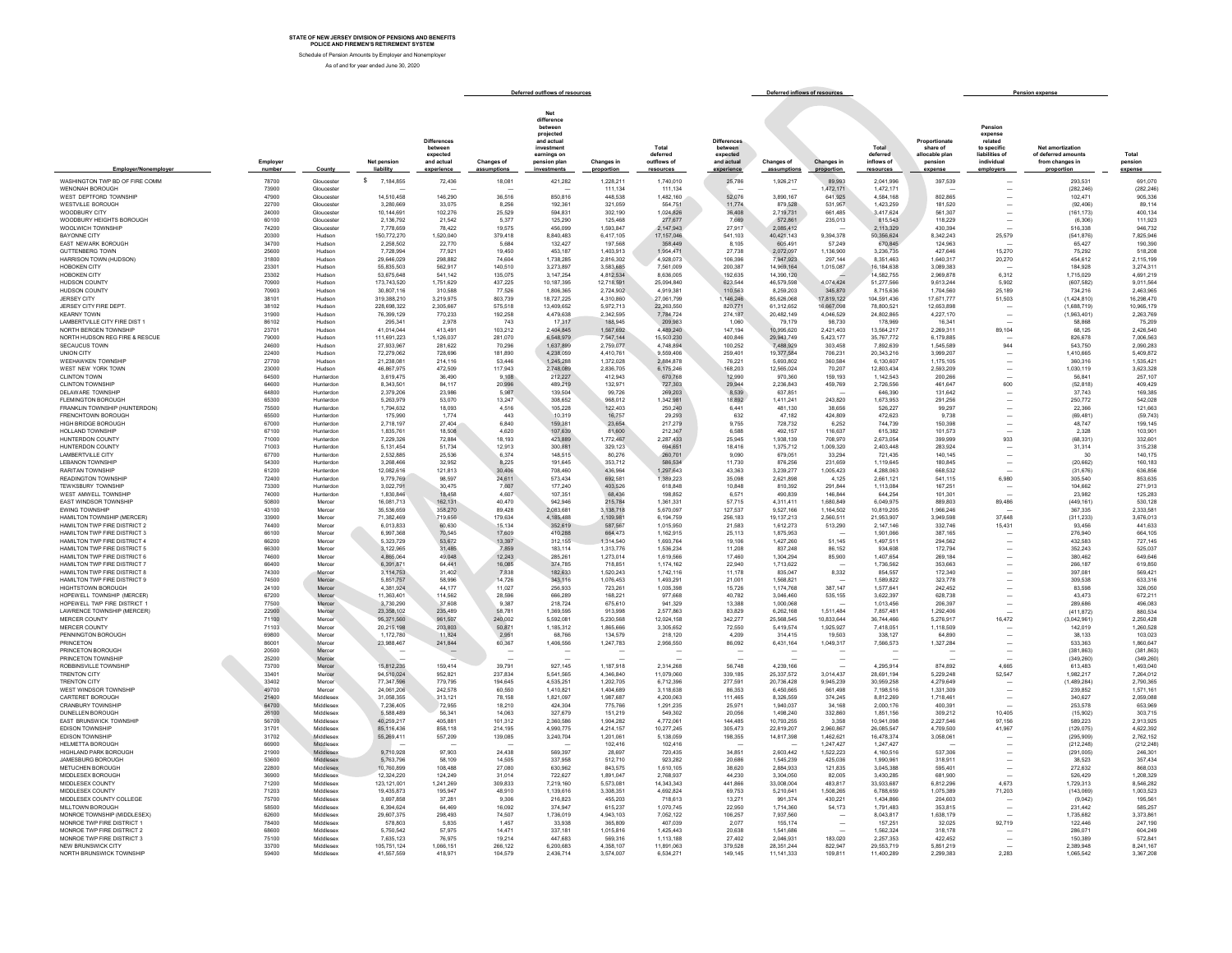**POLICE AND FIREMEN'S RETIREMENT SYSTEM** Schedule of Pension Amounts by Employer and Nonemployer

As of and for year ended June 30, 2020

| Employer<br>number | County                 | Net pension<br>liability        | <b>Differences</b><br>between<br>expected<br>and actual<br>experience | <b>Changes of</b><br>assumptions | between<br>projected<br>and actual<br>investment<br>earnings on<br>pension plan<br>investments | Changes in             | Total<br>deferred<br>outflows of | <b>Differences</b><br>between<br>expected<br>and actual | Changes of                      | Changes in                                           | Total<br>deferred<br>inflows of | Proportionate<br>share of<br>allocable plan<br>pension<br>expense | Pension<br>expense<br>related<br>to specific<br>liabilities of<br>individual | <b>Net amortization</b><br>of deferred amounts<br>from changes in<br>proportion | Total<br>pension     |
|--------------------|------------------------|---------------------------------|-----------------------------------------------------------------------|----------------------------------|------------------------------------------------------------------------------------------------|------------------------|----------------------------------|---------------------------------------------------------|---------------------------------|------------------------------------------------------|---------------------------------|-------------------------------------------------------------------|------------------------------------------------------------------------------|---------------------------------------------------------------------------------|----------------------|
|                    |                        | - \$                            |                                                                       |                                  |                                                                                                | proportion             | resources                        | experience                                              | <u>assumptions</u>              | proportion                                           | resources                       |                                                                   | <u>employers</u>                                                             | 242,144                                                                         | <u>expense</u>       |
| 47100<br>74800     | Middlesex<br>Middlesex | 38,328,984<br>1,219,681         | 386,421<br>12,296                                                     | 96,455<br>3,069                  | 2,247,408<br>71,516                                                                            | 1,580,151<br>252,330   | 4,310,435<br>339,211             | 137,558<br>4,377                                        | 10,275,771<br>326,989           | 1,024,835<br>46,686                                  | 11,438,164<br>378,052           | 2,120,746<br>67,485                                               | $\overline{\phantom{m}}$                                                     | 27,048                                                                          | 2,362,890<br>94,533  |
| 86302              | Middlesex              | 410,747                         | 4,141                                                                 | 1,034                            | 24,084                                                                                         | 420,128                | 449,387                          | 1,474                                                   | 110,119                         |                                                      | 111,593                         | 22,727                                                            |                                                                              | 85,740                                                                          | 108,467              |
| 85002              | Middlesex              | $\overline{\phantom{m}}$        | $\overline{\phantom{m}}$                                              |                                  | $\overline{\phantom{m}}$                                                                       | 2,451                  | 2,451                            |                                                         |                                 | 357,326                                              | 357,326                         | $\overline{\phantom{a}}$                                          | $\hspace{0.1mm}-\hspace{0.1mm}$                                              | (87, 951)                                                                       | (87, 951)            |
| 24500<br>37700     | Middlesex<br>Middlesex | 61,119,849<br>33,730,091        | 616,192<br>340,057                                                    | 153,808<br>84,882                | 3,583,743<br>1,977,753                                                                         | 3,061,497              | 7,415,240<br>2,402,692           | 219,352<br>121,053                                      | 16,385,866<br>9,042,836         | 535,445<br>4,255,667                                 | 17,140,663<br>13,419,556        | 3,381,767<br>1,866,289                                            | 18,931<br>68,854                                                             | 489,613<br>(963, 321)                                                           | 3,890,311<br>971,822 |
| 56200              | Middlesex              | 14,848,014                      | 149,693                                                               | 37,365                           | 870,609                                                                                        | 1,032,517              | 2,090,184                        | 53,288                                                  | 3,980,664                       | 218,806                                              | 4,252,758                       | 821,542                                                           | $\hspace{0.1mm}-\hspace{0.1mm}$                                              | 280,063                                                                         | 1,101,605            |
| 75600              | Middlesex              | 836,762                         | 8,436                                                                 | 2,106                            | 49,063                                                                                         | 80,738                 | 140,343                          | 3,003                                                   | 224,331                         | 267,202                                              | 494,536                         | 46,298                                                            |                                                                              | 7,195                                                                           | 53,493               |
| 40700<br>27600     | Middlesex<br>Middlesex | 35,238,381<br>11,081,604        | 355,263<br>111,721                                                    | 88,677<br>27,887                 | 2,066,191<br>649,766                                                                           | 136,595<br>1,957,463   | 2,646,726<br>2,746,837           | 126,466<br>39,771                                       | 9,447,199<br>2,970,912          | 3,961,019<br>254,619                                 | 13,534,684<br>3,265,302         | 1,949,743<br>613,146                                              | 75,609<br>$\hspace{0.1mm}-\hspace{0.1mm}$                                    | (906, 018)<br>293,089                                                           | 1,119,334<br>906,235 |
| 50700              | Middlesex              | 34,788,378                      | 350,726                                                               | 87,545                           | 2,039,805                                                                                      | 3,274,551              | 5,752,627                        | 124,851                                                 | 9,326,556                       | 110,647                                              | 9,562,054                       | 1,924,844                                                         | 455                                                                          | 768,047                                                                         | 2,693,346            |
| 40600              | Middlesex              | 24,761,719                      | 249,640                                                               | 62,313                           | 1,451,895                                                                                      | 2,320,980              | 4,084,828                        | 88,867                                                  | 6,638,469                       | 135,135                                              | 6,862,471                       | 1,370,068                                                         |                                                                              | 612,830                                                                         | 1,982,898            |
| 39400              | Middlesex              | 13,125,185                      | 132,324                                                               | 33,029                           | 769,591                                                                                        | 1,289,739              | 2,224,683                        | 47,105                                                  | 3,518,784                       | 147,747                                              | 3,713,636                       | 726,218                                                           | 815                                                                          | 162,161                                                                         | 889,194              |
| 51500<br>32400     | Middlesex<br>Middlesex | 7,887,947<br>83,905,823         | 79,524<br>845,913                                                     | 19,850<br>211,149                | 462,507<br>4,919,791                                                                           | 857,952<br>5,686,123   | 1,419,833<br>11,662,976          | 28,309<br>301,128                                       | 2,114,711<br>22,494,649         | 406,528<br>3,276,762                                 | 2,549,548<br>26,072,539         | 436,441<br>4,642,516                                              | 4,293                                                                        | 133,154<br>578,955                                                              | 573,888<br>5,221,471 |
| 45800              | Middlesex              | 11,339,956                      | 114,326                                                               | 28,537                           | 664,915                                                                                        | 1,530,799              | 2,338,577                        | 40,698                                                  | 3,040,174                       | 371,962                                              | 3,452,834                       | 627,441                                                           |                                                                              | 406,241                                                                         | 1,033,682            |
| 78500              | Middlesex              | 2,830,689                       | 28,538                                                                | 7,123                            | 165,977                                                                                        | 202,817                | 404,455                          | 10,159                                                  | 758,891                         | 172,564                                              | 941,614                         | 156,622                                                           |                                                                              | 71,103                                                                          | 227,725              |
| 45900<br>46400     | Middlesex<br>Monmouth  | 2,485,614<br>15,340,291         | 25,059<br>154,656                                                     | 6,255<br>38,604                  | 145,743<br>899,473                                                                             | 311,837<br>830,824     | 488,894<br>1,923,557             | 8,921<br>55,054                                         | 666,378<br>4,112,640            | 71,732<br>1,140,593                                  | 747,031<br>5,308,287            | 137,529<br>848,780                                                |                                                                              | 38,321<br>96,221                                                                | 175,850<br>945,001   |
| 43300              | Monmouth               | 2,858,413                       | 28,818                                                                | 7,193                            | 167,602                                                                                        | 91,899                 | 295,512                          | 10,258                                                  | 766,323                         | 577,830                                              | 1,354,411                       | 158,156                                                           | $\hspace{0.1mm}-\hspace{0.1mm}$                                              | (39, 690)                                                                       | 118,466              |
| 63100              | Monmouth               | 1,221,635                       | 12,316                                                                | 3,074                            | 71,630                                                                                         | 182,698                | 269,718                          | 4,384                                                   | 327,513                         | 300,227                                              | 632,124                         | 67,593                                                            | 2,888                                                                        | 27,136                                                                          | 97,617               |
| 33200              | Monmouth               | 50,757,600                      | 511,723                                                               | 127,731                          | 2,976,155                                                                                      | 3,826,377              | 7,441,986                        | 182,163                                                 | 13,607,809                      | 1,943,602                                            | 15,733,574                      | 2,808,422                                                         |                                                                              | 537,142                                                                         | 3,345,564<br>369,673 |
| 30500<br>22300     | Monmouth<br>Monmouth   | 5,408,116<br>3,984,490          | 54,523<br>40,170                                                      | 13,609<br>10,027                 | 317,103<br>233,629                                                                             | 323,721<br>210,544     | 708,956<br>494,370               | 19,409<br>14,300                                        | 1,449,883<br>1,068,218          | 361,499<br>571,697                                   | 1,830,791<br>1,654,215          | 299,232<br>220,462                                                |                                                                              | 70,441<br>(54, 962)                                                             | 165,500              |
| 39300              | Monmouth               | 9,132,726                       | 92,073                                                                | 22,982                           | 535,494                                                                                        | 1,441,566              | 2,092,115                        | 32,776                                                  | 2,448,429                       | 136,578                                              | 2,617,783                       | 505,315                                                           |                                                                              | 314,434                                                                         | 819,749              |
| 40900              | Monmouth               | 7,194,408                       | 72,532                                                                | 18,105                           | 421,842                                                                                        | 601,376                | 1,113,855                        | 25,820                                                  | 1,928,778                       | 1,142,751                                            | 3,097,349                       | 398,067                                                           |                                                                              | (94, 499)                                                                       | 303,568              |
| 50000<br>62500     | Monmouth<br>Monmouth   | 6,228,025<br>3,965,764          | 62,789<br>39,982                                                      | 15,673<br>9,980                  | 365,178<br>232,531                                                                             | 378,195<br>45,391      | 821,835<br>327,884               | 22,352<br>14,233                                        | 1,669,696<br>1,063,198          | 535,129<br>471,828                                   | 2,227,177<br>1,549,259          | 344,597<br>219,426                                                | $\overline{\phantom{0}}$                                                     | (133, 389)<br>(116, 665)                                                        | 211,208<br>102,761   |
| 62000              | Monmouth               | 7,133,143                       | 71,914                                                                | 17,951                           | 418,250                                                                                        | 561,477                | 1,069,592                        | 25,600                                                  | 1,912,353                       | 291,659                                              | 2,229,612                       | 394,677                                                           |                                                                              | 99,088                                                                          | 493,765              |
| 27100              | Monmouth               | 8,016,851                       | 80,823                                                                | 20,174                           | 470,065                                                                                        | 486,306                | 1,057,368                        | 28,772                                                  | 2,149,270                       | 474,602                                              | 2,652,644                       | 443,573                                                           | $\hspace{0.1mm}-\hspace{0.1mm}$                                              | 44,200                                                                          | 487,773              |
| 30300              | Monmouth               | 17,498,226                      | 176,412                                                               | 44,034                           | 1,026,003                                                                                      | 996,983                | 2,243,432                        | 62,799                                                  | 4,691,170                       | 744,707                                              | 5,498,676                       | 968,178                                                           |                                                                              | 230,518                                                                         | 1,198,696            |
| 44800<br>42100     | Monmouth<br>Monmouth   | 1,666,734<br>5,037,109          | 16,804<br>50,783                                                      | 4,194<br>12,676                  | 97,728<br>295,349                                                                              | 227,897<br>49,316      | 346,623<br>408,124               | 5,982<br>18,078                                         | 446,841<br>1,350,419            | 310,415<br>373,167                                   | 763,238<br>1,741,664            | 92,221<br>278,704                                                 |                                                                              | 28,246<br>(25, 465)                                                             | 120,467<br>253,239   |
| 22000              | Monmouth               | 11,465,957                      | 115,596                                                               | 28,854                           | 672,303                                                                                        | 460,114                | 1,276,867                        | 41,150                                                  | 3,073,955                       | 672,249                                              | 3,787,354                       | 634,412                                                           |                                                                              | (121, 715)                                                                      | 512,697              |
| 56100              | Monmouth               | 27,574,273                      | 277,995                                                               | 69,391                           | 1,616,809                                                                                      | 1,807,353              | 3,771,548                        | 98,961                                                  | 7,392,498                       | 2,345,243                                            | 9,836,702                       | 1,525,687                                                         |                                                                              | (333, 696)                                                                      | 1,191,991            |
| 50500<br>41800     | Monmouth<br>Monmouth   | 14,851,288<br>4,742,937         | 149,726<br>47,817                                                     | 37,373<br>11,936                 | 870,800<br>278,101                                                                             | 525,330<br>116,464     | 1,583,229<br>454,318             | 53,299<br>17,022                                        | 3,981,541<br>1,271,553          | 889,850<br>379,772                                   | 4,924,690<br>1,668,347          | 821,723<br>262,427                                                |                                                                              | 289,070<br>(159, 284)                                                           | 1,110,793<br>103,143 |
| 58400              | Monmouth               | 18,421,907                      | 185,724                                                               | 46,359                           | 1,080,163                                                                                      | 2,114,573              | 3,426,819                        | 66,114                                                  | 4,938,803                       | 755,623                                              | 5,760,540                       | 1,019,286                                                         | 21,112                                                                       | 278,837                                                                         | 1,319,235            |
| 56000              | Monmouth               | 40,483,079                      | 408,138                                                               | 101,875                          | 2,373,712                                                                                      | 1,534,043              | 4,417,768                        | 145,289                                                 | 10,853,271                      | 167,103                                              | 11,165,663                      | 2,239,932                                                         |                                                                              | 254,320                                                                         | 2,494,252            |
| 85902              | Monmouth               | 179,934                         | 1,814                                                                 | 453                              | 10,550                                                                                         | 8,411                  | 21,228                           | 646                                                     | 48,239                          | 386,579                                              | 435,464                         | 9,956                                                             |                                                                              | (27, 824)                                                                       | (17, 868)            |
| 67300<br>26700     | Monmouth<br>Monmouth   | 233,520<br>15,184,241           | 2,354<br>153,083                                                      | 588<br>38,211                    | 13,692<br>890,323                                                                              | 108,402<br>1,228,705   | 125,036<br>2,310,322             | 838<br>54,494                                           | 62,605<br>4,070,804             | 290,560<br>575,400                                   | 354,003<br>4,700,698            | 12,921<br>840,145                                                 |                                                                              | (62, 193)<br>89,838                                                             | (49, 272)<br>929,983 |
| 39000              | Monmouth               | 6,720,695                       | 67,756                                                                | 16,913                           | 394,066                                                                                        | 893,081                | 1,371,816                        | 24,120                                                  | 1,801,778                       | 351,824                                              | 2,177,722                       | 371,857                                                           |                                                                              | 89,308                                                                          | 461,165              |
| 46300              | Monmouth               | $\hspace{0.1mm}-\hspace{0.1mm}$ |                                                                       |                                  | $\overline{\phantom{0}}$                                                                       | 13,147                 | 13,147                           | $\hspace{0.1mm}-\hspace{0.1mm}$                         | $\hspace{0.1mm}-\hspace{0.1mm}$ | 1,942,656                                            | 1,942,656                       | $\overline{\phantom{0}}$                                          | $\overline{\phantom{0}}$                                                     | (834, 240)                                                                      | (834, 240)           |
| 40100<br>39900     | Monmouth<br>Monmouth   | 6,138,110<br>42,726,233         | 61,883<br>430,753                                                     | 15,447<br>107,520                | 359,906<br>2,505,239                                                                           | 291,020<br>1,154,028   | 728,256<br>4,197,540             | 22,029<br>153,339                                       | 1,645,591<br>11,454,647         | 201,703<br>3,624,534                                 | 1,869,323<br>15,232,520         | 339,622<br>2,364,046                                              | 2,653                                                                        | 41,820<br>(151, 830)                                                            | 384,095<br>2,212,216 |
| 51000              | Monmouth               | 25,243,586                      | 254,498                                                               | 63,525                           | 1,480,150                                                                                      | 1,434,682              | 3,232,855                        | 90,596                                                  | 6,767,654                       | 399,581                                              | 7,257,831                       | 1,396,730                                                         | 56,169                                                                       | 457,690                                                                         | 1,910,589            |
| 26400              | Monmouth               | 6,803,659                       | 68,592                                                                | 17,121                           | 398,930                                                                                        | 722,920                | 1,207,563                        | 24,418                                                  | 1,824,020                       | 949,695                                              | 2,798,133                       | 376,447                                                           | 534                                                                          | (68, 400)                                                                       | 308,581              |
| 56300              | Monmouth               | 27,572,538                      | 277,978                                                               | 69,386                           | 1,616,707                                                                                      | 816,695                | 2,780,766                        | 98,955                                                  | 7,392,032                       | 1,678,013                                            | 9,169,000                       | 1,525,591                                                         | 130                                                                          | (430, 551)                                                                      | 1,095,170            |
| 28600<br>37000     | Monmouth<br>Monmouth   | 9,304,957<br>45,748,399         | 93,810<br>461,221                                                     | 23,416<br>115,126                | 545,593<br>2,682,443                                                                           | 1,171,470<br>2,883,603 | 1,834,289<br>6,142,393           | 33,394<br>164,185                                       | 2,494,603<br>12,264,872         | 568,912<br>600,995                                   | 3,096,909<br>13,030,052         | 514,844<br>2,531,263                                              | 1,629<br>$\overline{\phantom{m}}$                                            | 183,260<br>673,756                                                              | 699,733<br>3,205,019 |
| 78900              | Monmouth               | 2,167,639                       | 21,853                                                                | 5,455                            | 127,099                                                                                        | 396,255                | 550,662                          | 7,779                                                   | 581,131                         | 196,753                                              | 785,663                         | 119,936                                                           |                                                                              | 54,097                                                                          | 174,033              |
| 58000              | Monmouth               | 3,734,303                       | 37,648                                                                | 9,397                            | 218,960                                                                                        | 331,209                | 597,214                          | 13,402                                                  | 1,001,144                       | 87,725                                               | 1,102,271                       | 206,619                                                           | $\hspace{0.1mm}-\hspace{0.1mm}$                                              | (17, 302)                                                                       | 189,317              |
| 71303<br>30200     | Monmouth<br>Monmouth   | 179,957,990<br>6,409,451        | 1,814,282<br>64,618                                                   | 452,863<br>16,129                | 10,551,779<br>375,816                                                                          | 1,446,319<br>312,767   | 14,265,243<br>769,330            | 645,847<br>23,003                                       | 48,245,661<br>1,718,336         | 3,349,764<br>498,599                                 | 52,241,272<br>2,239,938         | 9,957,091<br>354,636                                              | 291,137                                                                      | (1,594,498)<br>(6, 399)                                                         | 8,653,730<br>348,237 |
| 85702              | Monmouth               | 1,169,981                       | 11,795                                                                | 2,944                            | 68,601                                                                                         | 197,512                | 280,852                          | 4,199                                                   | 313,665                         | 146,382                                              | 464,246                         | 64,735                                                            | 2,484                                                                        | 2,951                                                                           | 70,170               |
| 20200              | Monmouth               | 32,951,160                      | 332,204                                                               | 82,921                           | 1,932,081                                                                                      | 1,288,781              | 3,635,987                        | 118,258                                                 | 8,834,009                       | 143,913                                              | 9,096,180                       | 1,823,191                                                         | $\overline{\phantom{0}}$                                                     | 841,718                                                                         | 2,664,909            |
| 76500              | Monmouth               | 474,615                         | 4,785                                                                 | 1,194                            | 27,829                                                                                         | 14,456                 | 48,264                           | 1,703                                                   | 127,242                         | $\overline{\phantom{m}}$                             | 128,945                         | 26,261                                                            | $\hspace{0.1mm}-\hspace{0.1mm}$                                              | 7,436                                                                           | 33,697               |
| 28400<br>41400     | Monmouth<br>Monmouth   | 24,699,655<br>5,222,873         | 249,014<br>52,655                                                     | 62,157<br>13,143                 | 1,448,256<br>306,241                                                                           | 979,549<br>762,569     | 2,738,976<br>1,134,608           | 88,644<br>18,744                                        | 6,621,830<br>1,400,221          | 1,869,747<br>157,028                                 | 8,580,221<br>1,575,993          | 1,366,634<br>288,982                                              |                                                                              | 40,344<br>274,837                                                               | 1,406,978<br>563,819 |
| 23500              | Monmouth               | 16,073,235                      | 162,045                                                               | 40,448                           | 942,449                                                                                        | 543,268                | 1,688,210                        | 57,685                                                  | 4,309,138                       | 522,608                                              | 4,889,431                       | 889,334                                                           | $\overline{\phantom{0}}$                                                     | 131,539                                                                         | 1,020,873            |
| 37600              | Monmouth               | 7,078,851                       | 71,367                                                                | 17,814                           | 415,066                                                                                        | 336,159                | 840,406                          | 25,405                                                  | 1,897,798                       | 581,568                                              | 2,504,771                       | 391,673                                                           | 8,208                                                                        | 2,917                                                                           | 402,798              |
| 25900              | Monmouth               | 4,120,391                       | 41,541                                                                | 10,369                           | 241,598                                                                                        | 227,007                | 520,515                          | 14,788                                                  | 1,104,652                       | 437,226                                              | 1,556,666                       | 227,982                                                           | $\hspace{0.1mm}-\hspace{0.1mm}$                                              | (26, 592)                                                                       | 201,390              |
| 37800<br>44700     | Monmouth<br>Monmouth   | 4,023,537<br>6,064,932          | 40,564<br>61,145                                                      | 10,125<br>15,262                 | 235,919<br>355,615                                                                             | 585,933<br>584,471     | 872,541<br>1,016,493             | 14,440<br>21,766                                        | 1,078,686<br>1,625,972          | 401,814<br>347,117                                   | 1,494,940<br>1,994,855          | 222,623<br>335,573                                                | 1,619                                                                        | (79, 666)<br>1,116                                                              | 144,576<br>336,689   |
| 35700              | Monmouth               | 5,057,235                       | 50,986                                                                | 12,727                           | 296,529                                                                                        | 239,309                | 599,551                          | 18,150                                                  | 1,355,814                       | 456,550                                              | 1,830,514                       | 279,817                                                           |                                                                              | (90, 314)                                                                       | 189,503              |
| 57300              | Monmouth               | 5,248,006                       | 52,909                                                                | 13,207                           | 307,715                                                                                        | 126,133                | 499,964                          | 18,834                                                  | 1,406,959                       | 255,920                                              | 1,681,713                       | 290,373                                                           | $\overline{\phantom{0}}$                                                     | 73,962                                                                          | 364,335              |
| 50100<br>73500     | Monmouth<br>Monmouth   | 18,773,852<br>5,972,276         | 189,272<br>60,211                                                     | 47,244<br>15,029                 | 1,100,799<br>350,182                                                                           | 1,074,737<br>1,205,009 | 2,412,052<br>1,630,431           | 67,377<br>21,434                                        | 5,033,157<br>1,601,131          | $\overline{\phantom{a}}$<br>$\overline{\phantom{0}}$ | 5,100,534<br>1,622,565          | 1,038,759<br>330,447                                              | 58,034                                                                       | 511,347<br>421,760                                                              | 1,608,140<br>752,207 |
| 79600              | Monmouth               | 912,508                         | 9,200                                                                 | 2,296                            | 53,505                                                                                         | 235,954                | 300,955                          | 3,275                                                   | 244,638                         | 45,283                                               | 293,196                         | 50,489                                                            | -                                                                            | 15,701                                                                          | 66,190               |
| 51600              | Monmouth               | 28,656,537                      | 288,906                                                               | 72,114                           | 1,680,267                                                                                      | 1,573,704              | 3,614,991                        | 102,845                                                 | 7,682,646                       | 792,291                                              | 8,577,782                       | 1,585,569                                                         |                                                                              | (45, 978)                                                                       | 1,539,591            |
| 80002              | Monmouth               | 349,586                         | 3,524                                                                 | 880                              | 20,498                                                                                         | 450                    | 25,352                           | 1,255                                                   | 93,722                          | 19,551                                               | 114,528                         | 19,343                                                            | $\overline{\phantom{m}}$                                                     | (4,501)                                                                         | 14,842               |
| 85802<br>46600     | Monmouth<br>Monmouth   | 388,309<br>8,533,174            | 3,915<br>86,029                                                       | 977<br>21,474                    | 22,768<br>500,340                                                                              | 75,751<br>240,930      | 103,411<br>848,773               | 1,394<br>30,625                                         | 104,103<br>2,287,693            | $\overline{\phantom{a}}$<br>129,882                  | 105,497<br>2,448,200            | 21,485<br>472,141                                                 | 37,120                                                                       | 23,323<br>110,423                                                               | 81,928<br>582,564    |
| 31500              | Morris                 | 8,367,883                       | 84,362                                                                | 21,058                           | 490,648                                                                                        | 162,253                | 758,321                          | 30,031                                                  | 2,243,379                       | 302,746                                              | 2,576,156                       | 462,996                                                           |                                                                              | 62,605                                                                          | 525,601              |
| 57200              | Morris                 | 4,906,054                       | 49,461                                                                | 12,346                           | 287,665                                                                                        | 287,628                | 637,100                          | 17,607                                                  | 1,315,284                       | 235,205                                              | 1,568,096                       | 271,452                                                           |                                                                              | 100,574                                                                         | 372,026              |
| 61300              | Morris                 | 6,347,295                       | 63,992                                                                | 15,973                           | 372,172                                                                                        | 213,988                | 666,125                          | 22,780                                                  | 1,701,672                       | 364,868                                              | 2,089,320                       | 351,196                                                           |                                                                              | (2, 161)                                                                        | 349,035              |
| 38200<br>46500     | Morris<br>Morris       | 9,186,659<br>7,962,618          | 92,617<br>80,277                                                      | 23,118<br>20,038                 | 538,657<br>466,886                                                                             | 754,845<br>212,510     | 1,409,237<br>779,711             | 32,970<br>28,577                                        | 2,462,888<br>2,134,730          | 403,131<br>890,148                                   | 2,898,989<br>3,053,455          | 508,299<br>440,572                                                |                                                                              | 241,274<br>(199, 592)                                                           | 749,573<br>240,980   |
| 64100              | Morris                 | $\hspace{0.1mm}-\hspace{0.1mm}$ | $\overline{\phantom{m}}$                                              |                                  | $\hspace{0.1mm}-\hspace{0.1mm}$                                                                | 2,299                  | 2,299                            | $\hspace{0.1mm}-\hspace{0.1mm}$                         | $\overline{\phantom{a}}$        | 1,389,871                                            | 1,389,871                       | $\hspace{0.1mm}-\hspace{0.1mm}$                                   |                                                                              | (531, 222)                                                                      | (531, 222)           |
| 52900              | Morris                 | 7,904,001                       | 79,686                                                                | 19,890                           | 463,449                                                                                        | 1,736,368              | 2,299,393                        | 28,367                                                  | 2,119,015                       | 39,650                                               | 2,187,032                       | 437,329                                                           |                                                                              | 551,244                                                                         | 988,573              |
| 30000<br>35500     | Morris                 | 12,150,497                      | 122,498<br>189,940                                                    | 30,577                           | 712,440                                                                                        | 131,216<br>3,455,857   | 996,731<br>4,797,889             | 43,607<br>67,615                                        | 3,257,476<br>5,050,906          | 1,619,280                                            | 4,920,363                       | 672,288<br>1,042,422                                              |                                                                              | (362, 354)                                                                      | 309,934<br>1,770,729 |
| 31300              | Morris<br>Morris       | 18,840,057<br>15,950,658        | 160,810                                                               | 47,411<br>40,140                 | 1,104,681<br>935,262                                                                           | 535,300                | 1,671,512                        | 57,245                                                  | 4,276,276                       | 412,069<br>534,489                                   | 5,530,590<br>4,868,010          | 882,551                                                           | 2,581<br>$\overline{\phantom{m}}$                                            | 725,726<br>3,990                                                                | 886,541              |
| 30100              | Morris                 | 14,126,752                      | 142,422                                                               | 35,550                           | 828,318                                                                                        | 216,400                | 1,222,690                        | 50,699                                                  | 3,787,298                       | 142,461                                              | 3,980,458                       | 781,634                                                           | $\overline{\phantom{m}}$                                                     | 73,144                                                                          | 854,778              |
| 29600<br>66500     | Morris<br>Morris       | 12,839,132<br>1 261 099         | 129,440<br>12714                                                      | 32,310<br>3 1 7 4                | 752,818<br>73 944                                                                              | 1,288,836<br>159 685   | 2,203,404<br>249 517             | 46,078<br>4.526                                         | 3,442,094<br>338 093            | 605,348<br>19681                                     | 4,093,520<br>362 300            | 710,390<br>69 777                                                 | 21,727                                                                       | 257,485<br>43 210                                                               | 989,602<br>112 987   |

| liability<br>employers<br><b>Employer/Nonemployer</b><br><b>County</b><br>experience<br>assumptions<br><u>investments</u><br>proportion<br>experience<br><u>assumptions</u><br>resources<br>proportion<br><u>expense</u><br><u>number</u><br>resources<br>proportion<br>expense<br>OLD BRIDGE TOWNSHIP<br>47100<br>Middlesex<br>38,328,984<br>386,421<br>96,455<br>2,247,408<br>1,580,151<br>4,310,435<br>137,558<br>10,275,771<br>1,024,835<br>11,438,164<br>2,120,746<br>242,144<br>2,362,890<br>$\overline{\phantom{0}}$<br>46,686<br>74800<br>3,069<br>71,516<br>326,989<br>67,485<br>27,048<br>94,533<br>OLD BRIDGE TWP FIRE DISTRICT 2<br>12,296<br>252,330<br>339,211<br>4,377<br>378,052<br>Middlesex<br>1,219,681<br>$\overline{\phantom{0}}$<br>86302<br>1,034<br>24,084<br>420,128<br>449,387<br>1,474<br>110,119<br>22,727<br>85,740<br>108,467<br>OLD BRIDGE TWP FIRE DISTRICT 3<br>Middlesex<br>410,747<br>4,141<br>111,593<br>$\overline{\phantom{0}}$<br>$\hspace{0.1mm}-\hspace{0.1mm}$<br>85002<br>357,326<br>OLD BRIDGE TWP FIRE DISTRICT 4<br>2,451<br>357,326<br>(87, 951)<br>(87, 951)<br>Middlesex<br>2,451<br>$\overline{\phantom{0}}$<br>$\overline{\phantom{0}}$<br>$-$<br>$\overline{\phantom{0}}$<br>$\overline{\phantom{m}}$<br>$\overline{\phantom{0}}$<br>219,352<br>24500<br>61,119,849<br>616,192<br>153,808<br>3,583,743<br>3,061,497<br>7,415,240<br>16,385,866<br>3,381,767<br>18,931<br>PERTH AMBOY CITY<br>Middlesex<br>535,445<br>17,140,663<br>489,613<br>3,890,311<br>37700<br>84,882<br>1,977,753<br>971,822<br>PISCATAW AY TOWNSHIP<br>340,057<br>2,402,692<br>121,053<br>9,042,836<br>4,255,667<br>68,854<br>Middlesex<br>33,730,091<br>13,419,556<br>1,866,289<br>(963, 321)<br>$\hspace{0.1mm}-\hspace{0.1mm}$<br>PLAINSBORO TOWNSHIP<br>56200<br>14,848,014<br>37,365<br>870,609<br>1,032,517<br>2,090,184<br>53,288<br>218,806<br>4,252,758<br>1,101,605<br>Middlesex<br>149,693<br>3,980,664<br>821,542<br>280,063<br>$\overline{\phantom{0}}$<br>75600<br>PLAINSBORO TWP FIRE DISTRICT<br>836,762<br>8,436<br>2,106<br>49,063<br>80,738<br>140,343<br>224,331<br>267,202<br>494,536<br>46,298<br>7,195<br>53,493<br>Middlesex<br>3,003<br>$\overline{\phantom{m}}$<br>40700<br>SAYREVILLE BOROUGH<br>355,263<br>88,677<br>2,066,191<br>136,595<br>2,646,726<br>126,466<br>3,961,019<br>75,609<br>1,119,334<br>Middlesex<br>35,238,381<br>9,447,199<br>13,534,684<br>1,949,743<br>(906, 018)<br>27600<br>27,887<br>649,766<br>2,970,912<br>906,235<br>SOUTH AMBOY CITY<br>11,081,604<br>111,721<br>1,957,463<br>2,746,837<br>39,771<br>254,619<br>3,265,302<br>293,089<br>Middlesex<br>613,146<br>$\overline{\phantom{0}}$<br>50700<br>34,788,378<br>350,726<br>87,545<br>2,039,805<br>3,274,551<br>5,752,627<br>124,851<br>9,326,556<br>110,647<br>9,562,054<br>1,924,844<br>455<br>768,047<br>2,693,346<br>SOUTH BRUNSWICK TOWNSHIP<br>Middlesex<br>40600<br>1,982,898<br>SOUTH PLAINFIELD BOROUGH<br>24,761,719<br>249,640<br>62,313<br>1,451,895<br>2,320,980<br>4,084,828<br>88,867<br>6,638,469<br>135,135<br>6,862,471<br>1,370,068<br>612,830<br>Middlesex<br>$\hspace{0.1mm}-\hspace{0.1mm}$<br>SOUTH RIVER BOROUGH<br>39400<br>47,105<br>3,518,784<br>147,747<br>815<br>162,161<br>889,194<br>Middlesex<br>13,125,185<br>132,324<br>33,029<br>769,591<br>1,289,739<br>2,224,683<br>3,713,636<br>726,218<br>51500<br>19,850<br>462,507<br>857,952<br>406,528<br>SPOTSWOOD BOROUGH<br>7,887,947<br>79,524<br>1,419,833<br>28,309<br>2,114,711<br>2,549,548<br>436,441<br>4,293<br>133,154<br>573,888<br>Middlesex<br><b>WOODBRIDGE TOWNSHIP</b><br>32400<br>83,905,823<br>845,913<br>4,919,791<br>11,662,976<br>301,128<br>3,276,762<br>4,642,516<br>578,955<br>5,221,471<br>Middlesex<br>211,149<br>5,686,123<br>22,494,649<br>26,072,539<br>$\overline{\phantom{0}}$<br>45800<br>28,537<br>40,698<br>1,033,682<br>WOODBRIDGE TWP FIRE DISTRICT 1<br>11,339,956<br>114,326<br>664,915<br>1,530,799<br>2,338,577<br>3,040,174<br>371,962<br>3,452,834<br>627,441<br>406,241<br>Middlesex<br>$\overline{\phantom{m}}$<br>172,564<br>78500<br>2,830,689<br>28,538<br>7,123<br>165,977<br>10,159<br>758,891<br>71,103<br>227,725<br>WOODBRIDGE TWP FIRE DISTRICT 2<br>202,817<br>404,455<br>941,614<br>156,622<br>Middlesex<br>—<br>45900<br>6,255<br>71,732<br>38,321<br>175,850<br>WOODBRIDGE TWP FIRE DISTRICT 7<br>2,485,614<br>25,059<br>145,743<br>311.837<br>488,894<br>8,921<br>666,378<br>747,031<br>137,529<br>Middlesex<br>$\overline{\phantom{m}}$<br>ABERDEEN TOWNSHIP<br>46400<br>15,340,291<br>154,656<br>38,604<br>830,824<br>1,923,557<br>55,054<br>899,473<br>1,140,593<br>96,221<br>945,001<br>Monmouth<br>4,112,640<br>5,308,287<br>848,780<br>$\hspace{0.1mm}-\hspace{0.1mm}$<br>43300<br>167,602<br>295,512<br>ALLENHURST BOROUGH<br>28,818<br>7,193<br>91,899<br>10,258<br>766,323<br>577,830<br>158,156<br>(39,690)<br>118,466<br>2,858,413<br>1,354,411<br>Monmouth<br>$\overline{\phantom{m}}$<br>ALLENTOWN BOROUGH<br>63100<br>1,221,635<br>12,316<br>3,074<br>71,630<br>182.698<br>269,718<br>4,384<br>327,513<br>300,227<br>632,124<br>67,593<br>2,888<br>27,136<br>97,617<br>Monmouth<br><b>ASBURY PARK CITY</b><br>33200<br>50,757,600<br>511,723<br>127,731<br>2,976,155<br>3,826,377<br>7,441,986<br>182,163<br>13,607,809<br>1,943,602<br>537,142<br>3,345,564<br>15,733,574<br>2,808,422<br>Monmouth<br>$\hspace{0.1mm}-\hspace{0.1mm}$<br>30500<br>13,609<br>317,103<br>1,449,883<br>369,673<br><b>ATLANTIC HIGHLANDS</b><br>5,408,116<br>54,523<br>323,721<br>708,956<br>19,409<br>361,499<br>1,830,791<br>299,232<br>70,441<br>Monmouth<br>$\overline{\phantom{m}}$<br>AVON BY THE SEA<br>22300<br>10,027<br>233,629<br>14,300<br>571,697<br>165,500<br>3,984,490<br>40,170<br>210,544<br>494,370<br>1,068,218<br>1,654,215<br>220,462<br>(54, 962)<br>Monmouth<br>—<br><b>BELMAR BOROUGH</b><br>39300<br>9,132,726<br>92,073<br>22,982<br>535,494<br>2,092,115<br>32,776<br>2,448,429<br>136,578<br>505,315<br>314,434<br>819,749<br>1,441,566<br>2,617,783<br>Monmouth<br>$\qquad \qquad \longleftarrow$<br>40900<br><b>BRADLEY BEACH BOROUGH</b><br>7,194,408<br>72,532<br>18,105<br>421,842<br>601,376<br>1,113,855<br>25,820<br>1,928,778<br>1,142,751<br>3,097,349<br>398,067<br>(94, 499)<br>303,568<br>Monmouth<br>$\qquad \qquad \longleftarrow$<br>50000<br>15,673<br><b>BRIELLE BOROUGH</b><br>6,228,025<br>62,789<br>365,178<br>378,195<br>821,835<br>22,352<br>1,669,696<br>535,129<br>2,227,177<br>344,597<br>(133, 389)<br>211,208<br>Monmouth<br>$\overline{\phantom{0}}$<br>62500<br>9,980<br>14,233<br>102,761<br><b>BROOKDALE COMMUNITY COLLEGE</b><br>3,965,764<br>39,982<br>232,531<br>45,391<br>327,884<br>1,063,198<br>471,828<br>1,549,259<br>(116, 665)<br>219,426<br>Monmouth<br>$\overline{\phantom{m}}$<br>25,600<br><b>COLTS NECK TOWNSHIP</b><br>62000<br>17,951<br>418,250<br>1,069,592<br>1,912,353<br>291,659<br>493,765<br>7,133,143<br>71,914<br>561,477<br>2,229,612<br>394,677<br>99,088<br>Monmouth<br>$\qquad \qquad \longleftarrow$<br>487,773<br>DEAL BOROUGH<br>27100<br>8,016,851<br>80,823<br>20,174<br>470,065<br>486,306<br>1,057,368<br>28,772<br>2,149,270<br>474,602<br>2,652,644<br>443,573<br>44,200<br>Monmouth<br>$\overline{\phantom{0}}$<br><b>EATONTOWN BOROUGH</b><br>30300<br>17,498,226<br>176,412<br>44,034<br>1,026,003<br>996,983<br>2,243,432<br>62,799<br>4,691,170<br>744,707<br>5,498,676<br>230,518<br>1,198,696<br>968,178<br>Monmouth<br>—<br>44800<br><b>ENGLISHTOWN BOROUGH</b><br>1,666,734<br>4,194<br>97,728<br>227,897<br>346,623<br>5,982<br>446,841<br>310,415<br>92,221<br>28,246<br>120,467<br>16,804<br>763,238<br>Monmouth<br>42100<br>295,349<br>49,316<br><b>FAIR HAVEN BOROUGH</b><br>5,037,109<br>50,783<br>12,676<br>408,124<br>18,078<br>373,167<br>278,704<br>(25, 465)<br>253,239<br>1,350,419<br>1,741,664<br>Monmouth<br>$\overline{\phantom{0}}$<br>22000<br>512,697<br><b>FREEHOLD BOROUGH</b><br>11,465,957<br>115,596<br>28,854<br>672,303<br>1,276,867<br>41,150<br>3,073,955<br>672,249<br>3,787,354<br>634,412<br>(121, 715)<br>460,114<br>Monmouth<br>—<br><b>FREEHOLD TOWNSHIP</b><br>56100<br>27,574,273<br>277,995<br>69,391<br>1,616,809<br>1,807,353<br>3,771,548<br>98,961<br>7,392,498<br>2,345,243<br>9,836,702<br>1,191,991<br>1,525,687<br>(333, 696)<br>Monmouth<br>$\overline{\phantom{0}}$<br>50500<br>1,583,229<br><b>HAZLET TOWNSHIP</b><br>14,851,288<br>149,726<br>37,373<br>870,800<br>525,330<br>53,299<br>3,981,541<br>889,850<br>4,924,690<br>289,070<br>1,110,793<br>821,723<br>Monmouth<br>$\overline{\phantom{0}}$<br><b>HIGHLANDS BOROUGH</b><br>41800<br>4,742,937<br>47,817<br>278,101<br>116,464<br>17,022<br>1,271,553<br>379,772<br>1,668,347<br>262,427<br>(159, 284)<br>103,143<br>11,936<br>454,318<br>Monmouth<br>$\overline{\phantom{0}}$<br>58400<br>18,421,907<br>46,359<br>4,938,803<br>1,019,286<br>1,319,235<br><b>HOLMDEL TOWNSHIP</b><br>185,724<br>1,080,163<br>2,114,573<br>3,426,819<br>66,114<br>755,623<br>5,760,540<br>21,112<br>278,837<br>Monmouth<br>101,875<br>1,534,043<br>2,494,252<br>HOWELL TOWNSHIP<br>56000<br>40,483,079<br>408,138<br>2,373,712<br>4,417,768<br>145,289<br>10,853,271<br>167,103<br>11,165,663<br>2,239,932<br>254,320<br>Monmouth<br>$\hspace{0.1mm}-\hspace{0.1mm}$<br>85902<br>453<br>10,550<br>(17, 868)<br><b>HOWELL TWP FIRE DISTRICT 1</b><br>1,814<br>8,411<br>21,228<br>646<br>48,239<br>386,579<br>435,464<br>9,956<br>(27, 824)<br>179,934<br>Monmouth<br>$\overline{\phantom{0}}$<br>67300<br>588<br>108,402<br>125,036<br>838<br>62,605<br>(49, 272)<br><b>HOWELL TWP FIRE DISTRICT 3</b><br>233,520<br>2,354<br>13,692<br>290,560<br>354,003<br>12,921<br>(62, 193)<br>Monmouth<br>$\hspace{0.1mm}-\hspace{0.1mm}$<br>153,083<br>1,228,705<br>54,494<br><b>KEANSBURG BOROUGH</b><br>26700<br>15,184,241<br>38,211<br>890,323<br>2,310,322<br>4,070,804<br>575,400<br>4,700,698<br>840,145<br>89,838<br>929,983<br>Monmouth<br><b>KEYPORT BOROUGH</b><br>39000<br>893,081<br>89,308<br>461,165<br>6,720,695<br>67,756<br>16,913<br>394,066<br>1,371,816<br>24,120<br>1,801,778<br>351,824<br>2,177,722<br>371,857<br>Monmouth<br>$\overline{\phantom{0}}$<br>LAKE COMO BOROUGH<br>46300<br>(834, 240)<br>(834, 240)<br>13,147<br>13,147<br>1,942,656<br>1,942,656<br>Monmouth<br>$\overline{\phantom{0}}$<br>$\overline{\phantom{a}}$<br>$\overline{\phantom{0}}$<br>$\hspace{0.1mm}-\hspace{0.1mm}$<br>$\sim$ $-$<br>$\overline{\phantom{0}}$<br>359,906<br>15,447<br>291,020<br>728,256<br>22,029<br>1,645,591<br>2,653<br>384,095<br><b>LITTLE SILVER BOROUGH</b><br>40100<br>6,138,110<br>61,883<br>201,703<br>1,869,323<br>339,622<br>41,820<br>Monmouth<br>430,753<br>2,212,216<br><b>LONG BRANCH CITY</b><br>39900<br>107,520<br>2,505,239<br>1,154,028<br>4,197,540<br>153,339<br>11,454,647<br>3,624,534<br>2,364,046<br>42,726,233<br>15,232,520<br>(151, 830)<br>Monmouth<br>$\hspace{0.1mm}-\hspace{0.1mm}$<br><b>MANALAPAN TOWNSHIP</b><br>51000<br>25,243,586<br>63,525<br>1,480,150<br>3,232,855<br>90,596<br>6,767,654<br>7,257,831<br>1,396,730<br>56,169<br>457,690<br>1,910,589<br>254,498<br>1,434,682<br>399,581<br>Monmouth<br>17,121<br>MANASQUAN BOROUGH<br>26400<br>6,803,659<br>68,592<br>398,930<br>722,920<br>1,207,563<br>24,418<br>1,824,020<br>949,695<br>2,798,133<br>376,447<br>534<br>(68, 400)<br>308,581<br>Monmouth<br>MARLBORO TOWNSHIP<br>56300<br>27,572,538<br>277,978<br>69,386<br>816,695<br>130<br>1,616,707<br>2,780,766<br>98,955<br>7,392,032<br>1,678,013<br>9,169,000<br>1,525,591<br>(430, 551)<br>1,095,170<br>Monmouth<br>28600<br><b>MATAWAN BOROUGH</b><br>9,304,957<br>93,810<br>23,416<br>545,593<br>1,171,470<br>1,834,289<br>33,394<br>2,494,603<br>568,912<br>3,096,909<br>699,733<br>514,844<br>1,629<br>183,260<br>Monmouth<br>37000<br>45,748,399<br>MIDDLETOWN TOWNSHIP<br>461,221<br>115,126<br>2,682,443<br>2,883,603<br>6,142,393<br>164,185<br>12,264,872<br>600,995<br>13,030,052<br>2,531,263<br>673,756<br>3,205,019<br>Monmouth<br>$\overline{\phantom{m}}$<br>127,099<br>MILLSTONE TOWNSHIP FIRE DIST 1<br>78900<br>2,167,639<br>21,853<br>5,455<br>396,255<br>550,662<br>7,779<br>581,131<br>196,753<br>119,936<br>54,097<br>174,033<br>785,663<br>Monmouth<br>9,397<br>58000<br>37,648<br>331,209<br>597,214<br>13,402<br>87,725<br>1,102,271<br>189,317<br>MONMOUTH BEACH BOROUGH<br>3,734,303<br>218,960<br>1,001,144<br>206,619<br>(17, 302)<br>Monmouth<br>$\overline{\phantom{a}}$<br>71303<br>452,863<br>10,551,779<br>645,847<br>291,137<br>MONMOUTH COUNTY/HALL OF RECORDS<br>179,957,990<br>1,814,282<br>1,446,319<br>14,265,243<br>48,245,661<br>3,349,764<br>52,241,272<br>9,957,091<br>(1,594,498)<br>8,653,730<br>Monmouth<br>348,237<br>NEPTUNE CITY BOROUGH<br>30200<br>6,409,451<br>64,618<br>16,129<br>375,816<br>312,767<br>769,330<br>23,003<br>1,718,336<br>498,599<br>2,239,938<br>354,636<br>(6, 399)<br>Monmouth<br>$\hspace{0.1mm}-\hspace{0.1mm}$<br>NEPTUNE FIRE DISTRICT 1<br>85702<br>2,944<br>464,246<br>64,735<br>1,169,981<br>11,795<br>68,601<br>197,512<br>280,852<br>4,199<br>313,665<br>146,382<br>2,484<br>2,951<br>70,170<br>Monmouth<br>20200<br>332,204<br>82,921<br>1,932,081<br>1,288,781<br>3,635,987<br>118,258<br>8,834,009<br>841,718<br>2,664,909<br>NEPTUNE TOWNSHIP<br>32,951,160<br>143,913<br>9,096,180<br>1,823,191<br>Monmouth<br>$\overline{\phantom{m}}$<br>4,785<br>1,194<br>OCEAN GROVE BD OF FIRE COMM<br>76500<br>474,615<br>27,829<br>14,456<br>48,264<br>1,703<br>127,242<br>128,945<br>26,261<br>7,436<br>33,697<br>Monmouth<br>$\hspace{0.1mm}-\hspace{0.1mm}$<br>28400<br>62,157<br>1,448,256<br>88,644<br>40,344<br>1,406,978<br><b>OCEAN TOWNSHIP (MONMOUTH)</b><br>24,699,655<br>979,549<br>2,738,976<br>6,621,830<br>1,869,747<br>8,580,221<br>1,366,634<br>249,014<br>Monmouth<br>$\hspace{0.1mm}-\hspace{0.1mm}$<br>13,143<br>563,819<br>OCEANPORT BOROUGH<br>41400<br>5,222,873<br>52,655<br>306,241<br>762,569<br>1,134,608<br>18,744<br>1,400,221<br>157,028<br>1,575,993<br>288,982<br>274,837<br>Monmouth<br>$\overline{\phantom{0}}$<br>RED BANK BOROUGH<br>23500<br>40,448<br>543,268<br>522,608<br>1,020,873<br>16,073,235<br>162,045<br>942,449<br>1,688,210<br>57,685<br>4,309,138<br>4,889,431<br>889,334<br>131,539<br>Monmouth<br>$\hspace{0.1mm}-\hspace{0.1mm}$<br>37600<br>402,798<br><b>RUMSON BOROUGH</b><br>7,078,851<br>71,367<br>17,814<br>415,066<br>336,159<br>840,406<br>25,405<br>1,897,798<br>581,568<br>2,504,771<br>391,673<br>8,208<br>2,917<br>Monmouth<br>25900<br>4,120,391<br>10,369<br>241,598<br>227,007<br>14,788<br>227,982<br>(26, 592)<br>201,390<br><b>SEA BRIGHT BORO</b><br>41,541<br>520,515<br>1,104,652<br>437,226<br>1,556,666<br>Monmouth<br>$\hspace{0.1mm}-\hspace{0.1mm}$<br>37800<br>4,023,537<br>14,440<br>144,576<br><b>SEA GIRT BOROUGH</b><br>40,564<br>10,125<br>235,919<br>585,933<br>872,541<br>1,078,686<br>401,814<br>1,494,940<br>222,623<br>1,619<br>(79, 666)<br>Monmouth<br>SHREW SBURY BOROUGH<br>44700<br>6,064,932<br>61,145<br>15,262<br>355,615<br>584,471<br>1,016,493<br>21,766<br>1,625,972<br>347,117<br>1,994,855<br>335,573<br>1,116<br>336,689<br>Monmouth<br>$\hspace{0.1mm}-\hspace{0.1mm}$<br>50,986<br>12,727<br>296,529<br>SPRING LAKE BOROUGH<br>35700<br>5,057,235<br>239,309<br>599,551<br>18,150<br>1,355,814<br>456,550<br>1,830,514<br>279,817<br>(90, 314)<br>189,503<br>Monmouth<br>$\hspace{0.1mm}-\hspace{0.1mm}$<br>57300<br>5,248,006<br>52,909<br>13,207<br>307,715<br>126,133<br>499,964<br>18,834<br>1,406,959<br>364,335<br>SPRING LAKE HEIGHTS BOROUGH<br>255,920<br>1,681,713<br>290,373<br>73,962<br>Monmouth<br>$\overline{\phantom{0}}$<br>50100<br><b>TINTON FALLS BOROUGH</b><br>18,773,852<br>189,272<br>47,244<br>1,100,799<br>1,074,737<br>2,412,052<br>67,377<br>5,033,157<br>5,100,534<br>1,038,759<br>58,034<br>511,347<br>1,608,140<br>Monmouth<br>$\hspace{0.1mm}-\hspace{0.1mm}$<br>73500<br>15,029<br>421,760<br>752,207<br>UNION BEACH BOROUGH<br>5,972,276<br>60,211<br>350,182<br>1,205,009<br>1,630,431<br>21,434<br>1,601,131<br>1,622,565<br>330,447<br>Monmouth<br>$\hspace{0.1mm}-\hspace{0.1mm}$<br>$\hspace{0.1mm}-\hspace{0.1mm}$<br>UPPER FREEHOLD TOWNSHIP<br>79600<br>912,508<br>2,296<br>53,505<br>3,275<br>244,638<br>45,283<br>15,701<br>66,190<br>9,200<br>235,954<br>300,955<br>293,196<br>50,489<br>Monmouth<br>$\overline{\phantom{0}}$<br><b>WALL TOWNSHIP</b><br>51600<br>28,656,537<br>288,906<br>1,680,267<br>1,573,704<br>3,614,991<br>102,845<br>7,682,646<br>792,291<br>8,577,782<br>(45, 978)<br>1,539,591<br>72,114<br>1,585,569<br>Monmouth<br>$\hspace{0.1mm}-\hspace{0.1mm}$<br>880<br>WALL TOWNSHIP FIRE DISTRICT 2<br>80002<br>349,586<br>3,524<br>20,498<br>450<br>25,352<br>1,255<br>93,722<br>19,551<br>114,528<br>19,343<br>(4, 501)<br>14,842<br>Monmouth<br>$\overline{\phantom{a}}$<br>85802<br>388,309<br>977<br>22,768<br>75,751<br>1,394<br>104,103<br>37,120<br>81,928<br>WALL TOWNSHIP FIRE DISTRICT 3<br>3,915<br>103,411<br>105,497<br>21,485<br>23,323<br>Monmouth<br>$\hspace{0.1mm}-\hspace{0.1mm}$<br>46600<br>240,930<br>848,773<br>30,625<br>129,882<br>582,564<br>WEST LONG BRANCH BOROUGH<br>8,533,174<br>86,029<br>21,474<br>500,340<br>2,287,693<br>2,448,200<br>472,141<br>110,423<br>Monmouth<br>$\overline{\phantom{m}}$<br>31500<br>8,367,883<br>84,362<br>21,058<br>490,648<br>162,253<br>758,321<br>30,031<br>2,243,379<br>62,605<br>525,601<br><b>BOONTON TOWN</b><br>Morris<br>302,746<br>2,576,156<br>462,996<br>$\overline{\phantom{m}}$<br><b>BOONTON TOWNSHIP</b><br>57200<br>4,906,054<br>287,665<br>287,628<br>637,100<br>17,607<br>235,205<br>271,452<br>100,574<br>372,026<br>49,461<br>12,346<br>1,315,284<br>1,568,096<br>Morris<br>—<br><b>BUTLER BOROUGH</b><br>61300<br>213,988<br>22,780<br>349,035<br>6,347,295<br>63,992<br>15,973<br>372,172<br>666,125<br>1,701,672<br>364,868<br>2,089,320<br>351,196<br>(2, 161)<br>Morris<br>$\overline{\phantom{0}}$<br><b>CHATHAM BOROUGH</b><br>538,657<br>38200<br>9,186,659<br>92,617<br>23,118<br>754,845<br>1,409,237<br>32,970<br>2,462,888<br>403,131<br>2,898,989<br>508,299<br>241,274<br>749,573<br>Morris<br>$\overline{\phantom{m}}$<br>240,980<br><b>CHATHAM TOWNSHIP</b><br>46500<br>Morris<br>7,962,618<br>80,277<br>20,038<br>466,886<br>212,510<br>779,711<br>28,577<br>2,134,730<br>890,148<br>3,053,455<br>440,572<br>(199, 592)<br>$\qquad \qquad \longleftarrow$<br>2,299<br>(531, 222)<br><b>CHESTER BOROUGH</b><br>64100<br>2,299<br>1,389,871<br>1,389,871<br>(531, 222)<br>Morris<br>$\overline{\phantom{0}}$<br>$\overline{\phantom{a}}$<br>$\overline{\phantom{a}}$<br>$\overline{\phantom{0}}$<br>$\overline{\phantom{0}}$<br>$\overline{\phantom{0}}$<br><b>CHESTER TOWNSHIP</b><br>52900<br>7.904.001<br>79.686<br>19.890<br>463.449<br>1,736,368<br>2,299,393<br>28.367<br>2,119,015<br>39,650<br>2,187,032<br>437.329<br>988,573<br>Morris<br>551,244<br>30,577<br>131,216<br>43,607<br>3,257,476<br>672,288<br><b>DENVILLE TOWNSHIP</b><br>30000<br>12,150,497<br>122,498<br>712,440<br>996,731<br>1,619,280<br>4,920,363<br>(362, 354)<br>309,934<br>Morris<br>2,581<br>1,770,729<br>35500<br>18,840,057<br>189,940<br>47,411<br>1,104,681<br>3,455,857<br>4,797,889<br>67,615<br>5,050,906<br>5,530,590<br>1,042,422<br>DOVER TOWN<br>412,069<br>725,726<br>Morris<br>935,262<br>882,551<br><b>EAST HANOVER TOWNSHIP</b><br>31300<br>15,950,658<br>160,810<br>40,140<br>535,300<br>1,671,512<br>57,245<br>4,276,276<br>4,868,010<br>3,990<br>886,541<br>534,489<br>Morris<br>$\overbrace{\phantom{13333}}$<br>828,318<br>854,778<br><b>FLORHAM PARK BOROUGH</b><br>30100<br>14,126,752<br>142,422<br>35,550<br>216,400<br>1,222,690<br>50,699<br>3,787,298<br>142,461<br>3,980,458<br>781,634<br>73,144<br>Morris<br>$\hspace{0.1mm}-\hspace{0.1mm}$<br>21,727<br><b>HANOVER TOWNSHIP</b><br>29600<br>32,310<br>752,818<br>1,288,836<br>46,078<br>605,348<br>4,093,520<br>710,390<br>257,485<br>989,602<br>12,839,132<br>129,440<br>2,203,404<br>3,442,094<br>Morris<br>HANOVER TWP FIRE DISTRICT 2<br>12,714<br>3,174<br>73,944<br>159,685<br>249,517<br>4,526<br>362,300<br>69,777<br>43,210<br>112,987<br>66500<br>Morris<br>1,261,099<br>338,093<br>19,681<br>$\hspace{0.1mm}-\hspace{0.1mm}$ | <b>Employer</b> | <b>Net pension</b> | <b>Differences</b><br>between<br>expected<br>and actual | <b>Changes of</b> | <b>Net</b><br>difference<br>between<br>projected<br>and actual<br>investment<br>earnings on<br>pension plan | Changes in | Total<br>deferred<br>outflows of | <b>Differences</b><br>between<br>expected<br>and actual | Changes of | <b>Changes in</b> | Total<br>deferred<br>inflows of | Proportionate<br>share of<br>allocable plan<br>pension | Pension<br>expense<br>related<br>to specific<br>liabilities of<br>individual | <b>Net amortization</b><br>of deferred amounts<br>from changes in | Total<br>pension |
|-------------------------------------------------------------------------------------------------------------------------------------------------------------------------------------------------------------------------------------------------------------------------------------------------------------------------------------------------------------------------------------------------------------------------------------------------------------------------------------------------------------------------------------------------------------------------------------------------------------------------------------------------------------------------------------------------------------------------------------------------------------------------------------------------------------------------------------------------------------------------------------------------------------------------------------------------------------------------------------------------------------------------------------------------------------------------------------------------------------------------------------------------------------------------------------------------------------------------------------------------------------------------------------------------------------------------------------------------------------------------------------------------------------------------------------------------------------------------------------------------------------------------------------------------------------------------------------------------------------------------------------------------------------------------------------------------------------------------------------------------------------------------------------------------------------------------------------------------------------------------------------------------------------------------------------------------------------------------------------------------------------------------------------------------------------------------------------------------------------------------------------------------------------------------------------------------------------------------------------------------------------------------------------------------------------------------------------------------------------------------------------------------------------------------------------------------------------------------------------------------------------------------------------------------------------------------------------------------------------------------------------------------------------------------------------------------------------------------------------------------------------------------------------------------------------------------------------------------------------------------------------------------------------------------------------------------------------------------------------------------------------------------------------------------------------------------------------------------------------------------------------------------------------------------------------------------------------------------------------------------------------------------------------------------------------------------------------------------------------------------------------------------------------------------------------------------------------------------------------------------------------------------------------------------------------------------------------------------------------------------------------------------------------------------------------------------------------------------------------------------------------------------------------------------------------------------------------------------------------------------------------------------------------------------------------------------------------------------------------------------------------------------------------------------------------------------------------------------------------------------------------------------------------------------------------------------------------------------------------------------------------------------------------------------------------------------------------------------------------------------------------------------------------------------------------------------------------------------------------------------------------------------------------------------------------------------------------------------------------------------------------------------------------------------------------------------------------------------------------------------------------------------------------------------------------------------------------------------------------------------------------------------------------------------------------------------------------------------------------------------------------------------------------------------------------------------------------------------------------------------------------------------------------------------------------------------------------------------------------------------------------------------------------------------------------------------------------------------------------------------------------------------------------------------------------------------------------------------------------------------------------------------------------------------------------------------------------------------------------------------------------------------------------------------------------------------------------------------------------------------------------------------------------------------------------------------------------------------------------------------------------------------------------------------------------------------------------------------------------------------------------------------------------------------------------------------------------------------------------------------------------------------------------------------------------------------------------------------------------------------------------------------------------------------------------------------------------------------------------------------------------------------------------------------------------------------------------------------------------------------------------------------------------------------------------------------------------------------------------------------------------------------------------------------------------------------------------------------------------------------------------------------------------------------------------------------------------------------------------------------------------------------------------------------------------------------------------------------------------------------------------------------------------------------------------------------------------------------------------------------------------------------------------------------------------------------------------------------------------------------------------------------------------------------------------------------------------------------------------------------------------------------------------------------------------------------------------------------------------------------------------------------------------------------------------------------------------------------------------------------------------------------------------------------------------------------------------------------------------------------------------------------------------------------------------------------------------------------------------------------------------------------------------------------------------------------------------------------------------------------------------------------------------------------------------------------------------------------------------------------------------------------------------------------------------------------------------------------------------------------------------------------------------------------------------------------------------------------------------------------------------------------------------------------------------------------------------------------------------------------------------------------------------------------------------------------------------------------------------------------------------------------------------------------------------------------------------------------------------------------------------------------------------------------------------------------------------------------------------------------------------------------------------------------------------------------------------------------------------------------------------------------------------------------------------------------------------------------------------------------------------------------------------------------------------------------------------------------------------------------------------------------------------------------------------------------------------------------------------------------------------------------------------------------------------------------------------------------------------------------------------------------------------------------------------------------------------------------------------------------------------------------------------------------------------------------------------------------------------------------------------------------------------------------------------------------------------------------------------------------------------------------------------------------------------------------------------------------------------------------------------------------------------------------------------------------------------------------------------------------------------------------------------------------------------------------------------------------------------------------------------------------------------------------------------------------------------------------------------------------------------------------------------------------------------------------------------------------------------------------------------------------------------------------------------------------------------------------------------------------------------------------------------------------------------------------------------------------------------------------------------------------------------------------------------------------------------------------------------------------------------------------------------------------------------------------------------------------------------------------------------------------------------------------------------------------------------------------------------------------------------------------------------------------------------------------------------------------------------------------------------------------------------------------------------------------------------------------------------------------------------------------------------------------------------------------------------------------------------------------------------------------------------------------------------------------------------------------------------------------------------------------------------------------------------------------------------------------------------------------------------------------------------------------------------------------------------------------------------------------------------------------------------------------------------------------------------------------------------------------------------------------------------------------------------------------------------------------------------------------------------------------------------------------------------------------------------------------------------------------------------------------------------------------------------------------------------------------------------------------------------------------------------------------------------------------------------------------------------------------------------------------------------------------------------------------------------------------------------------------------------------------------------------------------------------------------------------------------------------------------------------------------------------------------------------------------------------------------------------------------------------------------------------------------------------------------------------------------------------------------------------------------------------------------------------------------------------------------------------------------------------------------------------------------------------------------------------------------------------------------------------------------------------------------------------------------------------------------------------------------------------------------------------------------------------------------------------------------------------------------------------------------------------------------------------------------------------------------------------------------------------------------------------------------------------------------------------------------------------------------------------------------------------------------------------------------------------------------------------------------------------------------------------------------------------------------------------------------------------------------------------------------------------------------------------------------------------------------------------------------------------------------------------------------------------------------------------------------------------------------------------------------------------------------------------------------------------------------------------------------------------------------------------------------------------------------------------------------------------------------------------------------------------------------------------------------------------------------------------------------------------------------------------------------------------------------------------------------------------------------------------------------------------------------------------------------------------------------------------------------------------------------------------------------------------------------------------------------------------------------------------------------------------------------------------------------------------------------------------------------------------------------------------------------------------------------------------------------------------------------------------------------------------------------------------------------------------------------------------------------------------------------------------------------------------------------------------------------------------------------------------------------------------------------------------------------------------------------------------------------------------------------------------------------------------------------------------------------------------------------------------------------------------------------------------------------------------------------------------------------------------------------------------------------------------------------------------------------------------------------------------------------------------------------------------------------------------------------------------------------------------------------------------------------------------------------------------------------------------------------------------------------------------------------------------------------------------------------------------------------------------------------------------------------------------------------------------------------------------------------------------------------------------------------------------------------------------------------------------------------------------------------------------------------------------------------------------------------------------------------------------------------------------------------------------------------------------------------------------------------------------------------------------------------------------------------------------------------------------------------------------------------------------------------------------------------------------------------------------------------------------------------------------------------------------------------------------------------------------------------------------------------------------------------------------------------------------------------------------------------------------------------------------------------------------------------------------------------------------------------------------------------------------------------------------------------------------------------------------------------------------------------------------------------------------------------------------------------------------------------------------------------------------------------------------------------------------------------------------------------------------------------------------------------------------------------------------------------------------------------------------------------------------------------------------------------------------------------------------------------------------------------------------------------------------------------------------------------------------------------------------------------------------------------------------------------------------------------------------------------------------------------------------------------------------------------------------------------------------------------------------------------------------------------------------------------------------------------------------------------------------------------------------------------------------------------------------------------------------------------------------------------------------------------------------------------------------------------------------------------------------------------------------------------------------------------------------------------------------------------------------------------------------------------------------------------------------------------------------------------------------------------------------------------------------------------------------------------------------------------------------------------------------------------------------------------------------------------------------------------------------------------------------------------------------------------------------------------------------------------------------------------------------------------------------------------------------------------------------------------------------------------------------------------------------------------------------------------------------------------------------------------------------------------------------------------------------------------------------------------------------------------------------------------------------------------------------------------------------------------------------------------------------------------------------------------------------------------------------------------------------------------------------------------------------------------------------------------------------------------------------------------------------------------------------------------------------------------------------------------------------------------------------------|-----------------|--------------------|---------------------------------------------------------|-------------------|-------------------------------------------------------------------------------------------------------------|------------|----------------------------------|---------------------------------------------------------|------------|-------------------|---------------------------------|--------------------------------------------------------|------------------------------------------------------------------------------|-------------------------------------------------------------------|------------------|
|                                                                                                                                                                                                                                                                                                                                                                                                                                                                                                                                                                                                                                                                                                                                                                                                                                                                                                                                                                                                                                                                                                                                                                                                                                                                                                                                                                                                                                                                                                                                                                                                                                                                                                                                                                                                                                                                                                                                                                                                                                                                                                                                                                                                                                                                                                                                                                                                                                                                                                                                                                                                                                                                                                                                                                                                                                                                                                                                                                                                                                                                                                                                                                                                                                                                                                                                                                                                                                                                                                                                                                                                                                                                                                                                                                                                                                                                                                                                                                                                                                                                                                                                                                                                                                                                                                                                                                                                                                                                                                                                                                                                                                                                                                                                                                                                                                                                                                                                                                                                                                                                                                                                                                                                                                                                                                                                                                                                                                                                                                                                                                                                                                                                                                                                                                                                                                                                                                                                                                                                                                                                                                                                                                                                                                                                                                                                                                                                                                                                                                                                                                                                                                                                                                                                                                                                                                                                                                                                                                                                                                                                                                                                                                                                                                                                                                                                                                                                                                                                                                                                                                                                                                                                                                                                                                                                                                                                                                                                                                                                                                                                                                                                                                                                                                                                                                                                                                                                                                                                                                                                                                                                                                                                                                                                                                                                                                                                                                                                                                                                                                                                                                                                                                                                                                                                                                                                                                                                                                                                                                                                                                                                                                                                                                                                                                                                                                                                                                                                                                                                                                                                                                                                                                                                                                                                                                                                                                                                                                                                                                                                                                                                                                                                                                                                                                                                                                                                                                                                                                                                                                                                                                                                                                                                                                                                                                                                                                                                                                                                                                                                                                                                                                                                                                                                                                                                                                                                                                                                                                                                                                                                                                                                                                                                                                                                                                                                                                                                                                                                                                                                                                                                                                                                                                                                                                                                                                                                                                                                                                                                                                                                                                                                                                                                                                                                                                                                                                                                                                                                                                                                                                                                                                                                                                                                                                                                                                                                                                                                                                                                                                                                                                                                                                                                                                                                                                                                                                                                                                                                                                                                                                                                                                                                                                                                                                                                                                                                                                                                                                                                                                                                                                                                                                                                                                                                                                                                                                                                                                                                                                                                                                                                                                                                                                                                                                                                                                                                                                                                                                                                                                                                                                                                                                                                                                                                                                                                                                                                                                                                                                                                                                                                                                                                                                                                                                                                                                                                                                                                                                                                                                                                                                                                                                                                                                                                                                                                                                                                                                                                                                                                                                                                                                                                                                                                                                                                                                                                                                                                                                                                                                                                                                                                                                                                                                                                                                                                                                                                                                                                                                                                                                                                                                                                                                                                                                                                                                                                                                                                                                                                                                                                                                                                                                                                                                                                                                                                                                                                                                                                                                                                                                                                                                                                                                                                                                                                                                                                                                                                                                                                                                                                                                                                                                                                                                                                                                                                                                                                                         |                 |                    |                                                         |                   |                                                                                                             |            |                                  |                                                         |            |                   |                                 |                                                        |                                                                              |                                                                   |                  |
|                                                                                                                                                                                                                                                                                                                                                                                                                                                                                                                                                                                                                                                                                                                                                                                                                                                                                                                                                                                                                                                                                                                                                                                                                                                                                                                                                                                                                                                                                                                                                                                                                                                                                                                                                                                                                                                                                                                                                                                                                                                                                                                                                                                                                                                                                                                                                                                                                                                                                                                                                                                                                                                                                                                                                                                                                                                                                                                                                                                                                                                                                                                                                                                                                                                                                                                                                                                                                                                                                                                                                                                                                                                                                                                                                                                                                                                                                                                                                                                                                                                                                                                                                                                                                                                                                                                                                                                                                                                                                                                                                                                                                                                                                                                                                                                                                                                                                                                                                                                                                                                                                                                                                                                                                                                                                                                                                                                                                                                                                                                                                                                                                                                                                                                                                                                                                                                                                                                                                                                                                                                                                                                                                                                                                                                                                                                                                                                                                                                                                                                                                                                                                                                                                                                                                                                                                                                                                                                                                                                                                                                                                                                                                                                                                                                                                                                                                                                                                                                                                                                                                                                                                                                                                                                                                                                                                                                                                                                                                                                                                                                                                                                                                                                                                                                                                                                                                                                                                                                                                                                                                                                                                                                                                                                                                                                                                                                                                                                                                                                                                                                                                                                                                                                                                                                                                                                                                                                                                                                                                                                                                                                                                                                                                                                                                                                                                                                                                                                                                                                                                                                                                                                                                                                                                                                                                                                                                                                                                                                                                                                                                                                                                                                                                                                                                                                                                                                                                                                                                                                                                                                                                                                                                                                                                                                                                                                                                                                                                                                                                                                                                                                                                                                                                                                                                                                                                                                                                                                                                                                                                                                                                                                                                                                                                                                                                                                                                                                                                                                                                                                                                                                                                                                                                                                                                                                                                                                                                                                                                                                                                                                                                                                                                                                                                                                                                                                                                                                                                                                                                                                                                                                                                                                                                                                                                                                                                                                                                                                                                                                                                                                                                                                                                                                                                                                                                                                                                                                                                                                                                                                                                                                                                                                                                                                                                                                                                                                                                                                                                                                                                                                                                                                                                                                                                                                                                                                                                                                                                                                                                                                                                                                                                                                                                                                                                                                                                                                                                                                                                                                                                                                                                                                                                                                                                                                                                                                                                                                                                                                                                                                                                                                                                                                                                                                                                                                                                                                                                                                                                                                                                                                                                                                                                                                                                                                                                                                                                                                                                                                                                                                                                                                                                                                                                                                                                                                                                                                                                                                                                                                                                                                                                                                                                                                                                                                                                                                                                                                                                                                                                                                                                                                                                                                                                                                                                                                                                                                                                                                                                                                                                                                                                                                                                                                                                                                                                                                                                                                                                                                                                                                                                                                                                                                                                                                                                                                                                                                                                                                                                                                                                                                                                                                                                                                                                                                                                                                                                                                                                         |                 |                    |                                                         |                   |                                                                                                             |            |                                  |                                                         |            |                   |                                 |                                                        |                                                                              |                                                                   |                  |
|                                                                                                                                                                                                                                                                                                                                                                                                                                                                                                                                                                                                                                                                                                                                                                                                                                                                                                                                                                                                                                                                                                                                                                                                                                                                                                                                                                                                                                                                                                                                                                                                                                                                                                                                                                                                                                                                                                                                                                                                                                                                                                                                                                                                                                                                                                                                                                                                                                                                                                                                                                                                                                                                                                                                                                                                                                                                                                                                                                                                                                                                                                                                                                                                                                                                                                                                                                                                                                                                                                                                                                                                                                                                                                                                                                                                                                                                                                                                                                                                                                                                                                                                                                                                                                                                                                                                                                                                                                                                                                                                                                                                                                                                                                                                                                                                                                                                                                                                                                                                                                                                                                                                                                                                                                                                                                                                                                                                                                                                                                                                                                                                                                                                                                                                                                                                                                                                                                                                                                                                                                                                                                                                                                                                                                                                                                                                                                                                                                                                                                                                                                                                                                                                                                                                                                                                                                                                                                                                                                                                                                                                                                                                                                                                                                                                                                                                                                                                                                                                                                                                                                                                                                                                                                                                                                                                                                                                                                                                                                                                                                                                                                                                                                                                                                                                                                                                                                                                                                                                                                                                                                                                                                                                                                                                                                                                                                                                                                                                                                                                                                                                                                                                                                                                                                                                                                                                                                                                                                                                                                                                                                                                                                                                                                                                                                                                                                                                                                                                                                                                                                                                                                                                                                                                                                                                                                                                                                                                                                                                                                                                                                                                                                                                                                                                                                                                                                                                                                                                                                                                                                                                                                                                                                                                                                                                                                                                                                                                                                                                                                                                                                                                                                                                                                                                                                                                                                                                                                                                                                                                                                                                                                                                                                                                                                                                                                                                                                                                                                                                                                                                                                                                                                                                                                                                                                                                                                                                                                                                                                                                                                                                                                                                                                                                                                                                                                                                                                                                                                                                                                                                                                                                                                                                                                                                                                                                                                                                                                                                                                                                                                                                                                                                                                                                                                                                                                                                                                                                                                                                                                                                                                                                                                                                                                                                                                                                                                                                                                                                                                                                                                                                                                                                                                                                                                                                                                                                                                                                                                                                                                                                                                                                                                                                                                                                                                                                                                                                                                                                                                                                                                                                                                                                                                                                                                                                                                                                                                                                                                                                                                                                                                                                                                                                                                                                                                                                                                                                                                                                                                                                                                                                                                                                                                                                                                                                                                                                                                                                                                                                                                                                                                                                                                                                                                                                                                                                                                                                                                                                                                                                                                                                                                                                                                                                                                                                                                                                                                                                                                                                                                                                                                                                                                                                                                                                                                                                                                                                                                                                                                                                                                                                                                                                                                                                                                                                                                                                                                                                                                                                                                                                                                                                                                                                                                                                                                                                                                                                                                                                                                                                                                                                                                                                                                                                                                                                                                                                                                                                                         |                 |                    |                                                         |                   |                                                                                                             |            |                                  |                                                         |            |                   |                                 |                                                        |                                                                              |                                                                   |                  |
|                                                                                                                                                                                                                                                                                                                                                                                                                                                                                                                                                                                                                                                                                                                                                                                                                                                                                                                                                                                                                                                                                                                                                                                                                                                                                                                                                                                                                                                                                                                                                                                                                                                                                                                                                                                                                                                                                                                                                                                                                                                                                                                                                                                                                                                                                                                                                                                                                                                                                                                                                                                                                                                                                                                                                                                                                                                                                                                                                                                                                                                                                                                                                                                                                                                                                                                                                                                                                                                                                                                                                                                                                                                                                                                                                                                                                                                                                                                                                                                                                                                                                                                                                                                                                                                                                                                                                                                                                                                                                                                                                                                                                                                                                                                                                                                                                                                                                                                                                                                                                                                                                                                                                                                                                                                                                                                                                                                                                                                                                                                                                                                                                                                                                                                                                                                                                                                                                                                                                                                                                                                                                                                                                                                                                                                                                                                                                                                                                                                                                                                                                                                                                                                                                                                                                                                                                                                                                                                                                                                                                                                                                                                                                                                                                                                                                                                                                                                                                                                                                                                                                                                                                                                                                                                                                                                                                                                                                                                                                                                                                                                                                                                                                                                                                                                                                                                                                                                                                                                                                                                                                                                                                                                                                                                                                                                                                                                                                                                                                                                                                                                                                                                                                                                                                                                                                                                                                                                                                                                                                                                                                                                                                                                                                                                                                                                                                                                                                                                                                                                                                                                                                                                                                                                                                                                                                                                                                                                                                                                                                                                                                                                                                                                                                                                                                                                                                                                                                                                                                                                                                                                                                                                                                                                                                                                                                                                                                                                                                                                                                                                                                                                                                                                                                                                                                                                                                                                                                                                                                                                                                                                                                                                                                                                                                                                                                                                                                                                                                                                                                                                                                                                                                                                                                                                                                                                                                                                                                                                                                                                                                                                                                                                                                                                                                                                                                                                                                                                                                                                                                                                                                                                                                                                                                                                                                                                                                                                                                                                                                                                                                                                                                                                                                                                                                                                                                                                                                                                                                                                                                                                                                                                                                                                                                                                                                                                                                                                                                                                                                                                                                                                                                                                                                                                                                                                                                                                                                                                                                                                                                                                                                                                                                                                                                                                                                                                                                                                                                                                                                                                                                                                                                                                                                                                                                                                                                                                                                                                                                                                                                                                                                                                                                                                                                                                                                                                                                                                                                                                                                                                                                                                                                                                                                                                                                                                                                                                                                                                                                                                                                                                                                                                                                                                                                                                                                                                                                                                                                                                                                                                                                                                                                                                                                                                                                                                                                                                                                                                                                                                                                                                                                                                                                                                                                                                                                                                                                                                                                                                                                                                                                                                                                                                                                                                                                                                                                                                                                                                                                                                                                                                                                                                                                                                                                                                                                                                                                                                                                                                                                                                                                                                                                                                                                                                                                                                                                                                                                                                                                         |                 |                    |                                                         |                   |                                                                                                             |            |                                  |                                                         |            |                   |                                 |                                                        |                                                                              |                                                                   |                  |
|                                                                                                                                                                                                                                                                                                                                                                                                                                                                                                                                                                                                                                                                                                                                                                                                                                                                                                                                                                                                                                                                                                                                                                                                                                                                                                                                                                                                                                                                                                                                                                                                                                                                                                                                                                                                                                                                                                                                                                                                                                                                                                                                                                                                                                                                                                                                                                                                                                                                                                                                                                                                                                                                                                                                                                                                                                                                                                                                                                                                                                                                                                                                                                                                                                                                                                                                                                                                                                                                                                                                                                                                                                                                                                                                                                                                                                                                                                                                                                                                                                                                                                                                                                                                                                                                                                                                                                                                                                                                                                                                                                                                                                                                                                                                                                                                                                                                                                                                                                                                                                                                                                                                                                                                                                                                                                                                                                                                                                                                                                                                                                                                                                                                                                                                                                                                                                                                                                                                                                                                                                                                                                                                                                                                                                                                                                                                                                                                                                                                                                                                                                                                                                                                                                                                                                                                                                                                                                                                                                                                                                                                                                                                                                                                                                                                                                                                                                                                                                                                                                                                                                                                                                                                                                                                                                                                                                                                                                                                                                                                                                                                                                                                                                                                                                                                                                                                                                                                                                                                                                                                                                                                                                                                                                                                                                                                                                                                                                                                                                                                                                                                                                                                                                                                                                                                                                                                                                                                                                                                                                                                                                                                                                                                                                                                                                                                                                                                                                                                                                                                                                                                                                                                                                                                                                                                                                                                                                                                                                                                                                                                                                                                                                                                                                                                                                                                                                                                                                                                                                                                                                                                                                                                                                                                                                                                                                                                                                                                                                                                                                                                                                                                                                                                                                                                                                                                                                                                                                                                                                                                                                                                                                                                                                                                                                                                                                                                                                                                                                                                                                                                                                                                                                                                                                                                                                                                                                                                                                                                                                                                                                                                                                                                                                                                                                                                                                                                                                                                                                                                                                                                                                                                                                                                                                                                                                                                                                                                                                                                                                                                                                                                                                                                                                                                                                                                                                                                                                                                                                                                                                                                                                                                                                                                                                                                                                                                                                                                                                                                                                                                                                                                                                                                                                                                                                                                                                                                                                                                                                                                                                                                                                                                                                                                                                                                                                                                                                                                                                                                                                                                                                                                                                                                                                                                                                                                                                                                                                                                                                                                                                                                                                                                                                                                                                                                                                                                                                                                                                                                                                                                                                                                                                                                                                                                                                                                                                                                                                                                                                                                                                                                                                                                                                                                                                                                                                                                                                                                                                                                                                                                                                                                                                                                                                                                                                                                                                                                                                                                                                                                                                                                                                                                                                                                                                                                                                                                                                                                                                                                                                                                                                                                                                                                                                                                                                                                                                                                                                                                                                                                                                                                                                                                                                                                                                                                                                                                                                                                                                                                                                                                                                                                                                                                                                                                                                                                                                                                                                                                                         |                 |                    |                                                         |                   |                                                                                                             |            |                                  |                                                         |            |                   |                                 |                                                        |                                                                              |                                                                   |                  |
|                                                                                                                                                                                                                                                                                                                                                                                                                                                                                                                                                                                                                                                                                                                                                                                                                                                                                                                                                                                                                                                                                                                                                                                                                                                                                                                                                                                                                                                                                                                                                                                                                                                                                                                                                                                                                                                                                                                                                                                                                                                                                                                                                                                                                                                                                                                                                                                                                                                                                                                                                                                                                                                                                                                                                                                                                                                                                                                                                                                                                                                                                                                                                                                                                                                                                                                                                                                                                                                                                                                                                                                                                                                                                                                                                                                                                                                                                                                                                                                                                                                                                                                                                                                                                                                                                                                                                                                                                                                                                                                                                                                                                                                                                                                                                                                                                                                                                                                                                                                                                                                                                                                                                                                                                                                                                                                                                                                                                                                                                                                                                                                                                                                                                                                                                                                                                                                                                                                                                                                                                                                                                                                                                                                                                                                                                                                                                                                                                                                                                                                                                                                                                                                                                                                                                                                                                                                                                                                                                                                                                                                                                                                                                                                                                                                                                                                                                                                                                                                                                                                                                                                                                                                                                                                                                                                                                                                                                                                                                                                                                                                                                                                                                                                                                                                                                                                                                                                                                                                                                                                                                                                                                                                                                                                                                                                                                                                                                                                                                                                                                                                                                                                                                                                                                                                                                                                                                                                                                                                                                                                                                                                                                                                                                                                                                                                                                                                                                                                                                                                                                                                                                                                                                                                                                                                                                                                                                                                                                                                                                                                                                                                                                                                                                                                                                                                                                                                                                                                                                                                                                                                                                                                                                                                                                                                                                                                                                                                                                                                                                                                                                                                                                                                                                                                                                                                                                                                                                                                                                                                                                                                                                                                                                                                                                                                                                                                                                                                                                                                                                                                                                                                                                                                                                                                                                                                                                                                                                                                                                                                                                                                                                                                                                                                                                                                                                                                                                                                                                                                                                                                                                                                                                                                                                                                                                                                                                                                                                                                                                                                                                                                                                                                                                                                                                                                                                                                                                                                                                                                                                                                                                                                                                                                                                                                                                                                                                                                                                                                                                                                                                                                                                                                                                                                                                                                                                                                                                                                                                                                                                                                                                                                                                                                                                                                                                                                                                                                                                                                                                                                                                                                                                                                                                                                                                                                                                                                                                                                                                                                                                                                                                                                                                                                                                                                                                                                                                                                                                                                                                                                                                                                                                                                                                                                                                                                                                                                                                                                                                                                                                                                                                                                                                                                                                                                                                                                                                                                                                                                                                                                                                                                                                                                                                                                                                                                                                                                                                                                                                                                                                                                                                                                                                                                                                                                                                                                                                                                                                                                                                                                                                                                                                                                                                                                                                                                                                                                                                                                                                                                                                                                                                                                                                                                                                                                                                                                                                                                                                                                                                                                                                                                                                                                                                                                                                                                                                                                                                                                                                         |                 |                    |                                                         |                   |                                                                                                             |            |                                  |                                                         |            |                   |                                 |                                                        |                                                                              |                                                                   |                  |
|                                                                                                                                                                                                                                                                                                                                                                                                                                                                                                                                                                                                                                                                                                                                                                                                                                                                                                                                                                                                                                                                                                                                                                                                                                                                                                                                                                                                                                                                                                                                                                                                                                                                                                                                                                                                                                                                                                                                                                                                                                                                                                                                                                                                                                                                                                                                                                                                                                                                                                                                                                                                                                                                                                                                                                                                                                                                                                                                                                                                                                                                                                                                                                                                                                                                                                                                                                                                                                                                                                                                                                                                                                                                                                                                                                                                                                                                                                                                                                                                                                                                                                                                                                                                                                                                                                                                                                                                                                                                                                                                                                                                                                                                                                                                                                                                                                                                                                                                                                                                                                                                                                                                                                                                                                                                                                                                                                                                                                                                                                                                                                                                                                                                                                                                                                                                                                                                                                                                                                                                                                                                                                                                                                                                                                                                                                                                                                                                                                                                                                                                                                                                                                                                                                                                                                                                                                                                                                                                                                                                                                                                                                                                                                                                                                                                                                                                                                                                                                                                                                                                                                                                                                                                                                                                                                                                                                                                                                                                                                                                                                                                                                                                                                                                                                                                                                                                                                                                                                                                                                                                                                                                                                                                                                                                                                                                                                                                                                                                                                                                                                                                                                                                                                                                                                                                                                                                                                                                                                                                                                                                                                                                                                                                                                                                                                                                                                                                                                                                                                                                                                                                                                                                                                                                                                                                                                                                                                                                                                                                                                                                                                                                                                                                                                                                                                                                                                                                                                                                                                                                                                                                                                                                                                                                                                                                                                                                                                                                                                                                                                                                                                                                                                                                                                                                                                                                                                                                                                                                                                                                                                                                                                                                                                                                                                                                                                                                                                                                                                                                                                                                                                                                                                                                                                                                                                                                                                                                                                                                                                                                                                                                                                                                                                                                                                                                                                                                                                                                                                                                                                                                                                                                                                                                                                                                                                                                                                                                                                                                                                                                                                                                                                                                                                                                                                                                                                                                                                                                                                                                                                                                                                                                                                                                                                                                                                                                                                                                                                                                                                                                                                                                                                                                                                                                                                                                                                                                                                                                                                                                                                                                                                                                                                                                                                                                                                                                                                                                                                                                                                                                                                                                                                                                                                                                                                                                                                                                                                                                                                                                                                                                                                                                                                                                                                                                                                                                                                                                                                                                                                                                                                                                                                                                                                                                                                                                                                                                                                                                                                                                                                                                                                                                                                                                                                                                                                                                                                                                                                                                                                                                                                                                                                                                                                                                                                                                                                                                                                                                                                                                                                                                                                                                                                                                                                                                                                                                                                                                                                                                                                                                                                                                                                                                                                                                                                                                                                                                                                                                                                                                                                                                                                                                                                                                                                                                                                                                                                                                                                                                                                                                                                                                                                                                                                                                                                                                                                                                                                                                                         |                 |                    |                                                         |                   |                                                                                                             |            |                                  |                                                         |            |                   |                                 |                                                        |                                                                              |                                                                   |                  |
|                                                                                                                                                                                                                                                                                                                                                                                                                                                                                                                                                                                                                                                                                                                                                                                                                                                                                                                                                                                                                                                                                                                                                                                                                                                                                                                                                                                                                                                                                                                                                                                                                                                                                                                                                                                                                                                                                                                                                                                                                                                                                                                                                                                                                                                                                                                                                                                                                                                                                                                                                                                                                                                                                                                                                                                                                                                                                                                                                                                                                                                                                                                                                                                                                                                                                                                                                                                                                                                                                                                                                                                                                                                                                                                                                                                                                                                                                                                                                                                                                                                                                                                                                                                                                                                                                                                                                                                                                                                                                                                                                                                                                                                                                                                                                                                                                                                                                                                                                                                                                                                                                                                                                                                                                                                                                                                                                                                                                                                                                                                                                                                                                                                                                                                                                                                                                                                                                                                                                                                                                                                                                                                                                                                                                                                                                                                                                                                                                                                                                                                                                                                                                                                                                                                                                                                                                                                                                                                                                                                                                                                                                                                                                                                                                                                                                                                                                                                                                                                                                                                                                                                                                                                                                                                                                                                                                                                                                                                                                                                                                                                                                                                                                                                                                                                                                                                                                                                                                                                                                                                                                                                                                                                                                                                                                                                                                                                                                                                                                                                                                                                                                                                                                                                                                                                                                                                                                                                                                                                                                                                                                                                                                                                                                                                                                                                                                                                                                                                                                                                                                                                                                                                                                                                                                                                                                                                                                                                                                                                                                                                                                                                                                                                                                                                                                                                                                                                                                                                                                                                                                                                                                                                                                                                                                                                                                                                                                                                                                                                                                                                                                                                                                                                                                                                                                                                                                                                                                                                                                                                                                                                                                                                                                                                                                                                                                                                                                                                                                                                                                                                                                                                                                                                                                                                                                                                                                                                                                                                                                                                                                                                                                                                                                                                                                                                                                                                                                                                                                                                                                                                                                                                                                                                                                                                                                                                                                                                                                                                                                                                                                                                                                                                                                                                                                                                                                                                                                                                                                                                                                                                                                                                                                                                                                                                                                                                                                                                                                                                                                                                                                                                                                                                                                                                                                                                                                                                                                                                                                                                                                                                                                                                                                                                                                                                                                                                                                                                                                                                                                                                                                                                                                                                                                                                                                                                                                                                                                                                                                                                                                                                                                                                                                                                                                                                                                                                                                                                                                                                                                                                                                                                                                                                                                                                                                                                                                                                                                                                                                                                                                                                                                                                                                                                                                                                                                                                                                                                                                                                                                                                                                                                                                                                                                                                                                                                                                                                                                                                                                                                                                                                                                                                                                                                                                                                                                                                                                                                                                                                                                                                                                                                                                                                                                                                                                                                                                                                                                                                                                                                                                                                                                                                                                                                                                                                                                                                                                                                                                                                                                                                                                                                                                                                                                                                                                                                                                                                                                                                                                         |                 |                    |                                                         |                   |                                                                                                             |            |                                  |                                                         |            |                   |                                 |                                                        |                                                                              |                                                                   |                  |
|                                                                                                                                                                                                                                                                                                                                                                                                                                                                                                                                                                                                                                                                                                                                                                                                                                                                                                                                                                                                                                                                                                                                                                                                                                                                                                                                                                                                                                                                                                                                                                                                                                                                                                                                                                                                                                                                                                                                                                                                                                                                                                                                                                                                                                                                                                                                                                                                                                                                                                                                                                                                                                                                                                                                                                                                                                                                                                                                                                                                                                                                                                                                                                                                                                                                                                                                                                                                                                                                                                                                                                                                                                                                                                                                                                                                                                                                                                                                                                                                                                                                                                                                                                                                                                                                                                                                                                                                                                                                                                                                                                                                                                                                                                                                                                                                                                                                                                                                                                                                                                                                                                                                                                                                                                                                                                                                                                                                                                                                                                                                                                                                                                                                                                                                                                                                                                                                                                                                                                                                                                                                                                                                                                                                                                                                                                                                                                                                                                                                                                                                                                                                                                                                                                                                                                                                                                                                                                                                                                                                                                                                                                                                                                                                                                                                                                                                                                                                                                                                                                                                                                                                                                                                                                                                                                                                                                                                                                                                                                                                                                                                                                                                                                                                                                                                                                                                                                                                                                                                                                                                                                                                                                                                                                                                                                                                                                                                                                                                                                                                                                                                                                                                                                                                                                                                                                                                                                                                                                                                                                                                                                                                                                                                                                                                                                                                                                                                                                                                                                                                                                                                                                                                                                                                                                                                                                                                                                                                                                                                                                                                                                                                                                                                                                                                                                                                                                                                                                                                                                                                                                                                                                                                                                                                                                                                                                                                                                                                                                                                                                                                                                                                                                                                                                                                                                                                                                                                                                                                                                                                                                                                                                                                                                                                                                                                                                                                                                                                                                                                                                                                                                                                                                                                                                                                                                                                                                                                                                                                                                                                                                                                                                                                                                                                                                                                                                                                                                                                                                                                                                                                                                                                                                                                                                                                                                                                                                                                                                                                                                                                                                                                                                                                                                                                                                                                                                                                                                                                                                                                                                                                                                                                                                                                                                                                                                                                                                                                                                                                                                                                                                                                                                                                                                                                                                                                                                                                                                                                                                                                                                                                                                                                                                                                                                                                                                                                                                                                                                                                                                                                                                                                                                                                                                                                                                                                                                                                                                                                                                                                                                                                                                                                                                                                                                                                                                                                                                                                                                                                                                                                                                                                                                                                                                                                                                                                                                                                                                                                                                                                                                                                                                                                                                                                                                                                                                                                                                                                                                                                                                                                                                                                                                                                                                                                                                                                                                                                                                                                                                                                                                                                                                                                                                                                                                                                                                                                                                                                                                                                                                                                                                                                                                                                                                                                                                                                                                                                                                                                                                                                                                                                                                                                                                                                                                                                                                                                                                                                                                                                                                                                                                                                                                                                                                                                                                                                                                                                                                                                                         |                 |                    |                                                         |                   |                                                                                                             |            |                                  |                                                         |            |                   |                                 |                                                        |                                                                              |                                                                   |                  |
|                                                                                                                                                                                                                                                                                                                                                                                                                                                                                                                                                                                                                                                                                                                                                                                                                                                                                                                                                                                                                                                                                                                                                                                                                                                                                                                                                                                                                                                                                                                                                                                                                                                                                                                                                                                                                                                                                                                                                                                                                                                                                                                                                                                                                                                                                                                                                                                                                                                                                                                                                                                                                                                                                                                                                                                                                                                                                                                                                                                                                                                                                                                                                                                                                                                                                                                                                                                                                                                                                                                                                                                                                                                                                                                                                                                                                                                                                                                                                                                                                                                                                                                                                                                                                                                                                                                                                                                                                                                                                                                                                                                                                                                                                                                                                                                                                                                                                                                                                                                                                                                                                                                                                                                                                                                                                                                                                                                                                                                                                                                                                                                                                                                                                                                                                                                                                                                                                                                                                                                                                                                                                                                                                                                                                                                                                                                                                                                                                                                                                                                                                                                                                                                                                                                                                                                                                                                                                                                                                                                                                                                                                                                                                                                                                                                                                                                                                                                                                                                                                                                                                                                                                                                                                                                                                                                                                                                                                                                                                                                                                                                                                                                                                                                                                                                                                                                                                                                                                                                                                                                                                                                                                                                                                                                                                                                                                                                                                                                                                                                                                                                                                                                                                                                                                                                                                                                                                                                                                                                                                                                                                                                                                                                                                                                                                                                                                                                                                                                                                                                                                                                                                                                                                                                                                                                                                                                                                                                                                                                                                                                                                                                                                                                                                                                                                                                                                                                                                                                                                                                                                                                                                                                                                                                                                                                                                                                                                                                                                                                                                                                                                                                                                                                                                                                                                                                                                                                                                                                                                                                                                                                                                                                                                                                                                                                                                                                                                                                                                                                                                                                                                                                                                                                                                                                                                                                                                                                                                                                                                                                                                                                                                                                                                                                                                                                                                                                                                                                                                                                                                                                                                                                                                                                                                                                                                                                                                                                                                                                                                                                                                                                                                                                                                                                                                                                                                                                                                                                                                                                                                                                                                                                                                                                                                                                                                                                                                                                                                                                                                                                                                                                                                                                                                                                                                                                                                                                                                                                                                                                                                                                                                                                                                                                                                                                                                                                                                                                                                                                                                                                                                                                                                                                                                                                                                                                                                                                                                                                                                                                                                                                                                                                                                                                                                                                                                                                                                                                                                                                                                                                                                                                                                                                                                                                                                                                                                                                                                                                                                                                                                                                                                                                                                                                                                                                                                                                                                                                                                                                                                                                                                                                                                                                                                                                                                                                                                                                                                                                                                                                                                                                                                                                                                                                                                                                                                                                                                                                                                                                                                                                                                                                                                                                                                                                                                                                                                                                                                                                                                                                                                                                                                                                                                                                                                                                                                                                                                                                                                                                                                                                                                                                                                                                                                                                                                                                                                                                                                                                                                         |                 |                    |                                                         |                   |                                                                                                             |            |                                  |                                                         |            |                   |                                 |                                                        |                                                                              |                                                                   |                  |
|                                                                                                                                                                                                                                                                                                                                                                                                                                                                                                                                                                                                                                                                                                                                                                                                                                                                                                                                                                                                                                                                                                                                                                                                                                                                                                                                                                                                                                                                                                                                                                                                                                                                                                                                                                                                                                                                                                                                                                                                                                                                                                                                                                                                                                                                                                                                                                                                                                                                                                                                                                                                                                                                                                                                                                                                                                                                                                                                                                                                                                                                                                                                                                                                                                                                                                                                                                                                                                                                                                                                                                                                                                                                                                                                                                                                                                                                                                                                                                                                                                                                                                                                                                                                                                                                                                                                                                                                                                                                                                                                                                                                                                                                                                                                                                                                                                                                                                                                                                                                                                                                                                                                                                                                                                                                                                                                                                                                                                                                                                                                                                                                                                                                                                                                                                                                                                                                                                                                                                                                                                                                                                                                                                                                                                                                                                                                                                                                                                                                                                                                                                                                                                                                                                                                                                                                                                                                                                                                                                                                                                                                                                                                                                                                                                                                                                                                                                                                                                                                                                                                                                                                                                                                                                                                                                                                                                                                                                                                                                                                                                                                                                                                                                                                                                                                                                                                                                                                                                                                                                                                                                                                                                                                                                                                                                                                                                                                                                                                                                                                                                                                                                                                                                                                                                                                                                                                                                                                                                                                                                                                                                                                                                                                                                                                                                                                                                                                                                                                                                                                                                                                                                                                                                                                                                                                                                                                                                                                                                                                                                                                                                                                                                                                                                                                                                                                                                                                                                                                                                                                                                                                                                                                                                                                                                                                                                                                                                                                                                                                                                                                                                                                                                                                                                                                                                                                                                                                                                                                                                                                                                                                                                                                                                                                                                                                                                                                                                                                                                                                                                                                                                                                                                                                                                                                                                                                                                                                                                                                                                                                                                                                                                                                                                                                                                                                                                                                                                                                                                                                                                                                                                                                                                                                                                                                                                                                                                                                                                                                                                                                                                                                                                                                                                                                                                                                                                                                                                                                                                                                                                                                                                                                                                                                                                                                                                                                                                                                                                                                                                                                                                                                                                                                                                                                                                                                                                                                                                                                                                                                                                                                                                                                                                                                                                                                                                                                                                                                                                                                                                                                                                                                                                                                                                                                                                                                                                                                                                                                                                                                                                                                                                                                                                                                                                                                                                                                                                                                                                                                                                                                                                                                                                                                                                                                                                                                                                                                                                                                                                                                                                                                                                                                                                                                                                                                                                                                                                                                                                                                                                                                                                                                                                                                                                                                                                                                                                                                                                                                                                                                                                                                                                                                                                                                                                                                                                                                                                                                                                                                                                                                                                                                                                                                                                                                                                                                                                                                                                                                                                                                                                                                                                                                                                                                                                                                                                                                                                                                                                                                                                                                                                                                                                                                                                                                                                                                                                                                                                                                                         |                 |                    |                                                         |                   |                                                                                                             |            |                                  |                                                         |            |                   |                                 |                                                        |                                                                              |                                                                   |                  |
|                                                                                                                                                                                                                                                                                                                                                                                                                                                                                                                                                                                                                                                                                                                                                                                                                                                                                                                                                                                                                                                                                                                                                                                                                                                                                                                                                                                                                                                                                                                                                                                                                                                                                                                                                                                                                                                                                                                                                                                                                                                                                                                                                                                                                                                                                                                                                                                                                                                                                                                                                                                                                                                                                                                                                                                                                                                                                                                                                                                                                                                                                                                                                                                                                                                                                                                                                                                                                                                                                                                                                                                                                                                                                                                                                                                                                                                                                                                                                                                                                                                                                                                                                                                                                                                                                                                                                                                                                                                                                                                                                                                                                                                                                                                                                                                                                                                                                                                                                                                                                                                                                                                                                                                                                                                                                                                                                                                                                                                                                                                                                                                                                                                                                                                                                                                                                                                                                                                                                                                                                                                                                                                                                                                                                                                                                                                                                                                                                                                                                                                                                                                                                                                                                                                                                                                                                                                                                                                                                                                                                                                                                                                                                                                                                                                                                                                                                                                                                                                                                                                                                                                                                                                                                                                                                                                                                                                                                                                                                                                                                                                                                                                                                                                                                                                                                                                                                                                                                                                                                                                                                                                                                                                                                                                                                                                                                                                                                                                                                                                                                                                                                                                                                                                                                                                                                                                                                                                                                                                                                                                                                                                                                                                                                                                                                                                                                                                                                                                                                                                                                                                                                                                                                                                                                                                                                                                                                                                                                                                                                                                                                                                                                                                                                                                                                                                                                                                                                                                                                                                                                                                                                                                                                                                                                                                                                                                                                                                                                                                                                                                                                                                                                                                                                                                                                                                                                                                                                                                                                                                                                                                                                                                                                                                                                                                                                                                                                                                                                                                                                                                                                                                                                                                                                                                                                                                                                                                                                                                                                                                                                                                                                                                                                                                                                                                                                                                                                                                                                                                                                                                                                                                                                                                                                                                                                                                                                                                                                                                                                                                                                                                                                                                                                                                                                                                                                                                                                                                                                                                                                                                                                                                                                                                                                                                                                                                                                                                                                                                                                                                                                                                                                                                                                                                                                                                                                                                                                                                                                                                                                                                                                                                                                                                                                                                                                                                                                                                                                                                                                                                                                                                                                                                                                                                                                                                                                                                                                                                                                                                                                                                                                                                                                                                                                                                                                                                                                                                                                                                                                                                                                                                                                                                                                                                                                                                                                                                                                                                                                                                                                                                                                                                                                                                                                                                                                                                                                                                                                                                                                                                                                                                                                                                                                                                                                                                                                                                                                                                                                                                                                                                                                                                                                                                                                                                                                                                                                                                                                                                                                                                                                                                                                                                                                                                                                                                                                                                                                                                                                                                                                                                                                                                                                                                                                                                                                                                                                                                                                                                                                                                                                                                                                                                                                                                                                                                                                                                                                                                                                         |                 |                    |                                                         |                   |                                                                                                             |            |                                  |                                                         |            |                   |                                 |                                                        |                                                                              |                                                                   |                  |
|                                                                                                                                                                                                                                                                                                                                                                                                                                                                                                                                                                                                                                                                                                                                                                                                                                                                                                                                                                                                                                                                                                                                                                                                                                                                                                                                                                                                                                                                                                                                                                                                                                                                                                                                                                                                                                                                                                                                                                                                                                                                                                                                                                                                                                                                                                                                                                                                                                                                                                                                                                                                                                                                                                                                                                                                                                                                                                                                                                                                                                                                                                                                                                                                                                                                                                                                                                                                                                                                                                                                                                                                                                                                                                                                                                                                                                                                                                                                                                                                                                                                                                                                                                                                                                                                                                                                                                                                                                                                                                                                                                                                                                                                                                                                                                                                                                                                                                                                                                                                                                                                                                                                                                                                                                                                                                                                                                                                                                                                                                                                                                                                                                                                                                                                                                                                                                                                                                                                                                                                                                                                                                                                                                                                                                                                                                                                                                                                                                                                                                                                                                                                                                                                                                                                                                                                                                                                                                                                                                                                                                                                                                                                                                                                                                                                                                                                                                                                                                                                                                                                                                                                                                                                                                                                                                                                                                                                                                                                                                                                                                                                                                                                                                                                                                                                                                                                                                                                                                                                                                                                                                                                                                                                                                                                                                                                                                                                                                                                                                                                                                                                                                                                                                                                                                                                                                                                                                                                                                                                                                                                                                                                                                                                                                                                                                                                                                                                                                                                                                                                                                                                                                                                                                                                                                                                                                                                                                                                                                                                                                                                                                                                                                                                                                                                                                                                                                                                                                                                                                                                                                                                                                                                                                                                                                                                                                                                                                                                                                                                                                                                                                                                                                                                                                                                                                                                                                                                                                                                                                                                                                                                                                                                                                                                                                                                                                                                                                                                                                                                                                                                                                                                                                                                                                                                                                                                                                                                                                                                                                                                                                                                                                                                                                                                                                                                                                                                                                                                                                                                                                                                                                                                                                                                                                                                                                                                                                                                                                                                                                                                                                                                                                                                                                                                                                                                                                                                                                                                                                                                                                                                                                                                                                                                                                                                                                                                                                                                                                                                                                                                                                                                                                                                                                                                                                                                                                                                                                                                                                                                                                                                                                                                                                                                                                                                                                                                                                                                                                                                                                                                                                                                                                                                                                                                                                                                                                                                                                                                                                                                                                                                                                                                                                                                                                                                                                                                                                                                                                                                                                                                                                                                                                                                                                                                                                                                                                                                                                                                                                                                                                                                                                                                                                                                                                                                                                                                                                                                                                                                                                                                                                                                                                                                                                                                                                                                                                                                                                                                                                                                                                                                                                                                                                                                                                                                                                                                                                                                                                                                                                                                                                                                                                                                                                                                                                                                                                                                                                                                                                                                                                                                                                                                                                                                                                                                                                                                                                                                                                                                                                                                                                                                                                                                                                                                                                                                                                                                                                                                                         |                 |                    |                                                         |                   |                                                                                                             |            |                                  |                                                         |            |                   |                                 |                                                        |                                                                              |                                                                   |                  |
|                                                                                                                                                                                                                                                                                                                                                                                                                                                                                                                                                                                                                                                                                                                                                                                                                                                                                                                                                                                                                                                                                                                                                                                                                                                                                                                                                                                                                                                                                                                                                                                                                                                                                                                                                                                                                                                                                                                                                                                                                                                                                                                                                                                                                                                                                                                                                                                                                                                                                                                                                                                                                                                                                                                                                                                                                                                                                                                                                                                                                                                                                                                                                                                                                                                                                                                                                                                                                                                                                                                                                                                                                                                                                                                                                                                                                                                                                                                                                                                                                                                                                                                                                                                                                                                                                                                                                                                                                                                                                                                                                                                                                                                                                                                                                                                                                                                                                                                                                                                                                                                                                                                                                                                                                                                                                                                                                                                                                                                                                                                                                                                                                                                                                                                                                                                                                                                                                                                                                                                                                                                                                                                                                                                                                                                                                                                                                                                                                                                                                                                                                                                                                                                                                                                                                                                                                                                                                                                                                                                                                                                                                                                                                                                                                                                                                                                                                                                                                                                                                                                                                                                                                                                                                                                                                                                                                                                                                                                                                                                                                                                                                                                                                                                                                                                                                                                                                                                                                                                                                                                                                                                                                                                                                                                                                                                                                                                                                                                                                                                                                                                                                                                                                                                                                                                                                                                                                                                                                                                                                                                                                                                                                                                                                                                                                                                                                                                                                                                                                                                                                                                                                                                                                                                                                                                                                                                                                                                                                                                                                                                                                                                                                                                                                                                                                                                                                                                                                                                                                                                                                                                                                                                                                                                                                                                                                                                                                                                                                                                                                                                                                                                                                                                                                                                                                                                                                                                                                                                                                                                                                                                                                                                                                                                                                                                                                                                                                                                                                                                                                                                                                                                                                                                                                                                                                                                                                                                                                                                                                                                                                                                                                                                                                                                                                                                                                                                                                                                                                                                                                                                                                                                                                                                                                                                                                                                                                                                                                                                                                                                                                                                                                                                                                                                                                                                                                                                                                                                                                                                                                                                                                                                                                                                                                                                                                                                                                                                                                                                                                                                                                                                                                                                                                                                                                                                                                                                                                                                                                                                                                                                                                                                                                                                                                                                                                                                                                                                                                                                                                                                                                                                                                                                                                                                                                                                                                                                                                                                                                                                                                                                                                                                                                                                                                                                                                                                                                                                                                                                                                                                                                                                                                                                                                                                                                                                                                                                                                                                                                                                                                                                                                                                                                                                                                                                                                                                                                                                                                                                                                                                                                                                                                                                                                                                                                                                                                                                                                                                                                                                                                                                                                                                                                                                                                                                                                                                                                                                                                                                                                                                                                                                                                                                                                                                                                                                                                                                                                                                                                                                                                                                                                                                                                                                                                                                                                                                                                                                                                                                                                                                                                                                                                                                                                                                                                                                                                                                                                                                                                         |                 |                    |                                                         |                   |                                                                                                             |            |                                  |                                                         |            |                   |                                 |                                                        |                                                                              |                                                                   |                  |
|                                                                                                                                                                                                                                                                                                                                                                                                                                                                                                                                                                                                                                                                                                                                                                                                                                                                                                                                                                                                                                                                                                                                                                                                                                                                                                                                                                                                                                                                                                                                                                                                                                                                                                                                                                                                                                                                                                                                                                                                                                                                                                                                                                                                                                                                                                                                                                                                                                                                                                                                                                                                                                                                                                                                                                                                                                                                                                                                                                                                                                                                                                                                                                                                                                                                                                                                                                                                                                                                                                                                                                                                                                                                                                                                                                                                                                                                                                                                                                                                                                                                                                                                                                                                                                                                                                                                                                                                                                                                                                                                                                                                                                                                                                                                                                                                                                                                                                                                                                                                                                                                                                                                                                                                                                                                                                                                                                                                                                                                                                                                                                                                                                                                                                                                                                                                                                                                                                                                                                                                                                                                                                                                                                                                                                                                                                                                                                                                                                                                                                                                                                                                                                                                                                                                                                                                                                                                                                                                                                                                                                                                                                                                                                                                                                                                                                                                                                                                                                                                                                                                                                                                                                                                                                                                                                                                                                                                                                                                                                                                                                                                                                                                                                                                                                                                                                                                                                                                                                                                                                                                                                                                                                                                                                                                                                                                                                                                                                                                                                                                                                                                                                                                                                                                                                                                                                                                                                                                                                                                                                                                                                                                                                                                                                                                                                                                                                                                                                                                                                                                                                                                                                                                                                                                                                                                                                                                                                                                                                                                                                                                                                                                                                                                                                                                                                                                                                                                                                                                                                                                                                                                                                                                                                                                                                                                                                                                                                                                                                                                                                                                                                                                                                                                                                                                                                                                                                                                                                                                                                                                                                                                                                                                                                                                                                                                                                                                                                                                                                                                                                                                                                                                                                                                                                                                                                                                                                                                                                                                                                                                                                                                                                                                                                                                                                                                                                                                                                                                                                                                                                                                                                                                                                                                                                                                                                                                                                                                                                                                                                                                                                                                                                                                                                                                                                                                                                                                                                                                                                                                                                                                                                                                                                                                                                                                                                                                                                                                                                                                                                                                                                                                                                                                                                                                                                                                                                                                                                                                                                                                                                                                                                                                                                                                                                                                                                                                                                                                                                                                                                                                                                                                                                                                                                                                                                                                                                                                                                                                                                                                                                                                                                                                                                                                                                                                                                                                                                                                                                                                                                                                                                                                                                                                                                                                                                                                                                                                                                                                                                                                                                                                                                                                                                                                                                                                                                                                                                                                                                                                                                                                                                                                                                                                                                                                                                                                                                                                                                                                                                                                                                                                                                                                                                                                                                                                                                                                                                                                                                                                                                                                                                                                                                                                                                                                                                                                                                                                                                                                                                                                                                                                                                                                                                                                                                                                                                                                                                                                                                                                                                                                                                                                                                                                                                                                                                                                                                                                                                                                                         |                 |                    |                                                         |                   |                                                                                                             |            |                                  |                                                         |            |                   |                                 |                                                        |                                                                              |                                                                   |                  |
|                                                                                                                                                                                                                                                                                                                                                                                                                                                                                                                                                                                                                                                                                                                                                                                                                                                                                                                                                                                                                                                                                                                                                                                                                                                                                                                                                                                                                                                                                                                                                                                                                                                                                                                                                                                                                                                                                                                                                                                                                                                                                                                                                                                                                                                                                                                                                                                                                                                                                                                                                                                                                                                                                                                                                                                                                                                                                                                                                                                                                                                                                                                                                                                                                                                                                                                                                                                                                                                                                                                                                                                                                                                                                                                                                                                                                                                                                                                                                                                                                                                                                                                                                                                                                                                                                                                                                                                                                                                                                                                                                                                                                                                                                                                                                                                                                                                                                                                                                                                                                                                                                                                                                                                                                                                                                                                                                                                                                                                                                                                                                                                                                                                                                                                                                                                                                                                                                                                                                                                                                                                                                                                                                                                                                                                                                                                                                                                                                                                                                                                                                                                                                                                                                                                                                                                                                                                                                                                                                                                                                                                                                                                                                                                                                                                                                                                                                                                                                                                                                                                                                                                                                                                                                                                                                                                                                                                                                                                                                                                                                                                                                                                                                                                                                                                                                                                                                                                                                                                                                                                                                                                                                                                                                                                                                                                                                                                                                                                                                                                                                                                                                                                                                                                                                                                                                                                                                                                                                                                                                                                                                                                                                                                                                                                                                                                                                                                                                                                                                                                                                                                                                                                                                                                                                                                                                                                                                                                                                                                                                                                                                                                                                                                                                                                                                                                                                                                                                                                                                                                                                                                                                                                                                                                                                                                                                                                                                                                                                                                                                                                                                                                                                                                                                                                                                                                                                                                                                                                                                                                                                                                                                                                                                                                                                                                                                                                                                                                                                                                                                                                                                                                                                                                                                                                                                                                                                                                                                                                                                                                                                                                                                                                                                                                                                                                                                                                                                                                                                                                                                                                                                                                                                                                                                                                                                                                                                                                                                                                                                                                                                                                                                                                                                                                                                                                                                                                                                                                                                                                                                                                                                                                                                                                                                                                                                                                                                                                                                                                                                                                                                                                                                                                                                                                                                                                                                                                                                                                                                                                                                                                                                                                                                                                                                                                                                                                                                                                                                                                                                                                                                                                                                                                                                                                                                                                                                                                                                                                                                                                                                                                                                                                                                                                                                                                                                                                                                                                                                                                                                                                                                                                                                                                                                                                                                                                                                                                                                                                                                                                                                                                                                                                                                                                                                                                                                                                                                                                                                                                                                                                                                                                                                                                                                                                                                                                                                                                                                                                                                                                                                                                                                                                                                                                                                                                                                                                                                                                                                                                                                                                                                                                                                                                                                                                                                                                                                                                                                                                                                                                                                                                                                                                                                                                                                                                                                                                                                                                                                                                                                                                                                                                                                                                                                                                                                                                                                                                                                                                                                         |                 |                    |                                                         |                   |                                                                                                             |            |                                  |                                                         |            |                   |                                 |                                                        |                                                                              |                                                                   |                  |
|                                                                                                                                                                                                                                                                                                                                                                                                                                                                                                                                                                                                                                                                                                                                                                                                                                                                                                                                                                                                                                                                                                                                                                                                                                                                                                                                                                                                                                                                                                                                                                                                                                                                                                                                                                                                                                                                                                                                                                                                                                                                                                                                                                                                                                                                                                                                                                                                                                                                                                                                                                                                                                                                                                                                                                                                                                                                                                                                                                                                                                                                                                                                                                                                                                                                                                                                                                                                                                                                                                                                                                                                                                                                                                                                                                                                                                                                                                                                                                                                                                                                                                                                                                                                                                                                                                                                                                                                                                                                                                                                                                                                                                                                                                                                                                                                                                                                                                                                                                                                                                                                                                                                                                                                                                                                                                                                                                                                                                                                                                                                                                                                                                                                                                                                                                                                                                                                                                                                                                                                                                                                                                                                                                                                                                                                                                                                                                                                                                                                                                                                                                                                                                                                                                                                                                                                                                                                                                                                                                                                                                                                                                                                                                                                                                                                                                                                                                                                                                                                                                                                                                                                                                                                                                                                                                                                                                                                                                                                                                                                                                                                                                                                                                                                                                                                                                                                                                                                                                                                                                                                                                                                                                                                                                                                                                                                                                                                                                                                                                                                                                                                                                                                                                                                                                                                                                                                                                                                                                                                                                                                                                                                                                                                                                                                                                                                                                                                                                                                                                                                                                                                                                                                                                                                                                                                                                                                                                                                                                                                                                                                                                                                                                                                                                                                                                                                                                                                                                                                                                                                                                                                                                                                                                                                                                                                                                                                                                                                                                                                                                                                                                                                                                                                                                                                                                                                                                                                                                                                                                                                                                                                                                                                                                                                                                                                                                                                                                                                                                                                                                                                                                                                                                                                                                                                                                                                                                                                                                                                                                                                                                                                                                                                                                                                                                                                                                                                                                                                                                                                                                                                                                                                                                                                                                                                                                                                                                                                                                                                                                                                                                                                                                                                                                                                                                                                                                                                                                                                                                                                                                                                                                                                                                                                                                                                                                                                                                                                                                                                                                                                                                                                                                                                                                                                                                                                                                                                                                                                                                                                                                                                                                                                                                                                                                                                                                                                                                                                                                                                                                                                                                                                                                                                                                                                                                                                                                                                                                                                                                                                                                                                                                                                                                                                                                                                                                                                                                                                                                                                                                                                                                                                                                                                                                                                                                                                                                                                                                                                                                                                                                                                                                                                                                                                                                                                                                                                                                                                                                                                                                                                                                                                                                                                                                                                                                                                                                                                                                                                                                                                                                                                                                                                                                                                                                                                                                                                                                                                                                                                                                                                                                                                                                                                                                                                                                                                                                                                                                                                                                                                                                                                                                                                                                                                                                                                                                                                                                                                                                                                                                                                                                                                                                                                                                                                                                                                                                                                                                                                                         |                 |                    |                                                         |                   |                                                                                                             |            |                                  |                                                         |            |                   |                                 |                                                        |                                                                              |                                                                   |                  |
|                                                                                                                                                                                                                                                                                                                                                                                                                                                                                                                                                                                                                                                                                                                                                                                                                                                                                                                                                                                                                                                                                                                                                                                                                                                                                                                                                                                                                                                                                                                                                                                                                                                                                                                                                                                                                                                                                                                                                                                                                                                                                                                                                                                                                                                                                                                                                                                                                                                                                                                                                                                                                                                                                                                                                                                                                                                                                                                                                                                                                                                                                                                                                                                                                                                                                                                                                                                                                                                                                                                                                                                                                                                                                                                                                                                                                                                                                                                                                                                                                                                                                                                                                                                                                                                                                                                                                                                                                                                                                                                                                                                                                                                                                                                                                                                                                                                                                                                                                                                                                                                                                                                                                                                                                                                                                                                                                                                                                                                                                                                                                                                                                                                                                                                                                                                                                                                                                                                                                                                                                                                                                                                                                                                                                                                                                                                                                                                                                                                                                                                                                                                                                                                                                                                                                                                                                                                                                                                                                                                                                                                                                                                                                                                                                                                                                                                                                                                                                                                                                                                                                                                                                                                                                                                                                                                                                                                                                                                                                                                                                                                                                                                                                                                                                                                                                                                                                                                                                                                                                                                                                                                                                                                                                                                                                                                                                                                                                                                                                                                                                                                                                                                                                                                                                                                                                                                                                                                                                                                                                                                                                                                                                                                                                                                                                                                                                                                                                                                                                                                                                                                                                                                                                                                                                                                                                                                                                                                                                                                                                                                                                                                                                                                                                                                                                                                                                                                                                                                                                                                                                                                                                                                                                                                                                                                                                                                                                                                                                                                                                                                                                                                                                                                                                                                                                                                                                                                                                                                                                                                                                                                                                                                                                                                                                                                                                                                                                                                                                                                                                                                                                                                                                                                                                                                                                                                                                                                                                                                                                                                                                                                                                                                                                                                                                                                                                                                                                                                                                                                                                                                                                                                                                                                                                                                                                                                                                                                                                                                                                                                                                                                                                                                                                                                                                                                                                                                                                                                                                                                                                                                                                                                                                                                                                                                                                                                                                                                                                                                                                                                                                                                                                                                                                                                                                                                                                                                                                                                                                                                                                                                                                                                                                                                                                                                                                                                                                                                                                                                                                                                                                                                                                                                                                                                                                                                                                                                                                                                                                                                                                                                                                                                                                                                                                                                                                                                                                                                                                                                                                                                                                                                                                                                                                                                                                                                                                                                                                                                                                                                                                                                                                                                                                                                                                                                                                                                                                                                                                                                                                                                                                                                                                                                                                                                                                                                                                                                                                                                                                                                                                                                                                                                                                                                                                                                                                                                                                                                                                                                                                                                                                                                                                                                                                                                                                                                                                                                                                                                                                                                                                                                                                                                                                                                                                                                                                                                                                                                                                                                                                                                                                                                                                                                                                                                                                                                                                                                                                                                                                         |                 |                    |                                                         |                   |                                                                                                             |            |                                  |                                                         |            |                   |                                 |                                                        |                                                                              |                                                                   |                  |
|                                                                                                                                                                                                                                                                                                                                                                                                                                                                                                                                                                                                                                                                                                                                                                                                                                                                                                                                                                                                                                                                                                                                                                                                                                                                                                                                                                                                                                                                                                                                                                                                                                                                                                                                                                                                                                                                                                                                                                                                                                                                                                                                                                                                                                                                                                                                                                                                                                                                                                                                                                                                                                                                                                                                                                                                                                                                                                                                                                                                                                                                                                                                                                                                                                                                                                                                                                                                                                                                                                                                                                                                                                                                                                                                                                                                                                                                                                                                                                                                                                                                                                                                                                                                                                                                                                                                                                                                                                                                                                                                                                                                                                                                                                                                                                                                                                                                                                                                                                                                                                                                                                                                                                                                                                                                                                                                                                                                                                                                                                                                                                                                                                                                                                                                                                                                                                                                                                                                                                                                                                                                                                                                                                                                                                                                                                                                                                                                                                                                                                                                                                                                                                                                                                                                                                                                                                                                                                                                                                                                                                                                                                                                                                                                                                                                                                                                                                                                                                                                                                                                                                                                                                                                                                                                                                                                                                                                                                                                                                                                                                                                                                                                                                                                                                                                                                                                                                                                                                                                                                                                                                                                                                                                                                                                                                                                                                                                                                                                                                                                                                                                                                                                                                                                                                                                                                                                                                                                                                                                                                                                                                                                                                                                                                                                                                                                                                                                                                                                                                                                                                                                                                                                                                                                                                                                                                                                                                                                                                                                                                                                                                                                                                                                                                                                                                                                                                                                                                                                                                                                                                                                                                                                                                                                                                                                                                                                                                                                                                                                                                                                                                                                                                                                                                                                                                                                                                                                                                                                                                                                                                                                                                                                                                                                                                                                                                                                                                                                                                                                                                                                                                                                                                                                                                                                                                                                                                                                                                                                                                                                                                                                                                                                                                                                                                                                                                                                                                                                                                                                                                                                                                                                                                                                                                                                                                                                                                                                                                                                                                                                                                                                                                                                                                                                                                                                                                                                                                                                                                                                                                                                                                                                                                                                                                                                                                                                                                                                                                                                                                                                                                                                                                                                                                                                                                                                                                                                                                                                                                                                                                                                                                                                                                                                                                                                                                                                                                                                                                                                                                                                                                                                                                                                                                                                                                                                                                                                                                                                                                                                                                                                                                                                                                                                                                                                                                                                                                                                                                                                                                                                                                                                                                                                                                                                                                                                                                                                                                                                                                                                                                                                                                                                                                                                                                                                                                                                                                                                                                                                                                                                                                                                                                                                                                                                                                                                                                                                                                                                                                                                                                                                                                                                                                                                                                                                                                                                                                                                                                                                                                                                                                                                                                                                                                                                                                                                                                                                                                                                                                                                                                                                                                                                                                                                                                                                                                                                                                                                                                                                                                                                                                                                                                                                                                                                                                                                                                                                                                                                                         |                 |                    |                                                         |                   |                                                                                                             |            |                                  |                                                         |            |                   |                                 |                                                        |                                                                              |                                                                   |                  |
|                                                                                                                                                                                                                                                                                                                                                                                                                                                                                                                                                                                                                                                                                                                                                                                                                                                                                                                                                                                                                                                                                                                                                                                                                                                                                                                                                                                                                                                                                                                                                                                                                                                                                                                                                                                                                                                                                                                                                                                                                                                                                                                                                                                                                                                                                                                                                                                                                                                                                                                                                                                                                                                                                                                                                                                                                                                                                                                                                                                                                                                                                                                                                                                                                                                                                                                                                                                                                                                                                                                                                                                                                                                                                                                                                                                                                                                                                                                                                                                                                                                                                                                                                                                                                                                                                                                                                                                                                                                                                                                                                                                                                                                                                                                                                                                                                                                                                                                                                                                                                                                                                                                                                                                                                                                                                                                                                                                                                                                                                                                                                                                                                                                                                                                                                                                                                                                                                                                                                                                                                                                                                                                                                                                                                                                                                                                                                                                                                                                                                                                                                                                                                                                                                                                                                                                                                                                                                                                                                                                                                                                                                                                                                                                                                                                                                                                                                                                                                                                                                                                                                                                                                                                                                                                                                                                                                                                                                                                                                                                                                                                                                                                                                                                                                                                                                                                                                                                                                                                                                                                                                                                                                                                                                                                                                                                                                                                                                                                                                                                                                                                                                                                                                                                                                                                                                                                                                                                                                                                                                                                                                                                                                                                                                                                                                                                                                                                                                                                                                                                                                                                                                                                                                                                                                                                                                                                                                                                                                                                                                                                                                                                                                                                                                                                                                                                                                                                                                                                                                                                                                                                                                                                                                                                                                                                                                                                                                                                                                                                                                                                                                                                                                                                                                                                                                                                                                                                                                                                                                                                                                                                                                                                                                                                                                                                                                                                                                                                                                                                                                                                                                                                                                                                                                                                                                                                                                                                                                                                                                                                                                                                                                                                                                                                                                                                                                                                                                                                                                                                                                                                                                                                                                                                                                                                                                                                                                                                                                                                                                                                                                                                                                                                                                                                                                                                                                                                                                                                                                                                                                                                                                                                                                                                                                                                                                                                                                                                                                                                                                                                                                                                                                                                                                                                                                                                                                                                                                                                                                                                                                                                                                                                                                                                                                                                                                                                                                                                                                                                                                                                                                                                                                                                                                                                                                                                                                                                                                                                                                                                                                                                                                                                                                                                                                                                                                                                                                                                                                                                                                                                                                                                                                                                                                                                                                                                                                                                                                                                                                                                                                                                                                                                                                                                                                                                                                                                                                                                                                                                                                                                                                                                                                                                                                                                                                                                                                                                                                                                                                                                                                                                                                                                                                                                                                                                                                                                                                                                                                                                                                                                                                                                                                                                                                                                                                                                                                                                                                                                                                                                                                                                                                                                                                                                                                                                                                                                                                                                                                                                                                                                                                                                                                                                                                                                                                                                                                                                                                                                                                         |                 |                    |                                                         |                   |                                                                                                             |            |                                  |                                                         |            |                   |                                 |                                                        |                                                                              |                                                                   |                  |
|                                                                                                                                                                                                                                                                                                                                                                                                                                                                                                                                                                                                                                                                                                                                                                                                                                                                                                                                                                                                                                                                                                                                                                                                                                                                                                                                                                                                                                                                                                                                                                                                                                                                                                                                                                                                                                                                                                                                                                                                                                                                                                                                                                                                                                                                                                                                                                                                                                                                                                                                                                                                                                                                                                                                                                                                                                                                                                                                                                                                                                                                                                                                                                                                                                                                                                                                                                                                                                                                                                                                                                                                                                                                                                                                                                                                                                                                                                                                                                                                                                                                                                                                                                                                                                                                                                                                                                                                                                                                                                                                                                                                                                                                                                                                                                                                                                                                                                                                                                                                                                                                                                                                                                                                                                                                                                                                                                                                                                                                                                                                                                                                                                                                                                                                                                                                                                                                                                                                                                                                                                                                                                                                                                                                                                                                                                                                                                                                                                                                                                                                                                                                                                                                                                                                                                                                                                                                                                                                                                                                                                                                                                                                                                                                                                                                                                                                                                                                                                                                                                                                                                                                                                                                                                                                                                                                                                                                                                                                                                                                                                                                                                                                                                                                                                                                                                                                                                                                                                                                                                                                                                                                                                                                                                                                                                                                                                                                                                                                                                                                                                                                                                                                                                                                                                                                                                                                                                                                                                                                                                                                                                                                                                                                                                                                                                                                                                                                                                                                                                                                                                                                                                                                                                                                                                                                                                                                                                                                                                                                                                                                                                                                                                                                                                                                                                                                                                                                                                                                                                                                                                                                                                                                                                                                                                                                                                                                                                                                                                                                                                                                                                                                                                                                                                                                                                                                                                                                                                                                                                                                                                                                                                                                                                                                                                                                                                                                                                                                                                                                                                                                                                                                                                                                                                                                                                                                                                                                                                                                                                                                                                                                                                                                                                                                                                                                                                                                                                                                                                                                                                                                                                                                                                                                                                                                                                                                                                                                                                                                                                                                                                                                                                                                                                                                                                                                                                                                                                                                                                                                                                                                                                                                                                                                                                                                                                                                                                                                                                                                                                                                                                                                                                                                                                                                                                                                                                                                                                                                                                                                                                                                                                                                                                                                                                                                                                                                                                                                                                                                                                                                                                                                                                                                                                                                                                                                                                                                                                                                                                                                                                                                                                                                                                                                                                                                                                                                                                                                                                                                                                                                                                                                                                                                                                                                                                                                                                                                                                                                                                                                                                                                                                                                                                                                                                                                                                                                                                                                                                                                                                                                                                                                                                                                                                                                                                                                                                                                                                                                                                                                                                                                                                                                                                                                                                                                                                                                                                                                                                                                                                                                                                                                                                                                                                                                                                                                                                                                                                                                                                                                                                                                                                                                                                                                                                                                                                                                                                                                                                                                                                                                                                                                                                                                                                                                                                                                                                                                                                                                                         |                 |                    |                                                         |                   |                                                                                                             |            |                                  |                                                         |            |                   |                                 |                                                        |                                                                              |                                                                   |                  |
|                                                                                                                                                                                                                                                                                                                                                                                                                                                                                                                                                                                                                                                                                                                                                                                                                                                                                                                                                                                                                                                                                                                                                                                                                                                                                                                                                                                                                                                                                                                                                                                                                                                                                                                                                                                                                                                                                                                                                                                                                                                                                                                                                                                                                                                                                                                                                                                                                                                                                                                                                                                                                                                                                                                                                                                                                                                                                                                                                                                                                                                                                                                                                                                                                                                                                                                                                                                                                                                                                                                                                                                                                                                                                                                                                                                                                                                                                                                                                                                                                                                                                                                                                                                                                                                                                                                                                                                                                                                                                                                                                                                                                                                                                                                                                                                                                                                                                                                                                                                                                                                                                                                                                                                                                                                                                                                                                                                                                                                                                                                                                                                                                                                                                                                                                                                                                                                                                                                                                                                                                                                                                                                                                                                                                                                                                                                                                                                                                                                                                                                                                                                                                                                                                                                                                                                                                                                                                                                                                                                                                                                                                                                                                                                                                                                                                                                                                                                                                                                                                                                                                                                                                                                                                                                                                                                                                                                                                                                                                                                                                                                                                                                                                                                                                                                                                                                                                                                                                                                                                                                                                                                                                                                                                                                                                                                                                                                                                                                                                                                                                                                                                                                                                                                                                                                                                                                                                                                                                                                                                                                                                                                                                                                                                                                                                                                                                                                                                                                                                                                                                                                                                                                                                                                                                                                                                                                                                                                                                                                                                                                                                                                                                                                                                                                                                                                                                                                                                                                                                                                                                                                                                                                                                                                                                                                                                                                                                                                                                                                                                                                                                                                                                                                                                                                                                                                                                                                                                                                                                                                                                                                                                                                                                                                                                                                                                                                                                                                                                                                                                                                                                                                                                                                                                                                                                                                                                                                                                                                                                                                                                                                                                                                                                                                                                                                                                                                                                                                                                                                                                                                                                                                                                                                                                                                                                                                                                                                                                                                                                                                                                                                                                                                                                                                                                                                                                                                                                                                                                                                                                                                                                                                                                                                                                                                                                                                                                                                                                                                                                                                                                                                                                                                                                                                                                                                                                                                                                                                                                                                                                                                                                                                                                                                                                                                                                                                                                                                                                                                                                                                                                                                                                                                                                                                                                                                                                                                                                                                                                                                                                                                                                                                                                                                                                                                                                                                                                                                                                                                                                                                                                                                                                                                                                                                                                                                                                                                                                                                                                                                                                                                                                                                                                                                                                                                                                                                                                                                                                                                                                                                                                                                                                                                                                                                                                                                                                                                                                                                                                                                                                                                                                                                                                                                                                                                                                                                                                                                                                                                                                                                                                                                                                                                                                                                                                                                                                                                                                                                                                                                                                                                                                                                                                                                                                                                                                                                                                                                                                                                                                                                                                                                                                                                                                                                                                                                                                                                                                                                                                         |                 |                    |                                                         |                   |                                                                                                             |            |                                  |                                                         |            |                   |                                 |                                                        |                                                                              |                                                                   |                  |
|                                                                                                                                                                                                                                                                                                                                                                                                                                                                                                                                                                                                                                                                                                                                                                                                                                                                                                                                                                                                                                                                                                                                                                                                                                                                                                                                                                                                                                                                                                                                                                                                                                                                                                                                                                                                                                                                                                                                                                                                                                                                                                                                                                                                                                                                                                                                                                                                                                                                                                                                                                                                                                                                                                                                                                                                                                                                                                                                                                                                                                                                                                                                                                                                                                                                                                                                                                                                                                                                                                                                                                                                                                                                                                                                                                                                                                                                                                                                                                                                                                                                                                                                                                                                                                                                                                                                                                                                                                                                                                                                                                                                                                                                                                                                                                                                                                                                                                                                                                                                                                                                                                                                                                                                                                                                                                                                                                                                                                                                                                                                                                                                                                                                                                                                                                                                                                                                                                                                                                                                                                                                                                                                                                                                                                                                                                                                                                                                                                                                                                                                                                                                                                                                                                                                                                                                                                                                                                                                                                                                                                                                                                                                                                                                                                                                                                                                                                                                                                                                                                                                                                                                                                                                                                                                                                                                                                                                                                                                                                                                                                                                                                                                                                                                                                                                                                                                                                                                                                                                                                                                                                                                                                                                                                                                                                                                                                                                                                                                                                                                                                                                                                                                                                                                                                                                                                                                                                                                                                                                                                                                                                                                                                                                                                                                                                                                                                                                                                                                                                                                                                                                                                                                                                                                                                                                                                                                                                                                                                                                                                                                                                                                                                                                                                                                                                                                                                                                                                                                                                                                                                                                                                                                                                                                                                                                                                                                                                                                                                                                                                                                                                                                                                                                                                                                                                                                                                                                                                                                                                                                                                                                                                                                                                                                                                                                                                                                                                                                                                                                                                                                                                                                                                                                                                                                                                                                                                                                                                                                                                                                                                                                                                                                                                                                                                                                                                                                                                                                                                                                                                                                                                                                                                                                                                                                                                                                                                                                                                                                                                                                                                                                                                                                                                                                                                                                                                                                                                                                                                                                                                                                                                                                                                                                                                                                                                                                                                                                                                                                                                                                                                                                                                                                                                                                                                                                                                                                                                                                                                                                                                                                                                                                                                                                                                                                                                                                                                                                                                                                                                                                                                                                                                                                                                                                                                                                                                                                                                                                                                                                                                                                                                                                                                                                                                                                                                                                                                                                                                                                                                                                                                                                                                                                                                                                                                                                                                                                                                                                                                                                                                                                                                                                                                                                                                                                                                                                                                                                                                                                                                                                                                                                                                                                                                                                                                                                                                                                                                                                                                                                                                                                                                                                                                                                                                                                                                                                                                                                                                                                                                                                                                                                                                                                                                                                                                                                                                                                                                                                                                                                                                                                                                                                                                                                                                                                                                                                                                                                                                                                                                                                                                                                                                                                                                                                                                                                                                                                                                                                                         |                 |                    |                                                         |                   |                                                                                                             |            |                                  |                                                         |            |                   |                                 |                                                        |                                                                              |                                                                   |                  |
|                                                                                                                                                                                                                                                                                                                                                                                                                                                                                                                                                                                                                                                                                                                                                                                                                                                                                                                                                                                                                                                                                                                                                                                                                                                                                                                                                                                                                                                                                                                                                                                                                                                                                                                                                                                                                                                                                                                                                                                                                                                                                                                                                                                                                                                                                                                                                                                                                                                                                                                                                                                                                                                                                                                                                                                                                                                                                                                                                                                                                                                                                                                                                                                                                                                                                                                                                                                                                                                                                                                                                                                                                                                                                                                                                                                                                                                                                                                                                                                                                                                                                                                                                                                                                                                                                                                                                                                                                                                                                                                                                                                                                                                                                                                                                                                                                                                                                                                                                                                                                                                                                                                                                                                                                                                                                                                                                                                                                                                                                                                                                                                                                                                                                                                                                                                                                                                                                                                                                                                                                                                                                                                                                                                                                                                                                                                                                                                                                                                                                                                                                                                                                                                                                                                                                                                                                                                                                                                                                                                                                                                                                                                                                                                                                                                                                                                                                                                                                                                                                                                                                                                                                                                                                                                                                                                                                                                                                                                                                                                                                                                                                                                                                                                                                                                                                                                                                                                                                                                                                                                                                                                                                                                                                                                                                                                                                                                                                                                                                                                                                                                                                                                                                                                                                                                                                                                                                                                                                                                                                                                                                                                                                                                                                                                                                                                                                                                                                                                                                                                                                                                                                                                                                                                                                                                                                                                                                                                                                                                                                                                                                                                                                                                                                                                                                                                                                                                                                                                                                                                                                                                                                                                                                                                                                                                                                                                                                                                                                                                                                                                                                                                                                                                                                                                                                                                                                                                                                                                                                                                                                                                                                                                                                                                                                                                                                                                                                                                                                                                                                                                                                                                                                                                                                                                                                                                                                                                                                                                                                                                                                                                                                                                                                                                                                                                                                                                                                                                                                                                                                                                                                                                                                                                                                                                                                                                                                                                                                                                                                                                                                                                                                                                                                                                                                                                                                                                                                                                                                                                                                                                                                                                                                                                                                                                                                                                                                                                                                                                                                                                                                                                                                                                                                                                                                                                                                                                                                                                                                                                                                                                                                                                                                                                                                                                                                                                                                                                                                                                                                                                                                                                                                                                                                                                                                                                                                                                                                                                                                                                                                                                                                                                                                                                                                                                                                                                                                                                                                                                                                                                                                                                                                                                                                                                                                                                                                                                                                                                                                                                                                                                                                                                                                                                                                                                                                                                                                                                                                                                                                                                                                                                                                                                                                                                                                                                                                                                                                                                                                                                                                                                                                                                                                                                                                                                                                                                                                                                                                                                                                                                                                                                                                                                                                                                                                                                                                                                                                                                                                                                                                                                                                                                                                                                                                                                                                                                                                                                                                                                                                                                                                                                                                                                                                                                                                                                                                                                                                                                                                         |                 |                    |                                                         |                   |                                                                                                             |            |                                  |                                                         |            |                   |                                 |                                                        |                                                                              |                                                                   |                  |
|                                                                                                                                                                                                                                                                                                                                                                                                                                                                                                                                                                                                                                                                                                                                                                                                                                                                                                                                                                                                                                                                                                                                                                                                                                                                                                                                                                                                                                                                                                                                                                                                                                                                                                                                                                                                                                                                                                                                                                                                                                                                                                                                                                                                                                                                                                                                                                                                                                                                                                                                                                                                                                                                                                                                                                                                                                                                                                                                                                                                                                                                                                                                                                                                                                                                                                                                                                                                                                                                                                                                                                                                                                                                                                                                                                                                                                                                                                                                                                                                                                                                                                                                                                                                                                                                                                                                                                                                                                                                                                                                                                                                                                                                                                                                                                                                                                                                                                                                                                                                                                                                                                                                                                                                                                                                                                                                                                                                                                                                                                                                                                                                                                                                                                                                                                                                                                                                                                                                                                                                                                                                                                                                                                                                                                                                                                                                                                                                                                                                                                                                                                                                                                                                                                                                                                                                                                                                                                                                                                                                                                                                                                                                                                                                                                                                                                                                                                                                                                                                                                                                                                                                                                                                                                                                                                                                                                                                                                                                                                                                                                                                                                                                                                                                                                                                                                                                                                                                                                                                                                                                                                                                                                                                                                                                                                                                                                                                                                                                                                                                                                                                                                                                                                                                                                                                                                                                                                                                                                                                                                                                                                                                                                                                                                                                                                                                                                                                                                                                                                                                                                                                                                                                                                                                                                                                                                                                                                                                                                                                                                                                                                                                                                                                                                                                                                                                                                                                                                                                                                                                                                                                                                                                                                                                                                                                                                                                                                                                                                                                                                                                                                                                                                                                                                                                                                                                                                                                                                                                                                                                                                                                                                                                                                                                                                                                                                                                                                                                                                                                                                                                                                                                                                                                                                                                                                                                                                                                                                                                                                                                                                                                                                                                                                                                                                                                                                                                                                                                                                                                                                                                                                                                                                                                                                                                                                                                                                                                                                                                                                                                                                                                                                                                                                                                                                                                                                                                                                                                                                                                                                                                                                                                                                                                                                                                                                                                                                                                                                                                                                                                                                                                                                                                                                                                                                                                                                                                                                                                                                                                                                                                                                                                                                                                                                                                                                                                                                                                                                                                                                                                                                                                                                                                                                                                                                                                                                                                                                                                                                                                                                                                                                                                                                                                                                                                                                                                                                                                                                                                                                                                                                                                                                                                                                                                                                                                                                                                                                                                                                                                                                                                                                                                                                                                                                                                                                                                                                                                                                                                                                                                                                                                                                                                                                                                                                                                                                                                                                                                                                                                                                                                                                                                                                                                                                                                                                                                                                                                                                                                                                                                                                                                                                                                                                                                                                                                                                                                                                                                                                                                                                                                                                                                                                                                                                                                                                                                                                                                                                                                                                                                                                                                                                                                                                                                                                                                                                                                                                                                                         |                 |                    |                                                         |                   |                                                                                                             |            |                                  |                                                         |            |                   |                                 |                                                        |                                                                              |                                                                   |                  |
|                                                                                                                                                                                                                                                                                                                                                                                                                                                                                                                                                                                                                                                                                                                                                                                                                                                                                                                                                                                                                                                                                                                                                                                                                                                                                                                                                                                                                                                                                                                                                                                                                                                                                                                                                                                                                                                                                                                                                                                                                                                                                                                                                                                                                                                                                                                                                                                                                                                                                                                                                                                                                                                                                                                                                                                                                                                                                                                                                                                                                                                                                                                                                                                                                                                                                                                                                                                                                                                                                                                                                                                                                                                                                                                                                                                                                                                                                                                                                                                                                                                                                                                                                                                                                                                                                                                                                                                                                                                                                                                                                                                                                                                                                                                                                                                                                                                                                                                                                                                                                                                                                                                                                                                                                                                                                                                                                                                                                                                                                                                                                                                                                                                                                                                                                                                                                                                                                                                                                                                                                                                                                                                                                                                                                                                                                                                                                                                                                                                                                                                                                                                                                                                                                                                                                                                                                                                                                                                                                                                                                                                                                                                                                                                                                                                                                                                                                                                                                                                                                                                                                                                                                                                                                                                                                                                                                                                                                                                                                                                                                                                                                                                                                                                                                                                                                                                                                                                                                                                                                                                                                                                                                                                                                                                                                                                                                                                                                                                                                                                                                                                                                                                                                                                                                                                                                                                                                                                                                                                                                                                                                                                                                                                                                                                                                                                                                                                                                                                                                                                                                                                                                                                                                                                                                                                                                                                                                                                                                                                                                                                                                                                                                                                                                                                                                                                                                                                                                                                                                                                                                                                                                                                                                                                                                                                                                                                                                                                                                                                                                                                                                                                                                                                                                                                                                                                                                                                                                                                                                                                                                                                                                                                                                                                                                                                                                                                                                                                                                                                                                                                                                                                                                                                                                                                                                                                                                                                                                                                                                                                                                                                                                                                                                                                                                                                                                                                                                                                                                                                                                                                                                                                                                                                                                                                                                                                                                                                                                                                                                                                                                                                                                                                                                                                                                                                                                                                                                                                                                                                                                                                                                                                                                                                                                                                                                                                                                                                                                                                                                                                                                                                                                                                                                                                                                                                                                                                                                                                                                                                                                                                                                                                                                                                                                                                                                                                                                                                                                                                                                                                                                                                                                                                                                                                                                                                                                                                                                                                                                                                                                                                                                                                                                                                                                                                                                                                                                                                                                                                                                                                                                                                                                                                                                                                                                                                                                                                                                                                                                                                                                                                                                                                                                                                                                                                                                                                                                                                                                                                                                                                                                                                                                                                                                                                                                                                                                                                                                                                                                                                                                                                                                                                                                                                                                                                                                                                                                                                                                                                                                                                                                                                                                                                                                                                                                                                                                                                                                                                                                                                                                                                                                                                                                                                                                                                                                                                                                                                                                                                                                                                                                                                                                                                                                                                                                                                                                                                                                                                                                         |                 |                    |                                                         |                   |                                                                                                             |            |                                  |                                                         |            |                   |                                 |                                                        |                                                                              |                                                                   |                  |
|                                                                                                                                                                                                                                                                                                                                                                                                                                                                                                                                                                                                                                                                                                                                                                                                                                                                                                                                                                                                                                                                                                                                                                                                                                                                                                                                                                                                                                                                                                                                                                                                                                                                                                                                                                                                                                                                                                                                                                                                                                                                                                                                                                                                                                                                                                                                                                                                                                                                                                                                                                                                                                                                                                                                                                                                                                                                                                                                                                                                                                                                                                                                                                                                                                                                                                                                                                                                                                                                                                                                                                                                                                                                                                                                                                                                                                                                                                                                                                                                                                                                                                                                                                                                                                                                                                                                                                                                                                                                                                                                                                                                                                                                                                                                                                                                                                                                                                                                                                                                                                                                                                                                                                                                                                                                                                                                                                                                                                                                                                                                                                                                                                                                                                                                                                                                                                                                                                                                                                                                                                                                                                                                                                                                                                                                                                                                                                                                                                                                                                                                                                                                                                                                                                                                                                                                                                                                                                                                                                                                                                                                                                                                                                                                                                                                                                                                                                                                                                                                                                                                                                                                                                                                                                                                                                                                                                                                                                                                                                                                                                                                                                                                                                                                                                                                                                                                                                                                                                                                                                                                                                                                                                                                                                                                                                                                                                                                                                                                                                                                                                                                                                                                                                                                                                                                                                                                                                                                                                                                                                                                                                                                                                                                                                                                                                                                                                                                                                                                                                                                                                                                                                                                                                                                                                                                                                                                                                                                                                                                                                                                                                                                                                                                                                                                                                                                                                                                                                                                                                                                                                                                                                                                                                                                                                                                                                                                                                                                                                                                                                                                                                                                                                                                                                                                                                                                                                                                                                                                                                                                                                                                                                                                                                                                                                                                                                                                                                                                                                                                                                                                                                                                                                                                                                                                                                                                                                                                                                                                                                                                                                                                                                                                                                                                                                                                                                                                                                                                                                                                                                                                                                                                                                                                                                                                                                                                                                                                                                                                                                                                                                                                                                                                                                                                                                                                                                                                                                                                                                                                                                                                                                                                                                                                                                                                                                                                                                                                                                                                                                                                                                                                                                                                                                                                                                                                                                                                                                                                                                                                                                                                                                                                                                                                                                                                                                                                                                                                                                                                                                                                                                                                                                                                                                                                                                                                                                                                                                                                                                                                                                                                                                                                                                                                                                                                                                                                                                                                                                                                                                                                                                                                                                                                                                                                                                                                                                                                                                                                                                                                                                                                                                                                                                                                                                                                                                                                                                                                                                                                                                                                                                                                                                                                                                                                                                                                                                                                                                                                                                                                                                                                                                                                                                                                                                                                                                                                                                                                                                                                                                                                                                                                                                                                                                                                                                                                                                                                                                                                                                                                                                                                                                                                                                                                                                                                                                                                                                                                                                                                                                                                                                                                                                                                                                                                                                                                                                                                                                                                                         |                 |                    |                                                         |                   |                                                                                                             |            |                                  |                                                         |            |                   |                                 |                                                        |                                                                              |                                                                   |                  |
|                                                                                                                                                                                                                                                                                                                                                                                                                                                                                                                                                                                                                                                                                                                                                                                                                                                                                                                                                                                                                                                                                                                                                                                                                                                                                                                                                                                                                                                                                                                                                                                                                                                                                                                                                                                                                                                                                                                                                                                                                                                                                                                                                                                                                                                                                                                                                                                                                                                                                                                                                                                                                                                                                                                                                                                                                                                                                                                                                                                                                                                                                                                                                                                                                                                                                                                                                                                                                                                                                                                                                                                                                                                                                                                                                                                                                                                                                                                                                                                                                                                                                                                                                                                                                                                                                                                                                                                                                                                                                                                                                                                                                                                                                                                                                                                                                                                                                                                                                                                                                                                                                                                                                                                                                                                                                                                                                                                                                                                                                                                                                                                                                                                                                                                                                                                                                                                                                                                                                                                                                                                                                                                                                                                                                                                                                                                                                                                                                                                                                                                                                                                                                                                                                                                                                                                                                                                                                                                                                                                                                                                                                                                                                                                                                                                                                                                                                                                                                                                                                                                                                                                                                                                                                                                                                                                                                                                                                                                                                                                                                                                                                                                                                                                                                                                                                                                                                                                                                                                                                                                                                                                                                                                                                                                                                                                                                                                                                                                                                                                                                                                                                                                                                                                                                                                                                                                                                                                                                                                                                                                                                                                                                                                                                                                                                                                                                                                                                                                                                                                                                                                                                                                                                                                                                                                                                                                                                                                                                                                                                                                                                                                                                                                                                                                                                                                                                                                                                                                                                                                                                                                                                                                                                                                                                                                                                                                                                                                                                                                                                                                                                                                                                                                                                                                                                                                                                                                                                                                                                                                                                                                                                                                                                                                                                                                                                                                                                                                                                                                                                                                                                                                                                                                                                                                                                                                                                                                                                                                                                                                                                                                                                                                                                                                                                                                                                                                                                                                                                                                                                                                                                                                                                                                                                                                                                                                                                                                                                                                                                                                                                                                                                                                                                                                                                                                                                                                                                                                                                                                                                                                                                                                                                                                                                                                                                                                                                                                                                                                                                                                                                                                                                                                                                                                                                                                                                                                                                                                                                                                                                                                                                                                                                                                                                                                                                                                                                                                                                                                                                                                                                                                                                                                                                                                                                                                                                                                                                                                                                                                                                                                                                                                                                                                                                                                                                                                                                                                                                                                                                                                                                                                                                                                                                                                                                                                                                                                                                                                                                                                                                                                                                                                                                                                                                                                                                                                                                                                                                                                                                                                                                                                                                                                                                                                                                                                                                                                                                                                                                                                                                                                                                                                                                                                                                                                                                                                                                                                                                                                                                                                                                                                                                                                                                                                                                                                                                                                                                                                                                                                                                                                                                                                                                                                                                                                                                                                                                                                                                                                                                                                                                                                                                                                                                                                                                                                                                                                                                                                                                         |                 |                    |                                                         |                   |                                                                                                             |            |                                  |                                                         |            |                   |                                 |                                                        |                                                                              |                                                                   |                  |
|                                                                                                                                                                                                                                                                                                                                                                                                                                                                                                                                                                                                                                                                                                                                                                                                                                                                                                                                                                                                                                                                                                                                                                                                                                                                                                                                                                                                                                                                                                                                                                                                                                                                                                                                                                                                                                                                                                                                                                                                                                                                                                                                                                                                                                                                                                                                                                                                                                                                                                                                                                                                                                                                                                                                                                                                                                                                                                                                                                                                                                                                                                                                                                                                                                                                                                                                                                                                                                                                                                                                                                                                                                                                                                                                                                                                                                                                                                                                                                                                                                                                                                                                                                                                                                                                                                                                                                                                                                                                                                                                                                                                                                                                                                                                                                                                                                                                                                                                                                                                                                                                                                                                                                                                                                                                                                                                                                                                                                                                                                                                                                                                                                                                                                                                                                                                                                                                                                                                                                                                                                                                                                                                                                                                                                                                                                                                                                                                                                                                                                                                                                                                                                                                                                                                                                                                                                                                                                                                                                                                                                                                                                                                                                                                                                                                                                                                                                                                                                                                                                                                                                                                                                                                                                                                                                                                                                                                                                                                                                                                                                                                                                                                                                                                                                                                                                                                                                                                                                                                                                                                                                                                                                                                                                                                                                                                                                                                                                                                                                                                                                                                                                                                                                                                                                                                                                                                                                                                                                                                                                                                                                                                                                                                                                                                                                                                                                                                                                                                                                                                                                                                                                                                                                                                                                                                                                                                                                                                                                                                                                                                                                                                                                                                                                                                                                                                                                                                                                                                                                                                                                                                                                                                                                                                                                                                                                                                                                                                                                                                                                                                                                                                                                                                                                                                                                                                                                                                                                                                                                                                                                                                                                                                                                                                                                                                                                                                                                                                                                                                                                                                                                                                                                                                                                                                                                                                                                                                                                                                                                                                                                                                                                                                                                                                                                                                                                                                                                                                                                                                                                                                                                                                                                                                                                                                                                                                                                                                                                                                                                                                                                                                                                                                                                                                                                                                                                                                                                                                                                                                                                                                                                                                                                                                                                                                                                                                                                                                                                                                                                                                                                                                                                                                                                                                                                                                                                                                                                                                                                                                                                                                                                                                                                                                                                                                                                                                                                                                                                                                                                                                                                                                                                                                                                                                                                                                                                                                                                                                                                                                                                                                                                                                                                                                                                                                                                                                                                                                                                                                                                                                                                                                                                                                                                                                                                                                                                                                                                                                                                                                                                                                                                                                                                                                                                                                                                                                                                                                                                                                                                                                                                                                                                                                                                                                                                                                                                                                                                                                                                                                                                                                                                                                                                                                                                                                                                                                                                                                                                                                                                                                                                                                                                                                                                                                                                                                                                                                                                                                                                                                                                                                                                                                                                                                                                                                                                                                                                                                                                                                                                                                                                                                                                                                                                                                                                                                                                                                                                                                                         |                 |                    |                                                         |                   |                                                                                                             |            |                                  |                                                         |            |                   |                                 |                                                        |                                                                              |                                                                   |                  |
|                                                                                                                                                                                                                                                                                                                                                                                                                                                                                                                                                                                                                                                                                                                                                                                                                                                                                                                                                                                                                                                                                                                                                                                                                                                                                                                                                                                                                                                                                                                                                                                                                                                                                                                                                                                                                                                                                                                                                                                                                                                                                                                                                                                                                                                                                                                                                                                                                                                                                                                                                                                                                                                                                                                                                                                                                                                                                                                                                                                                                                                                                                                                                                                                                                                                                                                                                                                                                                                                                                                                                                                                                                                                                                                                                                                                                                                                                                                                                                                                                                                                                                                                                                                                                                                                                                                                                                                                                                                                                                                                                                                                                                                                                                                                                                                                                                                                                                                                                                                                                                                                                                                                                                                                                                                                                                                                                                                                                                                                                                                                                                                                                                                                                                                                                                                                                                                                                                                                                                                                                                                                                                                                                                                                                                                                                                                                                                                                                                                                                                                                                                                                                                                                                                                                                                                                                                                                                                                                                                                                                                                                                                                                                                                                                                                                                                                                                                                                                                                                                                                                                                                                                                                                                                                                                                                                                                                                                                                                                                                                                                                                                                                                                                                                                                                                                                                                                                                                                                                                                                                                                                                                                                                                                                                                                                                                                                                                                                                                                                                                                                                                                                                                                                                                                                                                                                                                                                                                                                                                                                                                                                                                                                                                                                                                                                                                                                                                                                                                                                                                                                                                                                                                                                                                                                                                                                                                                                                                                                                                                                                                                                                                                                                                                                                                                                                                                                                                                                                                                                                                                                                                                                                                                                                                                                                                                                                                                                                                                                                                                                                                                                                                                                                                                                                                                                                                                                                                                                                                                                                                                                                                                                                                                                                                                                                                                                                                                                                                                                                                                                                                                                                                                                                                                                                                                                                                                                                                                                                                                                                                                                                                                                                                                                                                                                                                                                                                                                                                                                                                                                                                                                                                                                                                                                                                                                                                                                                                                                                                                                                                                                                                                                                                                                                                                                                                                                                                                                                                                                                                                                                                                                                                                                                                                                                                                                                                                                                                                                                                                                                                                                                                                                                                                                                                                                                                                                                                                                                                                                                                                                                                                                                                                                                                                                                                                                                                                                                                                                                                                                                                                                                                                                                                                                                                                                                                                                                                                                                                                                                                                                                                                                                                                                                                                                                                                                                                                                                                                                                                                                                                                                                                                                                                                                                                                                                                                                                                                                                                                                                                                                                                                                                                                                                                                                                                                                                                                                                                                                                                                                                                                                                                                                                                                                                                                                                                                                                                                                                                                                                                                                                                                                                                                                                                                                                                                                                                                                                                                                                                                                                                                                                                                                                                                                                                                                                                                                                                                                                                                                                                                                                                                                                                                                                                                                                                                                                                                                                                                                                                                                                                                                                                                                                                                                                                                                                                                                                                                                                                                         |                 |                    |                                                         |                   |                                                                                                             |            |                                  |                                                         |            |                   |                                 |                                                        |                                                                              |                                                                   |                  |
|                                                                                                                                                                                                                                                                                                                                                                                                                                                                                                                                                                                                                                                                                                                                                                                                                                                                                                                                                                                                                                                                                                                                                                                                                                                                                                                                                                                                                                                                                                                                                                                                                                                                                                                                                                                                                                                                                                                                                                                                                                                                                                                                                                                                                                                                                                                                                                                                                                                                                                                                                                                                                                                                                                                                                                                                                                                                                                                                                                                                                                                                                                                                                                                                                                                                                                                                                                                                                                                                                                                                                                                                                                                                                                                                                                                                                                                                                                                                                                                                                                                                                                                                                                                                                                                                                                                                                                                                                                                                                                                                                                                                                                                                                                                                                                                                                                                                                                                                                                                                                                                                                                                                                                                                                                                                                                                                                                                                                                                                                                                                                                                                                                                                                                                                                                                                                                                                                                                                                                                                                                                                                                                                                                                                                                                                                                                                                                                                                                                                                                                                                                                                                                                                                                                                                                                                                                                                                                                                                                                                                                                                                                                                                                                                                                                                                                                                                                                                                                                                                                                                                                                                                                                                                                                                                                                                                                                                                                                                                                                                                                                                                                                                                                                                                                                                                                                                                                                                                                                                                                                                                                                                                                                                                                                                                                                                                                                                                                                                                                                                                                                                                                                                                                                                                                                                                                                                                                                                                                                                                                                                                                                                                                                                                                                                                                                                                                                                                                                                                                                                                                                                                                                                                                                                                                                                                                                                                                                                                                                                                                                                                                                                                                                                                                                                                                                                                                                                                                                                                                                                                                                                                                                                                                                                                                                                                                                                                                                                                                                                                                                                                                                                                                                                                                                                                                                                                                                                                                                                                                                                                                                                                                                                                                                                                                                                                                                                                                                                                                                                                                                                                                                                                                                                                                                                                                                                                                                                                                                                                                                                                                                                                                                                                                                                                                                                                                                                                                                                                                                                                                                                                                                                                                                                                                                                                                                                                                                                                                                                                                                                                                                                                                                                                                                                                                                                                                                                                                                                                                                                                                                                                                                                                                                                                                                                                                                                                                                                                                                                                                                                                                                                                                                                                                                                                                                                                                                                                                                                                                                                                                                                                                                                                                                                                                                                                                                                                                                                                                                                                                                                                                                                                                                                                                                                                                                                                                                                                                                                                                                                                                                                                                                                                                                                                                                                                                                                                                                                                                                                                                                                                                                                                                                                                                                                                                                                                                                                                                                                                                                                                                                                                                                                                                                                                                                                                                                                                                                                                                                                                                                                                                                                                                                                                                                                                                                                                                                                                                                                                                                                                                                                                                                                                                                                                                                                                                                                                                                                                                                                                                                                                                                                                                                                                                                                                                                                                                                                                                                                                                                                                                                                                                                                                                                                                                                                                                                                                                                                                                                                                                                                                                                                                                                                                                                                                                                                                                                                                                                                                         |                 |                    |                                                         |                   |                                                                                                             |            |                                  |                                                         |            |                   |                                 |                                                        |                                                                              |                                                                   |                  |
|                                                                                                                                                                                                                                                                                                                                                                                                                                                                                                                                                                                                                                                                                                                                                                                                                                                                                                                                                                                                                                                                                                                                                                                                                                                                                                                                                                                                                                                                                                                                                                                                                                                                                                                                                                                                                                                                                                                                                                                                                                                                                                                                                                                                                                                                                                                                                                                                                                                                                                                                                                                                                                                                                                                                                                                                                                                                                                                                                                                                                                                                                                                                                                                                                                                                                                                                                                                                                                                                                                                                                                                                                                                                                                                                                                                                                                                                                                                                                                                                                                                                                                                                                                                                                                                                                                                                                                                                                                                                                                                                                                                                                                                                                                                                                                                                                                                                                                                                                                                                                                                                                                                                                                                                                                                                                                                                                                                                                                                                                                                                                                                                                                                                                                                                                                                                                                                                                                                                                                                                                                                                                                                                                                                                                                                                                                                                                                                                                                                                                                                                                                                                                                                                                                                                                                                                                                                                                                                                                                                                                                                                                                                                                                                                                                                                                                                                                                                                                                                                                                                                                                                                                                                                                                                                                                                                                                                                                                                                                                                                                                                                                                                                                                                                                                                                                                                                                                                                                                                                                                                                                                                                                                                                                                                                                                                                                                                                                                                                                                                                                                                                                                                                                                                                                                                                                                                                                                                                                                                                                                                                                                                                                                                                                                                                                                                                                                                                                                                                                                                                                                                                                                                                                                                                                                                                                                                                                                                                                                                                                                                                                                                                                                                                                                                                                                                                                                                                                                                                                                                                                                                                                                                                                                                                                                                                                                                                                                                                                                                                                                                                                                                                                                                                                                                                                                                                                                                                                                                                                                                                                                                                                                                                                                                                                                                                                                                                                                                                                                                                                                                                                                                                                                                                                                                                                                                                                                                                                                                                                                                                                                                                                                                                                                                                                                                                                                                                                                                                                                                                                                                                                                                                                                                                                                                                                                                                                                                                                                                                                                                                                                                                                                                                                                                                                                                                                                                                                                                                                                                                                                                                                                                                                                                                                                                                                                                                                                                                                                                                                                                                                                                                                                                                                                                                                                                                                                                                                                                                                                                                                                                                                                                                                                                                                                                                                                                                                                                                                                                                                                                                                                                                                                                                                                                                                                                                                                                                                                                                                                                                                                                                                                                                                                                                                                                                                                                                                                                                                                                                                                                                                                                                                                                                                                                                                                                                                                                                                                                                                                                                                                                                                                                                                                                                                                                                                                                                                                                                                                                                                                                                                                                                                                                                                                                                                                                                                                                                                                                                                                                                                                                                                                                                                                                                                                                                                                                                                                                                                                                                                                                                                                                                                                                                                                                                                                                                                                                                                                                                                                                                                                                                                                                                                                                                                                                                                                                                                                                                                                                                                                                                                                                                                                                                                                                                                                                                                                                                                                                                                         |                 |                    |                                                         |                   |                                                                                                             |            |                                  |                                                         |            |                   |                                 |                                                        |                                                                              |                                                                   |                  |
|                                                                                                                                                                                                                                                                                                                                                                                                                                                                                                                                                                                                                                                                                                                                                                                                                                                                                                                                                                                                                                                                                                                                                                                                                                                                                                                                                                                                                                                                                                                                                                                                                                                                                                                                                                                                                                                                                                                                                                                                                                                                                                                                                                                                                                                                                                                                                                                                                                                                                                                                                                                                                                                                                                                                                                                                                                                                                                                                                                                                                                                                                                                                                                                                                                                                                                                                                                                                                                                                                                                                                                                                                                                                                                                                                                                                                                                                                                                                                                                                                                                                                                                                                                                                                                                                                                                                                                                                                                                                                                                                                                                                                                                                                                                                                                                                                                                                                                                                                                                                                                                                                                                                                                                                                                                                                                                                                                                                                                                                                                                                                                                                                                                                                                                                                                                                                                                                                                                                                                                                                                                                                                                                                                                                                                                                                                                                                                                                                                                                                                                                                                                                                                                                                                                                                                                                                                                                                                                                                                                                                                                                                                                                                                                                                                                                                                                                                                                                                                                                                                                                                                                                                                                                                                                                                                                                                                                                                                                                                                                                                                                                                                                                                                                                                                                                                                                                                                                                                                                                                                                                                                                                                                                                                                                                                                                                                                                                                                                                                                                                                                                                                                                                                                                                                                                                                                                                                                                                                                                                                                                                                                                                                                                                                                                                                                                                                                                                                                                                                                                                                                                                                                                                                                                                                                                                                                                                                                                                                                                                                                                                                                                                                                                                                                                                                                                                                                                                                                                                                                                                                                                                                                                                                                                                                                                                                                                                                                                                                                                                                                                                                                                                                                                                                                                                                                                                                                                                                                                                                                                                                                                                                                                                                                                                                                                                                                                                                                                                                                                                                                                                                                                                                                                                                                                                                                                                                                                                                                                                                                                                                                                                                                                                                                                                                                                                                                                                                                                                                                                                                                                                                                                                                                                                                                                                                                                                                                                                                                                                                                                                                                                                                                                                                                                                                                                                                                                                                                                                                                                                                                                                                                                                                                                                                                                                                                                                                                                                                                                                                                                                                                                                                                                                                                                                                                                                                                                                                                                                                                                                                                                                                                                                                                                                                                                                                                                                                                                                                                                                                                                                                                                                                                                                                                                                                                                                                                                                                                                                                                                                                                                                                                                                                                                                                                                                                                                                                                                                                                                                                                                                                                                                                                                                                                                                                                                                                                                                                                                                                                                                                                                                                                                                                                                                                                                                                                                                                                                                                                                                                                                                                                                                                                                                                                                                                                                                                                                                                                                                                                                                                                                                                                                                                                                                                                                                                                                                                                                                                                                                                                                                                                                                                                                                                                                                                                                                                                                                                                                                                                                                                                                                                                                                                                                                                                                                                                                                                                                                                                                                                                                                                                                                                                                                                                                                                                                                                                                                                                                                                         |                 |                    |                                                         |                   |                                                                                                             |            |                                  |                                                         |            |                   |                                 |                                                        |                                                                              |                                                                   |                  |
|                                                                                                                                                                                                                                                                                                                                                                                                                                                                                                                                                                                                                                                                                                                                                                                                                                                                                                                                                                                                                                                                                                                                                                                                                                                                                                                                                                                                                                                                                                                                                                                                                                                                                                                                                                                                                                                                                                                                                                                                                                                                                                                                                                                                                                                                                                                                                                                                                                                                                                                                                                                                                                                                                                                                                                                                                                                                                                                                                                                                                                                                                                                                                                                                                                                                                                                                                                                                                                                                                                                                                                                                                                                                                                                                                                                                                                                                                                                                                                                                                                                                                                                                                                                                                                                                                                                                                                                                                                                                                                                                                                                                                                                                                                                                                                                                                                                                                                                                                                                                                                                                                                                                                                                                                                                                                                                                                                                                                                                                                                                                                                                                                                                                                                                                                                                                                                                                                                                                                                                                                                                                                                                                                                                                                                                                                                                                                                                                                                                                                                                                                                                                                                                                                                                                                                                                                                                                                                                                                                                                                                                                                                                                                                                                                                                                                                                                                                                                                                                                                                                                                                                                                                                                                                                                                                                                                                                                                                                                                                                                                                                                                                                                                                                                                                                                                                                                                                                                                                                                                                                                                                                                                                                                                                                                                                                                                                                                                                                                                                                                                                                                                                                                                                                                                                                                                                                                                                                                                                                                                                                                                                                                                                                                                                                                                                                                                                                                                                                                                                                                                                                                                                                                                                                                                                                                                                                                                                                                                                                                                                                                                                                                                                                                                                                                                                                                                                                                                                                                                                                                                                                                                                                                                                                                                                                                                                                                                                                                                                                                                                                                                                                                                                                                                                                                                                                                                                                                                                                                                                                                                                                                                                                                                                                                                                                                                                                                                                                                                                                                                                                                                                                                                                                                                                                                                                                                                                                                                                                                                                                                                                                                                                                                                                                                                                                                                                                                                                                                                                                                                                                                                                                                                                                                                                                                                                                                                                                                                                                                                                                                                                                                                                                                                                                                                                                                                                                                                                                                                                                                                                                                                                                                                                                                                                                                                                                                                                                                                                                                                                                                                                                                                                                                                                                                                                                                                                                                                                                                                                                                                                                                                                                                                                                                                                                                                                                                                                                                                                                                                                                                                                                                                                                                                                                                                                                                                                                                                                                                                                                                                                                                                                                                                                                                                                                                                                                                                                                                                                                                                                                                                                                                                                                                                                                                                                                                                                                                                                                                                                                                                                                                                                                                                                                                                                                                                                                                                                                                                                                                                                                                                                                                                                                                                                                                                                                                                                                                                                                                                                                                                                                                                                                                                                                                                                                                                                                                                                                                                                                                                                                                                                                                                                                                                                                                                                                                                                                                                                                                                                                                                                                                                                                                                                                                                                                                                                                                                                                                                                                                                                                                                                                                                                                                                                                                                                                                                                                                                                                                                         |                 |                    |                                                         |                   |                                                                                                             |            |                                  |                                                         |            |                   |                                 |                                                        |                                                                              |                                                                   |                  |
|                                                                                                                                                                                                                                                                                                                                                                                                                                                                                                                                                                                                                                                                                                                                                                                                                                                                                                                                                                                                                                                                                                                                                                                                                                                                                                                                                                                                                                                                                                                                                                                                                                                                                                                                                                                                                                                                                                                                                                                                                                                                                                                                                                                                                                                                                                                                                                                                                                                                                                                                                                                                                                                                                                                                                                                                                                                                                                                                                                                                                                                                                                                                                                                                                                                                                                                                                                                                                                                                                                                                                                                                                                                                                                                                                                                                                                                                                                                                                                                                                                                                                                                                                                                                                                                                                                                                                                                                                                                                                                                                                                                                                                                                                                                                                                                                                                                                                                                                                                                                                                                                                                                                                                                                                                                                                                                                                                                                                                                                                                                                                                                                                                                                                                                                                                                                                                                                                                                                                                                                                                                                                                                                                                                                                                                                                                                                                                                                                                                                                                                                                                                                                                                                                                                                                                                                                                                                                                                                                                                                                                                                                                                                                                                                                                                                                                                                                                                                                                                                                                                                                                                                                                                                                                                                                                                                                                                                                                                                                                                                                                                                                                                                                                                                                                                                                                                                                                                                                                                                                                                                                                                                                                                                                                                                                                                                                                                                                                                                                                                                                                                                                                                                                                                                                                                                                                                                                                                                                                                                                                                                                                                                                                                                                                                                                                                                                                                                                                                                                                                                                                                                                                                                                                                                                                                                                                                                                                                                                                                                                                                                                                                                                                                                                                                                                                                                                                                                                                                                                                                                                                                                                                                                                                                                                                                                                                                                                                                                                                                                                                                                                                                                                                                                                                                                                                                                                                                                                                                                                                                                                                                                                                                                                                                                                                                                                                                                                                                                                                                                                                                                                                                                                                                                                                                                                                                                                                                                                                                                                                                                                                                                                                                                                                                                                                                                                                                                                                                                                                                                                                                                                                                                                                                                                                                                                                                                                                                                                                                                                                                                                                                                                                                                                                                                                                                                                                                                                                                                                                                                                                                                                                                                                                                                                                                                                                                                                                                                                                                                                                                                                                                                                                                                                                                                                                                                                                                                                                                                                                                                                                                                                                                                                                                                                                                                                                                                                                                                                                                                                                                                                                                                                                                                                                                                                                                                                                                                                                                                                                                                                                                                                                                                                                                                                                                                                                                                                                                                                                                                                                                                                                                                                                                                                                                                                                                                                                                                                                                                                                                                                                                                                                                                                                                                                                                                                                                                                                                                                                                                                                                                                                                                                                                                                                                                                                                                                                                                                                                                                                                                                                                                                                                                                                                                                                                                                                                                                                                                                                                                                                                                                                                                                                                                                                                                                                                                                                                                                                                                                                                                                                                                                                                                                                                                                                                                                                                                                                                                                                                                                                                                                                                                                                                                                                                                                                                                                                                                                                                                                         |                 |                    |                                                         |                   |                                                                                                             |            |                                  |                                                         |            |                   |                                 |                                                        |                                                                              |                                                                   |                  |
|                                                                                                                                                                                                                                                                                                                                                                                                                                                                                                                                                                                                                                                                                                                                                                                                                                                                                                                                                                                                                                                                                                                                                                                                                                                                                                                                                                                                                                                                                                                                                                                                                                                                                                                                                                                                                                                                                                                                                                                                                                                                                                                                                                                                                                                                                                                                                                                                                                                                                                                                                                                                                                                                                                                                                                                                                                                                                                                                                                                                                                                                                                                                                                                                                                                                                                                                                                                                                                                                                                                                                                                                                                                                                                                                                                                                                                                                                                                                                                                                                                                                                                                                                                                                                                                                                                                                                                                                                                                                                                                                                                                                                                                                                                                                                                                                                                                                                                                                                                                                                                                                                                                                                                                                                                                                                                                                                                                                                                                                                                                                                                                                                                                                                                                                                                                                                                                                                                                                                                                                                                                                                                                                                                                                                                                                                                                                                                                                                                                                                                                                                                                                                                                                                                                                                                                                                                                                                                                                                                                                                                                                                                                                                                                                                                                                                                                                                                                                                                                                                                                                                                                                                                                                                                                                                                                                                                                                                                                                                                                                                                                                                                                                                                                                                                                                                                                                                                                                                                                                                                                                                                                                                                                                                                                                                                                                                                                                                                                                                                                                                                                                                                                                                                                                                                                                                                                                                                                                                                                                                                                                                                                                                                                                                                                                                                                                                                                                                                                                                                                                                                                                                                                                                                                                                                                                                                                                                                                                                                                                                                                                                                                                                                                                                                                                                                                                                                                                                                                                                                                                                                                                                                                                                                                                                                                                                                                                                                                                                                                                                                                                                                                                                                                                                                                                                                                                                                                                                                                                                                                                                                                                                                                                                                                                                                                                                                                                                                                                                                                                                                                                                                                                                                                                                                                                                                                                                                                                                                                                                                                                                                                                                                                                                                                                                                                                                                                                                                                                                                                                                                                                                                                                                                                                                                                                                                                                                                                                                                                                                                                                                                                                                                                                                                                                                                                                                                                                                                                                                                                                                                                                                                                                                                                                                                                                                                                                                                                                                                                                                                                                                                                                                                                                                                                                                                                                                                                                                                                                                                                                                                                                                                                                                                                                                                                                                                                                                                                                                                                                                                                                                                                                                                                                                                                                                                                                                                                                                                                                                                                                                                                                                                                                                                                                                                                                                                                                                                                                                                                                                                                                                                                                                                                                                                                                                                                                                                                                                                                                                                                                                                                                                                                                                                                                                                                                                                                                                                                                                                                                                                                                                                                                                                                                                                                                                                                                                                                                                                                                                                                                                                                                                                                                                                                                                                                                                                                                                                                                                                                                                                                                                                                                                                                                                                                                                                                                                                                                                                                                                                                                                                                                                                                                                                                                                                                                                                                                                                                                                                                                                                                                                                                                                                                                                                                                                                                                                                                                                                                                                         |                 |                    |                                                         |                   |                                                                                                             |            |                                  |                                                         |            |                   |                                 |                                                        |                                                                              |                                                                   |                  |
|                                                                                                                                                                                                                                                                                                                                                                                                                                                                                                                                                                                                                                                                                                                                                                                                                                                                                                                                                                                                                                                                                                                                                                                                                                                                                                                                                                                                                                                                                                                                                                                                                                                                                                                                                                                                                                                                                                                                                                                                                                                                                                                                                                                                                                                                                                                                                                                                                                                                                                                                                                                                                                                                                                                                                                                                                                                                                                                                                                                                                                                                                                                                                                                                                                                                                                                                                                                                                                                                                                                                                                                                                                                                                                                                                                                                                                                                                                                                                                                                                                                                                                                                                                                                                                                                                                                                                                                                                                                                                                                                                                                                                                                                                                                                                                                                                                                                                                                                                                                                                                                                                                                                                                                                                                                                                                                                                                                                                                                                                                                                                                                                                                                                                                                                                                                                                                                                                                                                                                                                                                                                                                                                                                                                                                                                                                                                                                                                                                                                                                                                                                                                                                                                                                                                                                                                                                                                                                                                                                                                                                                                                                                                                                                                                                                                                                                                                                                                                                                                                                                                                                                                                                                                                                                                                                                                                                                                                                                                                                                                                                                                                                                                                                                                                                                                                                                                                                                                                                                                                                                                                                                                                                                                                                                                                                                                                                                                                                                                                                                                                                                                                                                                                                                                                                                                                                                                                                                                                                                                                                                                                                                                                                                                                                                                                                                                                                                                                                                                                                                                                                                                                                                                                                                                                                                                                                                                                                                                                                                                                                                                                                                                                                                                                                                                                                                                                                                                                                                                                                                                                                                                                                                                                                                                                                                                                                                                                                                                                                                                                                                                                                                                                                                                                                                                                                                                                                                                                                                                                                                                                                                                                                                                                                                                                                                                                                                                                                                                                                                                                                                                                                                                                                                                                                                                                                                                                                                                                                                                                                                                                                                                                                                                                                                                                                                                                                                                                                                                                                                                                                                                                                                                                                                                                                                                                                                                                                                                                                                                                                                                                                                                                                                                                                                                                                                                                                                                                                                                                                                                                                                                                                                                                                                                                                                                                                                                                                                                                                                                                                                                                                                                                                                                                                                                                                                                                                                                                                                                                                                                                                                                                                                                                                                                                                                                                                                                                                                                                                                                                                                                                                                                                                                                                                                                                                                                                                                                                                                                                                                                                                                                                                                                                                                                                                                                                                                                                                                                                                                                                                                                                                                                                                                                                                                                                                                                                                                                                                                                                                                                                                                                                                                                                                                                                                                                                                                                                                                                                                                                                                                                                                                                                                                                                                                                                                                                                                                                                                                                                                                                                                                                                                                                                                                                                                                                                                                                                                                                                                                                                                                                                                                                                                                                                                                                                                                                                                                                                                                                                                                                                                                                                                                                                                                                                                                                                                                                                                                                                                                                                                                                                                                                                                                                                                                                                                                                                                                                                                                                                         |                 |                    |                                                         |                   |                                                                                                             |            |                                  |                                                         |            |                   |                                 |                                                        |                                                                              |                                                                   |                  |
|                                                                                                                                                                                                                                                                                                                                                                                                                                                                                                                                                                                                                                                                                                                                                                                                                                                                                                                                                                                                                                                                                                                                                                                                                                                                                                                                                                                                                                                                                                                                                                                                                                                                                                                                                                                                                                                                                                                                                                                                                                                                                                                                                                                                                                                                                                                                                                                                                                                                                                                                                                                                                                                                                                                                                                                                                                                                                                                                                                                                                                                                                                                                                                                                                                                                                                                                                                                                                                                                                                                                                                                                                                                                                                                                                                                                                                                                                                                                                                                                                                                                                                                                                                                                                                                                                                                                                                                                                                                                                                                                                                                                                                                                                                                                                                                                                                                                                                                                                                                                                                                                                                                                                                                                                                                                                                                                                                                                                                                                                                                                                                                                                                                                                                                                                                                                                                                                                                                                                                                                                                                                                                                                                                                                                                                                                                                                                                                                                                                                                                                                                                                                                                                                                                                                                                                                                                                                                                                                                                                                                                                                                                                                                                                                                                                                                                                                                                                                                                                                                                                                                                                                                                                                                                                                                                                                                                                                                                                                                                                                                                                                                                                                                                                                                                                                                                                                                                                                                                                                                                                                                                                                                                                                                                                                                                                                                                                                                                                                                                                                                                                                                                                                                                                                                                                                                                                                                                                                                                                                                                                                                                                                                                                                                                                                                                                                                                                                                                                                                                                                                                                                                                                                                                                                                                                                                                                                                                                                                                                                                                                                                                                                                                                                                                                                                                                                                                                                                                                                                                                                                                                                                                                                                                                                                                                                                                                                                                                                                                                                                                                                                                                                                                                                                                                                                                                                                                                                                                                                                                                                                                                                                                                                                                                                                                                                                                                                                                                                                                                                                                                                                                                                                                                                                                                                                                                                                                                                                                                                                                                                                                                                                                                                                                                                                                                                                                                                                                                                                                                                                                                                                                                                                                                                                                                                                                                                                                                                                                                                                                                                                                                                                                                                                                                                                                                                                                                                                                                                                                                                                                                                                                                                                                                                                                                                                                                                                                                                                                                                                                                                                                                                                                                                                                                                                                                                                                                                                                                                                                                                                                                                                                                                                                                                                                                                                                                                                                                                                                                                                                                                                                                                                                                                                                                                                                                                                                                                                                                                                                                                                                                                                                                                                                                                                                                                                                                                                                                                                                                                                                                                                                                                                                                                                                                                                                                                                                                                                                                                                                                                                                                                                                                                                                                                                                                                                                                                                                                                                                                                                                                                                                                                                                                                                                                                                                                                                                                                                                                                                                                                                                                                                                                                                                                                                                                                                                                                                                                                                                                                                                                                                                                                                                                                                                                                                                                                                                                                                                                                                                                                                                                                                                                                                                                                                                                                                                                                                                                                                                                                                                                                                                                                                                                                                                                                                                                                                                                                                                                                                         |                 |                    |                                                         |                   |                                                                                                             |            |                                  |                                                         |            |                   |                                 |                                                        |                                                                              |                                                                   |                  |
|                                                                                                                                                                                                                                                                                                                                                                                                                                                                                                                                                                                                                                                                                                                                                                                                                                                                                                                                                                                                                                                                                                                                                                                                                                                                                                                                                                                                                                                                                                                                                                                                                                                                                                                                                                                                                                                                                                                                                                                                                                                                                                                                                                                                                                                                                                                                                                                                                                                                                                                                                                                                                                                                                                                                                                                                                                                                                                                                                                                                                                                                                                                                                                                                                                                                                                                                                                                                                                                                                                                                                                                                                                                                                                                                                                                                                                                                                                                                                                                                                                                                                                                                                                                                                                                                                                                                                                                                                                                                                                                                                                                                                                                                                                                                                                                                                                                                                                                                                                                                                                                                                                                                                                                                                                                                                                                                                                                                                                                                                                                                                                                                                                                                                                                                                                                                                                                                                                                                                                                                                                                                                                                                                                                                                                                                                                                                                                                                                                                                                                                                                                                                                                                                                                                                                                                                                                                                                                                                                                                                                                                                                                                                                                                                                                                                                                                                                                                                                                                                                                                                                                                                                                                                                                                                                                                                                                                                                                                                                                                                                                                                                                                                                                                                                                                                                                                                                                                                                                                                                                                                                                                                                                                                                                                                                                                                                                                                                                                                                                                                                                                                                                                                                                                                                                                                                                                                                                                                                                                                                                                                                                                                                                                                                                                                                                                                                                                                                                                                                                                                                                                                                                                                                                                                                                                                                                                                                                                                                                                                                                                                                                                                                                                                                                                                                                                                                                                                                                                                                                                                                                                                                                                                                                                                                                                                                                                                                                                                                                                                                                                                                                                                                                                                                                                                                                                                                                                                                                                                                                                                                                                                                                                                                                                                                                                                                                                                                                                                                                                                                                                                                                                                                                                                                                                                                                                                                                                                                                                                                                                                                                                                                                                                                                                                                                                                                                                                                                                                                                                                                                                                                                                                                                                                                                                                                                                                                                                                                                                                                                                                                                                                                                                                                                                                                                                                                                                                                                                                                                                                                                                                                                                                                                                                                                                                                                                                                                                                                                                                                                                                                                                                                                                                                                                                                                                                                                                                                                                                                                                                                                                                                                                                                                                                                                                                                                                                                                                                                                                                                                                                                                                                                                                                                                                                                                                                                                                                                                                                                                                                                                                                                                                                                                                                                                                                                                                                                                                                                                                                                                                                                                                                                                                                                                                                                                                                                                                                                                                                                                                                                                                                                                                                                                                                                                                                                                                                                                                                                                                                                                                                                                                                                                                                                                                                                                                                                                                                                                                                                                                                                                                                                                                                                                                                                                                                                                                                                                                                                                                                                                                                                                                                                                                                                                                                                                                                                                                                                                                                                                                                                                                                                                                                                                                                                                                                                                                                                                                                                                                                                                                                                                                                                                                                                                                                                                                                                                                                                                                                                         |                 |                    |                                                         |                   |                                                                                                             |            |                                  |                                                         |            |                   |                                 |                                                        |                                                                              |                                                                   |                  |
|                                                                                                                                                                                                                                                                                                                                                                                                                                                                                                                                                                                                                                                                                                                                                                                                                                                                                                                                                                                                                                                                                                                                                                                                                                                                                                                                                                                                                                                                                                                                                                                                                                                                                                                                                                                                                                                                                                                                                                                                                                                                                                                                                                                                                                                                                                                                                                                                                                                                                                                                                                                                                                                                                                                                                                                                                                                                                                                                                                                                                                                                                                                                                                                                                                                                                                                                                                                                                                                                                                                                                                                                                                                                                                                                                                                                                                                                                                                                                                                                                                                                                                                                                                                                                                                                                                                                                                                                                                                                                                                                                                                                                                                                                                                                                                                                                                                                                                                                                                                                                                                                                                                                                                                                                                                                                                                                                                                                                                                                                                                                                                                                                                                                                                                                                                                                                                                                                                                                                                                                                                                                                                                                                                                                                                                                                                                                                                                                                                                                                                                                                                                                                                                                                                                                                                                                                                                                                                                                                                                                                                                                                                                                                                                                                                                                                                                                                                                                                                                                                                                                                                                                                                                                                                                                                                                                                                                                                                                                                                                                                                                                                                                                                                                                                                                                                                                                                                                                                                                                                                                                                                                                                                                                                                                                                                                                                                                                                                                                                                                                                                                                                                                                                                                                                                                                                                                                                                                                                                                                                                                                                                                                                                                                                                                                                                                                                                                                                                                                                                                                                                                                                                                                                                                                                                                                                                                                                                                                                                                                                                                                                                                                                                                                                                                                                                                                                                                                                                                                                                                                                                                                                                                                                                                                                                                                                                                                                                                                                                                                                                                                                                                                                                                                                                                                                                                                                                                                                                                                                                                                                                                                                                                                                                                                                                                                                                                                                                                                                                                                                                                                                                                                                                                                                                                                                                                                                                                                                                                                                                                                                                                                                                                                                                                                                                                                                                                                                                                                                                                                                                                                                                                                                                                                                                                                                                                                                                                                                                                                                                                                                                                                                                                                                                                                                                                                                                                                                                                                                                                                                                                                                                                                                                                                                                                                                                                                                                                                                                                                                                                                                                                                                                                                                                                                                                                                                                                                                                                                                                                                                                                                                                                                                                                                                                                                                                                                                                                                                                                                                                                                                                                                                                                                                                                                                                                                                                                                                                                                                                                                                                                                                                                                                                                                                                                                                                                                                                                                                                                                                                                                                                                                                                                                                                                                                                                                                                                                                                                                                                                                                                                                                                                                                                                                                                                                                                                                                                                                                                                                                                                                                                                                                                                                                                                                                                                                                                                                                                                                                                                                                                                                                                                                                                                                                                                                                                                                                                                                                                                                                                                                                                                                                                                                                                                                                                                                                                                                                                                                                                                                                                                                                                                                                                                                                                                                                                                                                                                                                                                                                                                                                                                                                                                                                                                                                                                                                                                                                                                                                         |                 |                    |                                                         |                   |                                                                                                             |            |                                  |                                                         |            |                   |                                 |                                                        |                                                                              |                                                                   |                  |
|                                                                                                                                                                                                                                                                                                                                                                                                                                                                                                                                                                                                                                                                                                                                                                                                                                                                                                                                                                                                                                                                                                                                                                                                                                                                                                                                                                                                                                                                                                                                                                                                                                                                                                                                                                                                                                                                                                                                                                                                                                                                                                                                                                                                                                                                                                                                                                                                                                                                                                                                                                                                                                                                                                                                                                                                                                                                                                                                                                                                                                                                                                                                                                                                                                                                                                                                                                                                                                                                                                                                                                                                                                                                                                                                                                                                                                                                                                                                                                                                                                                                                                                                                                                                                                                                                                                                                                                                                                                                                                                                                                                                                                                                                                                                                                                                                                                                                                                                                                                                                                                                                                                                                                                                                                                                                                                                                                                                                                                                                                                                                                                                                                                                                                                                                                                                                                                                                                                                                                                                                                                                                                                                                                                                                                                                                                                                                                                                                                                                                                                                                                                                                                                                                                                                                                                                                                                                                                                                                                                                                                                                                                                                                                                                                                                                                                                                                                                                                                                                                                                                                                                                                                                                                                                                                                                                                                                                                                                                                                                                                                                                                                                                                                                                                                                                                                                                                                                                                                                                                                                                                                                                                                                                                                                                                                                                                                                                                                                                                                                                                                                                                                                                                                                                                                                                                                                                                                                                                                                                                                                                                                                                                                                                                                                                                                                                                                                                                                                                                                                                                                                                                                                                                                                                                                                                                                                                                                                                                                                                                                                                                                                                                                                                                                                                                                                                                                                                                                                                                                                                                                                                                                                                                                                                                                                                                                                                                                                                                                                                                                                                                                                                                                                                                                                                                                                                                                                                                                                                                                                                                                                                                                                                                                                                                                                                                                                                                                                                                                                                                                                                                                                                                                                                                                                                                                                                                                                                                                                                                                                                                                                                                                                                                                                                                                                                                                                                                                                                                                                                                                                                                                                                                                                                                                                                                                                                                                                                                                                                                                                                                                                                                                                                                                                                                                                                                                                                                                                                                                                                                                                                                                                                                                                                                                                                                                                                                                                                                                                                                                                                                                                                                                                                                                                                                                                                                                                                                                                                                                                                                                                                                                                                                                                                                                                                                                                                                                                                                                                                                                                                                                                                                                                                                                                                                                                                                                                                                                                                                                                                                                                                                                                                                                                                                                                                                                                                                                                                                                                                                                                                                                                                                                                                                                                                                                                                                                                                                                                                                                                                                                                                                                                                                                                                                                                                                                                                                                                                                                                                                                                                                                                                                                                                                                                                                                                                                                                                                                                                                                                                                                                                                                                                                                                                                                                                                                                                                                                                                                                                                                                                                                                                                                                                                                                                                                                                                                                                                                                                                                                                                                                                                                                                                                                                                                                                                                                                                                                                                                                                                                                                                                                                                                                                                                                                                                                                                                                                                                                                                         |                 |                    |                                                         |                   |                                                                                                             |            |                                  |                                                         |            |                   |                                 |                                                        |                                                                              |                                                                   |                  |
|                                                                                                                                                                                                                                                                                                                                                                                                                                                                                                                                                                                                                                                                                                                                                                                                                                                                                                                                                                                                                                                                                                                                                                                                                                                                                                                                                                                                                                                                                                                                                                                                                                                                                                                                                                                                                                                                                                                                                                                                                                                                                                                                                                                                                                                                                                                                                                                                                                                                                                                                                                                                                                                                                                                                                                                                                                                                                                                                                                                                                                                                                                                                                                                                                                                                                                                                                                                                                                                                                                                                                                                                                                                                                                                                                                                                                                                                                                                                                                                                                                                                                                                                                                                                                                                                                                                                                                                                                                                                                                                                                                                                                                                                                                                                                                                                                                                                                                                                                                                                                                                                                                                                                                                                                                                                                                                                                                                                                                                                                                                                                                                                                                                                                                                                                                                                                                                                                                                                                                                                                                                                                                                                                                                                                                                                                                                                                                                                                                                                                                                                                                                                                                                                                                                                                                                                                                                                                                                                                                                                                                                                                                                                                                                                                                                                                                                                                                                                                                                                                                                                                                                                                                                                                                                                                                                                                                                                                                                                                                                                                                                                                                                                                                                                                                                                                                                                                                                                                                                                                                                                                                                                                                                                                                                                                                                                                                                                                                                                                                                                                                                                                                                                                                                                                                                                                                                                                                                                                                                                                                                                                                                                                                                                                                                                                                                                                                                                                                                                                                                                                                                                                                                                                                                                                                                                                                                                                                                                                                                                                                                                                                                                                                                                                                                                                                                                                                                                                                                                                                                                                                                                                                                                                                                                                                                                                                                                                                                                                                                                                                                                                                                                                                                                                                                                                                                                                                                                                                                                                                                                                                                                                                                                                                                                                                                                                                                                                                                                                                                                                                                                                                                                                                                                                                                                                                                                                                                                                                                                                                                                                                                                                                                                                                                                                                                                                                                                                                                                                                                                                                                                                                                                                                                                                                                                                                                                                                                                                                                                                                                                                                                                                                                                                                                                                                                                                                                                                                                                                                                                                                                                                                                                                                                                                                                                                                                                                                                                                                                                                                                                                                                                                                                                                                                                                                                                                                                                                                                                                                                                                                                                                                                                                                                                                                                                                                                                                                                                                                                                                                                                                                                                                                                                                                                                                                                                                                                                                                                                                                                                                                                                                                                                                                                                                                                                                                                                                                                                                                                                                                                                                                                                                                                                                                                                                                                                                                                                                                                                                                                                                                                                                                                                                                                                                                                                                                                                                                                                                                                                                                                                                                                                                                                                                                                                                                                                                                                                                                                                                                                                                                                                                                                                                                                                                                                                                                                                                                                                                                                                                                                                                                                                                                                                                                                                                                                                                                                                                                                                                                                                                                                                                                                                                                                                                                                                                                                                                                                                                                                                                                                                                                                                                                                                                                                                                                                                                                                                                                                                                         |                 |                    |                                                         |                   |                                                                                                             |            |                                  |                                                         |            |                   |                                 |                                                        |                                                                              |                                                                   |                  |
|                                                                                                                                                                                                                                                                                                                                                                                                                                                                                                                                                                                                                                                                                                                                                                                                                                                                                                                                                                                                                                                                                                                                                                                                                                                                                                                                                                                                                                                                                                                                                                                                                                                                                                                                                                                                                                                                                                                                                                                                                                                                                                                                                                                                                                                                                                                                                                                                                                                                                                                                                                                                                                                                                                                                                                                                                                                                                                                                                                                                                                                                                                                                                                                                                                                                                                                                                                                                                                                                                                                                                                                                                                                                                                                                                                                                                                                                                                                                                                                                                                                                                                                                                                                                                                                                                                                                                                                                                                                                                                                                                                                                                                                                                                                                                                                                                                                                                                                                                                                                                                                                                                                                                                                                                                                                                                                                                                                                                                                                                                                                                                                                                                                                                                                                                                                                                                                                                                                                                                                                                                                                                                                                                                                                                                                                                                                                                                                                                                                                                                                                                                                                                                                                                                                                                                                                                                                                                                                                                                                                                                                                                                                                                                                                                                                                                                                                                                                                                                                                                                                                                                                                                                                                                                                                                                                                                                                                                                                                                                                                                                                                                                                                                                                                                                                                                                                                                                                                                                                                                                                                                                                                                                                                                                                                                                                                                                                                                                                                                                                                                                                                                                                                                                                                                                                                                                                                                                                                                                                                                                                                                                                                                                                                                                                                                                                                                                                                                                                                                                                                                                                                                                                                                                                                                                                                                                                                                                                                                                                                                                                                                                                                                                                                                                                                                                                                                                                                                                                                                                                                                                                                                                                                                                                                                                                                                                                                                                                                                                                                                                                                                                                                                                                                                                                                                                                                                                                                                                                                                                                                                                                                                                                                                                                                                                                                                                                                                                                                                                                                                                                                                                                                                                                                                                                                                                                                                                                                                                                                                                                                                                                                                                                                                                                                                                                                                                                                                                                                                                                                                                                                                                                                                                                                                                                                                                                                                                                                                                                                                                                                                                                                                                                                                                                                                                                                                                                                                                                                                                                                                                                                                                                                                                                                                                                                                                                                                                                                                                                                                                                                                                                                                                                                                                                                                                                                                                                                                                                                                                                                                                                                                                                                                                                                                                                                                                                                                                                                                                                                                                                                                                                                                                                                                                                                                                                                                                                                                                                                                                                                                                                                                                                                                                                                                                                                                                                                                                                                                                                                                                                                                                                                                                                                                                                                                                                                                                                                                                                                                                                                                                                                                                                                                                                                                                                                                                                                                                                                                                                                                                                                                                                                                                                                                                                                                                                                                                                                                                                                                                                                                                                                                                                                                                                                                                                                                                                                                                                                                                                                                                                                                                                                                                                                                                                                                                                                                                                                                                                                                                                                                                                                                                                                                                                                                                                                                                                                                                                                                                                                                                                                                                                                                                                                                                                                                                                                                                                                                                                                                         |                 |                    |                                                         |                   |                                                                                                             |            |                                  |                                                         |            |                   |                                 |                                                        |                                                                              |                                                                   |                  |
|                                                                                                                                                                                                                                                                                                                                                                                                                                                                                                                                                                                                                                                                                                                                                                                                                                                                                                                                                                                                                                                                                                                                                                                                                                                                                                                                                                                                                                                                                                                                                                                                                                                                                                                                                                                                                                                                                                                                                                                                                                                                                                                                                                                                                                                                                                                                                                                                                                                                                                                                                                                                                                                                                                                                                                                                                                                                                                                                                                                                                                                                                                                                                                                                                                                                                                                                                                                                                                                                                                                                                                                                                                                                                                                                                                                                                                                                                                                                                                                                                                                                                                                                                                                                                                                                                                                                                                                                                                                                                                                                                                                                                                                                                                                                                                                                                                                                                                                                                                                                                                                                                                                                                                                                                                                                                                                                                                                                                                                                                                                                                                                                                                                                                                                                                                                                                                                                                                                                                                                                                                                                                                                                                                                                                                                                                                                                                                                                                                                                                                                                                                                                                                                                                                                                                                                                                                                                                                                                                                                                                                                                                                                                                                                                                                                                                                                                                                                                                                                                                                                                                                                                                                                                                                                                                                                                                                                                                                                                                                                                                                                                                                                                                                                                                                                                                                                                                                                                                                                                                                                                                                                                                                                                                                                                                                                                                                                                                                                                                                                                                                                                                                                                                                                                                                                                                                                                                                                                                                                                                                                                                                                                                                                                                                                                                                                                                                                                                                                                                                                                                                                                                                                                                                                                                                                                                                                                                                                                                                                                                                                                                                                                                                                                                                                                                                                                                                                                                                                                                                                                                                                                                                                                                                                                                                                                                                                                                                                                                                                                                                                                                                                                                                                                                                                                                                                                                                                                                                                                                                                                                                                                                                                                                                                                                                                                                                                                                                                                                                                                                                                                                                                                                                                                                                                                                                                                                                                                                                                                                                                                                                                                                                                                                                                                                                                                                                                                                                                                                                                                                                                                                                                                                                                                                                                                                                                                                                                                                                                                                                                                                                                                                                                                                                                                                                                                                                                                                                                                                                                                                                                                                                                                                                                                                                                                                                                                                                                                                                                                                                                                                                                                                                                                                                                                                                                                                                                                                                                                                                                                                                                                                                                                                                                                                                                                                                                                                                                                                                                                                                                                                                                                                                                                                                                                                                                                                                                                                                                                                                                                                                                                                                                                                                                                                                                                                                                                                                                                                                                                                                                                                                                                                                                                                                                                                                                                                                                                                                                                                                                                                                                                                                                                                                                                                                                                                                                                                                                                                                                                                                                                                                                                                                                                                                                                                                                                                                                                                                                                                                                                                                                                                                                                                                                                                                                                                                                                                                                                                                                                                                                                                                                                                                                                                                                                                                                                                                                                                                                                                                                                                                                                                                                                                                                                                                                                                                                                                                                                                                                                                                                                                                                                                                                                                                                                                                                                                                                                                                                                                         |                 |                    |                                                         |                   |                                                                                                             |            |                                  |                                                         |            |                   |                                 |                                                        |                                                                              |                                                                   |                  |
|                                                                                                                                                                                                                                                                                                                                                                                                                                                                                                                                                                                                                                                                                                                                                                                                                                                                                                                                                                                                                                                                                                                                                                                                                                                                                                                                                                                                                                                                                                                                                                                                                                                                                                                                                                                                                                                                                                                                                                                                                                                                                                                                                                                                                                                                                                                                                                                                                                                                                                                                                                                                                                                                                                                                                                                                                                                                                                                                                                                                                                                                                                                                                                                                                                                                                                                                                                                                                                                                                                                                                                                                                                                                                                                                                                                                                                                                                                                                                                                                                                                                                                                                                                                                                                                                                                                                                                                                                                                                                                                                                                                                                                                                                                                                                                                                                                                                                                                                                                                                                                                                                                                                                                                                                                                                                                                                                                                                                                                                                                                                                                                                                                                                                                                                                                                                                                                                                                                                                                                                                                                                                                                                                                                                                                                                                                                                                                                                                                                                                                                                                                                                                                                                                                                                                                                                                                                                                                                                                                                                                                                                                                                                                                                                                                                                                                                                                                                                                                                                                                                                                                                                                                                                                                                                                                                                                                                                                                                                                                                                                                                                                                                                                                                                                                                                                                                                                                                                                                                                                                                                                                                                                                                                                                                                                                                                                                                                                                                                                                                                                                                                                                                                                                                                                                                                                                                                                                                                                                                                                                                                                                                                                                                                                                                                                                                                                                                                                                                                                                                                                                                                                                                                                                                                                                                                                                                                                                                                                                                                                                                                                                                                                                                                                                                                                                                                                                                                                                                                                                                                                                                                                                                                                                                                                                                                                                                                                                                                                                                                                                                                                                                                                                                                                                                                                                                                                                                                                                                                                                                                                                                                                                                                                                                                                                                                                                                                                                                                                                                                                                                                                                                                                                                                                                                                                                                                                                                                                                                                                                                                                                                                                                                                                                                                                                                                                                                                                                                                                                                                                                                                                                                                                                                                                                                                                                                                                                                                                                                                                                                                                                                                                                                                                                                                                                                                                                                                                                                                                                                                                                                                                                                                                                                                                                                                                                                                                                                                                                                                                                                                                                                                                                                                                                                                                                                                                                                                                                                                                                                                                                                                                                                                                                                                                                                                                                                                                                                                                                                                                                                                                                                                                                                                                                                                                                                                                                                                                                                                                                                                                                                                                                                                                                                                                                                                                                                                                                                                                                                                                                                                                                                                                                                                                                                                                                                                                                                                                                                                                                                                                                                                                                                                                                                                                                                                                                                                                                                                                                                                                                                                                                                                                                                                                                                                                                                                                                                                                                                                                                                                                                                                                                                                                                                                                                                                                                                                                                                                                                                                                                                                                                                                                                                                                                                                                                                                                                                                                                                                                                                                                                                                                                                                                                                                                                                                                                                                                                                                                                                                                                                                                                                                                                                                                                                                                                                                                                                                                                                                                         |                 |                    |                                                         |                   |                                                                                                             |            |                                  |                                                         |            |                   |                                 |                                                        |                                                                              |                                                                   |                  |
|                                                                                                                                                                                                                                                                                                                                                                                                                                                                                                                                                                                                                                                                                                                                                                                                                                                                                                                                                                                                                                                                                                                                                                                                                                                                                                                                                                                                                                                                                                                                                                                                                                                                                                                                                                                                                                                                                                                                                                                                                                                                                                                                                                                                                                                                                                                                                                                                                                                                                                                                                                                                                                                                                                                                                                                                                                                                                                                                                                                                                                                                                                                                                                                                                                                                                                                                                                                                                                                                                                                                                                                                                                                                                                                                                                                                                                                                                                                                                                                                                                                                                                                                                                                                                                                                                                                                                                                                                                                                                                                                                                                                                                                                                                                                                                                                                                                                                                                                                                                                                                                                                                                                                                                                                                                                                                                                                                                                                                                                                                                                                                                                                                                                                                                                                                                                                                                                                                                                                                                                                                                                                                                                                                                                                                                                                                                                                                                                                                                                                                                                                                                                                                                                                                                                                                                                                                                                                                                                                                                                                                                                                                                                                                                                                                                                                                                                                                                                                                                                                                                                                                                                                                                                                                                                                                                                                                                                                                                                                                                                                                                                                                                                                                                                                                                                                                                                                                                                                                                                                                                                                                                                                                                                                                                                                                                                                                                                                                                                                                                                                                                                                                                                                                                                                                                                                                                                                                                                                                                                                                                                                                                                                                                                                                                                                                                                                                                                                                                                                                                                                                                                                                                                                                                                                                                                                                                                                                                                                                                                                                                                                                                                                                                                                                                                                                                                                                                                                                                                                                                                                                                                                                                                                                                                                                                                                                                                                                                                                                                                                                                                                                                                                                                                                                                                                                                                                                                                                                                                                                                                                                                                                                                                                                                                                                                                                                                                                                                                                                                                                                                                                                                                                                                                                                                                                                                                                                                                                                                                                                                                                                                                                                                                                                                                                                                                                                                                                                                                                                                                                                                                                                                                                                                                                                                                                                                                                                                                                                                                                                                                                                                                                                                                                                                                                                                                                                                                                                                                                                                                                                                                                                                                                                                                                                                                                                                                                                                                                                                                                                                                                                                                                                                                                                                                                                                                                                                                                                                                                                                                                                                                                                                                                                                                                                                                                                                                                                                                                                                                                                                                                                                                                                                                                                                                                                                                                                                                                                                                                                                                                                                                                                                                                                                                                                                                                                                                                                                                                                                                                                                                                                                                                                                                                                                                                                                                                                                                                                                                                                                                                                                                                                                                                                                                                                                                                                                                                                                                                                                                                                                                                                                                                                                                                                                                                                                                                                                                                                                                                                                                                                                                                                                                                                                                                                                                                                                                                                                                                                                                                                                                                                                                                                                                                                                                                                                                                                                                                                                                                                                                                                                                                                                                                                                                                                                                                                                                                                                                                                                                                                                                                                                                                                                                                                                                                                                                                                                                                                                                                         |                 |                    |                                                         |                   |                                                                                                             |            |                                  |                                                         |            |                   |                                 |                                                        |                                                                              |                                                                   |                  |
|                                                                                                                                                                                                                                                                                                                                                                                                                                                                                                                                                                                                                                                                                                                                                                                                                                                                                                                                                                                                                                                                                                                                                                                                                                                                                                                                                                                                                                                                                                                                                                                                                                                                                                                                                                                                                                                                                                                                                                                                                                                                                                                                                                                                                                                                                                                                                                                                                                                                                                                                                                                                                                                                                                                                                                                                                                                                                                                                                                                                                                                                                                                                                                                                                                                                                                                                                                                                                                                                                                                                                                                                                                                                                                                                                                                                                                                                                                                                                                                                                                                                                                                                                                                                                                                                                                                                                                                                                                                                                                                                                                                                                                                                                                                                                                                                                                                                                                                                                                                                                                                                                                                                                                                                                                                                                                                                                                                                                                                                                                                                                                                                                                                                                                                                                                                                                                                                                                                                                                                                                                                                                                                                                                                                                                                                                                                                                                                                                                                                                                                                                                                                                                                                                                                                                                                                                                                                                                                                                                                                                                                                                                                                                                                                                                                                                                                                                                                                                                                                                                                                                                                                                                                                                                                                                                                                                                                                                                                                                                                                                                                                                                                                                                                                                                                                                                                                                                                                                                                                                                                                                                                                                                                                                                                                                                                                                                                                                                                                                                                                                                                                                                                                                                                                                                                                                                                                                                                                                                                                                                                                                                                                                                                                                                                                                                                                                                                                                                                                                                                                                                                                                                                                                                                                                                                                                                                                                                                                                                                                                                                                                                                                                                                                                                                                                                                                                                                                                                                                                                                                                                                                                                                                                                                                                                                                                                                                                                                                                                                                                                                                                                                                                                                                                                                                                                                                                                                                                                                                                                                                                                                                                                                                                                                                                                                                                                                                                                                                                                                                                                                                                                                                                                                                                                                                                                                                                                                                                                                                                                                                                                                                                                                                                                                                                                                                                                                                                                                                                                                                                                                                                                                                                                                                                                                                                                                                                                                                                                                                                                                                                                                                                                                                                                                                                                                                                                                                                                                                                                                                                                                                                                                                                                                                                                                                                                                                                                                                                                                                                                                                                                                                                                                                                                                                                                                                                                                                                                                                                                                                                                                                                                                                                                                                                                                                                                                                                                                                                                                                                                                                                                                                                                                                                                                                                                                                                                                                                                                                                                                                                                                                                                                                                                                                                                                                                                                                                                                                                                                                                                                                                                                                                                                                                                                                                                                                                                                                                                                                                                                                                                                                                                                                                                                                                                                                                                                                                                                                                                                                                                                                                                                                                                                                                                                                                                                                                                                                                                                                                                                                                                                                                                                                                                                                                                                                                                                                                                                                                                                                                                                                                                                                                                                                                                                                                                                                                                                                                                                                                                                                                                                                                                                                                                                                                                                                                                                                                                                                                                                                                                                                                                                                                                                                                                                                                                                                                                                                                                                                                         |                 |                    |                                                         |                   |                                                                                                             |            |                                  |                                                         |            |                   |                                 |                                                        |                                                                              |                                                                   |                  |
|                                                                                                                                                                                                                                                                                                                                                                                                                                                                                                                                                                                                                                                                                                                                                                                                                                                                                                                                                                                                                                                                                                                                                                                                                                                                                                                                                                                                                                                                                                                                                                                                                                                                                                                                                                                                                                                                                                                                                                                                                                                                                                                                                                                                                                                                                                                                                                                                                                                                                                                                                                                                                                                                                                                                                                                                                                                                                                                                                                                                                                                                                                                                                                                                                                                                                                                                                                                                                                                                                                                                                                                                                                                                                                                                                                                                                                                                                                                                                                                                                                                                                                                                                                                                                                                                                                                                                                                                                                                                                                                                                                                                                                                                                                                                                                                                                                                                                                                                                                                                                                                                                                                                                                                                                                                                                                                                                                                                                                                                                                                                                                                                                                                                                                                                                                                                                                                                                                                                                                                                                                                                                                                                                                                                                                                                                                                                                                                                                                                                                                                                                                                                                                                                                                                                                                                                                                                                                                                                                                                                                                                                                                                                                                                                                                                                                                                                                                                                                                                                                                                                                                                                                                                                                                                                                                                                                                                                                                                                                                                                                                                                                                                                                                                                                                                                                                                                                                                                                                                                                                                                                                                                                                                                                                                                                                                                                                                                                                                                                                                                                                                                                                                                                                                                                                                                                                                                                                                                                                                                                                                                                                                                                                                                                                                                                                                                                                                                                                                                                                                                                                                                                                                                                                                                                                                                                                                                                                                                                                                                                                                                                                                                                                                                                                                                                                                                                                                                                                                                                                                                                                                                                                                                                                                                                                                                                                                                                                                                                                                                                                                                                                                                                                                                                                                                                                                                                                                                                                                                                                                                                                                                                                                                                                                                                                                                                                                                                                                                                                                                                                                                                                                                                                                                                                                                                                                                                                                                                                                                                                                                                                                                                                                                                                                                                                                                                                                                                                                                                                                                                                                                                                                                                                                                                                                                                                                                                                                                                                                                                                                                                                                                                                                                                                                                                                                                                                                                                                                                                                                                                                                                                                                                                                                                                                                                                                                                                                                                                                                                                                                                                                                                                                                                                                                                                                                                                                                                                                                                                                                                                                                                                                                                                                                                                                                                                                                                                                                                                                                                                                                                                                                                                                                                                                                                                                                                                                                                                                                                                                                                                                                                                                                                                                                                                                                                                                                                                                                                                                                                                                                                                                                                                                                                                                                                                                                                                                                                                                                                                                                                                                                                                                                                                                                                                                                                                                                                                                                                                                                                                                                                                                                                                                                                                                                                                                                                                                                                                                                                                                                                                                                                                                                                                                                                                                                                                                                                                                                                                                                                                                                                                                                                                                                                                                                                                                                                                                                                                                                                                                                                                                                                                                                                                                                                                                                                                                                                                                                                                                                                                                                                                                                                                                                                                                                                                                                                                                                                                                                                                         |                 |                    |                                                         |                   |                                                                                                             |            |                                  |                                                         |            |                   |                                 |                                                        |                                                                              |                                                                   |                  |
|                                                                                                                                                                                                                                                                                                                                                                                                                                                                                                                                                                                                                                                                                                                                                                                                                                                                                                                                                                                                                                                                                                                                                                                                                                                                                                                                                                                                                                                                                                                                                                                                                                                                                                                                                                                                                                                                                                                                                                                                                                                                                                                                                                                                                                                                                                                                                                                                                                                                                                                                                                                                                                                                                                                                                                                                                                                                                                                                                                                                                                                                                                                                                                                                                                                                                                                                                                                                                                                                                                                                                                                                                                                                                                                                                                                                                                                                                                                                                                                                                                                                                                                                                                                                                                                                                                                                                                                                                                                                                                                                                                                                                                                                                                                                                                                                                                                                                                                                                                                                                                                                                                                                                                                                                                                                                                                                                                                                                                                                                                                                                                                                                                                                                                                                                                                                                                                                                                                                                                                                                                                                                                                                                                                                                                                                                                                                                                                                                                                                                                                                                                                                                                                                                                                                                                                                                                                                                                                                                                                                                                                                                                                                                                                                                                                                                                                                                                                                                                                                                                                                                                                                                                                                                                                                                                                                                                                                                                                                                                                                                                                                                                                                                                                                                                                                                                                                                                                                                                                                                                                                                                                                                                                                                                                                                                                                                                                                                                                                                                                                                                                                                                                                                                                                                                                                                                                                                                                                                                                                                                                                                                                                                                                                                                                                                                                                                                                                                                                                                                                                                                                                                                                                                                                                                                                                                                                                                                                                                                                                                                                                                                                                                                                                                                                                                                                                                                                                                                                                                                                                                                                                                                                                                                                                                                                                                                                                                                                                                                                                                                                                                                                                                                                                                                                                                                                                                                                                                                                                                                                                                                                                                                                                                                                                                                                                                                                                                                                                                                                                                                                                                                                                                                                                                                                                                                                                                                                                                                                                                                                                                                                                                                                                                                                                                                                                                                                                                                                                                                                                                                                                                                                                                                                                                                                                                                                                                                                                                                                                                                                                                                                                                                                                                                                                                                                                                                                                                                                                                                                                                                                                                                                                                                                                                                                                                                                                                                                                                                                                                                                                                                                                                                                                                                                                                                                                                                                                                                                                                                                                                                                                                                                                                                                                                                                                                                                                                                                                                                                                                                                                                                                                                                                                                                                                                                                                                                                                                                                                                                                                                                                                                                                                                                                                                                                                                                                                                                                                                                                                                                                                                                                                                                                                                                                                                                                                                                                                                                                                                                                                                                                                                                                                                                                                                                                                                                                                                                                                                                                                                                                                                                                                                                                                                                                                                                                                                                                                                                                                                                                                                                                                                                                                                                                                                                                                                                                                                                                                                                                                                                                                                                                                                                                                                                                                                                                                                                                                                                                                                                                                                                                                                                                                                                                                                                                                                                                                                                                                                                                                                                                                                                                                                                                                                                                                                                                                                                                                                                                                                         |                 |                    |                                                         |                   |                                                                                                             |            |                                  |                                                         |            |                   |                                 |                                                        |                                                                              |                                                                   |                  |
|                                                                                                                                                                                                                                                                                                                                                                                                                                                                                                                                                                                                                                                                                                                                                                                                                                                                                                                                                                                                                                                                                                                                                                                                                                                                                                                                                                                                                                                                                                                                                                                                                                                                                                                                                                                                                                                                                                                                                                                                                                                                                                                                                                                                                                                                                                                                                                                                                                                                                                                                                                                                                                                                                                                                                                                                                                                                                                                                                                                                                                                                                                                                                                                                                                                                                                                                                                                                                                                                                                                                                                                                                                                                                                                                                                                                                                                                                                                                                                                                                                                                                                                                                                                                                                                                                                                                                                                                                                                                                                                                                                                                                                                                                                                                                                                                                                                                                                                                                                                                                                                                                                                                                                                                                                                                                                                                                                                                                                                                                                                                                                                                                                                                                                                                                                                                                                                                                                                                                                                                                                                                                                                                                                                                                                                                                                                                                                                                                                                                                                                                                                                                                                                                                                                                                                                                                                                                                                                                                                                                                                                                                                                                                                                                                                                                                                                                                                                                                                                                                                                                                                                                                                                                                                                                                                                                                                                                                                                                                                                                                                                                                                                                                                                                                                                                                                                                                                                                                                                                                                                                                                                                                                                                                                                                                                                                                                                                                                                                                                                                                                                                                                                                                                                                                                                                                                                                                                                                                                                                                                                                                                                                                                                                                                                                                                                                                                                                                                                                                                                                                                                                                                                                                                                                                                                                                                                                                                                                                                                                                                                                                                                                                                                                                                                                                                                                                                                                                                                                                                                                                                                                                                                                                                                                                                                                                                                                                                                                                                                                                                                                                                                                                                                                                                                                                                                                                                                                                                                                                                                                                                                                                                                                                                                                                                                                                                                                                                                                                                                                                                                                                                                                                                                                                                                                                                                                                                                                                                                                                                                                                                                                                                                                                                                                                                                                                                                                                                                                                                                                                                                                                                                                                                                                                                                                                                                                                                                                                                                                                                                                                                                                                                                                                                                                                                                                                                                                                                                                                                                                                                                                                                                                                                                                                                                                                                                                                                                                                                                                                                                                                                                                                                                                                                                                                                                                                                                                                                                                                                                                                                                                                                                                                                                                                                                                                                                                                                                                                                                                                                                                                                                                                                                                                                                                                                                                                                                                                                                                                                                                                                                                                                                                                                                                                                                                                                                                                                                                                                                                                                                                                                                                                                                                                                                                                                                                                                                                                                                                                                                                                                                                                                                                                                                                                                                                                                                                                                                                                                                                                                                                                                                                                                                                                                                                                                                                                                                                                                                                                                                                                                                                                                                                                                                                                                                                                                                                                                                                                                                                                                                                                                                                                                                                                                                                                                                                                                                                                                                                                                                                                                                                                                                                                                                                                                                                                                                                                                                                                                                                                                                                                                                                                                                                                                                                                                                                                                                                                                                                                         |                 |                    |                                                         |                   |                                                                                                             |            |                                  |                                                         |            |                   |                                 |                                                        |                                                                              |                                                                   |                  |
|                                                                                                                                                                                                                                                                                                                                                                                                                                                                                                                                                                                                                                                                                                                                                                                                                                                                                                                                                                                                                                                                                                                                                                                                                                                                                                                                                                                                                                                                                                                                                                                                                                                                                                                                                                                                                                                                                                                                                                                                                                                                                                                                                                                                                                                                                                                                                                                                                                                                                                                                                                                                                                                                                                                                                                                                                                                                                                                                                                                                                                                                                                                                                                                                                                                                                                                                                                                                                                                                                                                                                                                                                                                                                                                                                                                                                                                                                                                                                                                                                                                                                                                                                                                                                                                                                                                                                                                                                                                                                                                                                                                                                                                                                                                                                                                                                                                                                                                                                                                                                                                                                                                                                                                                                                                                                                                                                                                                                                                                                                                                                                                                                                                                                                                                                                                                                                                                                                                                                                                                                                                                                                                                                                                                                                                                                                                                                                                                                                                                                                                                                                                                                                                                                                                                                                                                                                                                                                                                                                                                                                                                                                                                                                                                                                                                                                                                                                                                                                                                                                                                                                                                                                                                                                                                                                                                                                                                                                                                                                                                                                                                                                                                                                                                                                                                                                                                                                                                                                                                                                                                                                                                                                                                                                                                                                                                                                                                                                                                                                                                                                                                                                                                                                                                                                                                                                                                                                                                                                                                                                                                                                                                                                                                                                                                                                                                                                                                                                                                                                                                                                                                                                                                                                                                                                                                                                                                                                                                                                                                                                                                                                                                                                                                                                                                                                                                                                                                                                                                                                                                                                                                                                                                                                                                                                                                                                                                                                                                                                                                                                                                                                                                                                                                                                                                                                                                                                                                                                                                                                                                                                                                                                                                                                                                                                                                                                                                                                                                                                                                                                                                                                                                                                                                                                                                                                                                                                                                                                                                                                                                                                                                                                                                                                                                                                                                                                                                                                                                                                                                                                                                                                                                                                                                                                                                                                                                                                                                                                                                                                                                                                                                                                                                                                                                                                                                                                                                                                                                                                                                                                                                                                                                                                                                                                                                                                                                                                                                                                                                                                                                                                                                                                                                                                                                                                                                                                                                                                                                                                                                                                                                                                                                                                                                                                                                                                                                                                                                                                                                                                                                                                                                                                                                                                                                                                                                                                                                                                                                                                                                                                                                                                                                                                                                                                                                                                                                                                                                                                                                                                                                                                                                                                                                                                                                                                                                                                                                                                                                                                                                                                                                                                                                                                                                                                                                                                                                                                                                                                                                                                                                                                                                                                                                                                                                                                                                                                                                                                                                                                                                                                                                                                                                                                                                                                                                                                                                                                                                                                                                                                                                                                                                                                                                                                                                                                                                                                                                                                                                                                                                                                                                                                                                                                                                                                                                                                                                                                                                                                                                                                                                                                                                                                                                                                                                                                                                                                                                                                                                                         |                 |                    |                                                         |                   |                                                                                                             |            |                                  |                                                         |            |                   |                                 |                                                        |                                                                              |                                                                   |                  |
|                                                                                                                                                                                                                                                                                                                                                                                                                                                                                                                                                                                                                                                                                                                                                                                                                                                                                                                                                                                                                                                                                                                                                                                                                                                                                                                                                                                                                                                                                                                                                                                                                                                                                                                                                                                                                                                                                                                                                                                                                                                                                                                                                                                                                                                                                                                                                                                                                                                                                                                                                                                                                                                                                                                                                                                                                                                                                                                                                                                                                                                                                                                                                                                                                                                                                                                                                                                                                                                                                                                                                                                                                                                                                                                                                                                                                                                                                                                                                                                                                                                                                                                                                                                                                                                                                                                                                                                                                                                                                                                                                                                                                                                                                                                                                                                                                                                                                                                                                                                                                                                                                                                                                                                                                                                                                                                                                                                                                                                                                                                                                                                                                                                                                                                                                                                                                                                                                                                                                                                                                                                                                                                                                                                                                                                                                                                                                                                                                                                                                                                                                                                                                                                                                                                                                                                                                                                                                                                                                                                                                                                                                                                                                                                                                                                                                                                                                                                                                                                                                                                                                                                                                                                                                                                                                                                                                                                                                                                                                                                                                                                                                                                                                                                                                                                                                                                                                                                                                                                                                                                                                                                                                                                                                                                                                                                                                                                                                                                                                                                                                                                                                                                                                                                                                                                                                                                                                                                                                                                                                                                                                                                                                                                                                                                                                                                                                                                                                                                                                                                                                                                                                                                                                                                                                                                                                                                                                                                                                                                                                                                                                                                                                                                                                                                                                                                                                                                                                                                                                                                                                                                                                                                                                                                                                                                                                                                                                                                                                                                                                                                                                                                                                                                                                                                                                                                                                                                                                                                                                                                                                                                                                                                                                                                                                                                                                                                                                                                                                                                                                                                                                                                                                                                                                                                                                                                                                                                                                                                                                                                                                                                                                                                                                                                                                                                                                                                                                                                                                                                                                                                                                                                                                                                                                                                                                                                                                                                                                                                                                                                                                                                                                                                                                                                                                                                                                                                                                                                                                                                                                                                                                                                                                                                                                                                                                                                                                                                                                                                                                                                                                                                                                                                                                                                                                                                                                                                                                                                                                                                                                                                                                                                                                                                                                                                                                                                                                                                                                                                                                                                                                                                                                                                                                                                                                                                                                                                                                                                                                                                                                                                                                                                                                                                                                                                                                                                                                                                                                                                                                                                                                                                                                                                                                                                                                                                                                                                                                                                                                                                                                                                                                                                                                                                                                                                                                                                                                                                                                                                                                                                                                                                                                                                                                                                                                                                                                                                                                                                                                                                                                                                                                                                                                                                                                                                                                                                                                                                                                                                                                                                                                                                                                                                                                                                                                                                                                                                                                                                                                                                                                                                                                                                                                                                                                                                                                                                                                                                                                                                                                                                                                                                                                                                                                                                                                                                                                                                                                                                                                         |                 |                    |                                                         |                   |                                                                                                             |            |                                  |                                                         |            |                   |                                 |                                                        |                                                                              |                                                                   |                  |
|                                                                                                                                                                                                                                                                                                                                                                                                                                                                                                                                                                                                                                                                                                                                                                                                                                                                                                                                                                                                                                                                                                                                                                                                                                                                                                                                                                                                                                                                                                                                                                                                                                                                                                                                                                                                                                                                                                                                                                                                                                                                                                                                                                                                                                                                                                                                                                                                                                                                                                                                                                                                                                                                                                                                                                                                                                                                                                                                                                                                                                                                                                                                                                                                                                                                                                                                                                                                                                                                                                                                                                                                                                                                                                                                                                                                                                                                                                                                                                                                                                                                                                                                                                                                                                                                                                                                                                                                                                                                                                                                                                                                                                                                                                                                                                                                                                                                                                                                                                                                                                                                                                                                                                                                                                                                                                                                                                                                                                                                                                                                                                                                                                                                                                                                                                                                                                                                                                                                                                                                                                                                                                                                                                                                                                                                                                                                                                                                                                                                                                                                                                                                                                                                                                                                                                                                                                                                                                                                                                                                                                                                                                                                                                                                                                                                                                                                                                                                                                                                                                                                                                                                                                                                                                                                                                                                                                                                                                                                                                                                                                                                                                                                                                                                                                                                                                                                                                                                                                                                                                                                                                                                                                                                                                                                                                                                                                                                                                                                                                                                                                                                                                                                                                                                                                                                                                                                                                                                                                                                                                                                                                                                                                                                                                                                                                                                                                                                                                                                                                                                                                                                                                                                                                                                                                                                                                                                                                                                                                                                                                                                                                                                                                                                                                                                                                                                                                                                                                                                                                                                                                                                                                                                                                                                                                                                                                                                                                                                                                                                                                                                                                                                                                                                                                                                                                                                                                                                                                                                                                                                                                                                                                                                                                                                                                                                                                                                                                                                                                                                                                                                                                                                                                                                                                                                                                                                                                                                                                                                                                                                                                                                                                                                                                                                                                                                                                                                                                                                                                                                                                                                                                                                                                                                                                                                                                                                                                                                                                                                                                                                                                                                                                                                                                                                                                                                                                                                                                                                                                                                                                                                                                                                                                                                                                                                                                                                                                                                                                                                                                                                                                                                                                                                                                                                                                                                                                                                                                                                                                                                                                                                                                                                                                                                                                                                                                                                                                                                                                                                                                                                                                                                                                                                                                                                                                                                                                                                                                                                                                                                                                                                                                                                                                                                                                                                                                                                                                                                                                                                                                                                                                                                                                                                                                                                                                                                                                                                                                                                                                                                                                                                                                                                                                                                                                                                                                                                                                                                                                                                                                                                                                                                                                                                                                                                                                                                                                                                                                                                                                                                                                                                                                                                                                                                                                                                                                                                                                                                                                                                                                                                                                                                                                                                                                                                                                                                                                                                                                                                                                                                                                                                                                                                                                                                                                                                                                                                                                                                                                                                                                                                                                                                                                                                                                                                                                                                                                                                                                                                                         |                 |                    |                                                         |                   |                                                                                                             |            |                                  |                                                         |            |                   |                                 |                                                        |                                                                              |                                                                   |                  |
|                                                                                                                                                                                                                                                                                                                                                                                                                                                                                                                                                                                                                                                                                                                                                                                                                                                                                                                                                                                                                                                                                                                                                                                                                                                                                                                                                                                                                                                                                                                                                                                                                                                                                                                                                                                                                                                                                                                                                                                                                                                                                                                                                                                                                                                                                                                                                                                                                                                                                                                                                                                                                                                                                                                                                                                                                                                                                                                                                                                                                                                                                                                                                                                                                                                                                                                                                                                                                                                                                                                                                                                                                                                                                                                                                                                                                                                                                                                                                                                                                                                                                                                                                                                                                                                                                                                                                                                                                                                                                                                                                                                                                                                                                                                                                                                                                                                                                                                                                                                                                                                                                                                                                                                                                                                                                                                                                                                                                                                                                                                                                                                                                                                                                                                                                                                                                                                                                                                                                                                                                                                                                                                                                                                                                                                                                                                                                                                                                                                                                                                                                                                                                                                                                                                                                                                                                                                                                                                                                                                                                                                                                                                                                                                                                                                                                                                                                                                                                                                                                                                                                                                                                                                                                                                                                                                                                                                                                                                                                                                                                                                                                                                                                                                                                                                                                                                                                                                                                                                                                                                                                                                                                                                                                                                                                                                                                                                                                                                                                                                                                                                                                                                                                                                                                                                                                                                                                                                                                                                                                                                                                                                                                                                                                                                                                                                                                                                                                                                                                                                                                                                                                                                                                                                                                                                                                                                                                                                                                                                                                                                                                                                                                                                                                                                                                                                                                                                                                                                                                                                                                                                                                                                                                                                                                                                                                                                                                                                                                                                                                                                                                                                                                                                                                                                                                                                                                                                                                                                                                                                                                                                                                                                                                                                                                                                                                                                                                                                                                                                                                                                                                                                                                                                                                                                                                                                                                                                                                                                                                                                                                                                                                                                                                                                                                                                                                                                                                                                                                                                                                                                                                                                                                                                                                                                                                                                                                                                                                                                                                                                                                                                                                                                                                                                                                                                                                                                                                                                                                                                                                                                                                                                                                                                                                                                                                                                                                                                                                                                                                                                                                                                                                                                                                                                                                                                                                                                                                                                                                                                                                                                                                                                                                                                                                                                                                                                                                                                                                                                                                                                                                                                                                                                                                                                                                                                                                                                                                                                                                                                                                                                                                                                                                                                                                                                                                                                                                                                                                                                                                                                                                                                                                                                                                                                                                                                                                                                                                                                                                                                                                                                                                                                                                                                                                                                                                                                                                                                                                                                                                                                                                                                                                                                                                                                                                                                                                                                                                                                                                                                                                                                                                                                                                                                                                                                                                                                                                                                                                                                                                                                                                                                                                                                                                                                                                                                                                                                                                                                                                                                                                                                                                                                                                                                                                                                                                                                                                                                                                                                                                                                                                                                                                                                                                                                                                                                                                                                                                                                                                         |                 |                    |                                                         |                   |                                                                                                             |            |                                  |                                                         |            |                   |                                 |                                                        |                                                                              |                                                                   |                  |
|                                                                                                                                                                                                                                                                                                                                                                                                                                                                                                                                                                                                                                                                                                                                                                                                                                                                                                                                                                                                                                                                                                                                                                                                                                                                                                                                                                                                                                                                                                                                                                                                                                                                                                                                                                                                                                                                                                                                                                                                                                                                                                                                                                                                                                                                                                                                                                                                                                                                                                                                                                                                                                                                                                                                                                                                                                                                                                                                                                                                                                                                                                                                                                                                                                                                                                                                                                                                                                                                                                                                                                                                                                                                                                                                                                                                                                                                                                                                                                                                                                                                                                                                                                                                                                                                                                                                                                                                                                                                                                                                                                                                                                                                                                                                                                                                                                                                                                                                                                                                                                                                                                                                                                                                                                                                                                                                                                                                                                                                                                                                                                                                                                                                                                                                                                                                                                                                                                                                                                                                                                                                                                                                                                                                                                                                                                                                                                                                                                                                                                                                                                                                                                                                                                                                                                                                                                                                                                                                                                                                                                                                                                                                                                                                                                                                                                                                                                                                                                                                                                                                                                                                                                                                                                                                                                                                                                                                                                                                                                                                                                                                                                                                                                                                                                                                                                                                                                                                                                                                                                                                                                                                                                                                                                                                                                                                                                                                                                                                                                                                                                                                                                                                                                                                                                                                                                                                                                                                                                                                                                                                                                                                                                                                                                                                                                                                                                                                                                                                                                                                                                                                                                                                                                                                                                                                                                                                                                                                                                                                                                                                                                                                                                                                                                                                                                                                                                                                                                                                                                                                                                                                                                                                                                                                                                                                                                                                                                                                                                                                                                                                                                                                                                                                                                                                                                                                                                                                                                                                                                                                                                                                                                                                                                                                                                                                                                                                                                                                                                                                                                                                                                                                                                                                                                                                                                                                                                                                                                                                                                                                                                                                                                                                                                                                                                                                                                                                                                                                                                                                                                                                                                                                                                                                                                                                                                                                                                                                                                                                                                                                                                                                                                                                                                                                                                                                                                                                                                                                                                                                                                                                                                                                                                                                                                                                                                                                                                                                                                                                                                                                                                                                                                                                                                                                                                                                                                                                                                                                                                                                                                                                                                                                                                                                                                                                                                                                                                                                                                                                                                                                                                                                                                                                                                                                                                                                                                                                                                                                                                                                                                                                                                                                                                                                                                                                                                                                                                                                                                                                                                                                                                                                                                                                                                                                                                                                                                                                                                                                                                                                                                                                                                                                                                                                                                                                                                                                                                                                                                                                                                                                                                                                                                                                                                                                                                                                                                                                                                                                                                                                                                                                                                                                                                                                                                                                                                                                                                                                                                                                                                                                                                                                                                                                                                                                                                                                                                                                                                                                                                                                                                                                                                                                                                                                                                                                                                                                                                                                                                                                                                                                                                                                                                                                                                                                                                                                                                                                                                                                                         |                 |                    |                                                         |                   |                                                                                                             |            |                                  |                                                         |            |                   |                                 |                                                        |                                                                              |                                                                   |                  |
|                                                                                                                                                                                                                                                                                                                                                                                                                                                                                                                                                                                                                                                                                                                                                                                                                                                                                                                                                                                                                                                                                                                                                                                                                                                                                                                                                                                                                                                                                                                                                                                                                                                                                                                                                                                                                                                                                                                                                                                                                                                                                                                                                                                                                                                                                                                                                                                                                                                                                                                                                                                                                                                                                                                                                                                                                                                                                                                                                                                                                                                                                                                                                                                                                                                                                                                                                                                                                                                                                                                                                                                                                                                                                                                                                                                                                                                                                                                                                                                                                                                                                                                                                                                                                                                                                                                                                                                                                                                                                                                                                                                                                                                                                                                                                                                                                                                                                                                                                                                                                                                                                                                                                                                                                                                                                                                                                                                                                                                                                                                                                                                                                                                                                                                                                                                                                                                                                                                                                                                                                                                                                                                                                                                                                                                                                                                                                                                                                                                                                                                                                                                                                                                                                                                                                                                                                                                                                                                                                                                                                                                                                                                                                                                                                                                                                                                                                                                                                                                                                                                                                                                                                                                                                                                                                                                                                                                                                                                                                                                                                                                                                                                                                                                                                                                                                                                                                                                                                                                                                                                                                                                                                                                                                                                                                                                                                                                                                                                                                                                                                                                                                                                                                                                                                                                                                                                                                                                                                                                                                                                                                                                                                                                                                                                                                                                                                                                                                                                                                                                                                                                                                                                                                                                                                                                                                                                                                                                                                                                                                                                                                                                                                                                                                                                                                                                                                                                                                                                                                                                                                                                                                                                                                                                                                                                                                                                                                                                                                                                                                                                                                                                                                                                                                                                                                                                                                                                                                                                                                                                                                                                                                                                                                                                                                                                                                                                                                                                                                                                                                                                                                                                                                                                                                                                                                                                                                                                                                                                                                                                                                                                                                                                                                                                                                                                                                                                                                                                                                                                                                                                                                                                                                                                                                                                                                                                                                                                                                                                                                                                                                                                                                                                                                                                                                                                                                                                                                                                                                                                                                                                                                                                                                                                                                                                                                                                                                                                                                                                                                                                                                                                                                                                                                                                                                                                                                                                                                                                                                                                                                                                                                                                                                                                                                                                                                                                                                                                                                                                                                                                                                                                                                                                                                                                                                                                                                                                                                                                                                                                                                                                                                                                                                                                                                                                                                                                                                                                                                                                                                                                                                                                                                                                                                                                                                                                                                                                                                                                                                                                                                                                                                                                                                                                                                                                                                                                                                                                                                                                                                                                                                                                                                                                                                                                                                                                                                                                                                                                                                                                                                                                                                                                                                                                                                                                                                                                                                                                                                                                                                                                                                                                                                                                                                                                                                                                                                                                                                                                                                                                                                                                                                                                                                                                                                                                                                                                                                                                                                                                                                                                                                                                                                                                                                                                                                                                                                                                                                                                                                         |                 |                    |                                                         |                   |                                                                                                             |            |                                  |                                                         |            |                   |                                 |                                                        |                                                                              |                                                                   |                  |
|                                                                                                                                                                                                                                                                                                                                                                                                                                                                                                                                                                                                                                                                                                                                                                                                                                                                                                                                                                                                                                                                                                                                                                                                                                                                                                                                                                                                                                                                                                                                                                                                                                                                                                                                                                                                                                                                                                                                                                                                                                                                                                                                                                                                                                                                                                                                                                                                                                                                                                                                                                                                                                                                                                                                                                                                                                                                                                                                                                                                                                                                                                                                                                                                                                                                                                                                                                                                                                                                                                                                                                                                                                                                                                                                                                                                                                                                                                                                                                                                                                                                                                                                                                                                                                                                                                                                                                                                                                                                                                                                                                                                                                                                                                                                                                                                                                                                                                                                                                                                                                                                                                                                                                                                                                                                                                                                                                                                                                                                                                                                                                                                                                                                                                                                                                                                                                                                                                                                                                                                                                                                                                                                                                                                                                                                                                                                                                                                                                                                                                                                                                                                                                                                                                                                                                                                                                                                                                                                                                                                                                                                                                                                                                                                                                                                                                                                                                                                                                                                                                                                                                                                                                                                                                                                                                                                                                                                                                                                                                                                                                                                                                                                                                                                                                                                                                                                                                                                                                                                                                                                                                                                                                                                                                                                                                                                                                                                                                                                                                                                                                                                                                                                                                                                                                                                                                                                                                                                                                                                                                                                                                                                                                                                                                                                                                                                                                                                                                                                                                                                                                                                                                                                                                                                                                                                                                                                                                                                                                                                                                                                                                                                                                                                                                                                                                                                                                                                                                                                                                                                                                                                                                                                                                                                                                                                                                                                                                                                                                                                                                                                                                                                                                                                                                                                                                                                                                                                                                                                                                                                                                                                                                                                                                                                                                                                                                                                                                                                                                                                                                                                                                                                                                                                                                                                                                                                                                                                                                                                                                                                                                                                                                                                                                                                                                                                                                                                                                                                                                                                                                                                                                                                                                                                                                                                                                                                                                                                                                                                                                                                                                                                                                                                                                                                                                                                                                                                                                                                                                                                                                                                                                                                                                                                                                                                                                                                                                                                                                                                                                                                                                                                                                                                                                                                                                                                                                                                                                                                                                                                                                                                                                                                                                                                                                                                                                                                                                                                                                                                                                                                                                                                                                                                                                                                                                                                                                                                                                                                                                                                                                                                                                                                                                                                                                                                                                                                                                                                                                                                                                                                                                                                                                                                                                                                                                                                                                                                                                                                                                                                                                                                                                                                                                                                                                                                                                                                                                                                                                                                                                                                                                                                                                                                                                                                                                                                                                                                                                                                                                                                                                                                                                                                                                                                                                                                                                                                                                                                                                                                                                                                                                                                                                                                                                                                                                                                                                                                                                                                                                                                                                                                                                                                                                                                                                                                                                                                                                                                                                                                                                                                                                                                                                                                                                                                                                                                                                                                                                                                                         |                 |                    |                                                         |                   |                                                                                                             |            |                                  |                                                         |            |                   |                                 |                                                        |                                                                              |                                                                   |                  |
|                                                                                                                                                                                                                                                                                                                                                                                                                                                                                                                                                                                                                                                                                                                                                                                                                                                                                                                                                                                                                                                                                                                                                                                                                                                                                                                                                                                                                                                                                                                                                                                                                                                                                                                                                                                                                                                                                                                                                                                                                                                                                                                                                                                                                                                                                                                                                                                                                                                                                                                                                                                                                                                                                                                                                                                                                                                                                                                                                                                                                                                                                                                                                                                                                                                                                                                                                                                                                                                                                                                                                                                                                                                                                                                                                                                                                                                                                                                                                                                                                                                                                                                                                                                                                                                                                                                                                                                                                                                                                                                                                                                                                                                                                                                                                                                                                                                                                                                                                                                                                                                                                                                                                                                                                                                                                                                                                                                                                                                                                                                                                                                                                                                                                                                                                                                                                                                                                                                                                                                                                                                                                                                                                                                                                                                                                                                                                                                                                                                                                                                                                                                                                                                                                                                                                                                                                                                                                                                                                                                                                                                                                                                                                                                                                                                                                                                                                                                                                                                                                                                                                                                                                                                                                                                                                                                                                                                                                                                                                                                                                                                                                                                                                                                                                                                                                                                                                                                                                                                                                                                                                                                                                                                                                                                                                                                                                                                                                                                                                                                                                                                                                                                                                                                                                                                                                                                                                                                                                                                                                                                                                                                                                                                                                                                                                                                                                                                                                                                                                                                                                                                                                                                                                                                                                                                                                                                                                                                                                                                                                                                                                                                                                                                                                                                                                                                                                                                                                                                                                                                                                                                                                                                                                                                                                                                                                                                                                                                                                                                                                                                                                                                                                                                                                                                                                                                                                                                                                                                                                                                                                                                                                                                                                                                                                                                                                                                                                                                                                                                                                                                                                                                                                                                                                                                                                                                                                                                                                                                                                                                                                                                                                                                                                                                                                                                                                                                                                                                                                                                                                                                                                                                                                                                                                                                                                                                                                                                                                                                                                                                                                                                                                                                                                                                                                                                                                                                                                                                                                                                                                                                                                                                                                                                                                                                                                                                                                                                                                                                                                                                                                                                                                                                                                                                                                                                                                                                                                                                                                                                                                                                                                                                                                                                                                                                                                                                                                                                                                                                                                                                                                                                                                                                                                                                                                                                                                                                                                                                                                                                                                                                                                                                                                                                                                                                                                                                                                                                                                                                                                                                                                                                                                                                                                                                                                                                                                                                                                                                                                                                                                                                                                                                                                                                                                                                                                                                                                                                                                                                                                                                                                                                                                                                                                                                                                                                                                                                                                                                                                                                                                                                                                                                                                                                                                                                                                                                                                                                                                                                                                                                                                                                                                                                                                                                                                                                                                                                                                                                                                                                                                                                                                                                                                                                                                                                                                                                                                                                                                                                                                                                                                                                                                                                                                                                                                                                                                                                                                                                                                         |                 |                    |                                                         |                   |                                                                                                             |            |                                  |                                                         |            |                   |                                 |                                                        |                                                                              |                                                                   |                  |
|                                                                                                                                                                                                                                                                                                                                                                                                                                                                                                                                                                                                                                                                                                                                                                                                                                                                                                                                                                                                                                                                                                                                                                                                                                                                                                                                                                                                                                                                                                                                                                                                                                                                                                                                                                                                                                                                                                                                                                                                                                                                                                                                                                                                                                                                                                                                                                                                                                                                                                                                                                                                                                                                                                                                                                                                                                                                                                                                                                                                                                                                                                                                                                                                                                                                                                                                                                                                                                                                                                                                                                                                                                                                                                                                                                                                                                                                                                                                                                                                                                                                                                                                                                                                                                                                                                                                                                                                                                                                                                                                                                                                                                                                                                                                                                                                                                                                                                                                                                                                                                                                                                                                                                                                                                                                                                                                                                                                                                                                                                                                                                                                                                                                                                                                                                                                                                                                                                                                                                                                                                                                                                                                                                                                                                                                                                                                                                                                                                                                                                                                                                                                                                                                                                                                                                                                                                                                                                                                                                                                                                                                                                                                                                                                                                                                                                                                                                                                                                                                                                                                                                                                                                                                                                                                                                                                                                                                                                                                                                                                                                                                                                                                                                                                                                                                                                                                                                                                                                                                                                                                                                                                                                                                                                                                                                                                                                                                                                                                                                                                                                                                                                                                                                                                                                                                                                                                                                                                                                                                                                                                                                                                                                                                                                                                                                                                                                                                                                                                                                                                                                                                                                                                                                                                                                                                                                                                                                                                                                                                                                                                                                                                                                                                                                                                                                                                                                                                                                                                                                                                                                                                                                                                                                                                                                                                                                                                                                                                                                                                                                                                                                                                                                                                                                                                                                                                                                                                                                                                                                                                                                                                                                                                                                                                                                                                                                                                                                                                                                                                                                                                                                                                                                                                                                                                                                                                                                                                                                                                                                                                                                                                                                                                                                                                                                                                                                                                                                                                                                                                                                                                                                                                                                                                                                                                                                                                                                                                                                                                                                                                                                                                                                                                                                                                                                                                                                                                                                                                                                                                                                                                                                                                                                                                                                                                                                                                                                                                                                                                                                                                                                                                                                                                                                                                                                                                                                                                                                                                                                                                                                                                                                                                                                                                                                                                                                                                                                                                                                                                                                                                                                                                                                                                                                                                                                                                                                                                                                                                                                                                                                                                                                                                                                                                                                                                                                                                                                                                                                                                                                                                                                                                                                                                                                                                                                                                                                                                                                                                                                                                                                                                                                                                                                                                                                                                                                                                                                                                                                                                                                                                                                                                                                                                                                                                                                                                                                                                                                                                                                                                                                                                                                                                                                                                                                                                                                                                                                                                                                                                                                                                                                                                                                                                                                                                                                                                                                                                                                                                                                                                                                                                                                                                                                                                                                                                                                                                                                                                                                                                                                                                                                                                                                                                                                                                                                                                                                                                                                                                                         |                 |                    |                                                         |                   |                                                                                                             |            |                                  |                                                         |            |                   |                                 |                                                        |                                                                              |                                                                   |                  |
|                                                                                                                                                                                                                                                                                                                                                                                                                                                                                                                                                                                                                                                                                                                                                                                                                                                                                                                                                                                                                                                                                                                                                                                                                                                                                                                                                                                                                                                                                                                                                                                                                                                                                                                                                                                                                                                                                                                                                                                                                                                                                                                                                                                                                                                                                                                                                                                                                                                                                                                                                                                                                                                                                                                                                                                                                                                                                                                                                                                                                                                                                                                                                                                                                                                                                                                                                                                                                                                                                                                                                                                                                                                                                                                                                                                                                                                                                                                                                                                                                                                                                                                                                                                                                                                                                                                                                                                                                                                                                                                                                                                                                                                                                                                                                                                                                                                                                                                                                                                                                                                                                                                                                                                                                                                                                                                                                                                                                                                                                                                                                                                                                                                                                                                                                                                                                                                                                                                                                                                                                                                                                                                                                                                                                                                                                                                                                                                                                                                                                                                                                                                                                                                                                                                                                                                                                                                                                                                                                                                                                                                                                                                                                                                                                                                                                                                                                                                                                                                                                                                                                                                                                                                                                                                                                                                                                                                                                                                                                                                                                                                                                                                                                                                                                                                                                                                                                                                                                                                                                                                                                                                                                                                                                                                                                                                                                                                                                                                                                                                                                                                                                                                                                                                                                                                                                                                                                                                                                                                                                                                                                                                                                                                                                                                                                                                                                                                                                                                                                                                                                                                                                                                                                                                                                                                                                                                                                                                                                                                                                                                                                                                                                                                                                                                                                                                                                                                                                                                                                                                                                                                                                                                                                                                                                                                                                                                                                                                                                                                                                                                                                                                                                                                                                                                                                                                                                                                                                                                                                                                                                                                                                                                                                                                                                                                                                                                                                                                                                                                                                                                                                                                                                                                                                                                                                                                                                                                                                                                                                                                                                                                                                                                                                                                                                                                                                                                                                                                                                                                                                                                                                                                                                                                                                                                                                                                                                                                                                                                                                                                                                                                                                                                                                                                                                                                                                                                                                                                                                                                                                                                                                                                                                                                                                                                                                                                                                                                                                                                                                                                                                                                                                                                                                                                                                                                                                                                                                                                                                                                                                                                                                                                                                                                                                                                                                                                                                                                                                                                                                                                                                                                                                                                                                                                                                                                                                                                                                                                                                                                                                                                                                                                                                                                                                                                                                                                                                                                                                                                                                                                                                                                                                                                                                                                                                                                                                                                                                                                                                                                                                                                                                                                                                                                                                                                                                                                                                                                                                                                                                                                                                                                                                                                                                                                                                                                                                                                                                                                                                                                                                                                                                                                                                                                                                                                                                                                                                                                                                                                                                                                                                                                                                                                                                                                                                                                                                                                                                                                                                                                                                                                                                                                                                                                                                                                                                                                                                                                                                                                                                                                                                                                                                                                                                                                                                                                                                                                                                                                                                         |                 |                    |                                                         |                   |                                                                                                             |            |                                  |                                                         |            |                   |                                 |                                                        |                                                                              |                                                                   |                  |
|                                                                                                                                                                                                                                                                                                                                                                                                                                                                                                                                                                                                                                                                                                                                                                                                                                                                                                                                                                                                                                                                                                                                                                                                                                                                                                                                                                                                                                                                                                                                                                                                                                                                                                                                                                                                                                                                                                                                                                                                                                                                                                                                                                                                                                                                                                                                                                                                                                                                                                                                                                                                                                                                                                                                                                                                                                                                                                                                                                                                                                                                                                                                                                                                                                                                                                                                                                                                                                                                                                                                                                                                                                                                                                                                                                                                                                                                                                                                                                                                                                                                                                                                                                                                                                                                                                                                                                                                                                                                                                                                                                                                                                                                                                                                                                                                                                                                                                                                                                                                                                                                                                                                                                                                                                                                                                                                                                                                                                                                                                                                                                                                                                                                                                                                                                                                                                                                                                                                                                                                                                                                                                                                                                                                                                                                                                                                                                                                                                                                                                                                                                                                                                                                                                                                                                                                                                                                                                                                                                                                                                                                                                                                                                                                                                                                                                                                                                                                                                                                                                                                                                                                                                                                                                                                                                                                                                                                                                                                                                                                                                                                                                                                                                                                                                                                                                                                                                                                                                                                                                                                                                                                                                                                                                                                                                                                                                                                                                                                                                                                                                                                                                                                                                                                                                                                                                                                                                                                                                                                                                                                                                                                                                                                                                                                                                                                                                                                                                                                                                                                                                                                                                                                                                                                                                                                                                                                                                                                                                                                                                                                                                                                                                                                                                                                                                                                                                                                                                                                                                                                                                                                                                                                                                                                                                                                                                                                                                                                                                                                                                                                                                                                                                                                                                                                                                                                                                                                                                                                                                                                                                                                                                                                                                                                                                                                                                                                                                                                                                                                                                                                                                                                                                                                                                                                                                                                                                                                                                                                                                                                                                                                                                                                                                                                                                                                                                                                                                                                                                                                                                                                                                                                                                                                                                                                                                                                                                                                                                                                                                                                                                                                                                                                                                                                                                                                                                                                                                                                                                                                                                                                                                                                                                                                                                                                                                                                                                                                                                                                                                                                                                                                                                                                                                                                                                                                                                                                                                                                                                                                                                                                                                                                                                                                                                                                                                                                                                                                                                                                                                                                                                                                                                                                                                                                                                                                                                                                                                                                                                                                                                                                                                                                                                                                                                                                                                                                                                                                                                                                                                                                                                                                                                                                                                                                                                                                                                                                                                                                                                                                                                                                                                                                                                                                                                                                                                                                                                                                                                                                                                                                                                                                                                                                                                                                                                                                                                                                                                                                                                                                                                                                                                                                                                                                                                                                                                                                                                                                                                                                                                                                                                                                                                                                                                                                                                                                                                                                                                                                                                                                                                                                                                                                                                                                                                                                                                                                                                                                                                                                                                                                                                                                                                                                                                                                                                                                                                                                                                                                                         |                 |                    |                                                         |                   |                                                                                                             |            |                                  |                                                         |            |                   |                                 |                                                        |                                                                              |                                                                   |                  |
|                                                                                                                                                                                                                                                                                                                                                                                                                                                                                                                                                                                                                                                                                                                                                                                                                                                                                                                                                                                                                                                                                                                                                                                                                                                                                                                                                                                                                                                                                                                                                                                                                                                                                                                                                                                                                                                                                                                                                                                                                                                                                                                                                                                                                                                                                                                                                                                                                                                                                                                                                                                                                                                                                                                                                                                                                                                                                                                                                                                                                                                                                                                                                                                                                                                                                                                                                                                                                                                                                                                                                                                                                                                                                                                                                                                                                                                                                                                                                                                                                                                                                                                                                                                                                                                                                                                                                                                                                                                                                                                                                                                                                                                                                                                                                                                                                                                                                                                                                                                                                                                                                                                                                                                                                                                                                                                                                                                                                                                                                                                                                                                                                                                                                                                                                                                                                                                                                                                                                                                                                                                                                                                                                                                                                                                                                                                                                                                                                                                                                                                                                                                                                                                                                                                                                                                                                                                                                                                                                                                                                                                                                                                                                                                                                                                                                                                                                                                                                                                                                                                                                                                                                                                                                                                                                                                                                                                                                                                                                                                                                                                                                                                                                                                                                                                                                                                                                                                                                                                                                                                                                                                                                                                                                                                                                                                                                                                                                                                                                                                                                                                                                                                                                                                                                                                                                                                                                                                                                                                                                                                                                                                                                                                                                                                                                                                                                                                                                                                                                                                                                                                                                                                                                                                                                                                                                                                                                                                                                                                                                                                                                                                                                                                                                                                                                                                                                                                                                                                                                                                                                                                                                                                                                                                                                                                                                                                                                                                                                                                                                                                                                                                                                                                                                                                                                                                                                                                                                                                                                                                                                                                                                                                                                                                                                                                                                                                                                                                                                                                                                                                                                                                                                                                                                                                                                                                                                                                                                                                                                                                                                                                                                                                                                                                                                                                                                                                                                                                                                                                                                                                                                                                                                                                                                                                                                                                                                                                                                                                                                                                                                                                                                                                                                                                                                                                                                                                                                                                                                                                                                                                                                                                                                                                                                                                                                                                                                                                                                                                                                                                                                                                                                                                                                                                                                                                                                                                                                                                                                                                                                                                                                                                                                                                                                                                                                                                                                                                                                                                                                                                                                                                                                                                                                                                                                                                                                                                                                                                                                                                                                                                                                                                                                                                                                                                                                                                                                                                                                                                                                                                                                                                                                                                                                                                                                                                                                                                                                                                                                                                                                                                                                                                                                                                                                                                                                                                                                                                                                                                                                                                                                                                                                                                                                                                                                                                                                                                                                                                                                                                                                                                                                                                                                                                                                                                                                                                                                                                                                                                                                                                                                                                                                                                                                                                                                                                                                                                                                                                                                                                                                                                                                                                                                                                                                                                                                                                                                                                                                                                                                                                                                                                                                                                                                                                                                                                                                                                                                                                                                         |                 |                    |                                                         |                   |                                                                                                             |            |                                  |                                                         |            |                   |                                 |                                                        |                                                                              |                                                                   |                  |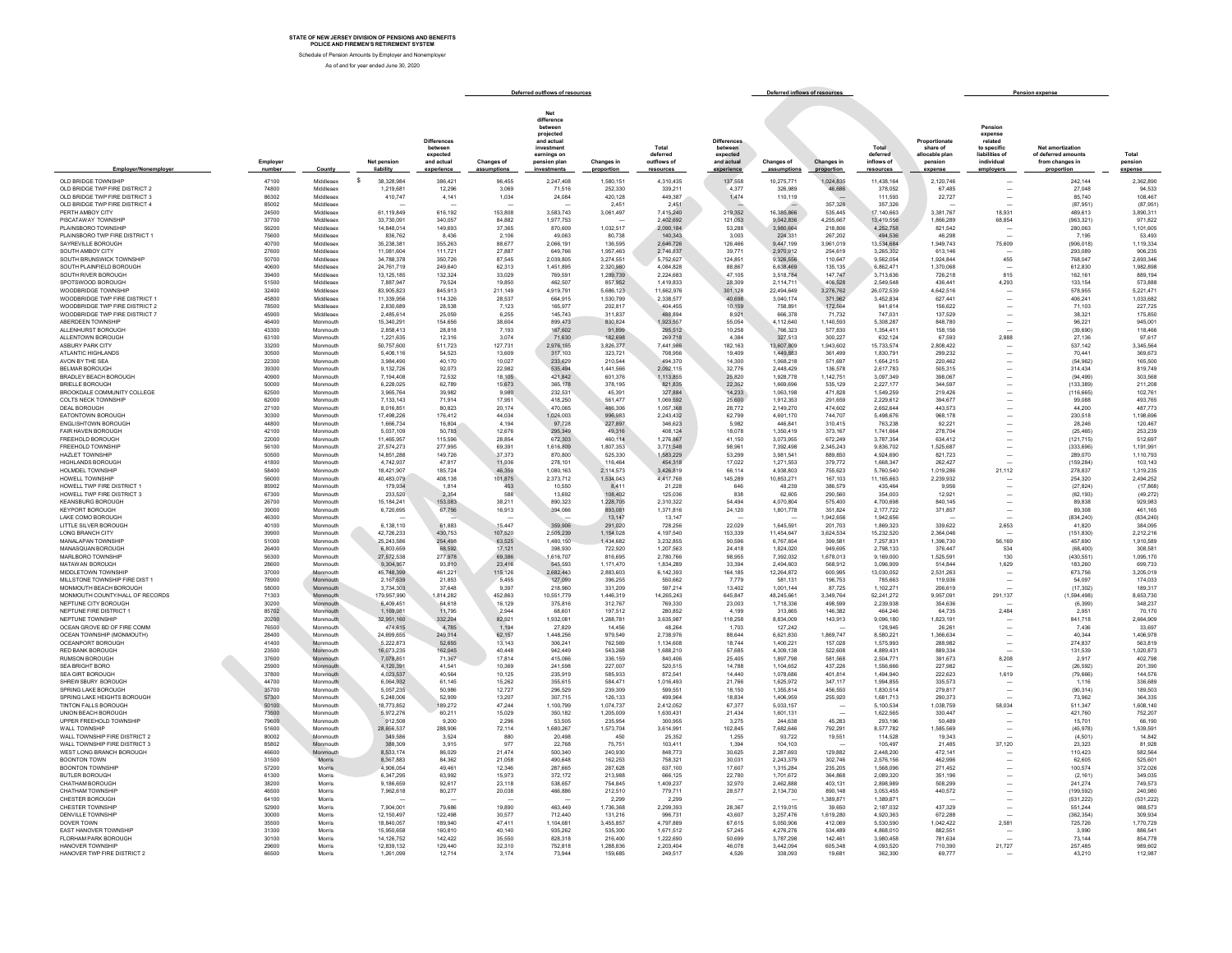**POLICE AND FIREMEN'S RETIREMENT SYSTEM** Schedule of Pension Amounts by Employer and Nonemployer

As of and for year ended June 30, 2020

| Employer       |                         | Net pension                   | <b>Differences</b><br>between<br>expected<br>and actual | <b>Changes of</b>  | between<br>projected<br>and actual<br>investment<br>earnings on<br>pension plan | Changes in               | Total<br>deferred<br>outflows of | <b>Differences</b><br>between<br>expected<br>and actual | Changes of               | <b>Changes in</b>                          | Total<br>deferred<br>inflows of | Proportionate<br>share of<br>allocable plan<br>pension | Pension<br>expense<br>related<br>to specific<br>liabilities of<br>individual | <b>Net amortization</b><br>of deferred amounts<br>from changes in | Total<br>pension       |
|----------------|-------------------------|-------------------------------|---------------------------------------------------------|--------------------|---------------------------------------------------------------------------------|--------------------------|----------------------------------|---------------------------------------------------------|--------------------------|--------------------------------------------|---------------------------------|--------------------------------------------------------|------------------------------------------------------------------------------|-------------------------------------------------------------------|------------------------|
| number         | <b>County</b>           | liability                     | experience                                              | assumptions        | investments                                                                     | proportion               | resources                        | experience                                              | <u>assumptions</u>       | proportion                                 | resources                       | expense                                                | employers                                                                    | proportion                                                        | expense                |
| 66600<br>52400 | Morris<br>Morris        | 1,226,563<br>\$.<br>4,775,357 | 12,366<br>48,144                                        | 3,087<br>12,017    | 71,919<br>280,002                                                               | 291,121<br>1,224,343     | 378,493<br>1,564,506             | 4,402<br>17,138                                         | 328,834<br>1,280,245     | 57,040<br>999,418                          | 390,276<br>2,296,801            | 67,866<br>264,221                                      | 17,966<br>$\hspace{0.1mm}-\hspace{0.1mm}$                                    | 110,893<br>95,808                                                 | 196,725<br>360,029     |
| 51100          | Morris                  | 14,089,740                    | 142,048                                                 | 35,457             | 826,147                                                                         | $\overline{\phantom{m}}$ | 1,003,652                        | 50,566                                                  | 3,777,375                | 1,515,502                                  | 5,343,443                       | 779,587                                                | 58,825                                                                       | (569, 671)                                                        | 268,741                |
| 58300          | Morris                  | 6,850,883                     | 69,069                                                  | 17,240             | 401,699                                                                         | 235,993                  | 724,001                          | 24,587                                                  | 1,836,681                | 304,396                                    | 2,165,664                       | 379,060                                                | 494                                                                          | 31,410                                                            | 410,964                |
| 56800          | Morris                  | 9,761,217                     | 98,410                                                  | 24,564             | 572,346                                                                         | 1,059,989                | 1,755,309                        | 35,032                                                  | 2,616,924                | 893,773                                    | 3,545,729                       | 540,089                                                | $\hspace{0.1mm}-\hspace{0.1mm}$                                              | (141, 888)                                                        | 398,20                 |
| 57800<br>30900 | Morris<br>Morris        | 8,653,380<br>15,298,514       | 87,241<br>154,235                                       | 21,776<br>38,499   | 507,388<br>897,023                                                              | 58,538<br>859,270        | 674,943<br>1,949,027             | 31,056<br>54,905                                        | 2,319,920<br>4,101,440   | 559,614<br>740,070                         | 2,910,590<br>4,896,415          | 478,792<br>846,468                                     | 479                                                                          | (170, 330)<br>(20, 049)                                           | 308,462<br>826,898     |
| 53400          | Morris                  | 4,885,293                     | 49,252                                                  | 12,294             | 286,448                                                                         | 423,002                  | 770,996                          | 17,533                                                  | 1,309,718                | 290,676                                    | 1,617,927                       | 270,304                                                | 1,193                                                                        | 25,160                                                            | 296,657                |
| 53300          | Morris                  | 5,357,282                     | 54,010                                                  | 13,482             | 314,123                                                                         | 419,287                  | 800,902                          | 19,227                                                  | 1,436,255                | 334,116                                    | 1,789,598                       | 296,419                                                | 430                                                                          | 20,160                                                            | 317,009                |
| 39700<br>71400 | Morris<br>Morris        | 16,507,277<br>60,608,535      | 166,421<br>611,037                                      | 41,540<br>152,521  | 967,899<br>3,553,762                                                            | 363,676<br>2,308,031     | 1,539,536<br>6,625,351           | 59,243<br>217,517                                       | 4,425,502<br>16,248,786  | 679,252<br>1,845,903                       | 5,163,997<br>18,312,206         | 913,349<br>3,353,476                                   | 58,902<br>$\overline{\phantom{m}}$                                           | 1,605<br>(395, 278)                                               | 973,856<br>2,958,198   |
| 71403          | Morris                  | 21,878,473                    | 220,572                                                 | 55,057             | 1,282,837                                                                       | 1,197,511                | 2,755,977                        | 78,519                                                  | 5,865,488                | 1,259,414                                  | 7,203,421                       | 1,210,538                                              | 337,084                                                                      | 16,863                                                            | 1,564,485              |
| 71404          | Morris                  | 7,516,154                     | 75,776                                                  | 18,914             | 440,707                                                                         | 259,315                  | 794,712                          | 26,975                                                  | 2,015,036                | 401,130                                    | 2,443,141                       | 415,869                                                | $\hspace{0.1mm}-\hspace{0.1mm}$                                              | (152, 666)                                                        | 263,203                |
| 52500          | Morris                  | 6,496,001                     | 65,491                                                  | 16,347             | 380,891                                                                         | 704,313                  | 1,167,042                        | 23,313                                                  | 1,741,539                | 121,054                                    | 1,885,906                       | 359,424                                                |                                                                              | 96,547                                                            | 455,97                 |
| 51700<br>32900 | Morris<br>Morris        | 21,309,745<br>33,449,566      | 214,838<br>337,228                                      | 53,626<br>84,176   | 1,249,490<br>1,961,305                                                          | 569,196<br>3,021,121     | 2,087,150<br>5,403,830           | 76,478<br>120,046                                       | 5,713,015<br>8,967,629   | 1,546,437<br>1,907,539                     | 7,335,930<br>10,995,214         | 1,179,070<br>1,850,767                                 |                                                                              | (409, 199)<br>533,334                                             | 769,871<br>2,384,101   |
| 68800          | Morris                  | 5,915,208                     | 59,635                                                  | 14,886             | 346,836                                                                         | 576,620                  | 997,977                          | 21,229                                                  | 1,585,832                | 188,284                                    | 1,795,345                       | 327,289                                                |                                                                              | 108,353                                                           | 435,642                |
| 47700          | Morris                  | 21,065,792                    | 212,379                                                 | 53,012             | 1,235,186                                                                       | 1,703,869                | 3,204,446                        | 75,603                                                  | 5,647,613                | 215,484                                    | 5,938,700                       | 1,165,572                                              |                                                                              | 450,496                                                           | 1,616,068              |
| 42700<br>69100 | Morris<br>Morris        | 5,777,711<br>3,101,880        | 58,249<br>31,272                                        | 14,540<br>7,806    | 338,774<br>181,878                                                              | 413,740<br>112,938       | 825,303<br>333,894               | 20,736<br>11,132                                        | 1,548,970<br>831,595     | 41,291<br>$\overline{\phantom{a}}$         | 1,610,997<br>842,727            | 319,681<br>171,627                                     | 225<br>216                                                                   | 87,211<br>84,599                                                  | 407,117<br>256,442     |
| 42600          | Morris                  | 48,546,888                    | 489,435                                                 | 122,168            | 2,846,531                                                                       | 5,650,056                | 9,108,190                        | 174,229                                                 | 13,015,130               | 390,039                                    | 13,579,398                      | 2,686,104                                              | 50,670                                                                       | 1,598,435                                                         | 4,335,209              |
| 46200          | Morris                  | 14,035,426                    | 141,501                                                 | 35,320             | 822,963                                                                         | 388,055                  | 1,387,839                        | 50,371                                                  | 3,762,814                | 784,945                                    | 4,598,130                       | 776,581                                                | 992                                                                          | 114,520                                                           | 892,093                |
| 45500          | Morris                  | 13,267,436                    | 133,758                                                 | 33,387             | 777,932                                                                         | 274,306                  | 1,219,383                        | 47,615                                                  | 3,556,920                | 1,192,879                                  | 4,797,414                       | 734,088                                                | 281                                                                          | 106,283                                                           | 840,652                |
| 72500<br>39200 | Morris<br>Morris        | 6,871,367<br>6,109,022        | 69,275<br>61,589                                        | 17,292<br>15,373   | 402,900<br>358,201                                                              | 554,107<br>333,952       | 1,043,574<br>769,115             | 24,661<br>21,925                                        | 1,842,172<br>1,637,792   | $\overline{\phantom{a}}$<br>468,244        | 1,866,833<br>2,127,961          | 380,193<br>338,013                                     | 1,230<br>918                                                                 | 267,953<br>23,292                                                 | 649,376<br>362,223     |
| 41700          | Morris                  | 20,693,340                    | 208,624                                                 | 52,075             | 1,213,347                                                                       | 16,061                   | 1,490,107                        | 74,266                                                  | 5,547,761                | 2,107,068                                  | 7,729,095                       | 1,144,964                                              | 81,505                                                                       | (776, 936)                                                        | 449,533                |
| 46800          | Morris                  | 17,630,149                    | 177,742                                                 | 44,366             | 1,033,738                                                                       | 450,815                  | 1,706,661                        | 63,272                                                  | 4,726,538                | 915,119                                    | 5,704,929                       | 975,478                                                | 19,963                                                                       | (203, 657)                                                        | 791,784                |
| 58100<br>42500 | <b>Morris</b><br>Morris | 11,635,933<br>7,488,477       | 117,310<br>75,497                                       | 29,282<br>18,845   | 682,269<br>439,084                                                              | 688,324<br>383,233       | 1,517,185<br>916,659             | 41,760<br>26,875                                        | 3,119,524<br>2,007,616   | 262,170<br>797,699                         | 3,423,454                       | 643,817<br>414,338                                     | 1,663                                                                        | 5,304<br>(30, 124)                                                | 650,784<br>384,214     |
| 63300          | Ocean                   | 23,759,921                    | 239,540                                                 | 59,792             | 1,393,155                                                                       | 3,160,607                | 4,853,094                        | 85,271                                                  | 6,369,893                | $\overline{\phantom{a}}$                   | 2,832,190<br>6,455,164          | 1,314,638                                              | $\hspace{0.1mm}-\hspace{0.1mm}$                                              | 928,791                                                           | 2,243,429              |
| 55600          | Ocean                   | 3,391,183                     | 34,189                                                  | 8,534              | 198,841                                                                         | 476,537                  | 718,101                          | 12,171                                                  | 909,156                  | 219,336                                    | 1,140,663                       | 187,634                                                |                                                                              | 18,166                                                            | 205,800                |
| 62100          | Ocean                   | 4,818,441                     | 48,578                                                  | 12,126             | 282,528                                                                         | 969,604                  | 1,312,836                        | 17,293                                                  | 1,291,795                | 401,490                                    | 1,710,578                       | 266,605                                                | 582                                                                          | 116,850                                                           | 384,037                |
| 63400<br>53900 | Ocean<br>Ocean          | 7,492,548<br>24,924,917       | 75,538<br>251,285                                       | 18,855<br>62,723   | 439,323<br>1,461,464                                                            | 1,350,375<br>1,149,329   | 1,884,091<br>2,924,801           | 26,890<br>89,453                                        | 2,008,707<br>6,682,221   | 16,628<br>359,251                          | 2,052,225<br>7,130,925          | 414,563<br>1,379,098                                   | 79,468                                                                       | 495,391<br>(235, 668)                                             | 909,954<br>1,222,898   |
| 55500          | Ocean                   | 63,822,687                    | 643,441                                                 | 160,610            | 3,742,223                                                                       | 3,746,415                | 8,292,689                        | 229,052                                                 | 17,110,481               | 1,051,063                                  | 18,390,596                      | 3,531,315                                              | 32,415                                                                       | 989,169                                                           | 4,552,899              |
| 66800          | Ocean                   | 3,256,010                     | 32,826                                                  | 8,194              | 190,915                                                                         | 387,853                  | 619,788                          | 11,685                                                  | 872,917                  | $\hspace{0.1mm}-\hspace{0.1mm}$            | 884,602                         | 180,155                                                |                                                                              | 173,531                                                           | 353,686                |
| 67400<br>67500 | Ocean<br>Ocean          | 1,136,717<br>1,911,889        | 11,460<br>19,275                                        | 2,861<br>4,811     | 66,651<br>112,103                                                               | 381,907<br>761,004       | 462,879<br>897,193               | 4,080<br>6,862                                          | 304,747<br>512,566       | 153,352<br>217,217                         | 462,179<br>736,645              | 62,895<br>105,785                                      |                                                                              | 11,407<br>208,362                                                 | 74,302<br>314,147      |
| 49800          | Ocean                   | 37,259,986                    | 375,644                                                 | 93,765             | 2,184,727                                                                       | 1,034,814                | 3,688,950                        | 133,722                                                 | 9,989,179                | 980,919                                    | 11,103,820                      | 2,061,598                                              | 45,746                                                                       | 332,823                                                           | 2,440,167              |
| 75200          | Ocean                   | 3,679,815                     | 37,099                                                  | 9,260              | 215,765                                                                         | 139,003                  | 401,127                          | 13,206                                                  | 986,536                  | 142,741                                    | 1,142,483                       | 203,604                                                | 3,668                                                                        | 11,054                                                            | 218,326                |
| 75400          | Ocean                   | 1,697,130                     | 17,110                                                  | 4,271              | 99,511                                                                          | 380,488                  | 501,380                          | 6,091                                                   | 454,990                  | 27,958                                     | 489,039                         | 93,902                                                 |                                                                              | 154,838                                                           | 248,740                |
| 51800<br>52700 | Ocean<br>Ocean          | 19,718,931<br>1,923,421       | 198,800<br>19,391                                       | 49,623<br>4,840    | 1,156,213<br>112,779                                                            | 1,027,190<br>246,169     | 2,431,826<br>383,179             | 70,769<br>6,903                                         | 5,286,527<br>515,658     | 153,073<br>123,543                         | 5,510,369<br>646,104            | 1,091,050<br>106,423                                   |                                                                              | 396,661<br>3,487                                                  | 1,487,711<br>109,910   |
| 33800          | Ocean                   | 58,099,626                    | 585,743                                                 | 146,207            | 3,406,653                                                                       | 4,810,704                | 8,949,307                        | 208,513                                                 | 15,576,162               | 21,627                                     | 15,806,302                      | 3,214,657                                              |                                                                              | 1,167,110                                                         | 4,381,767              |
| 75000          | Ocean                   | 4,871,344                     | 49,111                                                  | 12,259             | 285,630                                                                         | 1,660,054                | 2,007,054                        | 17,483                                                  | 1,305,978                | $\hspace{0.1mm}-\hspace{0.1mm}$            | 1,323,461                       | 269,532                                                |                                                                              | 557,695                                                           | 827,227                |
| 67900<br>68200 | Ocean<br>Ocean          | 4,581,474<br>18,056,210       | 46,189<br>182,037                                       | 11,529<br>45,438   | 268,633<br>1,058,720                                                            | 443,813<br>1,573,922     | 770,164<br>2,860,117             | 16,442<br>64,802                                        | 1,228,266<br>4,840,762   | 188,710<br>262,136                         | 1,433,418<br>5,167,700          | 253,493<br>999,052                                     | 647                                                                          | 33,496<br>429,365                                                 | 287,636<br>1,428,417   |
| 55000          | Ocean                   | 15,646,978                    | 157,748                                                 | 39,376             | 917,456                                                                         | 611,088                  | 1,725,668                        | 56,155                                                  | 4,194,861                | 337,654                                    | 4,588,670                       | 865,749                                                |                                                                              | (19, 842)                                                         | 845,907                |
| 54800          | Ocean                   | 29,646,618                    | 298,888                                                 | 74,606             | 1,738,320                                                                       | 2,735,753                | 4,847,567                        | 106,398                                                 | 7,948,081                | 770,113                                    | 8,824,592                       | 1,640,350                                              |                                                                              | 718,503                                                           | 2,358,853              |
| 47400          | Ocean                   | 3,884,570                     | 39,163                                                  | 9,776              | 227,771                                                                         | 848,040                  | 1,124,750                        | 13,941                                                  | 1,041,430                | 99,895                                     | 1,155,266                       | 214,934                                                |                                                                              | 133,124                                                           | 348,058                |
| 71500<br>71503 | Ocean<br>Ocean          | 104,581,293<br>22,876,039     | 1,054,357<br>230,629                                    | 263,178<br>57,567  | 6,132,090<br>1,341,329                                                          | 7,307,558<br>853,459     | 14,757,183<br>2,482,984          | 375,330<br>82,099                                       | 28,037,619<br>6,132,929  | 2,237,901<br>1,308,459                     | 30,650,850<br>7,523,487         | 5,786,492<br>1,265,733                                 |                                                                              | 693,645<br>(577, 107)                                             | 6,480,137<br>688,626   |
| 69400          | Ocean                   | 2,062,572                     | 20,794                                                  | 5,190              | 120,938                                                                         | 629,205                  | 776,127                          | 7,402                                                   | 552,963                  | 471,094                                    | 1,031,459                       | 114,122                                                | $\hspace{0.1mm}-\hspace{0.1mm}$                                              | 71,693                                                            | 185,815                |
| 61100          | Ocean                   | 8,405,334                     | 84,740                                                  | 21,152             | 492,844                                                                         | 1,469,410                | 2,068,146                        | 30,166                                                  | 2,253,420                | 166,374                                    | 2,449,960                       | 465,068                                                | 2,741                                                                        | 199,000                                                           | 666,809                |
| 69900<br>85402 | Ocean<br>Ocean          | 1,588,952<br>2,522,198        | 16,019<br>25,428                                        | 3,999<br>6,347     | 93,168<br>147,888                                                               | 483,214<br>460,384       | 596,400<br>640,047               | 5,703<br>9,052                                          | 425,989<br>676,186       | 88,503<br>178,678                          | 520,195<br>863,916              | 87,917<br>139,553                                      | $\overline{\phantom{0}}$                                                     | 60,782<br>92,227                                                  | 148,699<br>231,780     |
| 72300          | Ocean                   | 2,683,661                     | 27,056                                                  | 6,753              | 157,356                                                                         | 696,726                  | 887,891                          | 9,631                                                   | 719,473                  | 360,876                                    | 1,089,980                       | 148,487                                                |                                                                              | 28,116                                                            | 176,603                |
| 46700          | Ocean                   | 9,536,106                     | 96,140                                                  | 23,998             | 559,146                                                                         | 801,260                  | 1,480,544                        | 34,224                                                  | 2,556,573                | 543,870                                    | 3,134,667                       | 527,634                                                |                                                                              | (27, 334)                                                         | 500,300                |
| 54200          | Ocean                   | 14,749,876                    | 148,704                                                 | 37,118             | 864,854                                                                         | 1,190,768                | 2,241,444                        | 52,936                                                  | 3,954,354                | 172,296                                    | 4,179,586                       | 816,112                                                |                                                                              | 355,872                                                           | 1,171,984              |
| 54700<br>55400 | Ocean<br>Ocean          | 9,143,344<br>4,476,419        | 92,180<br>45,130                                        | 23,009<br>11,265   | 536,117<br>262,473                                                              | 162,401<br>2,631         | 813,707<br>321,499               | 32,814<br>16,065                                        | 2,451,276<br>1,200,101   | 1,064,834<br>942,412                       | 3,548,924<br>2,158,578          | 505,902<br>247,681                                     |                                                                              | (42, 198)<br>(186, 841)                                           | 463,704<br>60,840      |
| 61600          | Ocean                   | 4,370,624                     | 44,063                                                  | 10,999             | 256,270                                                                         | 649,538                  | 960,870                          | 15,686                                                  | 1,171,738                | 34,597                                     | 1,222,021                       | 241,827                                                |                                                                              | 69,786                                                            | 311,613                |
| 72700          | Ocean                   | 2,727,103                     | 27,494                                                  | 6,863              | 159,903                                                                         | 49,682                   | 243,942                          | 9,787                                                   | 731,120                  | 197,834                                    | 938,741                         | 150,891                                                | 3,635                                                                        | 879                                                               | 155,405                |
| 56400          | Ocean                   | 24,971,898                    | 251,759                                                 | 62,842             | 1,464,219                                                                       | 1,526,206                | 3,305,026                        | 89,621                                                  | 6,694,817                | $\overline{\phantom{m}}$                   | 6,784,438                       | 1,381,697                                              | 37,613                                                                       | 530,445                                                           | 1,949,755              |
| 73100<br>48700 | Ocean<br>Ocean          | 3,599,523<br>75,290,645       | 36,289<br>759,057                                       | 9,058<br>189,469   | 211,057<br>4,414,643                                                            | 536,312<br>4,331,099     | 792,716<br>9,694,268             | 12,918<br>270,209                                       | 965,011<br>20,184,972    | 175,115<br>$\overline{\phantom{m}}$        | 1,153,044<br>20,455,181         | 199,162<br>4,165,838                                   | 1,767<br>2,050                                                               | 109,812<br>1,359,024                                              | 310,741<br>5,526,912   |
| 73400          | Ocean                   | 3,233,201                     | 32,596                                                  | 8,136              | 189,578                                                                         | 575,124                  | 805,434                          | 11,604                                                  | 866,802                  | $\overline{\phantom{m}}$                   | 878,406                         | 178,893                                                |                                                                              | 209,529                                                           | 388,422                |
| 55700          | Passaic                 | 7,148,815                     | 72,072                                                  | 17,990             | 419,168                                                                         | 573,819                  | 1,083,049                        | 25,656                                                  | 1,916,554                | 91,707                                     | 2,033,917                       | 395,545                                                | $\hspace{0.1mm}-\hspace{0.1mm}$                                              | 110,187                                                           | 505,732                |
| 43000<br>34800 | Passaic<br>Passaic      | 10,612,922<br>105,608,387     | 106,996<br>1,064,712                                    | 26,707<br>265,763  | 622,285<br>6,192,314                                                            | 819,638<br>221,348       | 1,575,626<br>7,744,137           | 38,088<br>379,016                                       | 2,845,261<br>28,312,977  | 1,265,331<br>8,214,882                     | 4,148,680<br>36,906,875         | 587,214<br>5,843,321                                   | $\overline{\phantom{0}}$<br>130,767                                          | 80,578<br>(1,897,718)                                             | 667,792<br>4,076,370   |
| 42000          | Passaic                 | 6,825,681                     | 68,814                                                  | 17,177             | 400,222                                                                         | 893,318                  | 1,379,531                        | 24,497                                                  | 1,829,924                | 161,951                                    | 2,016,372                       | 377,666                                                | $\overline{\phantom{m}}$                                                     | 14,362                                                            | 392,028                |
| 28200          | Passaic                 | 13,226,226                    | 133,343                                                 | 33,284             | 775,516                                                                         | 379,711                  | 1,321,854                        | 47,467                                                  | 3,545,872                | 905,286                                    | 4,498,625                       | 731,808                                                | 4,697                                                                        | (131, 376)                                                        | 605,129                |
| 41600          | Passaic                 | 11,749,096                    | 118,451                                                 | 29,567             | 688,904                                                                         | 2,204,237                | 3,041,159                        | 42,166                                                  | 3,149,862                | 215,706                                    | 3,407,734                       | 650,078                                                |                                                                              | 568,247                                                           | 1,218,325              |
| 41900<br>22501 | Passaic<br>Passaic      | 10, 155, 124<br>61,587,629    | 102,381<br>620,908                                      | 25,555<br>154,985  | 595,442<br>3,611,171                                                            | 1,305,605<br>2,754,564   | 2,028,983<br>7,141,628           | 36,446<br>221,031                                       | 2,722,528<br>16,511,275  | $\hspace{0.1mm}-\hspace{0.1mm}$<br>980,185 | 2,758,974<br>17,712,491         | 561,884<br>3,407,649                                   | 649<br>$\overline{\phantom{a}}$                                              | 366,639<br>136,077                                                | 929,172<br>3,543,726   |
| 22502          | Passaic                 | 38,374,103                    | 386,876                                                 | 96,568             | 2,250,053                                                                       | 721,216                  | 3,454,713                        | 137,720                                                 | 10,287,867               | 2,493,033                                  | 12,918,620                      | 2,123,242                                              | 14,618                                                                       | (170, 483)                                                        | 1,967,377              |
| 71600          | Passaic                 | 174, 145, 477                 | 1,755,682                                               | 438,236            | 10,210,964                                                                      | 7,387,376                | 19,792,258                       | 624,987                                                 | 46,687,361               | 4,003,823                                  | 51,316,171                      | 9,635,484                                              | 222,766                                                                      | (1,754,328)                                                       | 8,103,922              |
| 71603          | Passaic                 | 27,809,944                    | 280,371                                                 | 69,984             | 1,630,627                                                                       | 1,969,962                | 3,950,944                        | 99,807                                                  | 7,455,680                | 1,585,297                                  | 9,140,784                       | 1,538,727                                              |                                                                              | (173, 110)                                                        | 1,365,617              |
| 30701<br>30702 | Passaic<br>Passaic      | 140,378,572<br>128,618,199    | 1,415,254<br>1,296,690                                  | 353,262<br>323,667 | 8,231,052<br>7,541,487                                                          | 3,933,257<br>9,786,698   | 13,932,825<br>18,948,542         | 503,802<br>461,595                                      | 37,634,655<br>34,481,770 | 7,621,328<br>13,019,850                    | 45,759,785<br>47,963,215        | 7,767,159<br>7,116,456                                 |                                                                              | (796, 859)<br>2,011,589                                           | 6,970,300<br>9,128,045 |
| 40300          | Passaic                 | 7,539,668                     | 76,013                                                  | 18,974             | 442,086                                                                         | 1,152,259                | 1,689,332                        | 27,059                                                  | 2,021,340                | 518,600                                    | 2,566,999                       | 417,171                                                |                                                                              | 49,595                                                            | 466,766                |
| 43800          | Passaic                 | 7,919,696                     | 79,844                                                  | 19,930             | 464,369                                                                         | 1,071,790                | 1,635,933                        | 28,423                                                  | 2,123,223                | 6,239                                      | 2,157,885                       | 438,197                                                |                                                                              | 362,681                                                           | 800,878                |
| 44900          | Passaic                 | 9,686,928                     | 97,661                                                  | 24,377             | 567,990                                                                         | 697,986                  | 1,388,014                        | 34,765                                                  | 2,597,007                | 160,190                                    | 2,791,962                       | 535,979                                                | 35,218                                                                       | 121,727                                                           | 692,924                |
| 40000<br>40400 | Passaic<br>Passaic      | 11,973,929<br>10,203,158      | 120,718<br>102,865                                      | 30,132<br>25,676   | 702,087<br>598,259                                                              | 429,022<br>149,937       | 1,281,959<br>876,737             | 42,973<br>36,618                                        | 3,210,139<br>2,735,406   | 1,612,431<br>761,059                       | 4,865,543<br>3,533,083          | 662,519<br>564,542                                     | $\hspace{0.1mm}-\hspace{0.1mm}$                                              | (43, 522)<br>(52, 644)                                            | 618,997<br>511,898     |
| 29400          | Passaic                 | 57,227,114                    | 576,946                                                 | 144,012            | 3,355,493                                                                       | 220,074                  | 4,296,525                        | 205,381                                                 | 15,342,247               | 3,784,282                                  | 19,331,910                      | 3,166,381                                              | $\qquad \qquad \longleftarrow$                                               | (1, 149, 096)                                                     | 2,017,285              |
| 24200          | Passaic                 | 18,960,541                    | 191,154                                                 | 47,714             | 1,111,745                                                                       | 143,772                  | 1,494,385                        | 68,047                                                  | 5,083,208                | 1,135,534                                  | 6,286,789                       | 1,049,088                                              | $\overline{\phantom{m}}$                                                     | (145, 157)                                                        | 903,931                |

| <u>Employer/Nonemployer</u>                                   | <b>Employer</b><br><u>number</u> | <b>County</b>      | <b>Net pension</b><br>liability | <b>Differences</b><br>between<br>expected<br>and actual<br><u>experience</u> | <b>Changes of</b><br><u>assumptions</u> | <b>Net</b><br>difference<br>between<br>projected<br>and actual<br>investmen<br>earnings on<br>pension plan<br><u>investments</u> | <b>Changes in</b><br>proportion              | Total<br>deferred<br>outflows of<br><u>resources</u> | <b>Differences</b><br>between<br>expected<br>and actual<br>experience | <b>Changes of</b><br><u>assumptions</u> | <b>Changes in</b><br>proportion                                    | Total<br>deferred<br>inflows of<br>resources | Proportionate<br>share of<br>allocable plan<br>pension<br>expense | Pension<br>expense<br>related<br>to specific<br>liabilities of<br>individual<br>employers | Net amortization<br>of deferred amounts<br>from changes in<br>proportion | <b>Total</b><br>pension<br>expense |
|---------------------------------------------------------------|----------------------------------|--------------------|---------------------------------|------------------------------------------------------------------------------|-----------------------------------------|----------------------------------------------------------------------------------------------------------------------------------|----------------------------------------------|------------------------------------------------------|-----------------------------------------------------------------------|-----------------------------------------|--------------------------------------------------------------------|----------------------------------------------|-------------------------------------------------------------------|-------------------------------------------------------------------------------------------|--------------------------------------------------------------------------|------------------------------------|
| HANOVER TWP FIRE DISTRICT 3                                   | 66600                            | Morris             | 1,226,563                       | 12,366                                                                       | 3,087                                   | 71,919                                                                                                                           | 291,121                                      | 378,493                                              | 4,402                                                                 | 328,834                                 | 57,040                                                             | 390,276                                      | 67,866                                                            | 17,966                                                                                    | 110,893                                                                  | 196,725                            |
| <b>HARDING TOWNSHIP</b><br><b>JEFFERSON TOWNSHIP</b>          | 52400<br>51100                   | Morris<br>Morris   | 4,775,357<br>14,089,740         | 48,144<br>142,048                                                            | 12,017<br>35,457                        | 280,002<br>826,147                                                                                                               | 1,224,343<br>$\hspace{0.1mm}-\hspace{0.1mm}$ | 1,564,506<br>1,003,652                               | 17,138<br>50,566                                                      | 1,280,245<br>3,777,375                  | 999,418<br>1,515,502                                               | 2,296,801<br>5,343,443                       | 264,221<br>779,587                                                | $\hspace{0.1mm}-\hspace{0.1mm}$<br>58,825                                                 | 95,808<br>(569, 671)                                                     | 360,029<br>268,741                 |
| KINNELON BOROUGH                                              | 58300                            | Morris             | 6,850,883                       | 69,069                                                                       | 17,240                                  | 401,699                                                                                                                          | 235,993                                      | 724,001                                              | 24,587                                                                | 1,836,681                               | 304,396                                                            | 2,165,664                                    | 379,060                                                           | 494                                                                                       | 31,410                                                                   | 410,964                            |
| LINCOLN PARK BOROUGH<br>LONG HILL TOWNSHIP                    | 56800<br>57800                   | Morris<br>Morris   | 9,761,217<br>8,653,380          | 98,410<br>87,241                                                             | 24,564<br>21,776                        | 572,346<br>507,388                                                                                                               | 1,059,989<br>58,538                          | 1,755,309<br>674,943                                 | 35,032<br>31,056                                                      | 2,616,924<br>2,319,920                  | 893,773<br>559,614                                                 | 3,545,729<br>2,910,590                       | 540,089<br>478,792                                                | $\hspace{0.1mm}-\hspace{0.1mm}$<br>$\hspace{0.1mm}-\hspace{0.1mm}$                        | (141, 888)<br>(170, 330)                                                 | 398,201<br>308,462                 |
| <b>MADISON BOROUGH</b><br><b>MENDHAM BOROUGH</b>              | 30900                            | Morris             | 15,298,514                      | 154,235                                                                      | 38.499                                  | 897,023                                                                                                                          | 859,270                                      | 1,949,027                                            | 54,905                                                                | 4,101,440                               | 740,070                                                            | 4,896,415<br>1,617,927                       | 846,468                                                           | 479                                                                                       | (20, 049)                                                                | 826,898                            |
| <b>MENDHAM TOWNSHIP</b>                                       | 53400<br>53300                   | Morris<br>Morris   | 4,885,293<br>5,357,282          | 49,252<br>54,010                                                             | 12,294<br>13,482                        | 286,448<br>314,123                                                                                                               | 423,002<br>419,287                           | 770,996<br>800,902                                   | 17,533<br>19,227                                                      | 1,309,718<br>1,436,255                  | 290,676<br>334,116                                                 | 1,789,598                                    | 270,304<br>296,419                                                | 1,193<br>430                                                                              | 25,160<br>20,160                                                         | 296,657<br>317,009                 |
| MONTVILLE TOWNSHIP<br><b>MORRIS COUNTY</b>                    | 39700<br>71400                   | Morris<br>Morris   | 16,507,277<br>60,608,535        | 166,421<br>611,037                                                           | 41,540<br>152,521                       | 967,899<br>3,553,762                                                                                                             | 363,676<br>2,308,031                         | 1,539,536<br>6,625,351                               | 59,243<br>217,517                                                     | 4,425,502<br>16,248,786                 | 679,252<br>1,845,903                                               | 5,163,997<br>18,312,206                      | 913,349<br>3,353,476                                              | 58,902<br>$\hspace{0.1mm}-\hspace{0.1mm}$                                                 | 1,605<br>(395, 278)                                                      | 973,856<br>2,958,198               |
| <b>MORRIS COUNTY</b>                                          | 71403                            | Morris             | 21,878,473                      | 220,572                                                                      | 55,057                                  | 1,282,837                                                                                                                        | 1,197,511                                    | 2,755,977                                            | 78,519                                                                | 5,865,488                               | 1,259,414                                                          | 7,203,421                                    | 1,210,538                                                         | 337,084                                                                                   | 16,863                                                                   | 1,564,485                          |
| MORRIS COUNTY PARK COMMISSION<br><b>MORRIS PLAINS BOROUGH</b> | 71404<br>52500                   | Morris<br>Morris   | 7,516,154<br>6,496,001          | 75,776<br>65,491                                                             | 18,914<br>16,347                        | 440,707<br>380,891                                                                                                               | 259,315<br>704,313                           | 794,712<br>1,167,042                                 | 26,975<br>23,313                                                      | 2,015,036<br>1,741,539                  | 401,130<br>121,054                                                 | 2,443,141<br>1,885,906                       | 415,869<br>359,424                                                | $\overline{\phantom{m}}$<br>$\overline{\phantom{a}}$                                      | (152, 666)<br>96,547                                                     | 263,203<br>455,971                 |
| <b>MORRIS TOWNSHIP</b>                                        | 51700                            | Morris             | 21,309,745                      | 214,838                                                                      | 53,626                                  | 1,249,490                                                                                                                        | 569,196                                      | 2,087,150                                            | 76,478                                                                | 5,713,015                               | 1,546,437                                                          | 7,335,930                                    | 1,179,070                                                         |                                                                                           | (409, 199)                                                               | 769,871                            |
| <b>MORRISTOWN TOWN</b><br><b>MOUNT ARLINGTON BOROUGH</b>      | 32900<br>68800                   | Morris<br>Morris   | 33,449,566<br>5,915,208         | 337,228<br>59,635                                                            | 84,176<br>14,886                        | 1,961,305<br>346,836                                                                                                             | 3,021,121<br>576,620                         | 5,403,830<br>997,977                                 | 120,046<br>21,229                                                     | 8,967,629<br>1,585,832                  | 1,907,539<br>188,284                                               | 10,995,214<br>1,795,345                      | 1,850,767<br>327,289                                              | $\overline{\phantom{m}}$<br>$\overline{\phantom{a}}$                                      | 533,334<br>108,353                                                       | 2,384,101<br>435,642               |
| MOUNT OLIVE TOWNSHIP                                          | 47700                            | Morris             | 21,065,792                      | 212,379                                                                      | 53,012                                  | 1,235,186                                                                                                                        | 1,703,869                                    | 3,204,446                                            | 75,603                                                                | 5,647,613                               | 215,484                                                            | 5,938,700                                    | 1,165,572                                                         | $\hspace{0.1mm}-\hspace{0.1mm}$                                                           | 450,496                                                                  | 1,616,068                          |
| MOUNTAIN LAKES BOROUGH<br>NETCONG BOROUGH                     | 42700<br>69100                   | Morris<br>Morris   | 5,777,711<br>3,101,880          | 58,249<br>31,272                                                             | 14,540<br>7,806                         | 338,774<br>181,878                                                                                                               | 413,740<br>112,938                           | 825,303<br>333,894                                   | 20,736<br>11,132                                                      | 1,548,970<br>831,595                    | 41,291<br>$\hspace{0.1mm}-\hspace{0.1mm}$                          | 1,610,997<br>842,727                         | 319,681<br>171,627                                                | 225<br>216                                                                                | 87,211<br>84,599                                                         | 407,117<br>256,442                 |
| PARSIPPANY TROY HILLS TOWNSHIP                                | 42600                            | Morris             | 48,546,888                      | 489,435                                                                      | 122,168                                 | 2,846,531                                                                                                                        | 5,650,056                                    | 9,108,190                                            | 174,229                                                               | 13,015,130                              | 390,039                                                            | 13,579,398                                   | 2,686,104                                                         | 50,670                                                                                    | 1,598,435                                                                | 4,335,209                          |
| PEQUANNOCK TOWNSHIP<br>RANDOLPH TOWNSHIP                      | 46200<br>45500                   | Morris<br>Morris   | 14,035,426<br>13,267,436        | 141,501<br>133,758                                                           | 35,320<br>33,387                        | 822,963<br>777,932                                                                                                               | 388,055<br>274,306                           | 1,387,839<br>1,219,383                               | 50,371<br>47,615                                                      | 3,762,814<br>3,556,920                  | 784,945<br>1,192,879                                               | 4,598,130<br>4,797,414                       | 776,581<br>734,088                                                | 992<br>281                                                                                | 114,520<br>106,283                                                       | 892,093<br>840,652                 |
| <b>RIVERDALE BOROUGH</b>                                      | 72500                            | Morris             | 6,871,367                       | 69,275                                                                       | 17,292                                  | 402,900                                                                                                                          | 554,107                                      | 1,043,574                                            | 24,661                                                                | 1,842,172                               | $\hspace{0.1mm}-\hspace{0.1mm}$                                    | 1,866,833                                    | 380,193                                                           | 1,230                                                                                     | 267,953                                                                  | 649,376                            |
| ROCKAW AY BOROUGH<br>ROCKAWAY TOWNSHIP                        | 39200<br>41700                   | Morris<br>Morris   | 6,109,022<br>20,693,340         | 61,589<br>208,624                                                            | 15,373<br>52,075                        | 358,201<br>1,213,347                                                                                                             | 333,952<br>16,061                            | 769,115<br>1,490,107                                 | 21,925<br>74,266                                                      | 1,637,792<br>5,547,761                  | 468,244<br>2,107,068                                               | 2,127,961<br>7,729,095                       | 338,013<br>1,144,964                                              | 918<br>81,505                                                                             | 23,292<br>(776, 936)                                                     | 362,223<br>449,533                 |
| <b>ROXBURY TOWNSHIP</b>                                       | 46800                            | Morris             | 17,630,149                      | 177,742                                                                      | 44,366                                  | 1,033,738                                                                                                                        | 450,815                                      | 1,706,66                                             | 63,272                                                                | 4,726,538                               | 915,119                                                            | 5,704,929                                    | 975,478                                                           | 19,963                                                                                    | (203, 657)                                                               | 791,784                            |
| <b>WASHINGTON TWP (MORRIS)</b><br><b>WHARTON BOROUGH</b>      | 58100<br>42500                   | Morris<br>Morris   | 11,635,933<br>7,488,477         | 117,310<br>75,497                                                            | 29,282<br>18,845                        | 682,269<br>439,084                                                                                                               | 688,324<br>383,233                           | 1,517,185<br>916,659                                 | 41,760<br>26,875                                                      | 3,119,524<br>2,007,616                  | 262,170<br>797,699                                                 | 3,423,454<br>2,832,190                       | 643,817<br>414,338                                                | 1,663<br>$\overline{\phantom{a}}$                                                         | 5,304<br>(30, 124)                                                       | 650,784<br>384,214                 |
| <b>BARNEGAT TOWNSHIP</b>                                      | 63300                            | Ocean              | 23,759,921                      | 239,540                                                                      | 59,792                                  | 1,393,155                                                                                                                        | 3,160,607                                    | 4,853,094                                            | 85,271                                                                | 6,369,893                               | $\hspace{0.1mm}-\hspace{0.1mm}$                                    | 6,455,164                                    | 1,314,638                                                         | $\hspace{0.1mm}-\hspace{0.1mm}$                                                           | 928,791                                                                  | 2,243,429                          |
| <b>BAY HEAD BOROUGH</b><br><b>BEACH HAVEN BOROUGH</b>         | 55600<br>62100                   | Ocean<br>Ocean     | 3,391,183<br>4,818,441          | 34,189<br>48,578                                                             | 8,534<br>12,126                         | 198,841<br>282,528                                                                                                               | 476,537<br>969,604                           | 718,101<br>1,312,836                                 | 12,171<br>17,293                                                      | 909,156<br>1,291,795                    | 219,336<br>401,490                                                 | 1,140,663<br>1,710,578                       | 187,634<br>266,605                                                | 582                                                                                       | 18,166<br>116,850                                                        | 205,800<br>384,037                 |
| BEACHWOOD BOROUGH                                             | 63400                            | Ocean              | 7,492,548                       | 75,538                                                                       | 18,855                                  | 439,323                                                                                                                          | 1,350,375                                    | 1,884,091                                            | 26,890                                                                | 2,008,707                               | 16,628                                                             | 2,052,225                                    | 414,563                                                           | $\overline{\phantom{a}}$                                                                  | 495,391                                                                  | 909,954                            |
| BERKELEY TOWNSHIP MUNICIPAL BLD<br><b>BRICK TOWNSHIP</b>      | 53900<br>55500                   | Ocean<br>Ocean     | 24,924,917<br>63,822,687        | 251,285<br>643,441                                                           | 62,723<br>160,610                       | 1,461,464<br>3,742,223                                                                                                           | 1,149,329<br>3,746,415                       | 2,924,801<br>8,292,689                               | 89,453<br>229,052                                                     | 6,682,221<br>17,110,481                 | 359,251<br>1,051,063                                               | 7,130,925<br>18,390,596                      | 1,379,098<br>3,531,315                                            | 79,468<br>32,415                                                                          | (235, 668)<br>989,169                                                    | 1,222,898<br>4,552,899             |
| HARVEY CEDARS BOROUGH                                         | 66800                            | Ocean              | 3,256,010                       | 32,826                                                                       | 8.194                                   | 190,915                                                                                                                          | 387,853                                      | 619,788                                              | 11,685                                                                | 872,917                                 | $\overline{\phantom{a}}$                                           | 884,602                                      | 180,155                                                           |                                                                                           | 173,531                                                                  | 353,686                            |
| <b>ISLAND HEIGHTS BOROUGH</b><br>JACKSON BD FIRE DISTRICT 2   | 67400<br>67500                   | Ocean<br>Ocean     | 1,136,717<br>1,911,889          | 11,460<br>19,275                                                             | 2,861<br>4,811                          | 66,651<br>112,103                                                                                                                | 381,907<br>761,004                           | 462,879<br>897,193                                   | 4,080<br>6,862                                                        | 304,747<br>512,566                      | 153,352<br>217,217                                                 | 462,179<br>736,645                           | 62,895<br>105,785                                                 | $\hspace{0.1mm}-\hspace{0.1mm}$                                                           | 11,407<br>208,362                                                        | 74,302<br>314,147                  |
| <b>JACKSON TOWNSHIP</b>                                       | 49800                            | Ocean              | 37,259,986                      | 375,644                                                                      | 93,765                                  | 2,184,727                                                                                                                        | 1,034,814                                    | 3,688,950                                            | 133,722                                                               | 9,989,179                               | 980,919                                                            | 11,103,820                                   | 2,061,598                                                         | 45,746                                                                                    | 332,823                                                                  | 2,440,167                          |
| JACKSON TWP FIRE DISTRICT 3<br>JACKSON TWP FIRE DISTRICT 4    | 75200<br>75400                   | Ocean<br>Ocean     | 3,679,815<br>1,697,130          | 37,099<br>17,110                                                             | 9,260<br>4,271                          | 215,765<br>99,511                                                                                                                | 139,003<br>380,488                           | 401,127<br>501,380                                   | 13,206<br>6,091                                                       | 986,536<br>454,990                      | 142,741<br>27,958                                                  | 1,142,483<br>489,039                         | 203,604<br>93,902                                                 | 3,668<br>$\hspace{0.1mm}-\hspace{0.1mm}$                                                  | 11,054<br>154,838                                                        | 218,326<br>248,740                 |
| <b>LACEY TOWNSHIP</b>                                         | 51800                            | Ocean              | 19,718,931                      | 198,800                                                                      | 49,623                                  | 1,156,213                                                                                                                        | 1,027,190                                    | 2,431,826                                            | 70,769                                                                | 5,286,527                               | 153,073                                                            | 5,510,369                                    | 1,091,050                                                         | $\overline{\phantom{a}}$                                                                  | 396,661                                                                  | 1,487,711                          |
| LAKEHURST BOROUGH<br>LAKEW OOD TOWNSHIP                       | 52700<br>33800                   | Ocean<br>Ocean     | 1,923,421<br>58,099,626         | 19,391<br>585,743                                                            | 4,840<br>146,207                        | 112,779<br>3,406,653                                                                                                             | 246,169<br>4.810.704                         | 383,179<br>8,949,307                                 | 6,903<br>208,513                                                      | 515,658<br>15,576,162                   | 123,543<br>21,627                                                  | 646,104<br>15,806,302                        | 106,423<br>3,214,657                                              | $\overline{\phantom{a}}$<br>$\overline{\phantom{m}}$                                      | 3,487<br>1,167,110                                                       | 109,910<br>4,381,767               |
| LAKEWOOD TWP FIRE DISTRICT 1                                  | 75000                            | Ocean              | 4,871,344                       | 49,111                                                                       | 12,259                                  | 285,630                                                                                                                          | 1,660,054                                    | 2,007,054                                            | 17,483                                                                | 1,305,978                               | $\hspace{0.1mm}-\hspace{0.1mm}$                                    | 1,323,461                                    | 269,532                                                           | $\overline{\phantom{a}}$                                                                  | 557,695                                                                  | 827,227                            |
| LAVALLETTE BOROUGH<br>LITTLE EGG HARBOR TOWNSHIP              | 67900<br>68200                   | Ocean<br>Ocean     | 4,581,474<br>18,056,210         | 46,189<br>182,037                                                            | 11,529<br>45,438                        | 268,633<br>1,058,720                                                                                                             | 443,813<br>1,573,922                         | 770,164<br>2,860,117                                 | 16,442<br>64,802                                                      | 1,228,266<br>4,840,762                  | 188,710<br>262,136                                                 | 1,433,418<br>5,167,700                       | 253,493<br>999,052                                                | 647<br>$\overline{\phantom{m}}$                                                           | 33,496<br>429,365                                                        | 287,636<br>1,428,417               |
| LONG BEACH TOWNSHIP                                           | 55000                            | Ocean              | 15,646,978                      | 157,748                                                                      | 39,376                                  | 917,456                                                                                                                          | 611,088                                      | 1,725,668                                            | 56,155                                                                | 4,194,861                               | 337,654                                                            | 4,588,670                                    | 865,749                                                           | $\hspace{0.1mm}-\hspace{0.1mm}$                                                           | (19, 842)                                                                | 845,907                            |
| <b>MANCHESTER TOWNSHIP</b><br><b>MANTOLOKING BOROUGH</b>      | 54800<br>47400                   | Ocean<br>Ocean     | 29,646,618<br>3,884,570         | 298,888<br>39,163                                                            | 74,606<br>9,776                         | 1,738,320<br>227,771                                                                                                             | 2,735,753<br>848,040                         | 4,847,567<br>1,124,750                               | 106,398<br>13,941                                                     | 7,948,081<br>1,041,430                  | 770,113<br>99,895                                                  | 8,824,592<br>1,155,266                       | 1,640,350<br>214,934                                              | $\hspace{0.1mm}-\hspace{0.1mm}$<br>$\overline{\phantom{a}}$                               | 718,503<br>133,124                                                       | 2,358,853<br>348,058               |
| <b>OCEAN COUNTY</b>                                           | 71500                            | Ocean              | 104,581,293                     | 1,054,357                                                                    | 263,178                                 | 6,132,090                                                                                                                        | 7,307,558                                    | 14,757,183                                           | 375,330                                                               | 28,037,619                              | 2,237,901                                                          | 30,650,850                                   | 5,786,492                                                         | $\hspace{0.1mm}-\hspace{0.1mm}$                                                           | 693,645                                                                  | 6,480,137                          |
| <b>OCEAN COUNTY</b><br>OCEAN GATE BOROUGH                     | 71503<br>69400                   | Ocean<br>Ocean     | 22,876,039<br>2,062,572         | 230,629<br>20,794                                                            | 57,567<br>5,190                         | 1,341,329<br>120,938                                                                                                             | 853,459<br>629,205                           | 2,482,984<br>776,127                                 | 82,099<br>7,402                                                       | 6,132,929<br>552,963                    | 1,308,459<br>471,094                                               | 7,523,487<br>1,031,459                       | 1,265,733<br>114,122                                              | $\hspace{0.1mm}-\hspace{0.1mm}$<br>$\overline{\phantom{m}}$                               | (577, 107)<br>71,693                                                     | 688,626<br>185,815                 |
| OCEAN TOWNSHIP (OCEAN)                                        | 61100                            | Ocean              | 8,405,334                       | 84,740                                                                       | 21,152                                  | 492,844                                                                                                                          | 1,469,410                                    | 2,068,146                                            | 30,166                                                                | 2,253,420                               | 166,374                                                            | 2,449,960                                    | 465,068                                                           | 2,741                                                                                     | 199,000                                                                  | 666,809                            |
| PINE BEACH BOROUGH<br>PLUMSTED FIRE DISTRICT 1                | 69900<br>85402                   | Ocean<br>Ocean     | 1,588,952<br>2,522,198          | 16,019<br>25,428                                                             | 3,999<br>6,347                          | 93,168<br>147,888                                                                                                                | 483,214<br>460,384                           | 596,400<br>640,047                                   | 5,703<br>9,052                                                        | 425,989<br>676,186                      | 88,503<br>178,678                                                  | 520,195<br>863,916                           | 87,917<br>139,553                                                 | $\overline{\phantom{a}}$<br>$\overline{\phantom{a}}$                                      | 60,782<br>92,227                                                         | 148,699<br>231,780                 |
| PLUMSTED TOWNSHIP<br>POINT PLEASANT BEACH BOROUGH             | 72300<br>46700                   | Ocean<br>Ocean     | 2,683,661<br>9,536,106          | 27,056<br>96,140                                                             | 6,753<br>23,998                         | 157,356<br>559,146                                                                                                               | 696,726<br>801,260                           | 887,891<br>1,480,544                                 | 9,631<br>34,224                                                       | 719,473<br>2,556,573                    | 360,876<br>543,870                                                 | 1,089,980<br>3,134,667                       | 148,487<br>527,634                                                | $\overline{\phantom{m}}$                                                                  | 28,116<br>(27, 334)                                                      | 176,603<br>500,300                 |
| POINT PLEASANT BOROUGH                                        | 54200                            | Ocean              | 14,749,876                      | 148,704                                                                      | 37,118                                  | 864,854                                                                                                                          | 1,190,768                                    | 2,241,444                                            | 52,936                                                                | 3,954,354                               | 172,296                                                            | 4,179,586                                    | 816,112                                                           | $\overline{\phantom{a}}$<br>$\hspace{0.1mm}-\hspace{0.1mm}$                               | 355,872                                                                  | 1,171,984                          |
| SEASIDE HEIGHTS BOROUGH<br><b>SEASIDE PARK BOROUGH</b>        | 54700<br>55400                   | Ocean<br>Ocean     | 9,143,344<br>4,476,419          | 92,180<br>45,130                                                             | 23,009<br>11,265                        | 536,117<br>262,473                                                                                                               | 162,401<br>2,631                             | 813,707<br>321,499                                   | 32,814<br>16,065                                                      | 2,451,276<br>1,200,101                  | 1,064,834<br>942,412                                               | 3,548,924<br>2,158,578                       | 505,902<br>247,681                                                | $\overline{\phantom{m}}$<br>$\hspace{0.1mm}-\hspace{0.1mm}$                               | (42, 198)<br>(186, 841)                                                  | 463,704<br>60,840                  |
| SHIP BOTTOM BOROUGH                                           | 61600                            | Ocean              | 4,370,624                       | 44,063                                                                       | 10,999                                  | 256,270                                                                                                                          | 649,538                                      | 960,870                                              | 15,686                                                                | 1,171,738                               | 34,597                                                             | 1,222,021                                    | 241,827                                                           | $\overline{\phantom{a}}$                                                                  | 69,786                                                                   | 311,613                            |
| SOUTH TOMS RIVER BOROUGH<br><b>STAFFORD TOWNSHIP</b>          | 72700<br>56400                   | Ocean<br>Ocean     | 2,727,103<br>24,971,898         | 27,494<br>251,759                                                            | 6,863<br>62,842                         | 159,903<br>1,464,219                                                                                                             | 49,682<br>1,526,206                          | 243,942<br>3,305,026                                 | 9,787<br>89,621                                                       | 731,120<br>6,694,817                    | 197,834<br>$\hspace{0.1mm}-\hspace{0.1mm}$                         | 938,741<br>6,784,438                         | 150,891<br>1,381,697                                              | 3,635<br>37,613                                                                           | 879<br>530,445                                                           | 155,405<br>1,949,755               |
| SURF CITY BOROUGH                                             | 73100                            | Ocean              | 3,599,523                       | 36,289                                                                       | 9,058                                   | 211,057                                                                                                                          | 536,312                                      | 792,716                                              | 12,918                                                                | 965,011                                 | 175,115                                                            | 1,153,044                                    | 199,162                                                           | 1,767                                                                                     | 109,812                                                                  | 310,741                            |
| TOMS RIVER TOWNSHIP<br><b>TUCKERTON BOROUGH</b>               | 48700<br>73400                   | Ocean<br>Ocean     | 75,290,645<br>3,233,201         | 759,057<br>32,596                                                            | 189,469<br>8,136                        | 4,414,643<br>189,578                                                                                                             | 4,331,099<br>575,124                         | 9,694,268<br>805,434                                 | 270,209<br>11,604                                                     | 20,184,972<br>866,802                   | $\hspace{0.1mm}-\hspace{0.1mm}$<br>$\hspace{0.1mm}-\hspace{0.1mm}$ | 20,455,181<br>878,406                        | 4,165,838<br>178,893                                              | 2,050<br>$\hspace{0.1mm}-\hspace{0.1mm}$                                                  | 1,359,024<br>209,529                                                     | 5,526,912<br>388,422               |
| <b>BLOOMINGDALE BOROUGH</b>                                   | 55700                            | Passaic            | 7,148,815                       | 72,072                                                                       | 17,990                                  | 419,168                                                                                                                          | 573,819                                      | 1,083,049                                            | 25,656                                                                | 1,916,554                               | 91,707                                                             | 2,033,917                                    | 395,545                                                           | $\hspace{0.1mm}-\hspace{0.1mm}$                                                           | 110,187                                                                  | 505,732                            |
| BOROUGH OF WOODLAND PARK<br><b>CLIFTON CITY</b>               | 43000<br>34800                   | Passaic<br>Passaic | 10,612,922<br>105,608,387       | 106,996<br>1,064,712                                                         | 26,707<br>265,763                       | 622,285<br>6,192,314                                                                                                             | 819,638<br>221,348                           | 1,575,626<br>7,744,137                               | 38,088<br>379,016                                                     | 2,845,261<br>28,312,977                 | 1,265,331<br>8,214,882                                             | 4,148,680<br>36,906,875                      | 587,214<br>5,843,321                                              | $\overline{\phantom{a}}$<br>130,767                                                       | 80,578<br>(1,897,718)                                                    | 667,792<br>4,076,370               |
| <b>HALEDON BOROUGH</b>                                        | 42000                            | Passaic            | 6,825,681                       | 68,814                                                                       | 17,177                                  | 400,222                                                                                                                          | 893,318                                      | 1,379,531                                            | 24,497                                                                | 1,829,924                               | 161,951                                                            | 2,016,372                                    | 377,666                                                           | $\hspace{0.1mm}-\hspace{0.1mm}$                                                           | 14,362                                                                   | 392,028                            |
| HAWTHORNE BOROUGH<br><b>LITTLE FALLS TWP</b>                  | 28200<br>41600                   | Passaic<br>Passaic | 13,226,226<br>11,749,096        | 133,343<br>118,451                                                           | 33,284<br>29,567                        | 775,516<br>688,904                                                                                                               | 379,711<br>2,204,237                         | 1,321,854<br>3,041,159                               | 47,467<br>42,166                                                      | 3,545,872<br>3,149,862                  | 905,286<br>215,706                                                 | 4,498,625<br>3,407,734                       | 731,808<br>650,078                                                | 4,697<br>$\hspace{0.1mm}-\hspace{0.1mm}$                                                  | (131, 376)<br>568,247                                                    | 605,129<br>1,218,325               |
| NORTH HALEDON BOROUGH                                         | 41900                            | Passaic            | 10,155,124                      | 102,381                                                                      | 25,555                                  | 595,442                                                                                                                          | 1,305,605                                    | 2,028,983                                            | 36,446                                                                | 2,722,528                               | $\hspace{0.1mm}-\hspace{0.1mm}$                                    | 2,758,974                                    | 561,884                                                           | 649                                                                                       | 366,639                                                                  | 929,172                            |
| PASSAIC CITY<br>PASSAIC CITY                                  | 22501<br>22502                   | Passaic<br>Passaic | 61,587,629<br>38,374,103        | 620,908<br>386,876                                                           | 154,985<br>96,568                       | 3,611,171<br>2,250,053                                                                                                           | 2,754,564<br>721,216                         | 7,141,628<br>3,454,713                               | 221,031<br>137,720                                                    | 16,511,275<br>10,287,867                | 980,185<br>2,493,033                                               | 17,712,491<br>12,918,620                     | 3,407,649<br>2,123,242                                            | $\hspace{0.1mm}-\hspace{0.1mm}$<br>14,618                                                 | 136,077<br>(170, 483)                                                    | 3,543,726<br>1,967,377             |
| PASSAIC COUNTY                                                | 71600                            | Passaic            | 174, 145, 477                   | 1,755,682                                                                    | 438,236                                 | 10,210,964                                                                                                                       | 7,387,376                                    | 19,792,258                                           | 624,987                                                               | 46,687,361                              | 4,003,823                                                          | 51,316,171                                   | 9,635,484                                                         | 222,766                                                                                   | (1,754,328)                                                              | 8,103,922                          |
| PASSAIC COUNTY<br>PATERSON CITY                               | 71603<br>30701                   | Passaic<br>Passaic | 27,809,944<br>140,378,572       | 280,371<br>1,415,254                                                         | 69,984<br>353,262                       | 1,630,627<br>8,231,052                                                                                                           | 1,969,962<br>3,933,257                       | 3,950,944<br>13,932,825                              | 99,807<br>503,802                                                     | 7,455,680<br>37,634,655                 | 1,585,297<br>7,621,328                                             | 9,140,784<br>45,759,785                      | 1,538,727<br>7,767,159                                            | $\hspace{0.1mm}-\hspace{0.1mm}$<br>$\overline{\phantom{a}}$                               | (173, 110)<br>(796, 859)                                                 | 1,365,617<br>6,970,300             |
| <b>PATERSON CITY</b>                                          | 30702                            | Passaic            | 128,618,199                     | 1,296,690                                                                    | 323,667                                 | 7,541,487                                                                                                                        | 9,786,698                                    | 18,948,542                                           | 461,595                                                               | 34,481,770                              | 13,019,850                                                         | 47,963,215                                   | 7,116,456                                                         | $\overline{\phantom{a}}$                                                                  | 2,011,589                                                                | 9,128,045                          |
| POMPTON LAKES BOROUGH<br>PROSPECT PARK BOROUGH                | 40300<br>43800                   | Passaic<br>Passaic | 7,539,668<br>7,919,696          | 76,013<br>79,844                                                             | 18,974<br>19,930                        | 442,086<br>464,369                                                                                                               | 1,152,259<br>1,071,790                       | 1,689,332<br>1,635,933                               | 27,059<br>28,423                                                      | 2,021,340<br>2,123,223                  | 518,600<br>6,239                                                   | 2,566,999<br>2,157,885                       | 417,171<br>438,197                                                | $\hspace{0.1mm}-\hspace{0.1mm}$                                                           | 49,595<br>362,681                                                        | 466,766<br>800,878                 |
| RINGWOOD BOROUGH                                              | 44900                            | Passaic            | 9,686,928                       | 97,661                                                                       | 24,377                                  | 567,990                                                                                                                          | 697,986                                      | 1,388,014                                            | 34,765                                                                | 2,597,007                               | 160,190                                                            | 2,791,962                                    | 535,979                                                           | 35,218                                                                                    | 121,727                                                                  | 692,924                            |
| <b>TOTOWA BOROUGH</b><br>WANAQUE BOROUGH                      | 40000<br>40400                   | Passaic<br>Passaic | 11,973,929<br>10,203,158        | 120,718<br>102,865                                                           | 30,132<br>25,676                        | 702,087<br>598,259                                                                                                               | 429,022<br>149,937                           | 1,281,959<br>876,737                                 | 42,973<br>36,618                                                      | 3,210,139<br>2,735,406                  | 1,612,431<br>761,059                                               | 4,865,543<br>3,533,083                       | 662,519<br>564,542                                                | $\overline{\phantom{a}}$<br>$\hspace{0.1mm}-\hspace{0.1mm}$                               | (43, 522)<br>(52, 644)                                                   | 618,997<br>511,898                 |
| <b>WAYNE TOWNSHIP</b>                                         | 29400                            | Passaic            | 57,227,114                      | 576,946                                                                      | 144,012                                 | 3,355,493                                                                                                                        | 220,074                                      | 4,296,525                                            | 205,381                                                               | 15,342,247                              | 3,784,282                                                          | 19,331,910                                   | 3,166,381                                                         | $\overline{\phantom{0}}$                                                                  | (1, 149, 096)                                                            | 2,017,285                          |
| WEST MILFORD TOWNSHIP                                         | 24200                            | Passaic            | 18,960,541                      | 191,154                                                                      | 47,714                                  | 1,111,745                                                                                                                        | 143,772                                      | 1,494,385                                            | 68,047                                                                | 5,083,208                               | 1,135,534                                                          | 6,286,789                                    | 1,049,088                                                         | $\hspace{0.1mm}-\hspace{0.1mm}$                                                           | (145, 157)                                                               | 903,931                            |

### **Deferred outflows** of resources **Pension** expense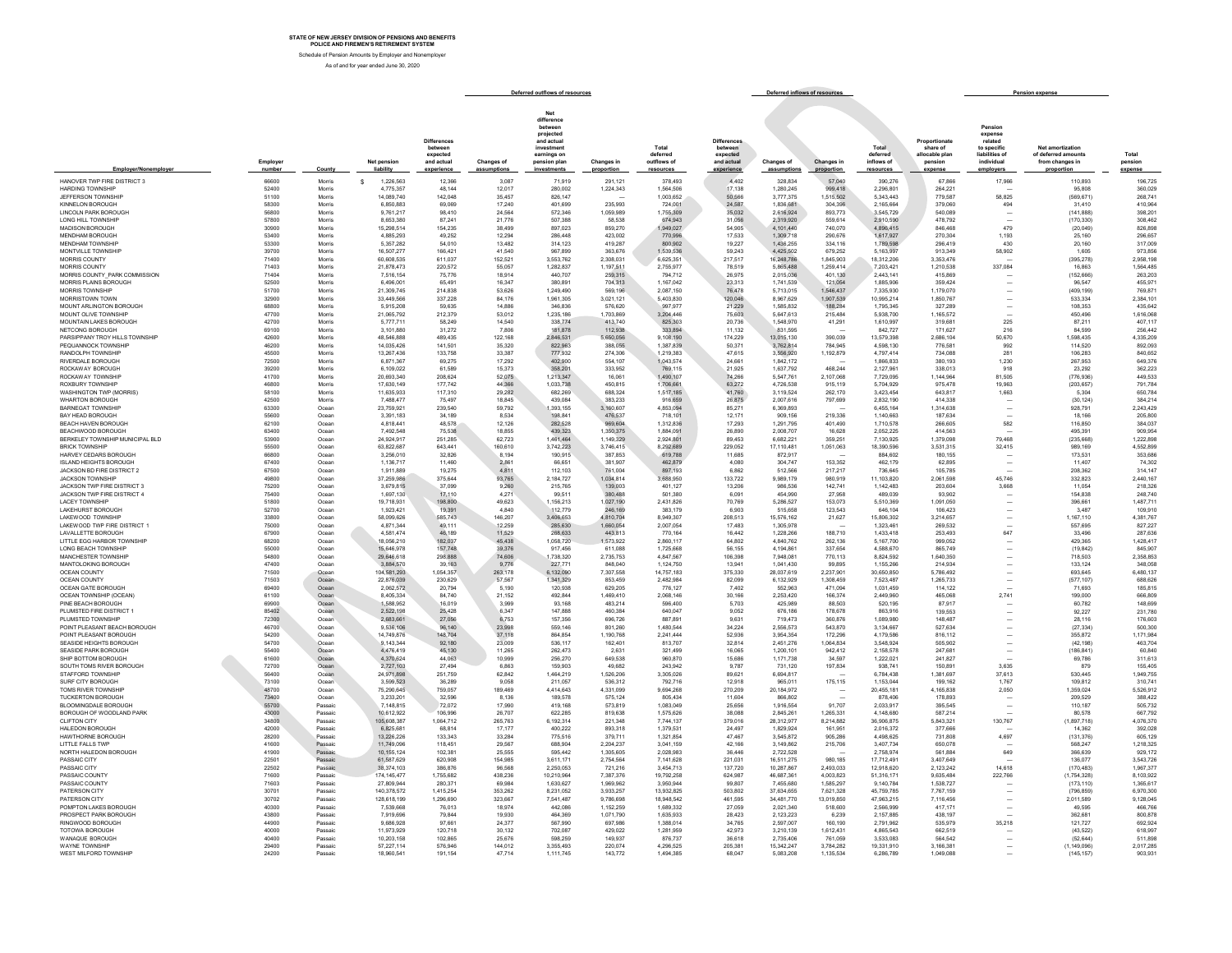### **POLICE AND FIREMEN'S RETIREMENT SYSTEM** Schedule of Pension Amounts by Employer and Nonemployer

As of and for year ended June 30, 2020

| Employer       |                               | <b>Net pension</b>                            | <b>Differences</b><br>between<br>expected<br>and actual | <b>Changes of</b>                          | between<br>projected<br>and actual<br>investment<br>earnings on<br>pension plan | <b>Changes in</b>                          | <b>Total</b><br>deferred<br>outflows of | <b>Differences</b><br>between<br>expected<br>and actual | <b>Changes of</b>                             | Changes in                          | Total<br>deferred<br>inflows of | Proportionate<br>share of<br>allocable plan<br>pension | Pension<br>expense<br>related<br>to specific<br>liabilities of<br>individual | <b>Net amortization</b><br>of deferred amounts<br>from changes in | Total<br>pension       |
|----------------|-------------------------------|-----------------------------------------------|---------------------------------------------------------|--------------------------------------------|---------------------------------------------------------------------------------|--------------------------------------------|-----------------------------------------|---------------------------------------------------------|-----------------------------------------------|-------------------------------------|---------------------------------|--------------------------------------------------------|------------------------------------------------------------------------------|-------------------------------------------------------------------|------------------------|
| number         | County                        | liability                                     | experience                                              | assumptions                                | investments                                                                     | proportion                                 | resources                               | experience                                              | <u>assumptions</u>                            | proportion                          | resources                       | expense                                                | <u>employers</u>                                                             | proportion                                                        | expense                |
| 78600<br>25700 | Regional<br>Salem             | 4,911,178<br>- \$<br>6,153,470                | 49,513<br>62,037                                        | 12,359<br>15,485                           | 287,965<br>360,807                                                              | $\hspace{0.1mm}-\hspace{0.1mm}$<br>250,455 | 349,837<br>688,784                      | 17,626<br>22,084                                        | 1,316,657<br>1,649,709                        | 759,901<br>132,050                  | 2,094,184<br>1,803,843          | 271,736<br>340,472                                     |                                                                              | (271, 207)<br>73,690                                              | 529<br>414,162         |
| 65100          | Salem                         | 164,655                                       | 1,660                                                   | 414                                        | 9,654                                                                           | 168,415                                    | 180,143                                 | 591                                                     | 44,143                                        |                                     | 44,734                          | 9,110                                                  |                                                                              | 34,370                                                            | 43,480                 |
| 54900          | Salem                         | 3,912,629                                     | 39,446                                                  | 9,846                                      | 229,416                                                                         | 608,688                                    | 887,396                                 | 14,042                                                  | 1,048,953                                     | 238,169                             | 1,301,164                       | 216,486                                                |                                                                              | 91,484                                                            | 307,970                |
| 28500<br>26800 | Salem<br>Salem                | 4,099,676<br>7,406,311                        | 41,332<br>74,668                                        | 10,317<br>18,638                           | 240,383<br>434,267                                                              | 310,721<br>141,830                         | 602,753<br>669,403                      | 14,713<br>26,580                                        | 1,099,099<br>1,985,588                        | 469,907<br>525,708                  | 1,583,719<br>2,537,876          | 226,835<br>409,792                                     | 3,085                                                                        | (64, 295)<br>42,394                                               | 165,625<br>452,186     |
| 20400          | Salem                         | 4,832,968                                     | 48,725                                                  | 12,162                                     | 283,380                                                                         | 339,167                                    | 683,434                                 | 17,345                                                  | 1,295,690                                     | 229,884                             | 1,542,919                       | 267,409                                                | 3,808                                                                        | (141, 162)                                                        | 130,055                |
| 71700          | Salem                         | 40,882,306                                    | 412,163                                                 | 102,880                                    | 2,397,121                                                                       | 2,228,275                                  | 5,140,439                               | 146,722                                                 | 10,960,302                                    | 1,933,331                           | 13,040,355                      | 2,262,022                                              | 25,762                                                                       | 987,741                                                           | 3,275,525              |
| 71703<br>48500 | Salem<br>Salem                | 7,263,759<br>3,001,336                        | 73,231<br>30,259                                        | 18,279<br>7,553                            | 425,908<br>175,982                                                              | 235,464<br>288,789                         | 752,882<br>502,583                      | 26,069<br>10,771                                        | 1,947,370<br>804,640                          | 1,240,596<br>7,517                  | 3,214,035<br>822,928            | 401,904<br>166,064                                     | $\overline{\phantom{m}}$<br>$\overline{\phantom{m}}$                         | (66, 365)<br>81,953                                               | 335,539<br>248,017     |
| 42300          | Somerset                      | 6,085,901                                     | 61,356                                                  | 15,315                                     | 356,845                                                                         | 485,477                                    | 918,993                                 | 21,842                                                  | 1,631,594                                     | 667,890                             | 2,321,326                       | 336,733                                                | $\hspace{0.1mm}-\hspace{0.1mm}$                                              | (70, 961)                                                         | 265,772                |
| 53000          | Somerset                      | 15,593,450                                    | 157,208                                                 | 39,241                                     | 914,317                                                                         | 91,847                                     | 1,202,613                               | 55,963                                                  | 4,180,511                                     | 956,878                             | 5,193,352                       | 862,787                                                |                                                                              | (191, 286)                                                        | 671,501                |
| 42200<br>43400 | Somerset<br>Somerset          | 7,240,476<br>10,153,852                       | 72,996<br>102,368                                       | 18,221<br>25,552                           | 424,543<br>595,368                                                              | 611,198<br>1,141,506                       | 1,126,958<br>1,864,794                  | 25,985<br>36,441                                        | 1,941,128<br>2,722,187                        | 510,309<br>518,855                  | 2,477,422<br>3,277,483          | 400,616<br>561,813                                     | $\overbrace{\phantom{12332}}$<br>$\overline{\phantom{m}}$                    | 39,658<br>39,947                                                  | 440,274<br>601,760     |
| 55800          | Somerset                      | 9,316,292                                     | 93,924                                                  | 23,444                                     | 546,258                                                                         | 142,759                                    | 806,385                                 | 33,435                                                  | 2,497,642                                     | 1,098,266                           | 3,629,343                       | 515,471                                                |                                                                              | (238, 274)                                                        | 277,197                |
| 59700<br>65200 | Somerset                      | 28,353,088<br>1,845,951                       | 285,847<br>18,610                                       | 71,350<br>4,645                            | 1,662,474<br>108,237                                                            | $\hspace{0.1mm}-\hspace{0.1mm}$<br>229,874 | 2,019,671<br>361,366                    | 101,756<br>6,625                                        | 7,601,293<br>494,888                          | 1,032,728<br>328,444                | 8,735,777<br>829,957            | 1,568,779<br>102,137                                   |                                                                              | (368, 245)<br>(131, 079)                                          | 1,200,534<br>(28, 942) |
| 59600          | Somerset<br>Somerset          | 42,332,765                                    | 426,786                                                 | 106,530                                    | 2,482,168                                                                       | 385,443                                    | 3,400,927                               | 151,927                                                 | 11,349,161                                    | 3,011,500                           | 14,512,588                      | 2,342,276                                              |                                                                              | (213, 192)                                                        | 2,129,084              |
| 61900          | Somerset                      | 8,404,778                                     | 84,734                                                  | 21,151                                     | 492,811                                                                         | 654,079                                    | 1,252,775                               | 30,164                                                  | 2,253,271                                     | $\overline{\phantom{m}}$            | 2,283,435                       | 465,037                                                |                                                                              | 233,753                                                           | 698,790                |
| 51200<br>41000 | Somerset<br>Somerset          | 22,939,097<br>9,860,304                       | 231,265<br>99,409                                       | 57,726<br>24,813                           | 1,345,027<br>578,156                                                            | 753,045<br>405,613                         | 2,387,063<br>1,107,991                  | 82,326<br>35,387                                        | 6,149,835<br>2,643,488                        | 579,527<br>877,979                  | 6,811,688<br>3,556,854          | 1,269,222<br>545,571                                   |                                                                              | (123,066)<br>(25,001)                                             | 1,146,156<br>520,570   |
| 68700          | Somerset                      | 11,950,068                                    | 120,477                                                 | 30,072                                     | 700,688                                                                         | 1,162,310                                  | 2,013,547                               | 42,887                                                  | 3,203,742                                     | 809,094                             | 4,055,723                       | 661,198                                                | 22,845                                                                       | 183,344                                                           | 867,387                |
| 21300          | Somerset                      | 32,140,248                                    | 324,028                                                 | 80,881                                     | 1,884,533                                                                       | 1,330,123                                  | 3,619,565                               | 115,347                                                 | 8,616,608                                     | 104,146                             | 8,836,101                       | 1,778,323                                              | $\hspace{0.1mm}-\hspace{0.1mm}$                                              | 418,470                                                           | 2,196,793              |
| 60400<br>46100 | Somerset<br>Somerset          | 2,532,781<br>6,717,156                        | 25,535<br>67,720                                        | 6,374<br>16,904                            | 148,509<br>393,858                                                              | 256,829<br>457,368                         | 437,247<br>935,850                      | 9,090<br>24,107                                         | 679,023<br>1,800,829                          | 451,678<br>273,246                  | 1,139,791<br>2,098,182          | 140,139<br>371,661                                     | 3,804<br>1,708                                                               | (85, 870)<br>36,606                                               | 58,073<br>409,975      |
| 71800          | Somerset                      | 45,136,957                                    | 455,057                                                 | 113,587                                    | 2,646,591                                                                       | 487,948                                    | 3,703,183                               | 161,991                                                 | 12,100,948                                    | 2,431,919                           | 14,694,858                      | 2,497,432                                              | $\hspace{0.1mm}-\hspace{0.1mm}$                                              | (935,002)                                                         | 1,562,430              |
| 71803          | Somerset                      | 23,782,787                                    | 239,771                                                 | 59,849                                     | 1,394,496                                                                       | 944,647                                    | 2,638,763                               | 85,354                                                  | 6,376,023                                     | 243,215                             | 6,704,592                       | 1,315,904                                              | 604                                                                          | 281,904                                                           | 1,598,412              |
| 21600<br>48200 | Somerset<br>Somerset          | 13,373,093<br>4,749,830                       | 134,823<br>47,886                                       | 33,653<br>11,953                           | 784,127<br>278,505                                                              | 629,429<br>285,839                         | 1,582,032<br>624,183                    | 47,994<br>17,047                                        | 3,585,246<br>1,273,401                        | 136,306<br>268,440                  | 3,769,546<br>1,558,888          | 739,934<br>262,809                                     |                                                                              | 121,548<br>47,335                                                 | 861,482<br>310,144     |
| 51300          | Somerset                      | 12,958,633                                    | 130,645                                                 | 32,610                                     | 759,825                                                                         | 580,253                                    | 1,503,333                               | 46,507                                                  | 3,474,132                                     | 162,344                             | 3,682,983                       | 717,002                                                |                                                                              | 102,443                                                           | 819,445                |
| 29800          | Somerset                      | 11,559,411                                    | 116,538                                                 | 29,089                                     | 677,782                                                                         | 227,285                                    | 1,050,694                               | 41,485                                                  | 3,099,009                                     | 535,267                             | 3,675,761                       | 639,583                                                | $\hspace{0.1mm}-\hspace{0.1mm}$                                              | (21, 278)                                                         | 618,305                |
| 91999<br>62300 | Special Location<br>Statewide | $\hspace{0.1mm}-\hspace{0.1mm}$<br>94,405,119 | $\qquad \qquad \longleftarrow$<br>951,764               | $\hspace{0.1mm}-\hspace{0.1mm}$<br>237,570 | $\overline{\phantom{0}}$<br>5,535,414                                           | 775,139<br>8,918,244                       | 775,139<br>15,642,992                   | $\hspace{0.1mm}-\hspace{0.1mm}$<br>338,809              | $\hspace{0.1mm}-\hspace{0.1mm}$<br>25,309,448 | 2,567,606<br>1,053,408              | 2,567,606<br>26,701,665         | $\hspace{0.1mm}-\hspace{0.1mm}$<br>5,223,443           | $\overline{\phantom{m}}$<br>114,523                                          | (60, 873)<br>2,348,221                                            | (60, 873)<br>7,686,187 |
| 60600          | Statewide                     | 731,579                                       | 7,376                                                   | 1,841                                      | 42,896                                                                          | 51,577                                     | 103,690                                 | 2,626                                                   | 196,132                                       | 13,390                              | 212,148                         | 40,478                                                 |                                                                              | 9,040                                                             | 49,518                 |
| 63200<br>55900 | Sussex<br>Sussex              | 4,835,281<br>6,442,750                        | 48,748<br>64,954                                        | 12,168<br>16,213                           | 283,515<br>377,769                                                              | 826,005<br>283,224                         | 1,170,436<br>742,160                    | 17,353<br>23,122                                        | 1,296,310<br>1,727,263                        | 148,712<br>120,685                  | 1,462,375<br>1,871,070          | 267,537<br>356,478                                     | $\overline{\phantom{m}}$<br>8,848                                            | 133,086<br>41,452                                                 | 400,623<br>406,778     |
| 65400          | Sussex                        | 4,572,638                                     | 46,100                                                  | 11,507                                     | 268,115                                                                         | 536,311                                    | 862,033                                 | 16,411                                                  | 1,225,897                                     | 621,662                             | 1,863,970                       | 253,004                                                | 129                                                                          | 44,082                                                            | 297,215                |
| 66000          | Sussex                        | 2,232,733                                     | 22,510                                                  | 5,619                                      | 130,916                                                                         | 276,634                                    | 435,679                                 | 8,013                                                   | 598,582                                       | 210,041                             | 816,636                         | 123,537                                                |                                                                              | 138,837                                                           | 262,374                |
| 66700<br>47800 | Sussex<br>Sussex              | 7,352,251<br>9,738,987                        | 74,123<br>98,186                                        | 18,502<br>24,508                           | 431,097<br>571,042                                                              | 467,035<br>230,256                         | 990,757<br>923,992                      | 26,386<br>34,952                                        | 1,971,095<br>2,610,964                        | 40,220<br>375,045                   | 2,037,701<br>3,020,961          | 406,801<br>538,859                                     |                                                                              | 175,929<br>(64, 687)                                              | 582,730<br>474,172     |
| 23600          | Sussex                        | 9,712,107                                     | 97,915                                                  | 24,440                                     | 569,466                                                                         | 277,204                                    | 969,025                                 | 34,856                                                  | 2,603,758                                     | 512,577                             | 3,151,191                       | 537,372                                                | 15,571                                                                       | 8,373                                                             | 561,316                |
| 69500<br>47500 | Sussex<br>Sussex              | 1,917,464<br>13,704,843                       | 19,331<br>138,168                                       | 4,825<br>34,488                            | 112,430<br>803,579                                                              | 178,732<br>1,031,108                       | 315,318<br>2,007,343                    | 6,882<br>49,185                                         | 514,061<br>3,674,187                          | 308,998<br>1,135,102                | 829,941<br>4,858,474            | 106,093<br>758,290                                     | $\qquad \qquad -$<br>12,919                                                  | (12, 273)<br>(180, 413)                                           | 93,820<br>590,796      |
| 72900          | Sussex                        | 2,841,434                                     | 28,646                                                  | 7,150                                      | 166,607                                                                         | 235,126                                    | 437,529                                 | 10,198                                                  | 761,772                                       | 366,168                             | 1,138,138                       | 157,217                                                |                                                                              | (6,622)                                                           | 150,595                |
| 71903          | Sussex                        | 34,446,125                                    | 347,275                                                 | 86,684                                     | 2,019,737                                                                       | 702,354                                    | 3,156,050                               | 123,623                                                 | 9,234,800                                     | 2,402,339                           | 11,760,762                      | 1,905,907                                              | $\hspace{0.1mm}-\hspace{0.1mm}$                                              | (859, 949)                                                        | 1,045,958              |
| 54600<br>49300 | Sussex<br>Union               | 12,527,356<br>10,122,831                      | 126,297<br>102,055                                      | 31,525<br>25,474                           | 734,537<br>593,549                                                              | 828,582<br>273,127                         | 1,720,941<br>994,205                    | 44,959<br>36,330                                        | 3,358,509<br>2,713,871                        | 503,888<br>1,074,418                | 3,907,356<br>3,824,619          | 693,140<br>560,097                                     | $\qquad \qquad -$<br>2,845                                                   | 24,018<br>(215, 362)                                              | 717,158<br>347,580     |
| 52600          | Union                         | 14,100,451                                    | 142,156                                                 | 35,484                                     | 826,775                                                                         | 922,695                                    | 1,927,110                               | 50,605                                                  | 3,780,246                                     | 1,049,135                           | 4,879,986                       | 780,179                                                |                                                                              | (209, 913)                                                        | 570,266                |
| 25401<br>25402 | Union<br>Union                | 19,705,028<br>9,013,364                       | 198,660<br>90,870                                       | 49,588<br>22,682                           | 1,155,398<br>528,496                                                            | 1,178,066<br>696,857                       | 2,581,712<br>1,338,905                  | 70,719<br>32,348                                        | 5,282,800<br>2,416,429                        | 834,788<br>1,345,417                | 6,188,307<br>3,794,194          | 1,090,281<br>498,710                                   | 25,949<br>$\qquad \qquad -$                                                  | 164,041<br>(269, 366)                                             | 1,280,271<br>229,344   |
| 21001          | Union                         | 119,006,509                                   | 1,199,787                                               | 299,479                                    | 6,977,908                                                                       | 3,823,995                                  | 12,301,169                              | 427,100                                                 | 31,904,933                                    | 5,717,311                           | 38,049,344                      | 6,584,640                                              | 159,113                                                                      | (1,591,670)                                                       | 5,152,083              |
| 21002          | Union                         | 92,817,729                                    | 935,760                                                 | 233,575                                    | 5,442,338                                                                       | 2,284,499                                  | 8,896,172                               | 333,112                                                 | 24,883,878                                    | 3,071,453                           | 28,288,443                      | 5,135,613                                              | 104,972                                                                      | (694, 505)                                                        | 4,546,080              |
| 31100<br>29700 | Union<br>Union                | 6,955,244<br>5,900,392                        | 70,121<br>59,486                                        | 17,503<br>14,848                           | 407,819<br>345,968                                                              | 341,052<br>396,526                         | 836,495<br>816,828                      | 24,962<br>21,176                                        | 1,864,659<br>1,581,860                        | 406,390<br>126,677                  | 2,296,011<br>1,729,713          | 384,834<br>326,469                                     | $\qquad \qquad -$<br>809                                                     | 26,686<br>139,544                                                 | 411,520<br>466,822     |
| 34301          | Union                         | 24,231,054                                    | 244,290                                                 | 60,977                                     | 1,420,780                                                                       | 2,066,352                                  | 3,792,399                               | 86,962                                                  | 6,496,201                                     | 2,539,691                           | 9,122,854                       | 1,340,706                                              | 337,961                                                                      | (667, 327)                                                        | 1,011,340              |
| 34302          | Union                         | 19,084,113                                    | 192,400                                                 | 48,025                                     | 1,118,991                                                                       | 628,074                                    | 1,987,490                               | 68,491                                                  | 5,116,337                                     | 1,078,811                           | 6,263,639                       | 1,055,926                                              | $\overline{\phantom{m}}$                                                     | (88, 899)                                                         | 967,027                |
| 31000<br>35900 | Union<br>Union                | 10,796,361<br>89,781,105                      | 108,846<br>905,146                                      | 27,169<br>225,934                          | 633,041<br>5,264,286                                                            | 647,434<br>5,299,486                       | 1,416,490<br>11,694,852                 | 38,747<br>322,214                                       | 2,894,440<br>24,069,777                       | 382,984<br>5,496,898                | 3,316,171<br>29,888,889         | 597,364<br>4,967,596                                   | $\overline{\phantom{m}}$                                                     | 45,377<br>(461, 666)                                              | 642,741<br>4,505,930   |
| 39500          | Union                         | 8,350,996                                     | 84,192                                                  | 21,015                                     | 489,658                                                                         | 101,062                                    | 695,927                                 | 29,971                                                  | 2,238,852                                     | 1,434,889                           | 3,703,712                       | 462,061                                                | $\qquad \qquad -$                                                            | (277, 803)                                                        | 184,258                |
| 50300<br>20600 | Union<br>Union                | 10,386,758<br>72,333,492                      | 104,716<br>729,244                                      | 26,138<br>182,027                          | 609,024<br>4,241,251                                                            | 520,109<br>3,320,162                       | 1,259,987<br>8,472,684                  | 37,277<br>259,596                                       | 2,784,628<br>19,392,176                       | 262,278<br>5,670,113                | 3,084,183<br>25,321,885         | 574,700<br>4,002,218                                   | 14,133<br>35,021                                                             | 159,277<br>(1,908,179)                                            | 748,110<br>2,129,060   |
| 34100          | Union                         | 44,755,761                                    | 451,214                                                 | 112,628                                    | 2,624,240                                                                       | $\overline{\phantom{m}}$                   | 3,188,082                               | 160,623                                                 | 11,998,752                                    | 3,846,432                           | 16,005,807                      | 2,476,340                                              | 33,070                                                                       | (1,048,852)                                                       | 1,460,558              |
| 21800          | Union                         | 33,124,952                                    | 333,956                                                 | 83,359                                     | 1,942,271                                                                       | 2,041,204                                  | 4,400,790                               | 118,881                                                 | 8,880,601                                     | 2,165,578                           | 11,165,060                      | 1,832,806                                              | 5,321                                                                        | (455, 721)                                                        | 1,382,406              |
| 25000<br>34500 | Union<br>Union                | 11,336,822<br>17,416,095                      | 114,294<br>175,584                                      | 28,529<br>43,828                           | 664,731<br>1,021,187                                                            | 280,525<br>245,752                         | 1,088,079<br>1,486,351                  | 40,686<br>62,504                                        | 3,039,334<br>4,669,151                        | 1,426,402<br>1,318,373              | 4,506,422<br>6,050,028          | 627,267<br>963,634                                     | $\overline{\phantom{m}}$<br>$\overline{\phantom{m}}$                         | (185, 317)<br>(489, 470)                                          | 441,950<br>474,164     |
| 26200          | Union                         | 25,567,460                                    | 257,763                                                 | 64,340                                     | 1,499,140                                                                       | 1,099,775                                  | 2,921,018                               | 91,759                                                  | 6,854,483                                     | 134,748                             | 7,080,990                       | 1,414,650                                              | 523                                                                          | 263,670                                                           | 1,678,843              |
| 28100          | Union                         | 33,709,769                                    | 339,852                                                 | 84,830                                     | 1,976,561                                                                       | 411,775                                    | 2,813,018                               | 120,980                                                 | 9,037,387                                     | 747,700                             | 9,906,067                       | 1,865,164                                              | 28,722                                                                       | (51, 168)                                                         | 1,842,718              |
| 72000<br>72001 | Union<br>Union                | 72,961,335<br>20,747,817                      | 735,574<br>209,173                                      | 183,607<br>52,212                          | 4,278,064<br>1,216,542                                                          | 2,202,104<br>2,796,810                     | 7,399,349<br>4,274,737                  | 261,849<br>74,461                                       | 19,560,497<br>5,562,366                       | 14,900,529<br>384,205               | 34,722,875<br>6,021,032         | 4,036,957<br>1,147,979                                 | 250,608<br>62,022                                                            | (4, 185, 116)<br>409,942                                          | 102,449<br>1,619,943   |
| 72003          | Union                         | 85,578,768                                    | 862,779                                                 | 215,359                                    | 5,017,883                                                                       | 5,439,972                                  | 11,535,993                              | 307,132                                                 | 22,943,156                                    | 506,197                             | 23,756,485                      | 4,735,081                                              | 559,288                                                                      | 1,321,718                                                         | 6,616,087              |
| 32600          | Union                         | 94,574,944                                    | 953,476                                                 | 237,997                                    | 5,545,371                                                                       | 2,100,160                                  | 8,837,004                               | 339,418                                                 | 25,354,977                                    | 7,487,675                           | 33,182,070                      | 5,232,840                                              | $\overline{\phantom{m}}$                                                     | (1, 337, 830)                                                     | 3,895,010              |
| 20800<br>74100 | Union<br>Union                | 32,332,246<br>2,930,343                       | 325,964<br>29,543                                       | 81,364<br>7,374                            | 1,895,791<br>171,820                                                            | 680,091<br>481,302                         | 2,983,210<br>690,039                    | 116,037<br>10,517                                       | 8,668,082<br>785,607                          | 440,056<br>39,617                   | 9,224,175<br>835,741            | 1,788,946<br>162,136                                   | 1,689                                                                        | 52,120<br>121,934                                                 | 1,842,755<br>284,070   |
| 63500          | Warren                        | 1,904,140                                     | 19,197                                                  | 4,792                                      | 111,649                                                                         | 476,955                                    | 612,593                                 | 6,834                                                   | 510,489                                       | 212,677                             | 730,000                         | 105,356                                                | $\overline{\phantom{m}}$                                                     | 75,345                                                            | 180,701                |
| 63600<br>65900 | Warren<br>Warren              | 2,499,563<br>4,096,716                        | 25,200<br>41,302                                        | 6,290<br>10,309                            | 146,561<br>240,210                                                              | 1,348,039<br>1,150,344                     | 1,526,090<br>1,442,165                  | 8,971<br>14,703                                         | 670,118<br>1,098,305                          | 221,072<br>233,134                  | 900,161<br>1,346,142            | 138,301<br>226,672                                     | $\hspace{0.1mm}-\hspace{0.1mm}$<br>$\qquad \qquad -$                         | 247,168<br>201,691                                                | 385,469<br>428,363     |
| 56900          | Warren                        | 6,579,543                                     | 66,333                                                  | 16,557                                     | 385,789                                                                         | 336,583                                    | 805,262                                 | 23,613                                                  | 1,763,936                                     | 536,720                             | 2,324,269                       | 364,047                                                | 8,002                                                                        | 61,851                                                            | 433,900                |
| 60500          | Warren                        | 2,611,882                                     | 26,332                                                  | 6,573                                      | 153,147                                                                         | 355,735                                    | 541,787                                 | 9,374                                                   | 700,230                                       | 330,969                             | 1,040,573                       | 144,516                                                | 165                                                                          | 28,174                                                            | 172,855                |
| 50900<br>54100 | Warren<br>Warren              | 5,513,182<br>4,669,041                        | 55,582<br>47,072                                        | 13,874<br>11,750                           | 323,264<br>273,768                                                              | 366,185<br>322,251                         | 758,905<br>654,841                      | 19,786<br>16,757                                        | 1,478,051<br>1,251,742                        | 117,070<br>$\overline{\phantom{m}}$ | 1,614,907<br>1,268,499          | 305,045<br>258,338                                     | 17,179                                                                       | 81,213<br>207,748                                                 | 403,437<br>466,086     |
| 38800          | Warren                        | 15,043,112                                    | 151,660                                                 | 37,856                                     | 882,048                                                                         | 1,350,546                                  | 2,422,110                               | 53,988                                                  | 4,032,968                                     | 124,979                             | 4,211,935                       | 832,337                                                |                                                                              | 363,016                                                           | 1,195,353              |
| 51900<br>72103 | Warren<br>Warren              | 4,312,782<br>25,005,891                       | 43,480<br>252,102                                       | 10,853<br>62,927                           | 252,879<br>1,466,212                                                            | 197,234<br>516,640                         | 504,446<br>2,297,881                    | 15,478<br>89,743                                        | 1,156,231<br>6,703,930                        | 736,209<br>1,162,958                | 1,907,918<br>7,956,631          | 238,627<br>1,383,578                                   |                                                                              | (95, 235)<br>(55,083)                                             | 143,392<br>1,328,821   |
| 60700          | Warren                        | 10,163,324                                    | 102,464                                                 | 25,576                                     | 595,923                                                                         | 360,235                                    | 1,084,198                               | 36,475                                                  | 2,724,726                                     | 100,644                             | 2,861,845                       | 562,338                                                |                                                                              | 39,554                                                            | 601,892                |
|                |                               | 12,921,318,904                                | 130,268,813                                             | 32,516,441                                 | 757,637,371                                                                     | 680,773,055                                | 1,601,195,680                           | 46,373,050                                              | 3,464,128,297                                 | 680,773,055                         | 4,191,274,402                   | 714,937,699                                            | 7,018,878                                                                    | $\sim$                                                            | 721,956,577            |
|                |                               |                                               |                                                         | 32,516,441                                 | 757,637,371                                                                     | $\underline{680,773,055}$                  | 1,601,195,680                           | 46,373,050                                              | 3,464,128,297                                 | 680,773,055                         | 4,191,274,402                   | 942,201,692                                            | 7,018,878                                                                    | $\overline{\phantom{a}}$                                          | 949,220,570            |

|                                                                  | <b>Employer</b> |                         | <b>Net pension</b>               | <b>Differences</b><br>between<br>expected<br>and actual | Changes of               | Net<br>difference<br>betweer<br>projected<br>and actual<br>investment<br>earnings on<br>pension plan | <b>Changes in</b>                            | Total<br>deferred<br>outflows of | <b>Differences</b><br>between<br>expected<br>and actual | <b>Changes of</b>              | <b>Changes in</b>               | Total<br>deferred<br>inflows of   | Proportionate<br>share of<br>allocable plan<br>pension | Pension<br>expense<br>related<br>to specific<br>liabilities of<br>individual | <b>Net amortization</b><br>of deferred amounts<br>from changes in | Total<br>pension           |
|------------------------------------------------------------------|-----------------|-------------------------|----------------------------------|---------------------------------------------------------|--------------------------|------------------------------------------------------------------------------------------------------|----------------------------------------------|----------------------------------|---------------------------------------------------------|--------------------------------|---------------------------------|-----------------------------------|--------------------------------------------------------|------------------------------------------------------------------------------|-------------------------------------------------------------------|----------------------------|
| Employer/Nonemployer                                             | number          | County                  | liability                        | experience                                              | <u>assumptions</u>       | <b>investments</b>                                                                                   | <u>proportion</u>                            | resources                        | experience                                              | <u>assumptions</u>             | <u>proportio</u>                | resources                         | expense                                                | employers                                                                    | proportion                                                        | expense                    |
| SOUTH JERSEY TRANS AUTHORITY<br><b>CARNEYS POINT TOWNSHIP</b>    | 78600<br>25700  | Regional<br>Salem       | 4,911,178<br>6,153,470           | 49,513<br>62,037                                        | 12,359<br>15,485         | 287,965<br>360,807                                                                                   | $\overline{\phantom{a}}$<br>250,455          | 349,837<br>688,784               | 17,626<br>22,084                                        | 1,316,657<br>1,649,709         | 759,901<br>132,050              | 2,094,184<br>1,803,843            | 271,736<br>340,472                                     | $\hspace{0.1mm}-\hspace{0.1mm}$<br>$\hspace{0.1mm}-\hspace{0.1mm}$           | (271, 207)<br>73,690                                              | 529<br>414,16              |
| <b>ELMER BOROUGH</b>                                             | 65100           | Salem                   | 164,655                          | 1,660                                                   | 414                      | 9,654                                                                                                | 168,415                                      | 180,143                          | 591                                                     | 44,143                         |                                 | 44,734                            | 9,110                                                  | $\hspace{0.1mm}-\hspace{0.1mm}$                                              | 34,370                                                            | 43,480                     |
| LOWER ALLOWAYS CREEK TOWNSHIP<br>PENNS GROVE BOROUGH             | 54900<br>28500  | Salem<br>Salem          | 3,912,629<br>4,099,676           | 39,446<br>41,332                                        | 9,846<br>10,317          | 229,416<br>240,383                                                                                   | 608,688<br>310,721                           | 887,396<br>602,753               | 14,042<br>14,713                                        | 1,048,953<br>1,099,099         | 238,169<br>469,907              | 1,301,164<br>1,583,719            | 216,486<br>226,835                                     | $\hspace{0.1mm}-\hspace{0.1mm}$<br>3,085                                     | 91,484<br>(64, 295)                                               | 307,970<br>165,625         |
| PENNSVILLE TOWNSHIP                                              | 26800           | Salem                   | 7,406,311                        | 74,668                                                  | 18,638                   | 434,267                                                                                              | 141,830                                      | 669,403                          | 26,580                                                  | 1,985,588                      | 525,708                         | 2,537,876                         | 409,792                                                | $\hspace{0.1mm}-\hspace{0.1mm}$                                              | 42,394                                                            | 452,186                    |
| <b>SALEM CITY</b><br><b>SALEM COUNTY</b>                         | 20400<br>71700  | Salem<br>Salem          | 4,832,968<br>40,882,306          | 48,725<br>412,163                                       | 12,162<br>102,880        | 283,380<br>2,397,121                                                                                 | 339,167<br>2,228,275                         | 683,434<br>5,140,439             | 17,345<br>146,722                                       | 1,295,690<br>10,960,302        | 229,884<br>1,933,331            | 1,542,919<br>13,040,355           | 267,409<br>2,262,022                                   | 3,808<br>25,762                                                              | (141, 162)<br>987,741                                             | 130,055<br>3,275,525       |
| <b>SALEM COUNTY</b>                                              | 71703           | Salem                   | 7,263,759                        | 73,231                                                  | 18,279                   | 425,908                                                                                              | 235,464                                      | 752,882                          | 26,069                                                  | 1,947,370                      | 1,240,596                       | 3,214,035                         | 401,904                                                | $\hspace{0.1mm}-\hspace{0.1mm}$                                              | (66, 365)                                                         | 335,539                    |
| WOODSTOWN BOROUGH<br><b>BEDMINSTER TOWNSHIP</b>                  | 48500<br>42300  | Salem<br>Somerset       | 3,001,336<br>6,085,901           | 30,259<br>61,356                                        | 7,553<br>15,315          | 175,982<br>356,845                                                                                   | 288,789<br>485,477                           | 502,583<br>918,993               | 10,771<br>21,842                                        | 804,640<br>1,631,594           | 7,517<br>667,890                | 822,928<br>2,321,326              | 166,064<br>336,733                                     | $\hspace{0.1mm}-\hspace{0.1mm}$<br>$\hspace{0.1mm}-\hspace{0.1mm}$           | 81,953<br>(70, 961)                                               | 248,01<br>265,772          |
| <b>BERNARDS TOWNSHIP</b>                                         | 53000           | Somerset                | 15,593,450                       | 157,208                                                 | 39,241                   | 914,317                                                                                              | 91,847                                       | 1,202,613                        | 55,963                                                  | 4,180,511                      | 956,878                         | 5,193,352                         | 862,787                                                | $\hspace{0.1mm}-\hspace{0.1mm}$                                              | (191, 286)                                                        | 671,501                    |
| <b>BERNARDSVILLE BORO</b><br><b>BOUND BROOK BOROUGH</b>          | 42200<br>43400  | Somerset<br>Somerset    | 7,240,476<br>10,153,852          | 72,996<br>102,368                                       | 18,221<br>25,552         | 424,543<br>595,368                                                                                   | 611,198<br>1,141,506                         | 1,126,958<br>1,864,794           | 25,985<br>36,441                                        | 1,941,128<br>2,722,187         | 510,309<br>518,855              | 2,477,422<br>3,277,483            | 400,616<br>561,813                                     | $\hspace{0.1mm}-\hspace{0.1mm}$<br>$\overline{\phantom{a}}$                  | 39,658<br>39,947                                                  | 440,274<br>601,760         |
| <b>BRANCHBURG TOWNSHIP</b>                                       | 55800           | Somerset                | 9,316,292                        | 93,924                                                  | 23,444                   | 546,258                                                                                              | 142,759                                      | 806,385                          | 33,435                                                  | 2,497,642                      | 1,098,266                       | 3,629,343                         | 515,471                                                | $\hspace{0.1mm}-\hspace{0.1mm}$                                              | (238, 274)                                                        | 277,19                     |
| <b>BRIDGEWATER TWP</b>                                           | 59700<br>65200  | Somerset                | 28,353,088                       | 285,847                                                 | 71,350<br>4,645          | 1,662,474<br>108,237                                                                                 | $\overline{\phantom{m}}$                     | 2,019,671                        | 101,756<br>6,625                                        | 7,601,293                      | 1,032,728<br>328,444            | 8,735,777                         | 1,568,779                                              | $\hspace{0.1mm}-\hspace{0.1mm}$                                              | (368, 245)                                                        | 1,200,534                  |
| FAR HILLS BOROUGH<br><b>FRANKLIN TOWNSHIP (SOMERSET)</b>         | 59600           | Somerset<br>Somerset    | 1,845,951<br>42,332,765          | 18,610<br>426,786                                       | 106,530                  | 2,482,168                                                                                            | 229,874<br>385,443                           | 361,366<br>3,400,927             | 151,927                                                 | 494,888<br>11,349,161          | 3,011,500                       | 829,957<br>14,512,588             | 102,137<br>2,342,276                                   | $\overline{\phantom{a}}$<br>$\hspace{0.1mm}-\hspace{0.1mm}$                  | (131, 079)<br>(213, 192)                                          | (28, 942)<br>2,129,084     |
| <b>GREEN BROOK TOWNSHIP</b>                                      | 61900           | Somerset                | 8,404,778                        | 84,734                                                  | 21,151                   | 492,811                                                                                              | 654,079                                      | 1,252,775                        | 30,164                                                  | 2,253,271                      | $\hspace{0.1mm}$                | 2,283,435                         | 465,037                                                | $\hspace{0.1mm}-\hspace{0.1mm}$                                              | 233,753                                                           | 698,79                     |
| HILLSBOROUGH TOWNSHIP<br>MANVILLE BOROUGH                        | 51200<br>41000  | Somerset<br>Somerset    | 22,939,097<br>9,860,304          | 231,265<br>99,409                                       | 57,726<br>24,813         | 1,345,027<br>578,156                                                                                 | 753,045<br>405,613                           | 2,387,063<br>1,107,991           | 82,326<br>35,387                                        | 6,149,835<br>2,643,488         | 579,527<br>877,979              | 6,811,688<br>3,556,854            | 1,269,222<br>545,571                                   | $\hspace{0.1mm}-\hspace{0.1mm}$<br>$\hspace{0.1mm}-\hspace{0.1mm}$           | (123,066)<br>(25,001)                                             | 1,146,156<br>520,570       |
| MONTGOMERY TOWNSHIP                                              | 68700           | Somerset                | 11,950,068                       | 120,477                                                 | 30,072                   | 700,688                                                                                              | 1,162,310                                    | 2,013,547                        | 42,887                                                  | 3,203,742                      | 809,094                         | 4,055,723                         | 661,198                                                | 22,845                                                                       | 183,344                                                           | 867,38                     |
| NORTH PLAINFIELD BOROUGH<br>PEAPACK & GLADSTONE BOROUGH          | 21300<br>60400  | Somerset<br>Somerset    | 32,140,248<br>2,532,781          | 324,028<br>25,535                                       | 80,881<br>6,374          | 1,884,533<br>148,509                                                                                 | 1,330,123<br>256,829                         | 3,619,565<br>437,247             | 115,347<br>9,090                                        | 8,616,608<br>679,023           | 104,146<br>451,678              | 8,836,101<br>1,139,791            | 1,778,323<br>140,139                                   | $\hspace{0.1mm}-\hspace{0.1mm}$<br>3,804                                     | 418,470<br>(85, 870)                                              | 2,196,793<br>58,07         |
| <b>RARITAN BOROUGH</b>                                           | 46100           | Somerset                | 6,717,156                        | 67,720                                                  | 16,904                   | 393,858                                                                                              | 457,368                                      | 935,850                          | 24,107                                                  | 1,800,829                      | 273,246                         | 2,098,182                         | 371,661                                                | 1,708                                                                        | 36,606                                                            | 409,97                     |
| SOMERSET COUNTY FINANCE OFFICE<br>SOMERSET COUNTY FINANCE OFFICE | 71800<br>71803  | Somerset<br>Somerset    | 45,136,957<br>23,782,787         | 455,057<br>239,771                                      | 113,587<br>59,849        | 2,646,591<br>1,394,496                                                                               | 487,948<br>944,647                           | 3,703,183<br>2,638,763           | 161,991<br>85,354                                       | 12,100,948<br>6,376,023        | 2,431,919<br>243,215            | 14,694,858<br>6,704,592           | 2,497,432<br>1,315,904                                 | $\hspace{0.1mm}-\hspace{0.1mm}$<br>604                                       | (935,002)<br>281,904                                              | 1,562,430<br>1,598,412     |
| SOMERVILLE BOROUGH                                               | 21600           | Somerset                | 13,373,093                       | 134,823                                                 | 33,653                   | 784,127                                                                                              | 629,429                                      | 1,582,032                        | 47,994                                                  | 3,585,246                      | 136,306                         | 3,769,546                         | 739,934                                                | $\hspace{0.1mm}-\hspace{0.1mm}$                                              | 121,548                                                           | 861,482                    |
| SOUTH BOUND BROOK BOROUGH                                        | 48200           | Somerset                | 4,749,830                        | 47,886                                                  | 11,953                   | 278,505                                                                                              | 285,839                                      | 624,183                          | 17,047                                                  | 1,273,401                      | 268,440                         | 1,558,888                         | 262,809                                                |                                                                              | 47,335                                                            | 310,144                    |
| <b>WARREN TOWNSHIP</b><br><b>WATCHUNG BOROUGH</b>                | 51300<br>29800  | Somerset<br>Somerset    | 12,958,633<br>11,559,411         | 130,645<br>116,538                                      | 32,610<br>29,089         | 759,825<br>677,782                                                                                   | 580,253<br>227,285                           | 1,503,333<br>1,050,694           | 46,507<br>41,485                                        | 3,474,132<br>3,099,009         | 162,344<br>535,267              | 3,682,983<br>3,675,761            | 717,002<br>639,583                                     | $\overline{\phantom{a}}$<br>$\hspace{0.1mm}-\hspace{0.1mm}$                  | 102,443<br>(21, 278)                                              | 819,445<br>618,305         |
| PALISADES INTERSTATE PARK COMM                                   | 91999           | <b>Special Location</b> | $\overline{\phantom{a}}$         | $-1$                                                    |                          |                                                                                                      | 775,139                                      | 775,139                          | $\hspace{0.1mm}-\hspace{0.1mm}$                         | $\overline{\phantom{a}}$       | 2,567,606                       | 2,567,606                         | $\overline{\phantom{a}}$                               | $\hspace{0.1mm}-\hspace{0.1mm}$                                              | (60, 873)                                                         | (60, 873)                  |
| NJ TRANSIT CORPORATION<br>WATERFRONT COMM OF NY HARBOR           | 62300<br>60600  | Statewide<br>Statewide  | 94,405,119<br>731,579            | 951,764<br>7,376                                        | 237,570<br>1,841         | 5,535,414<br>42,896                                                                                  | 8,918,244<br>51,577                          | 15,642,992<br>103,690            | 338,809<br>2,626                                        | 25,309,448<br>196,132          | 1,053,408<br>13,390             | 26,701,665<br>212,148             | 5,223,443<br>40,478                                    | 114,523<br>$\overline{\phantom{a}}$                                          | 2,348,221<br>9,040                                                | 7,686,187<br>49,51         |
| ANDOVER TOWNSHIP                                                 | 63200           | Sussex                  | 4,835,281                        | 48,748                                                  | 12,168                   | 283,515                                                                                              | 826,005                                      | 1,170,436                        | 17,353                                                  | 1,296,310                      | 148,712                         | 1,462,375                         | 267,537                                                | $\hspace{0.1mm}-\hspace{0.1mm}$                                              | 133,086                                                           | 400,623                    |
| <b>BYRAM TOWNSHIP</b><br><b>FRANKLIN BOROUGH</b>                 | 55900<br>65400  | Sussex<br>Sussex        | 6,442,750<br>4,572,638           | 64,954<br>46,100                                        | 16,213<br>11,507         | 377,769<br>268,115                                                                                   | 283,224<br>536,311                           | 742,160<br>862,033               | 23,122<br>16,411                                        | 1,727,263<br>1,225,897         | 120,685<br>621,662              | 1,871,070<br>1,863,970            | 356,478<br>253,004                                     | 8.848<br>129                                                                 | 41,452<br>44,082                                                  | 406,778<br>297,21          |
| <b>HAMBURG BOROUGH</b>                                           | 66000           | Sussex                  | 2,232,733                        | 22,510                                                  | 5,619                    | 130,916                                                                                              | 276,634                                      | 435,679                          | 8,013                                                   | 598,582                        | 210,041                         | 816,636                           | 123,537                                                | $\hspace{0.1mm}-\hspace{0.1mm}$                                              | 138,837                                                           | 262,374                    |
| <b>HARDYSTON TOWNSHIP</b><br><b>HOPATCONG BOROUGH</b>            | 66700<br>47800  | Sussex<br>Sussex        | 7,352,251<br>9,738,987           | 74,123<br>98,186                                        | 18,502<br>24,508         | 431,097<br>571,042                                                                                   | 467,035<br>230,256                           | 990,757<br>923,992               | 26,386<br>34,952                                        | 1,971,095<br>2,610,964         | 40,220<br>375,045               | 2,037,701<br>3,020,961            | 406,801<br>538,859                                     | $\hspace{0.1mm}-\hspace{0.1mm}$<br>$\hspace{0.1mm}-\hspace{0.1mm}$           | 175,929<br>(64, 687)                                              | 582,730<br>474,172         |
| <b>NEWTON TOWN</b>                                               | 23600           | Sussex                  | 9,712,107                        | 97,915                                                  | 24,440                   | 569,466                                                                                              | 277,204                                      | 969,025                          | 34,856                                                  | 2,603,758                      | 512,577                         | 3,151,191                         | 537,372                                                | 15,571                                                                       | 8,373                                                             | 561,31                     |
| OGDENSBURG BOROUGH                                               | 69500           | Sussex                  | 1,917,464                        | 19,331                                                  | 4,825                    | 112,430                                                                                              | 178,732                                      | 315,318                          | 6,882                                                   | 514,061                        | 308,998                         | 829,941                           | 106,093                                                | $\hspace{0.1mm}-\hspace{0.1mm}$                                              | (12, 273)                                                         | 93,820                     |
| <b>SPARTA TOWNSHIP</b><br>STANHOPE BOROUGH                       | 47500<br>72900  | Sussex<br>Sussex        | 13,704,843<br>2,841,434          | 138,168<br>28,646                                       | 34,488<br>7,150          | 803,579<br>166,607                                                                                   | 1,031,108<br>235,126                         | 2,007,343<br>437,529             | 49,185<br>10,198                                        | 3,674,187<br>761,772           | 1,135,102<br>366,168            | 4,858,474<br>1,138,138            | 758,290<br>157,217                                     | 12,919<br>$\hspace{0.1mm}-\hspace{0.1mm}$                                    | (180, 413)<br>(6,622)                                             | 590,796<br>150,595         |
| <b>SUSSEX COUNTY</b>                                             | 71903           | Sussex                  | 34,446,125                       | 347,275                                                 | 86,684                   | 2,019,737                                                                                            | 702,354                                      | 3,156,050                        | 123,623                                                 | 9,234,800                      | 2,402,339                       | 11,760,762                        | 1,905,907                                              | $\hspace{0.1mm}-\hspace{0.1mm}$                                              | (859, 949)                                                        | 1,045,958                  |
| <b>VERNON TOWNSHIP</b><br><b>BERKELEY HEIGHTS TOWNSHIP</b>       | 54600<br>49300  | Sussex<br>Union         | 12,527,356<br>10,122,831         | 126,297<br>102,055                                      | 31,525<br>25,474         | 734,537<br>593,549                                                                                   | 828,582<br>273,127                           | 1,720,941<br>994,205             | 44,959<br>36,330                                        | 3,358,509<br>2,713,871         | 503,888<br>1,074,418            | 3,907,356<br>3,824,619            | 693,140<br>560,097                                     | $\hspace{0.1mm}-\hspace{0.1mm}$<br>2,845                                     | 24,018<br>(215, 362)                                              | 717,158<br>347,580         |
| <b>CLARK TOWNSHIP</b>                                            | 52600           | Union                   | 14,100,451                       | 142,156                                                 | 35,484                   | 826,775                                                                                              | 922,695                                      | 1,927,110                        | 50,605                                                  | 3,780,246                      | 1,049,135                       | 4,879,986                         | 780,179                                                | $\hspace{0.1mm}-\hspace{0.1mm}$                                              | (209, 913)                                                        | 570,266                    |
| <b>CRANFORD TOWNSHIP</b><br><b>CRANFORD TOWNSHIP</b>             | 25401<br>25402  | Union<br>Union          | 19,705,028<br>9,013,364          | 198,660<br>90,870                                       | 49,588<br>22,682         | 1,155,398<br>528,496                                                                                 | 1,178,066<br>696,857                         | 2,581,712<br>1,338,905           | 70,719<br>32,348                                        | 5,282,800<br>2,416,429         | 834,788<br>1,345,417            | 6,188,307<br>3,794,194            | 1,090,281<br>498,710                                   | 25,949<br>$\hspace{0.1mm}-\hspace{0.1mm}$                                    | 164,041<br>(269, 366)                                             | 1,280,27<br>229,344        |
| ELIZABETH CITY                                                   | 21001           | Union                   | 119,006,509                      | 1,199,787                                               | 299,479                  | 6,977,908                                                                                            | 3,823,995                                    | 12,301,169                       | 427,100                                                 | 31,904,933                     | 5,717,311                       | 38,049,344                        | 6,584,640                                              | 159,113                                                                      | (1,591,670)                                                       | 5,152,083                  |
| <b>ELIZABETH CITY</b><br>FANWOOD BOROUGH                         | 21002<br>31100  | Union<br>Union          | 92,817,729<br>6,955,244          | 935,760<br>70,121                                       | 233,575<br>17,503        | 5,442,338<br>407,819                                                                                 | 2,284,499<br>341,052                         | 8,896,172<br>836,495             | 333,112<br>24,962                                       | 24,883,878<br>1,864,659        | 3,071,453<br>406,390            | 28,288,443<br>2,296,011           | 5,135,613<br>384,834                                   | 104,972<br>$\hspace{0.1mm}-\hspace{0.1mm}$                                   | (694, 505)<br>26,686                                              | 4,546,080<br>411,520       |
| GARWOOD BOROUGH                                                  | 29700           | Union                   | 5,900,392                        | 59,486                                                  | 14,848                   | 345,968                                                                                              | 396,526                                      | 816,828                          | 21,176                                                  | 1,581,860                      | 126,677                         | 1,729,713                         | 326,469                                                | 809                                                                          | 139,544                                                           | 466,822                    |
| <b>HILLSIDE TOWNSHIP</b><br><b>HILLSIDE TOWNSHIP</b>             | 34301<br>34302  | Union<br>Union          | 24,231,054<br>19,084,113         | 244,290<br>192,400                                      | 60,977<br>48,025         | 1,420,780<br>1,118,991                                                                               | 2,066,352<br>628,074                         | 3,792,399<br>1,987,490           | 86,962<br>68,491                                        | 6,496,201<br>5,116,337         | 2,539,691<br>1,078,811          | 9,122,854<br>6,263,639            | 1,340,706<br>1,055,926                                 | 337,961<br>$\hspace{0.1mm}-\hspace{0.1mm}$                                   | (667, 327)<br>(88, 899)                                           | 1,011,340<br>967,02        |
| KENILWORTH BOROUGH                                               | 31000           | Union                   | 10,796,361                       | 108,846                                                 | 27,169                   | 633,041                                                                                              | 647,434                                      | 1,416,490                        | 38,747                                                  | 2,894,440                      | 382,984                         | 3,316,171                         | 597,364                                                | $\hspace{0.1mm}-\hspace{0.1mm}$                                              | 45,377                                                            | 642,741                    |
| <b>LINDEN CITY</b><br>MOUNTAINSIDE BOROUGH                       | 35900<br>39500  | Union                   | 89,781,105                       | 905,146<br>84,192                                       | 225,934<br>21,015        | 5,264,286<br>489,658                                                                                 | 5,299,486<br>101,062                         | 11,694,852<br>695,927            | 322,214                                                 | 24,069,777                     | 5,496,898<br>1,434,889          | 29,888,889                        | 4,967,596                                              | $\hspace{0.1mm}-\hspace{0.1mm}$                                              | (461, 666)                                                        | 4,505,930                  |
| <b>NEW PROVIDENCE BOROUGH</b>                                    | 50300           | Union<br>Union          | 8,350,996<br>10,386,758          | 104,716                                                 | 26,138                   | 609,024                                                                                              | 520,109                                      | 1,259,987                        | 29,971<br>37,277                                        | 2,238,852<br>2,784,628         | 262,278                         | 3,703,712<br>3,084,183            | 462,061<br>574,700                                     | $\hspace{0.1mm}-\hspace{0.1mm}$<br>14,133                                    | (277, 803)<br>159,277                                             | 184,258<br>748,11          |
| PLAINFIELD CITY                                                  | 20600           | Union                   | 72,333,492                       | 729,244                                                 | 182,027                  | 4,241,251                                                                                            | 3,320,162                                    | 8,472,684                        | 259,596                                                 | 19,392,176                     | 5,670,113                       | 25,321,885                        | 4,002,218                                              | 35,021                                                                       | (1,908,179)                                                       | 2,129,060                  |
| <b>RAHWAY CITY</b><br>ROSELLE BOROUGH                            | 34100<br>21800  | Union<br>Union          | 44,755,761<br>33,124,952         | 451,214<br>333,956                                      | 112,628<br>83,359        | 2,624,240<br>1,942,271                                                                               | $\hspace{0.1mm}-\hspace{0.1mm}$<br>2,041,204 | 3,188,082<br>4,400,790           | 160,623<br>118,881                                      | 11,998,752<br>8,880,601        | 3,846,432<br>2,165,578          | 16,005,807<br>11,165,060          | 2,476,340<br>1,832,806                                 | 33,070<br>5,321                                                              | (1,048,852)<br>(455, 721)                                         | 1,460,558<br>1,382,406     |
| ROSELLE PARK BOROUGH                                             | 25000           | Union                   | 11,336,822                       | 114,294                                                 | 28,529                   | 664,731                                                                                              | 280,525                                      | 1,088,079                        | 40,686                                                  | 3,039,334                      | 1,426,402                       | 4,506,422                         | 627,267                                                | $\hspace{0.1mm}-\hspace{0.1mm}$                                              | (185, 317)                                                        | 441,950                    |
| <b>SCOTCH PLAINS TOWNSHIP</b><br>SPRINGFIELD TOWNSHIP (UNION)    | 34500<br>26200  | Union<br>Union          | 17,416,095<br>25,567,460         | 175,584<br>257,763                                      | 43,828<br>64,340         | 1,021,187<br>1,499,140                                                                               | 245,752<br>1,099,775                         | 1,486,351<br>2,921,018           | 62,504<br>91,759                                        | 4,669,151<br>6,854,483         | 1,318,373<br>134,748            | 6,050,028<br>7,080,990            | 963,634<br>1,414,650                                   | $\hspace{0.1mm}-\hspace{0.1mm}$<br>523                                       | (489, 470)<br>263,670                                             | 474,164<br>1,678,843       |
| <b>SUMMIT CITY</b>                                               | 28100           | Union                   | 33,709,769                       | 339,852                                                 | 84,830                   | 1,976,561                                                                                            | 411,775                                      | 2,813,018                        | 120,980                                                 | 9,037,387                      | 747,700                         | 9,906,067                         | 1,865,164                                              | 28,722                                                                       | (51, 168)                                                         | 1,842,718                  |
| UNION COUNTY<br>UNION COUNTY                                     | 72000<br>72001  | Union<br>Union          | 72,961,335<br>20,747,817         | 735,574<br>209,173                                      | 183,607<br>52,212        | 4,278,064<br>1,216,542                                                                               | 2,202,104<br>2,796,810                       | 7,399,349<br>4,274,737           | 261,849<br>74,461                                       | 19,560,497<br>5,562,366        | 14,900,529<br>384,205           | 34,722,875<br>6,021,032           | 4,036,957<br>1,147,979                                 | 250,608<br>62,022                                                            | (4, 185, 116)<br>409,942                                          | 102,449<br>1,619,943       |
| <b>UNION COUNTY</b>                                              | 72003           | Union                   | 85,578,768                       | 862,779                                                 | 215,359                  | 5,017,883                                                                                            | 5,439,972                                    | 11,535,993                       | 307,132                                                 | 22,943,156                     | 506,197                         | 23,756,485                        | 4,735,081                                              | 559,288                                                                      | 1,321,718                                                         | 6,616,087                  |
| UNION TOWNSHIP (UNION)<br><b>WESTFIELD TOWN</b>                  | 32600<br>20800  | Union<br>Union          | 94,574,944<br>32,332,246         | 953,476<br>325,964                                      | 237,997<br>81,364        | 5,545,371<br>1,895,791                                                                               | 2,100,160<br>680,091                         | 8,837,004<br>2,983,210           | 339,418<br>116,037                                      | 25,354,977<br>8,668,082        | 7,487,675<br>440,056            | 33,182,070<br>9,224,175           | 5,232,840<br>1,788,946                                 | $\hspace{0.1mm}-\hspace{0.1mm}$<br>1,689                                     | (1,337,830)<br>52,120                                             | 3,895,01<br>1,842,755      |
| <b>WINFIELD TOWNSHIP</b>                                         | 74100           | Union                   | 2,930,343                        | 29,543                                                  | 7,374                    | 171,820                                                                                              | 481,302                                      | 690,039                          | 10,517                                                  | 785,607                        | 39,617                          | 835,741                           | 162,136                                                | $\hspace{0.1mm}-\hspace{0.1mm}$                                              | 121,934                                                           | 284,070                    |
| <b>BELVIDERE TOWN</b>                                            | 63500           | Warren                  | 1,904,140                        | 19,197                                                  | 4,792                    | 111,649                                                                                              | 476,955                                      | 612,593                          | 6,834                                                   | 510,489                        | 212,677                         | 730,000                           | 105,356                                                | $\hspace{0.1mm}-\hspace{0.1mm}$                                              | 75,345                                                            | 180,70                     |
| <b>BLAIRSTOWN TOWNSHIP</b><br><b>GREENWICH TOWNSHIP (WARREN)</b> | 63600<br>65900  | Warren<br>Warren        | 2,499,563<br>4,096,716           | 25,200<br>41,302                                        | 6,290<br>10,309          | 146,561<br>240,210                                                                                   | 1,348,039<br>1,150,344                       | 1,526,090<br>1,442,165           | 8,971<br>14,703                                         | 670,118<br>1,098,305           | 221,072<br>233,134              | 900,161<br>1,346,142              | 138,301<br>226,672                                     | $\hspace{0.1mm}-\hspace{0.1mm}$<br>$\hspace{0.1mm}-\hspace{0.1mm}$           | 247,168<br>201,691                                                | 385,469<br>428,363         |
| HACKETTSTOWN TOWN                                                | 56900           | Warren                  | 6,579,543                        | 66,333                                                  | 16,557                   | 385,789                                                                                              | 336,583                                      | 805,262                          | 23,613                                                  | 1,763,936                      | 536,720                         | 2,324,269                         | 364,047                                                | 8,002                                                                        | 61,851                                                            | 433,900                    |
| <b>INDEPENDENCE TWP</b><br>LOPATCONG TOWNSHIP                    | 60500<br>50900  | Warren<br>Warren        | 2,611,882<br>5,513,182           | 26,332<br>55,582                                        | 6,573<br>13,874          | 153,147<br>323,264                                                                                   | 355,735<br>366,185                           | 541,787<br>758,905               | 9,374<br>19,786                                         | 700,230<br>1,478,051           | 330,969<br>117,070              | 1,040,573<br>1,614,907            | 144,516<br>305,045                                     | 165<br>17,179                                                                | 28,174<br>81,213                                                  | 172,855<br>403,437         |
| MANSFIELD TOWNSHIP (WARREN)                                      | 54100           | Warren                  | 4,669,041                        | 47,072                                                  | 11,750                   | 273,768                                                                                              | 322,251                                      | 654,841                          | 16.757                                                  | 1,251,742                      | $\hspace{0.1mm}-\hspace{0.1mm}$ | 1,268,499                         | 258,338                                                | $\hspace{0.1mm}-\hspace{0.1mm}$                                              | 207,748                                                           | 466,086                    |
| PHILLIPSBURG TOWN<br>POHATCONG TOWNSHIP                          | 38800<br>51900  | Warren<br>Warren        | 15,043,112<br>4,312,782          | 151,660<br>43,480                                       | 37,856<br>10,853         | 882,048<br>252,879                                                                                   | 1,350,546<br>197,234                         | 2,422,110<br>504,446             | 53,988<br>15,478                                        | 4,032,968<br>1,156,231         | 124,979<br>736,209              | 4,211,935<br>1,907,918            | 832,337<br>238,627                                     | $\hspace{0.1mm}-\hspace{0.1mm}$                                              | 363,016<br>(95, 235)                                              | 1,195,353<br>143,392       |
| WARREN CO BD OF CHOSEN FRHLDRS                                   | 72103           | Warren                  | 25,005,891                       | 252,102                                                 | 62,927                   | 1,466,212                                                                                            | 516,640                                      | 2,297,881                        | 89,743                                                  | 6,703,930                      | 1,162,958                       | 7,956,631                         | 1,383,578                                              | 326                                                                          | (55,083)                                                          | 1,328,821                  |
| WASHINGTON TWP (WARREN)                                          | 60700           | Warren                  | 10,163,324                       | 102,464                                                 | 25,576                   | 595,923                                                                                              | 360,235                                      | 1,084,198                        | 36,475                                                  | 2,724,726                      | 100,644                         | 2,861,845                         | 562,338                                                |                                                                              | $39,554$ -                                                        | 601,892                    |
| <b>Total Employer</b><br><b>Total Local Group</b>                |                 |                         | 12,921,318,904<br>14,926,648,722 | 130,268,813<br>130,268,813                              | 32,516,441<br>32,516,441 | 757,637,371<br>757,637,371                                                                           | 680,773,055<br>680,773,055                   | 1,601,195,680<br>1,601,195,680   | 46,373,050<br>46,373,050                                | 3,464,128,297<br>3,464,128,297 | 680,773,055<br>680,773,055      | 4,191,274,402<br>$-4,191,274,402$ | 714,937,699<br>942,201,692                             | 7,018,878<br>7,018,878                                                       | $=$<br>$\overline{\phantom{0}}$                                   | 721,956,577<br>949,220,570 |